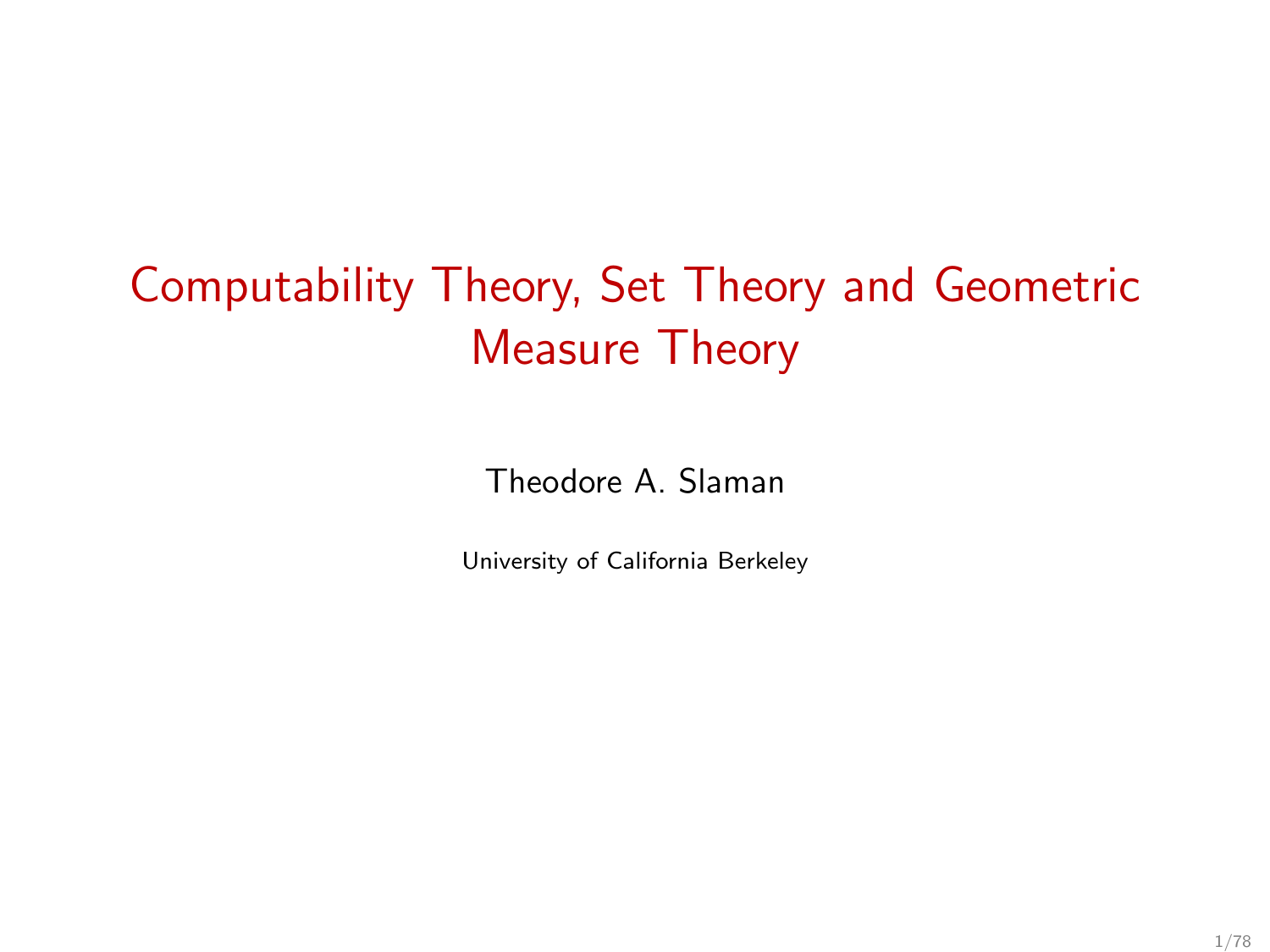# Opening Remarks

The Lebesgue Measure of a set of real numbers A is a numerical indication of the size of A, which can be identified with the integral of the characteristic function of A. The Hausdorff Dimension of a set of real numbers A is a numerical indication of the geometric fullness of A. Sets of positive measure have dimension 1, but there are null sets of every possible dimension between 0 and 1.

Effective Randomness and Effective Hausdorff Dimension are variants which incorporate computability-theoretic considerations. There are direct connections between the effective randomness/dimension of the elements of A and the measure/dimension of A.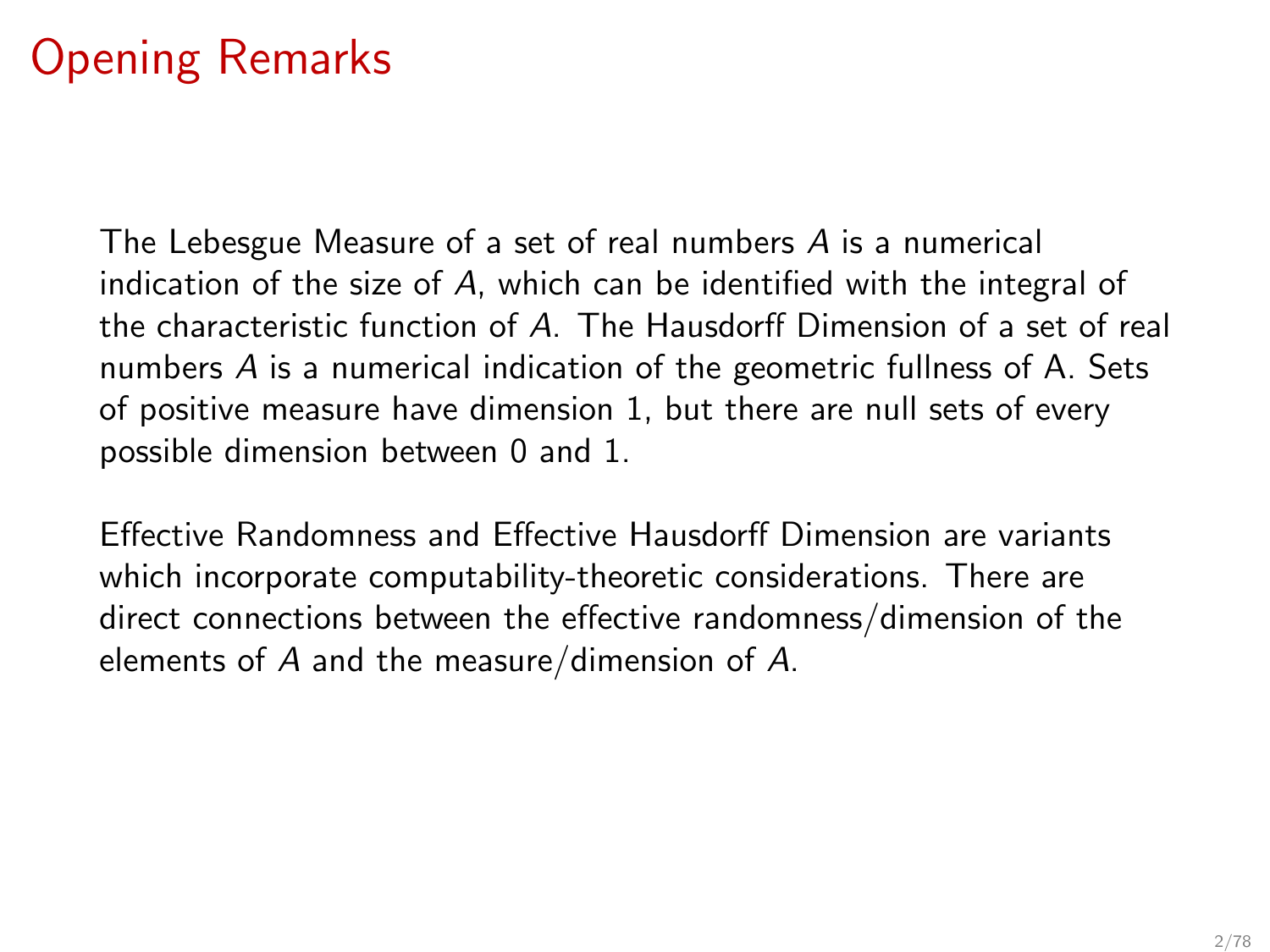# The Mathematical Perspective of Computability Theory

Computability theoretic perspective:

- $\blacktriangleright$  Calibration of the descriptive complexity of mathematical objects and their properties.
- $\triangleright$  Methods to directly manipulate this complexity, with an emphasis on constructions.
- $\triangleright$  Minimalism: realize aspects of this complexity generically.

Broadly applicable.

- $\blacktriangleright$  Calibrate mathematical methods originating elsewhere.
- $\blacktriangleright$  Include analysis of the representations of mathematical objects when investigating their properties.
- ▶ Combine computability theoretic methods with those developed within other mathematical traditions.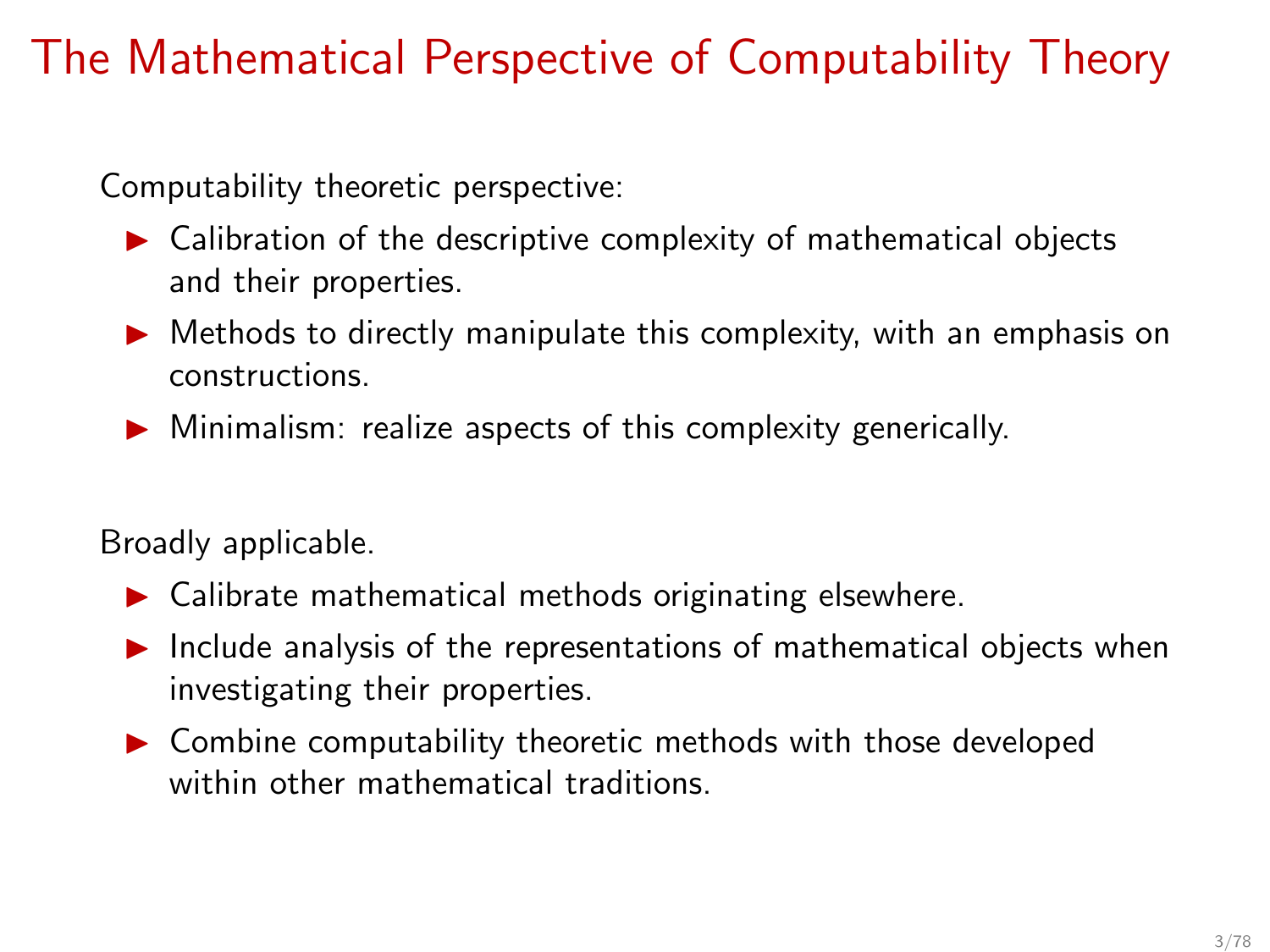### **Outline**

#### **[Measure](#page-4-0)**

[Lebesgue Measure](#page-5-0) Effective Randomness: Martin-Löf and Kolmogorov

### [Earlier Aspects of Randomness](#page-24-0)

**[Normality](#page-26-0)** [Exponent of Irrationality](#page-46-0)

### [Dimension: Emphasis on Points and Computability Theoretic Complexity](#page-48-0)

[Hausdorff Dimension](#page-49-0) [Computability Theoretic Investigations and Point-to-Set Principles](#page-57-0) [Return to Exponents of Irrationality and Normality](#page-68-0)

### [Dimension: Emphasis on Sets and Set Theoretic Independence](#page-79-0)

[Capacitability](#page-85-0) [Gauge Functions and Sets of Strong Dimension](#page-99-0)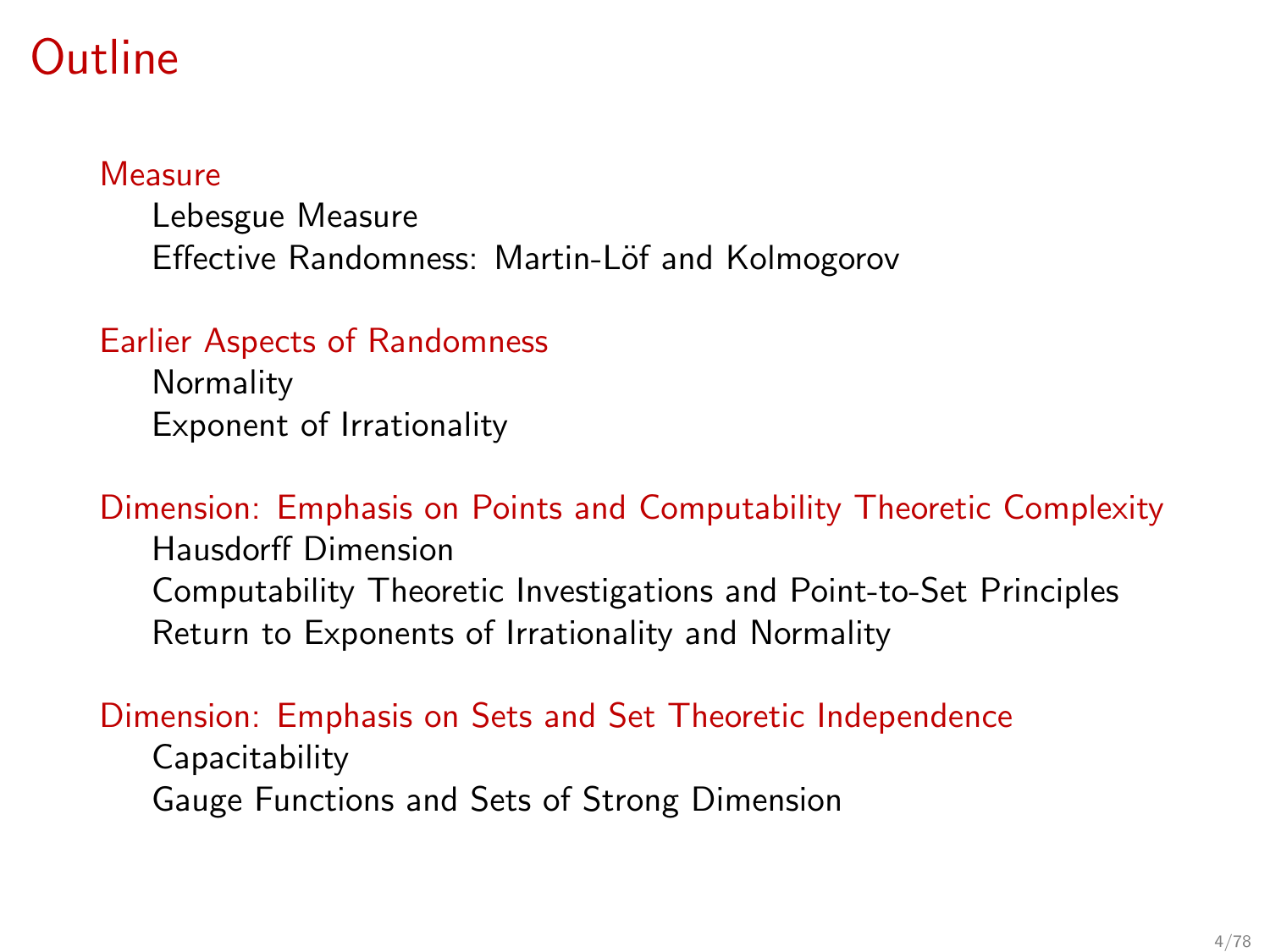## <span id="page-4-0"></span>Outline

#### **[Measure](#page-4-0)**

### [Lebesgue Measure](#page-5-0) Effective Randomness: Martin-Löf and Kolmogorov

### [Earlier Aspects of Randomness](#page-24-0)

**[Normality](#page-26-0)** [Exponent of Irrationality](#page-46-0)

#### [Dimension: Emphasis on Points and Computability Theoretic Complexity](#page-48-0)

[Hausdorff Dimension](#page-49-0) [Computability Theoretic Investigations and Point-to-Set Principles](#page-57-0) [Return to Exponents of Irrationality and Normality](#page-68-0)

### [Dimension: Emphasis on Sets and Set Theoretic Independence](#page-79-0)

[Capacitability](#page-85-0) [Gauge Functions and Sets of Strong Dimension](#page-99-0)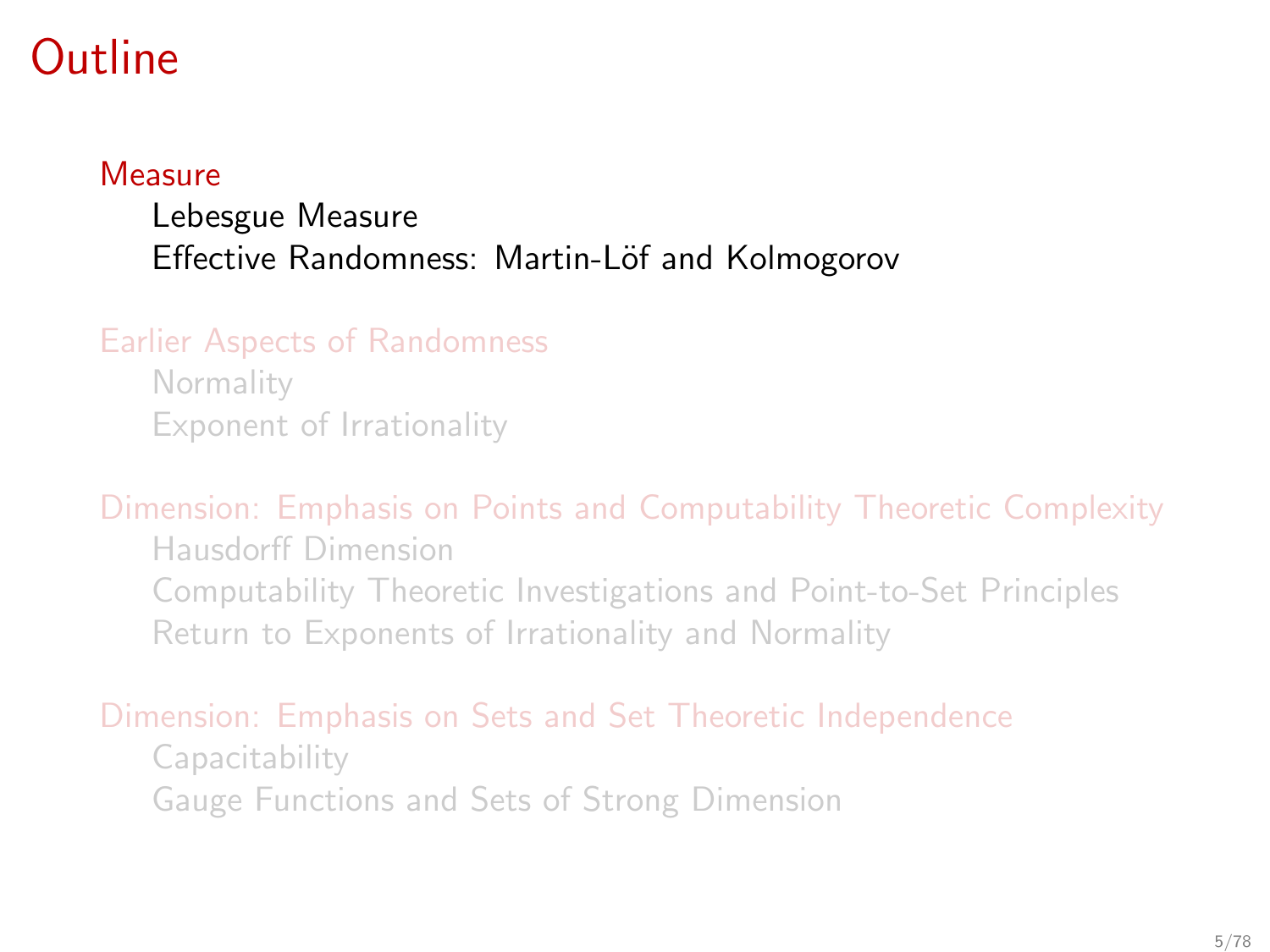### <span id="page-5-0"></span>Lebesgue Measure

For convenience we will work in Cantor space  $C$ , wherein the points are infinite binary sequences  $x\in 2^\omega$  and a basic open set  $B(\sigma)$  consists of all extensions of a particular finite binary sequence  $\sigma \in 2^{<\omega}.$ 

We obtain Lebesgue measure  $\lambda$  on  ${\cal C}$  by setting  $\lambda(B(\sigma))=1/2^{|\sigma|},$  where | $\sigma$ | denotes the length of  $\sigma$ , and extend to the  $\sigma$ -algebra of measurable sets. Then, when  $A$  is measurable,

$$
\lambda(A) = \inf \left\{ \sum_{k=1}^{\infty} \lambda(B(\sigma_k)) : \begin{array}{l} (\sigma_k)_{k \in \mathbb{N}} \text{ is a sequence from } 2^{<\omega} \\ \text{with } A \subseteq \bigcup_{k=1}^{\infty} B(\sigma_k) \end{array} \right\}.
$$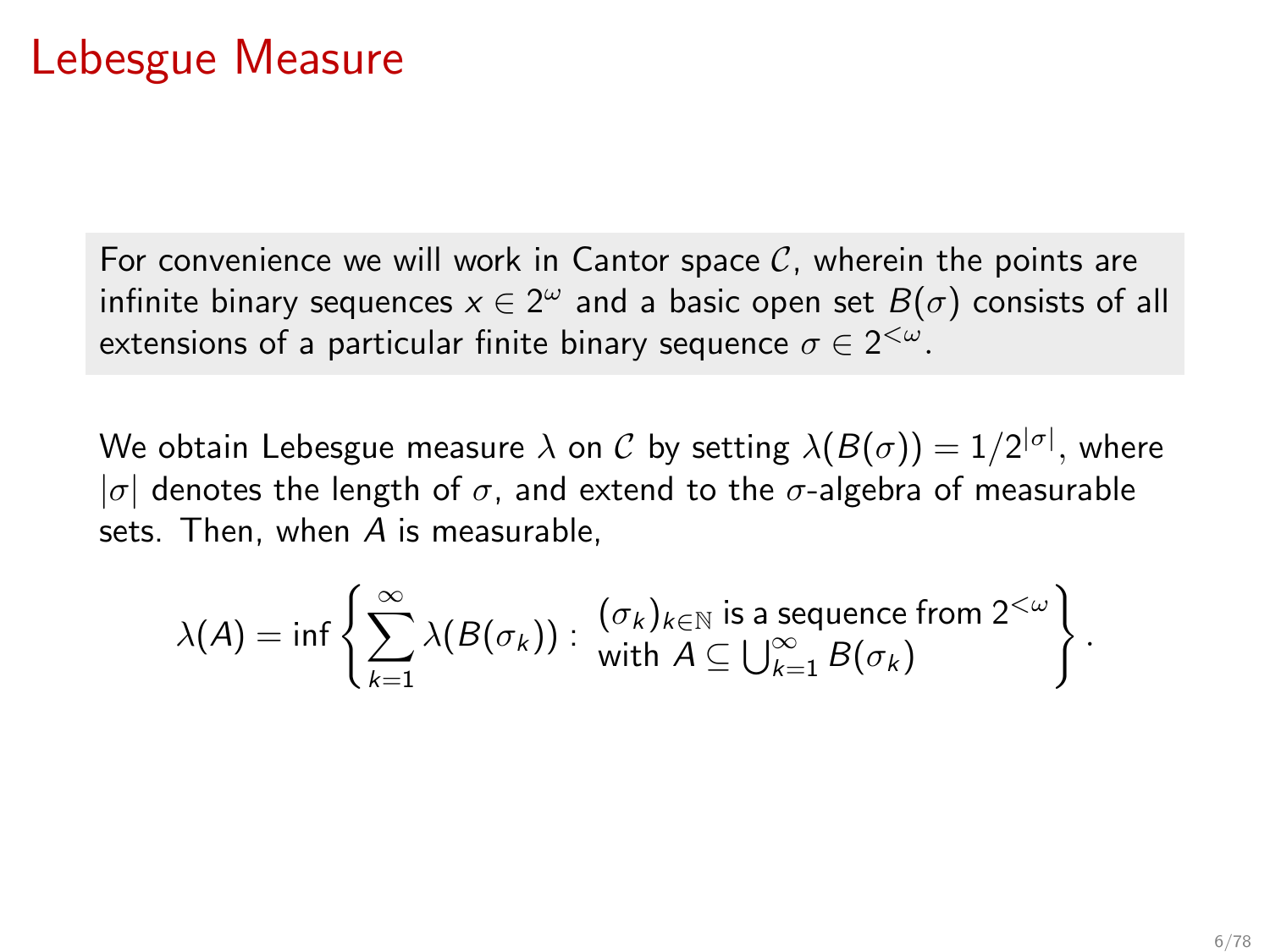# Regularity of Lebesgue Measure

### Remark

If A is measurable, then

$$
\lambda(A) = \inf \{ \lambda(O) : O \text{ is open and } A \subseteq O \}
$$
  
= sup{ $\lambda(C)$  : C is closed and  $C \subseteq A$ }

In other words, the measure of  $A$  is carried by the measures of its closed subsets.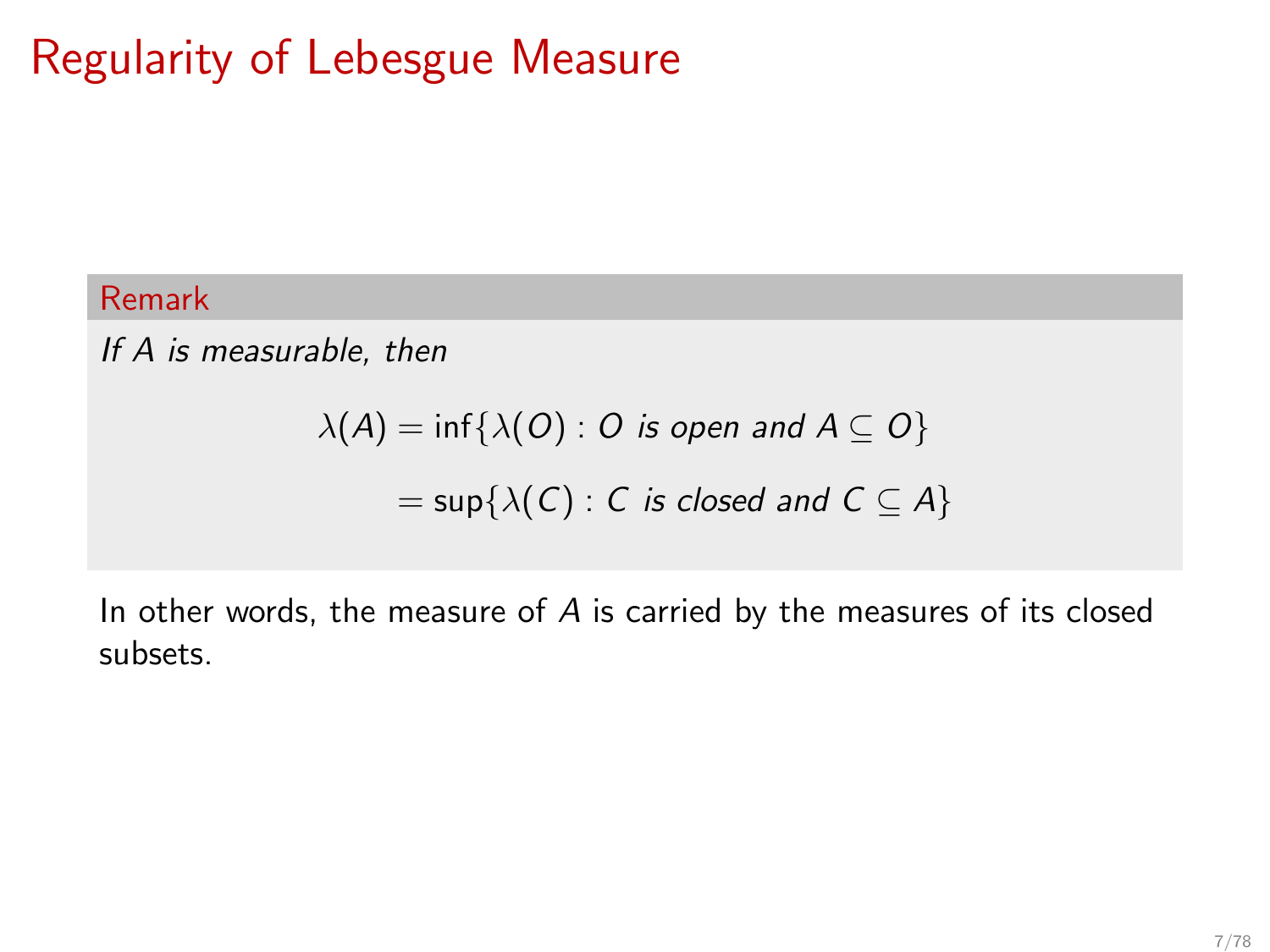### <span id="page-7-0"></span>Definition

In the following A is a subset of  $\omega$ , for some k.

A is  $\Sigma^0_1$  iff there is a computable relation R such that for all x,

 $x \in A \Leftrightarrow (\exists y \in \omega) R(x, y).$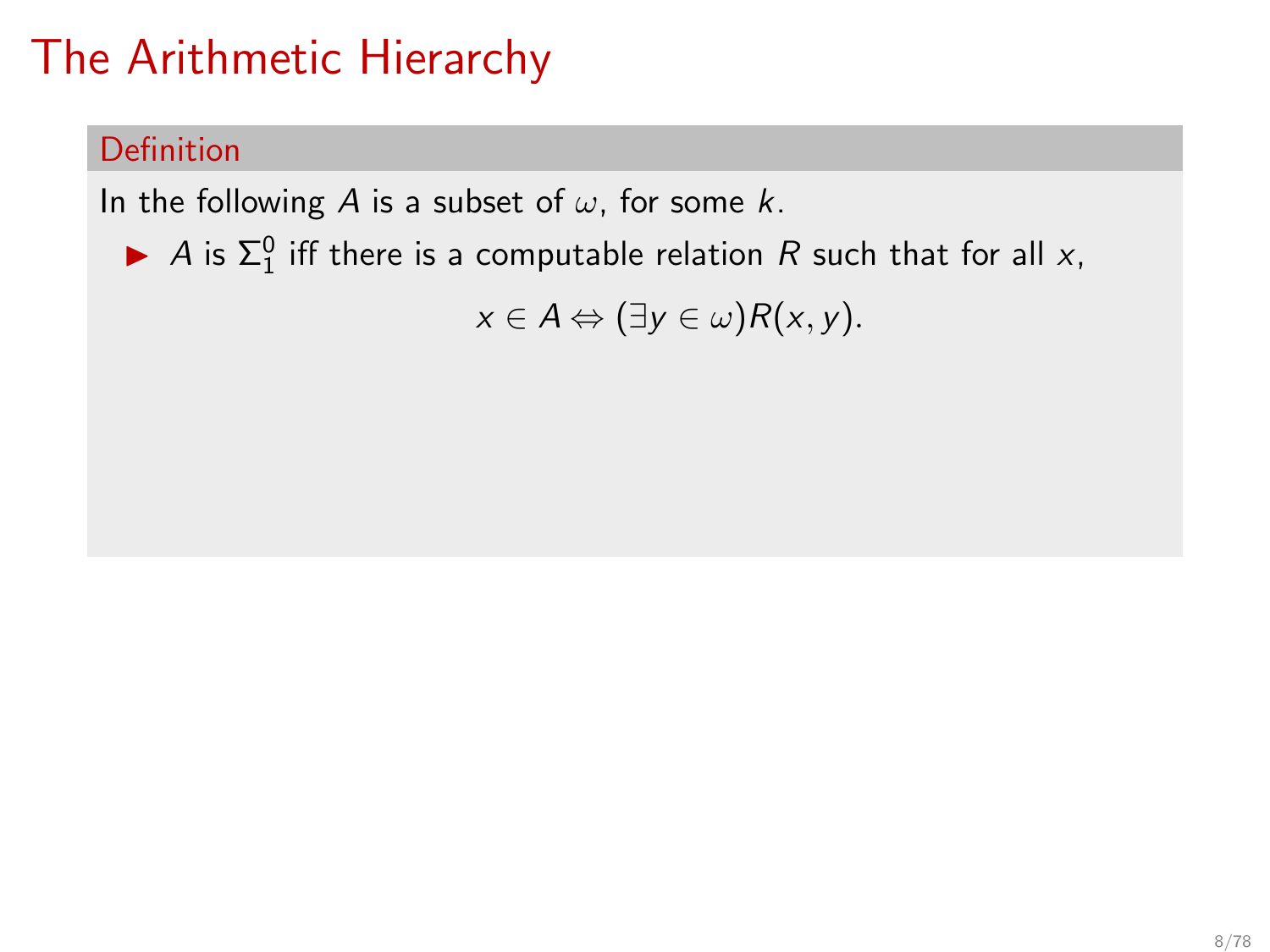### Definition

In the following A is a subset of  $\omega$ , for some k.

A is  $\Sigma^0_1$  iff there is a computable relation R such that for all x,

$$
x\in A \Leftrightarrow (\exists y\in\omega)R(x,y).
$$

**►** For  $n \ge 1$ , A is  $\prod_{n=1}^{n}$  if  $\omega^k \setminus A$  is  $\Sigma_n^0$ .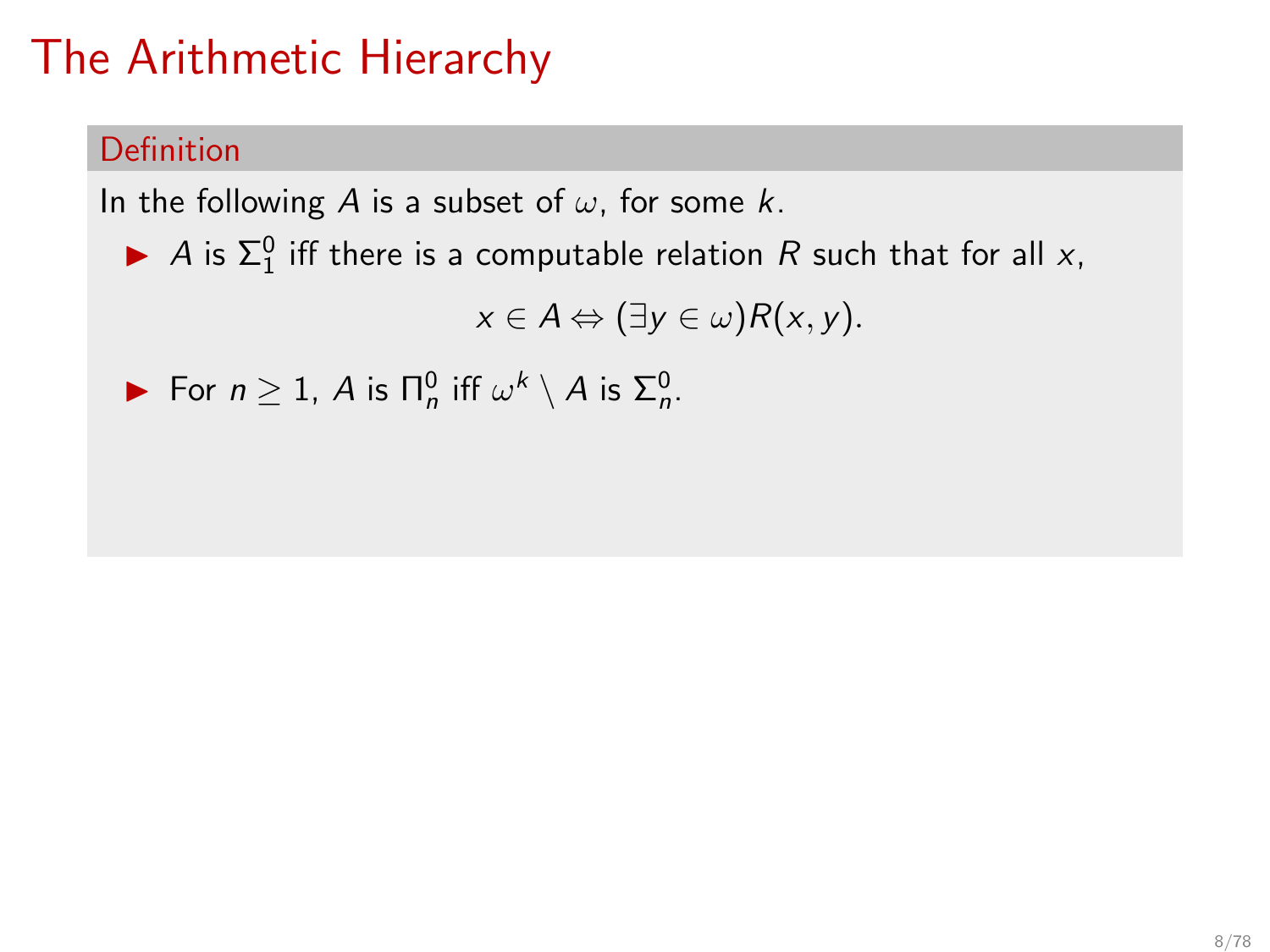### **Definition**

In the following A is a subset of  $\omega$ , for some k.

A is  $\Sigma^0_1$  iff there is a computable relation R such that for all x,

$$
x\in A \Leftrightarrow (\exists y\in\omega)R(x,y).
$$

**►** For  $n \ge 1$ , A is  $\prod_{n=1}^{n}$  if  $\omega^k \setminus A$  is  $\Sigma_n^0$ .

► For  $n > 1$ , A is  $\Sigma_{n+1}^0$  iff there is a  $\Pi_n^0$  relation P such that for all x,  $x \in A \Leftrightarrow (\exists y \in \omega) P(x, y).$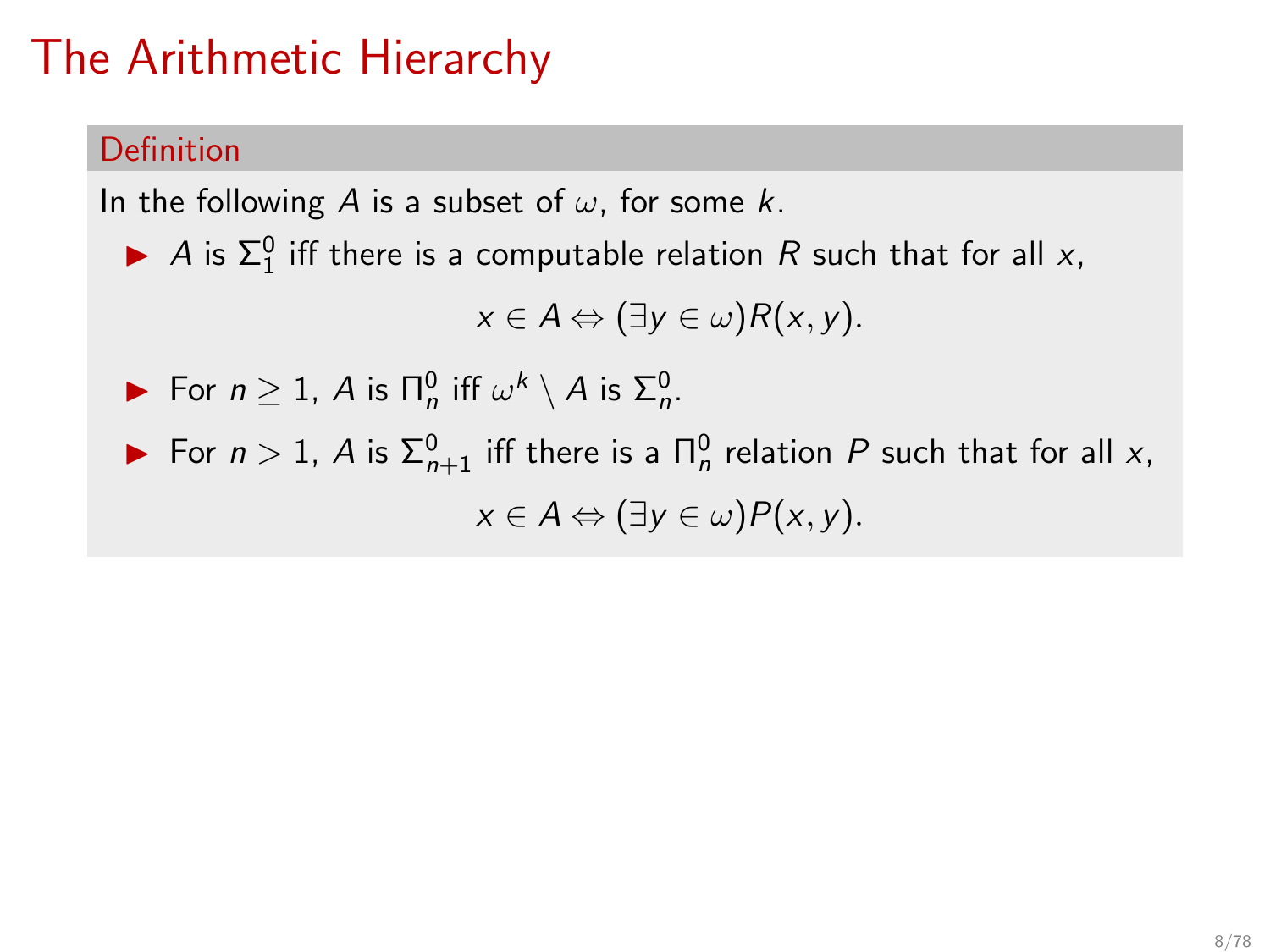#### Definition

In the following A is a subset of  $\omega$ , for some k.

A is  $\Sigma^0_1$  iff there is a computable relation R such that for all x,

$$
x\in A \Leftrightarrow (\exists y\in\omega)R(x,y).
$$

• For 
$$
n \ge 1
$$
, A is  $\Pi_n^0$  iff  $\omega^k \setminus A$  is  $\Sigma_n^0$ .

► For  $n > 1$ , A is  $\Sigma_{n+1}^0$  iff there is a  $\Pi_n^0$  relation P such that for all x,  $x \in A \Leftrightarrow (\exists y \in \omega) P(x, y).$ 

A More generally, for X in  $2^{\omega}$  or  $\omega^{\omega}$  we define the arithmetic hierarchy relative to X by replacing the computable R with a computable relative to X relation  $R^X$  in the first clause above.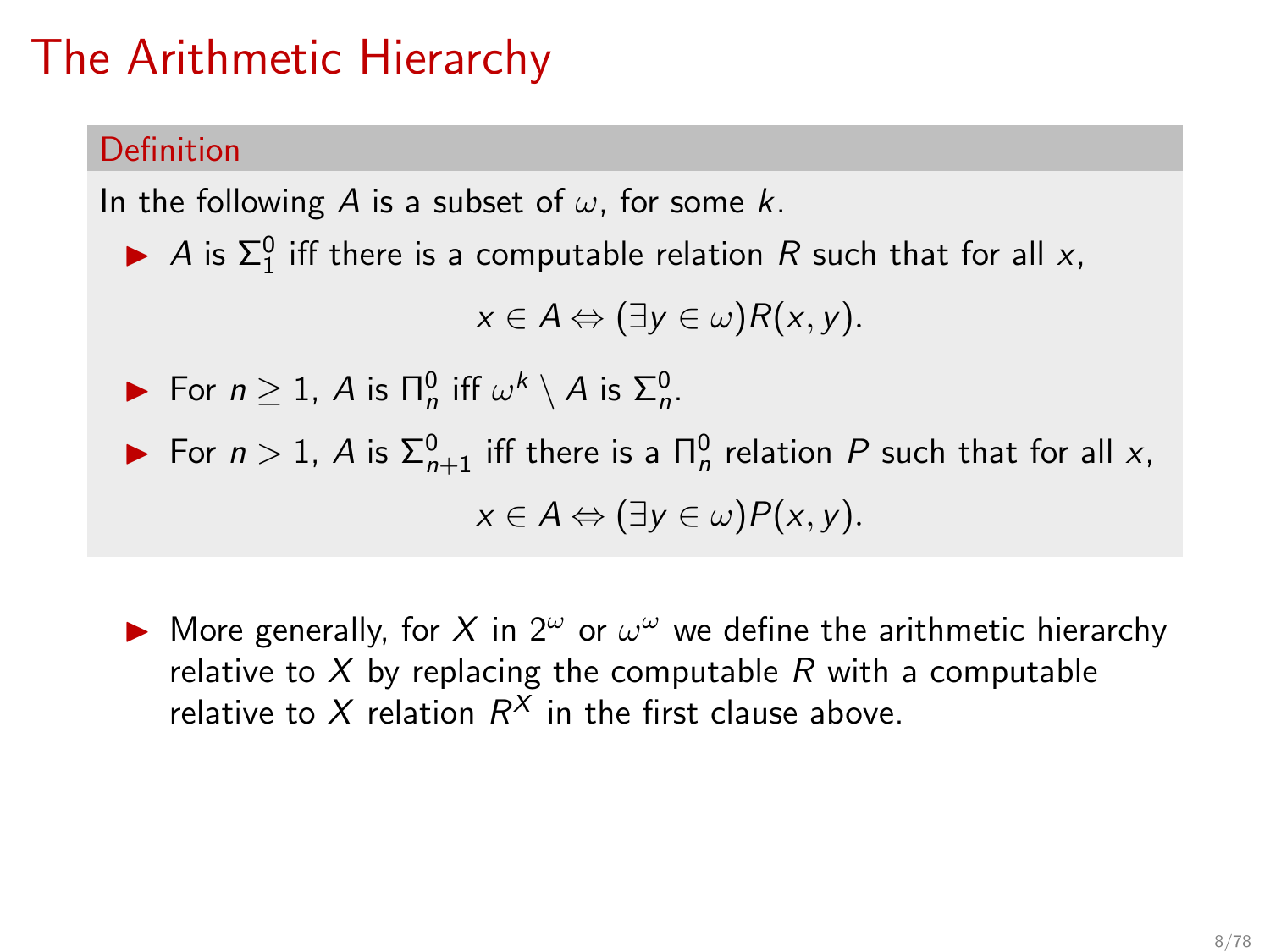### Definition

In the following A is a subset of  $\omega$ , for some k.

A is  $\Sigma^0_1$  iff there is a computable relation R such that for all x,

$$
x\in A \Leftrightarrow (\exists y\in\omega)R(x,y).
$$

• For 
$$
n \ge 1
$$
, A is  $\Pi_n^0$  iff  $\omega^k \setminus A$  is  $\Sigma_n^0$ .

► For  $n > 1$ , A is  $\Sigma_{n+1}^0$  iff there is a  $\Pi_n^0$  relation P such that for all x,  $x \in A \Leftrightarrow (\exists y \in \omega) P(x, y).$ 

- A More generally, for X in  $2^{\omega}$  or  $\omega^{\omega}$  we define the arithmetic hierarchy relative to X by replacing the computable R with a computable relative to X relation  $R^X$  in the first clause above.
- ▶ Note,  $n \in R^X$  can be viewed as defining a  $\Sigma^0_1(X)$  subset of  $\omega$  using R or as defining a  $\Sigma_1^0$  subset of  $2^\omega$  using R and n (a  $\Sigma_1^0$ -class).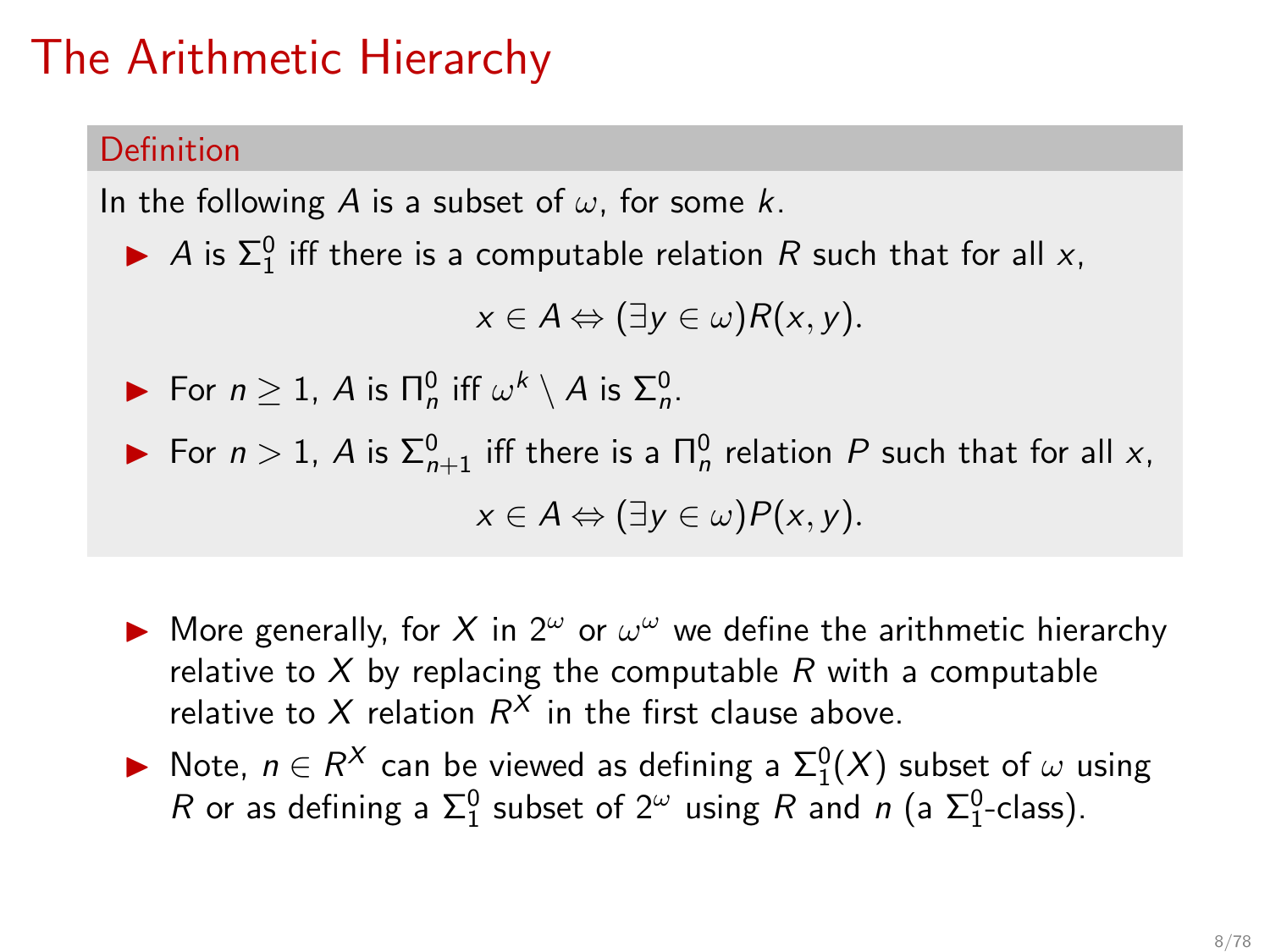### Definition

In the following A is a subset of  $\omega$ , for some k.

A is  $\Sigma^0_1$  iff there is a computable relation R such that for all x,

$$
x\in A \Leftrightarrow (\exists y\in\omega)R(x,y).
$$

• For 
$$
n \ge 1
$$
, A is  $\Pi_n^0$  iff  $\omega^k \setminus A$  is  $\Sigma_n^0$ .

► For  $n > 1$ , A is  $\Sigma_{n+1}^0$  iff there is a  $\Pi_n^0$  relation P such that for all x,  $x \in A \Leftrightarrow (\exists y \in \omega) P(x, y).$ 

- A More generally, for X in  $2^{\omega}$  or  $\omega^{\omega}$  we define the arithmetic hierarchy relative to X by replacing the computable R with a computable relative to X relation  $R^X$  in the first clause above.
- ▶ Note,  $n \in R^X$  can be viewed as defining a  $\Sigma^0_1(X)$  subset of  $\omega$  using R or as defining a  $\Sigma_1^0$  subset of  $2^\omega$  using R and n (a  $\Sigma_1^0$ -class).
- $\blacktriangleright$  Similarly, we can define subsets of  $2^{\omega}$  relative to X, and so forth.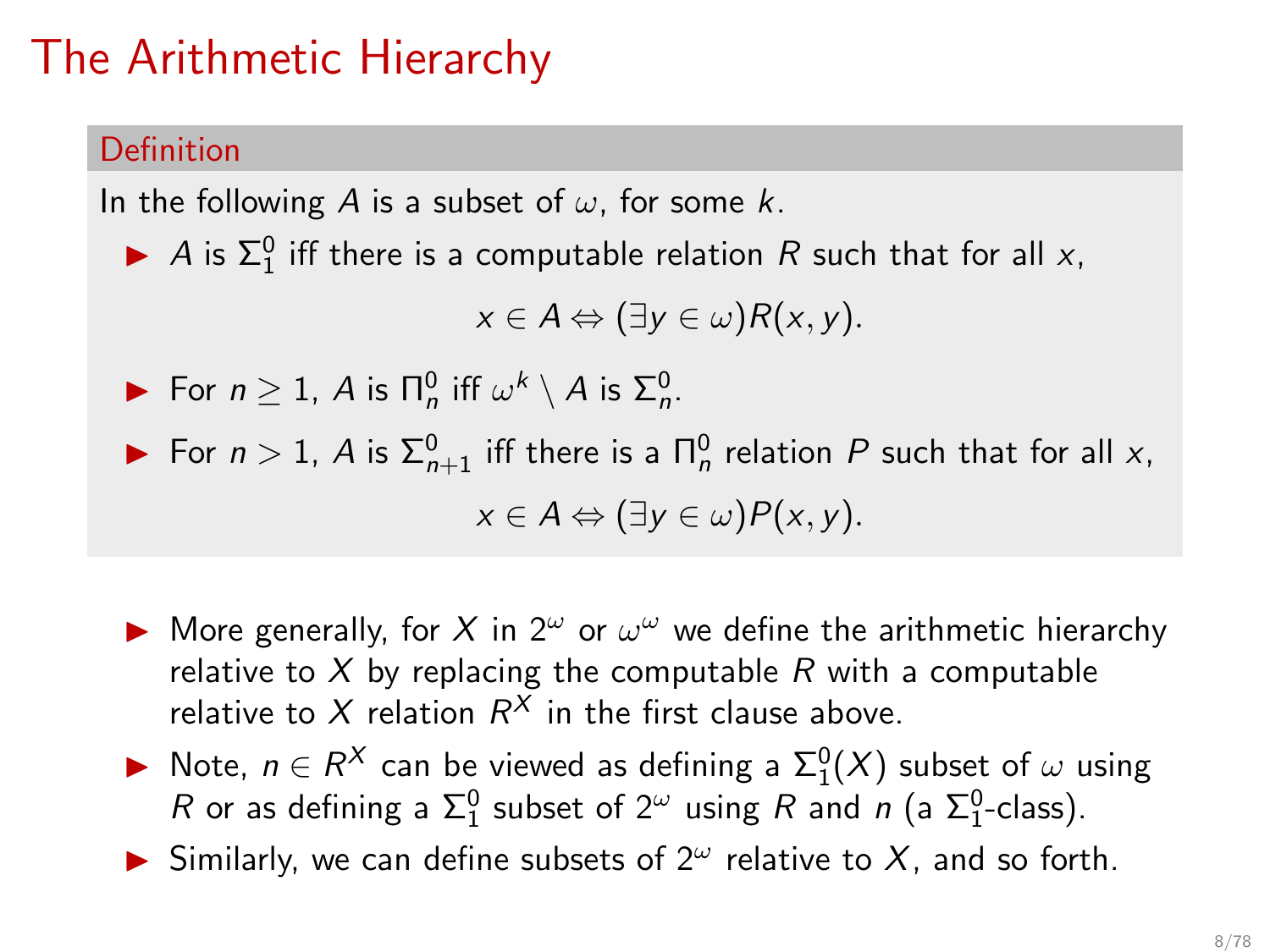### **Correspondences**

### ► For  $A \subseteq \omega$ , A is  $\Sigma_1^0$  iff A is computably enumerable.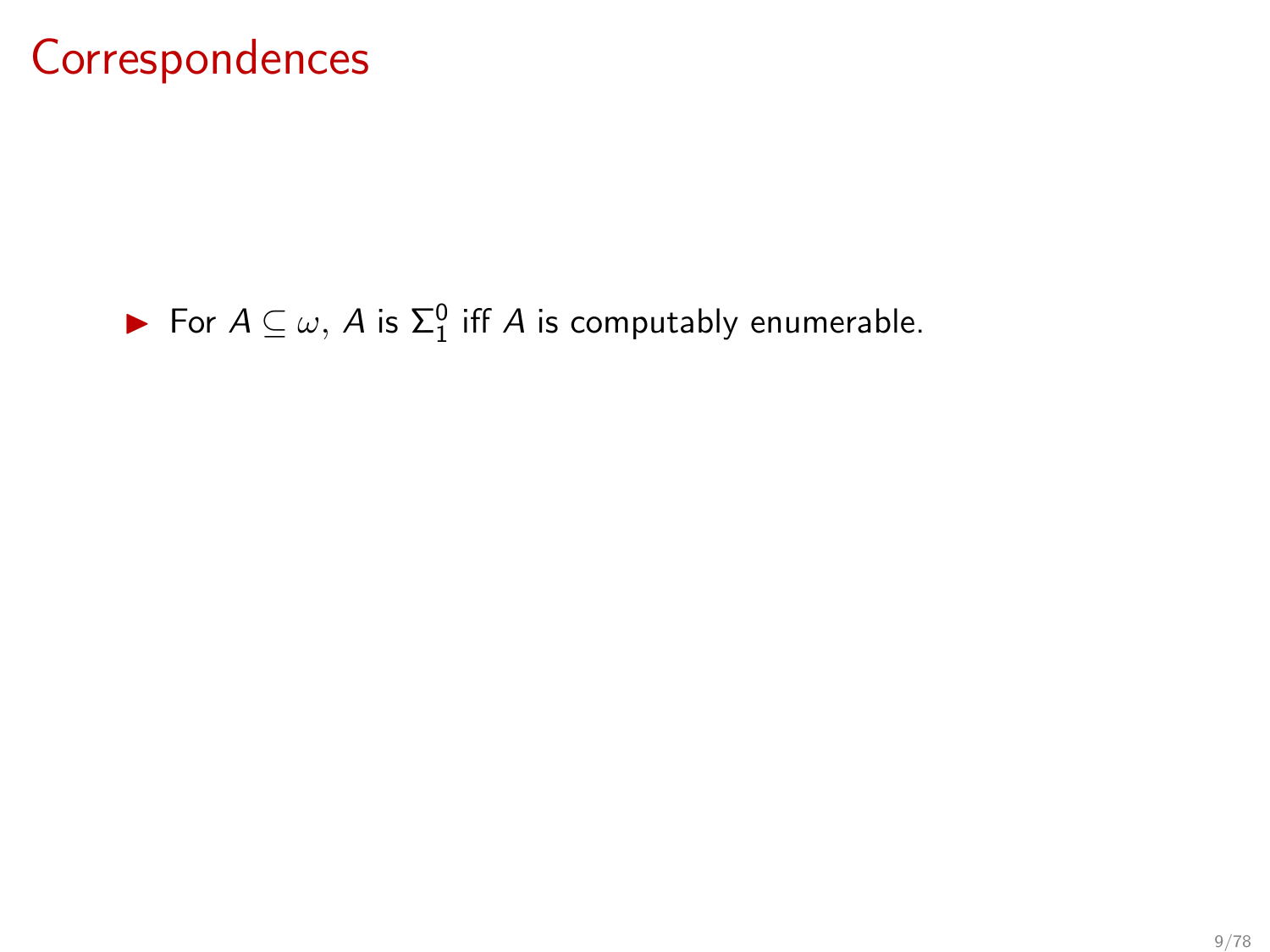### **Correspondences**

- ► For  $A \subseteq \omega$ , A is  $\Sigma_1^0$  iff A is computably enumerable.
- ► For  $O \subseteq 2^{\omega}$ , there is an X such that  $O$  is  $\Sigma^0$  relative to X iff O is open.
	- When  $X$  is omitted,  $O$  is an effectively presented open set. Another way to say it is that  $O$  is the union of a computably enumerable family of basic open sets.
	- $-$  A  $\Pi^0_1$ -class is an effectively presented closed set.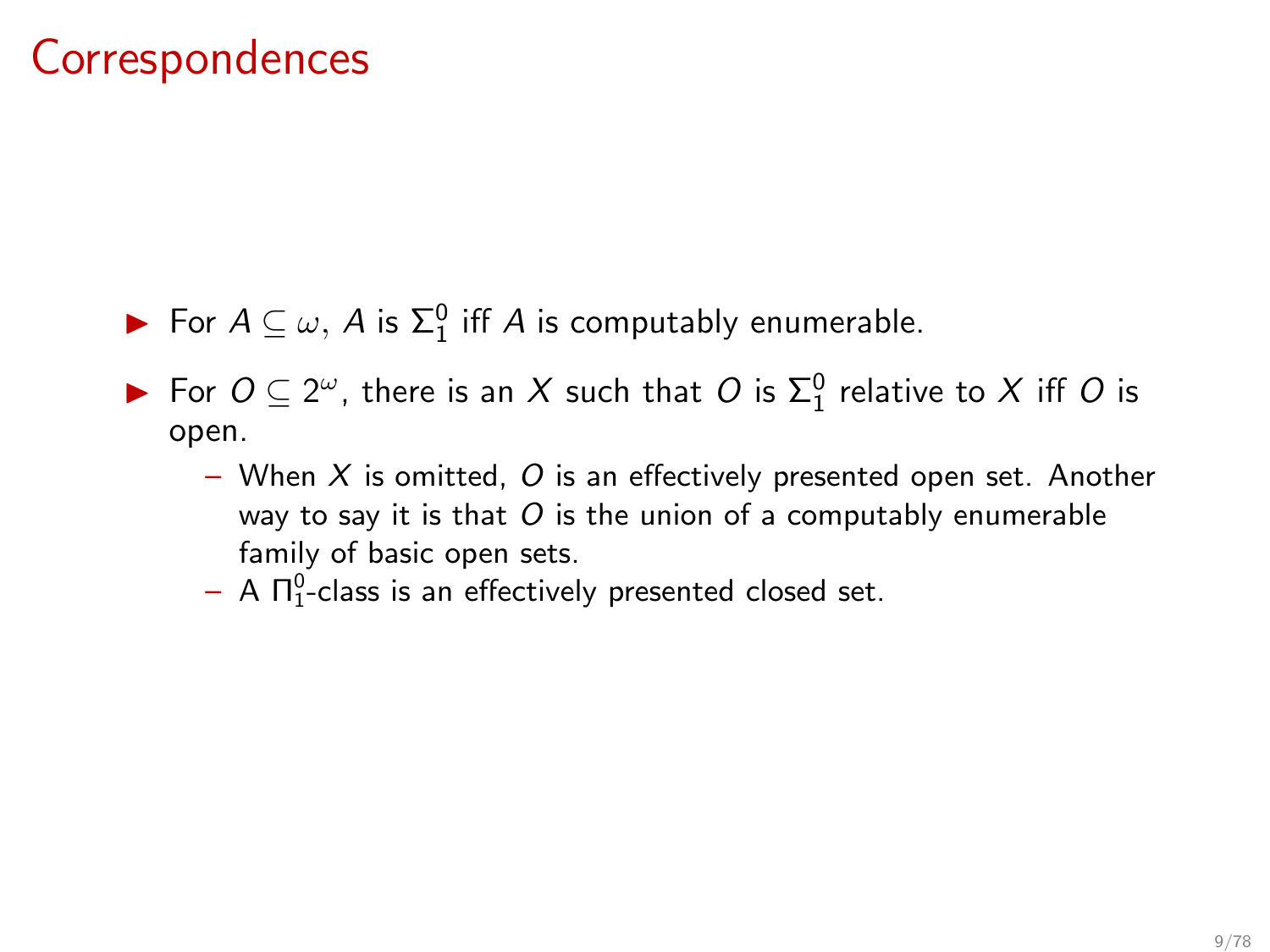

formulated by measure

Now, we return to our discussion of measure.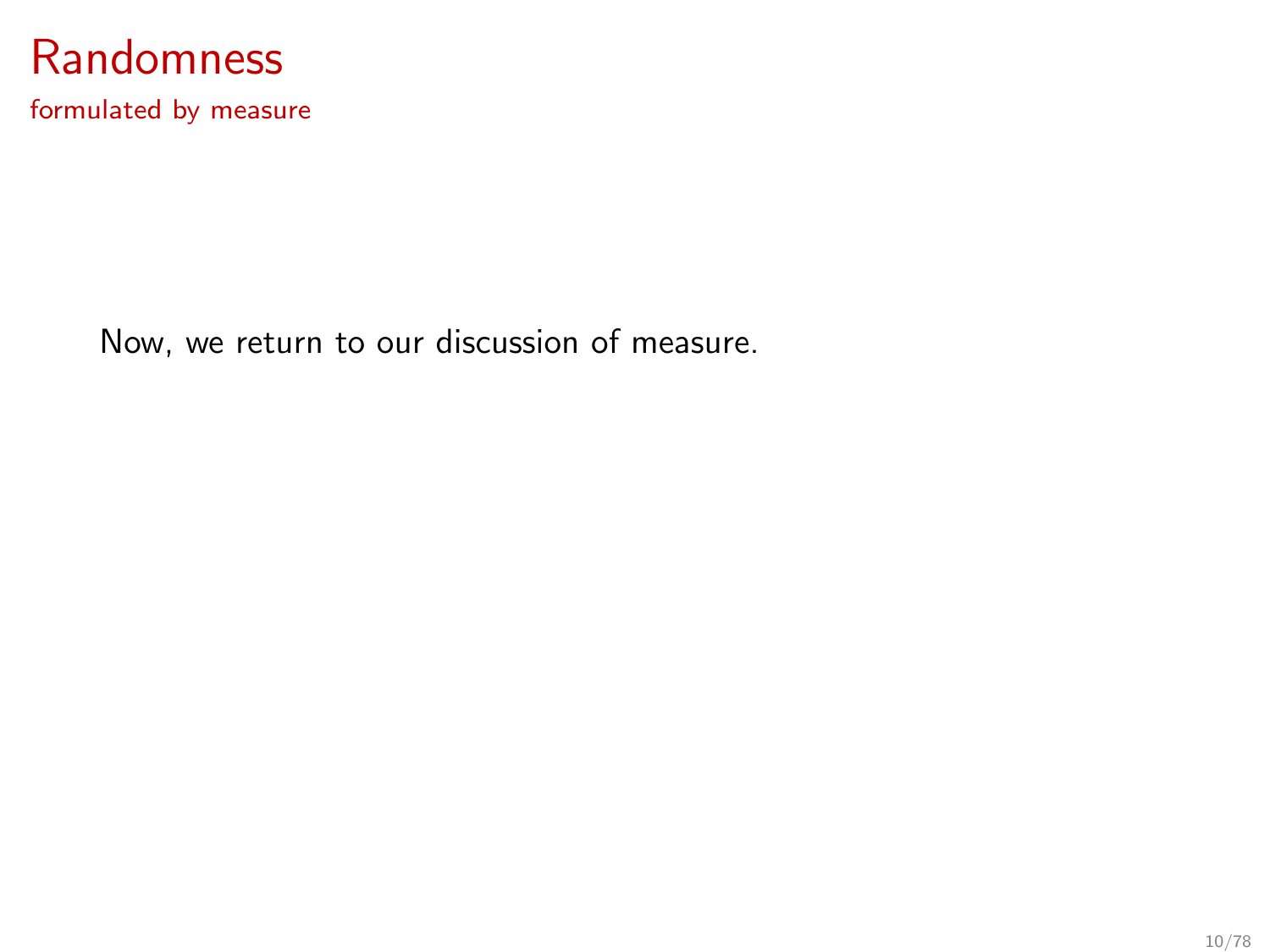### Randomness

formulated by measure

Now, we return to our discussion of measure.

#### Definition

A sequence x is *Martin-Löf random* iff it does not belong to any effectively-presented null  $G_{\delta}$  set. Precisely, if  $(O_k : k \in \mathbb{N})$  is a uniformly computably enumerable sequence of basic open sets such that for all  $k$ ,  $O_k$  has measure less than  $1/2^k$ , then  $x \notin \bigcap_{k \in \mathbb{N}} O_k$ .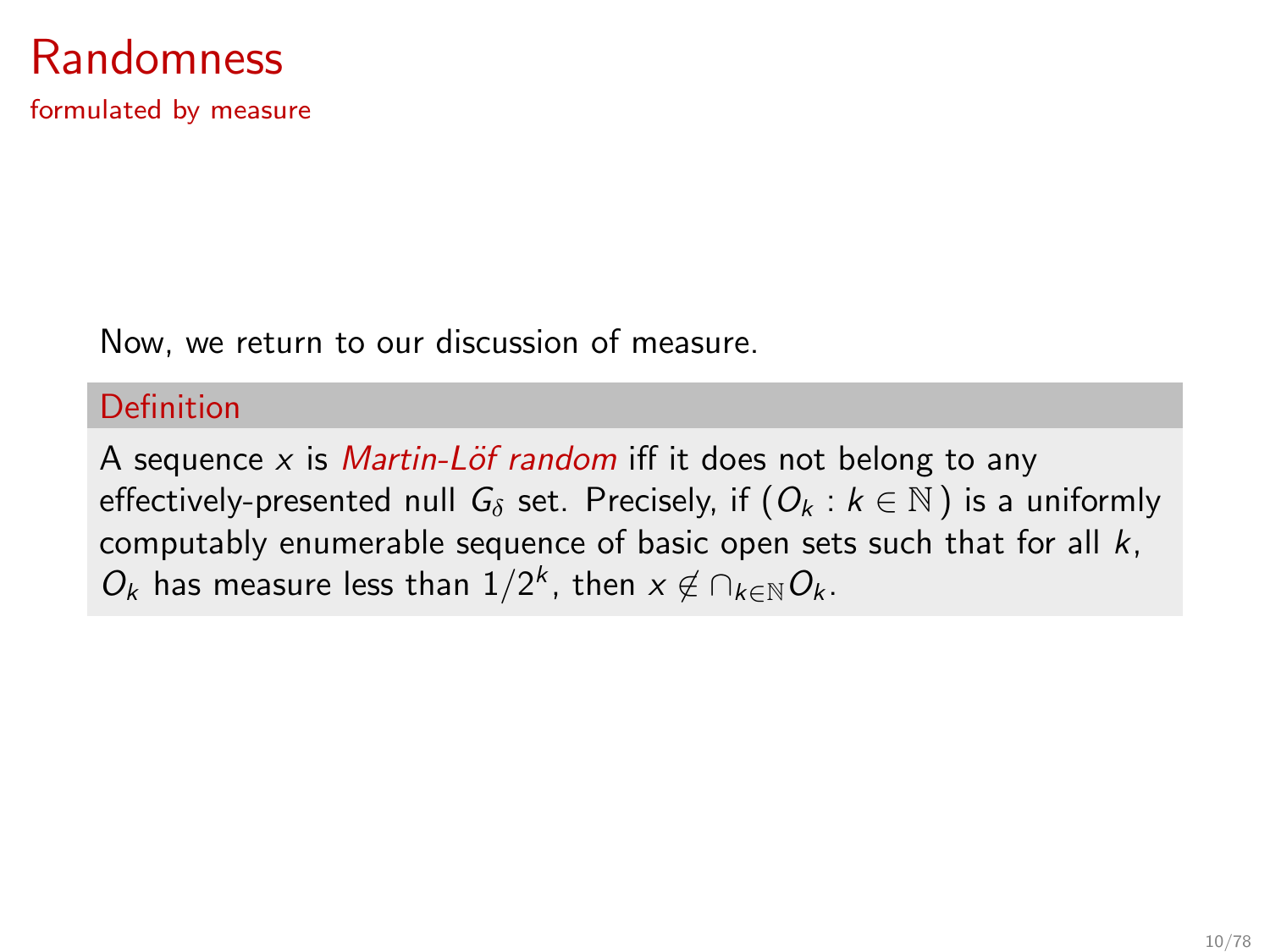## **Randomness**

formulated by compressibility

### Definition

- ► For  $\sigma \in 2^{<\omega}$ ,  $K(\sigma)$  is the length of the shortest program which outputs  $\sigma$  and then halts, in a universal prefix-free listing of programs.
- A sequence  $x \in 2^{\omega}$  is algorithmically incompressible iff there is a C such that for all  $\ell$ ,  $K(x \restriction \ell) > \ell - C$ , where K denotes prefix-free Kolmogorov complexity.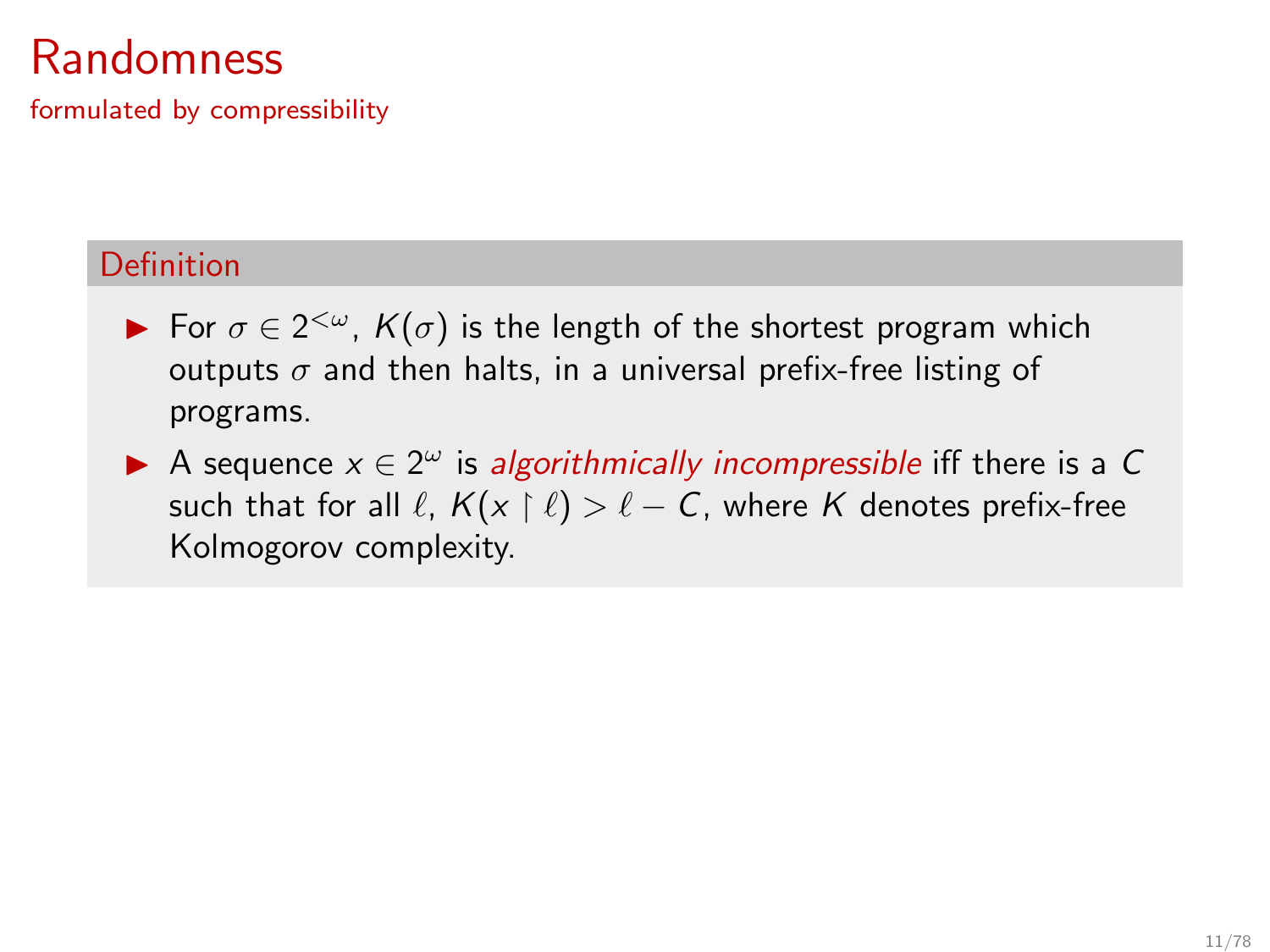## **Randomness**

formulated by compressibility

#### Definition

- ► For  $\sigma \in 2^{<\omega}$ ,  $K(\sigma)$  is the length of the shortest program which outputs  $\sigma$  and then halts, in a universal prefix-free listing of programs.
- A sequence  $x \in 2^{\omega}$  is algorithmically incompressible iff there is a C such that for all  $\ell$ ,  $K(x \restriction \ell) > \ell - C$ , where K denotes prefix-free Kolmogorov complexity.

#### Theorem (Schnorr 1973)

 $x$  is Martin-Löf random iff it is algorithmically incompressible.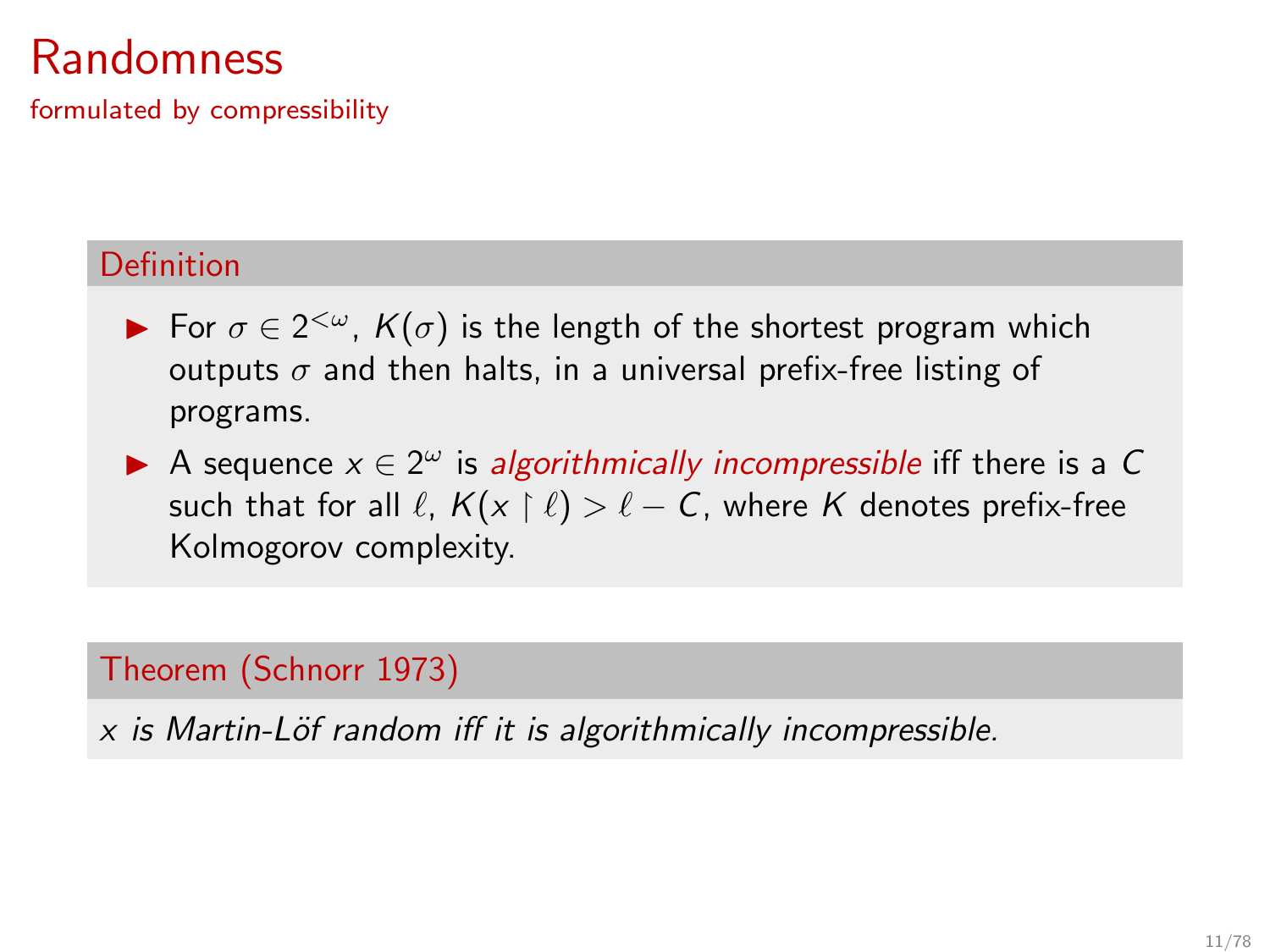# Random Sequences and Closed Sets

A closed set C in  $2^{\omega}$  can be represented as the set of infinite paths in a subtree T of  $2^{&\omega}$ . (The terminal nodes of T index the basic open sets that constitute the complement of  $C$ .)

When  $\mathcal T$  is computable, then  $C$  is a  $\Pi^0_1$  class. Otherwise,  $C$  is  $\Pi^0_1$  relative to T.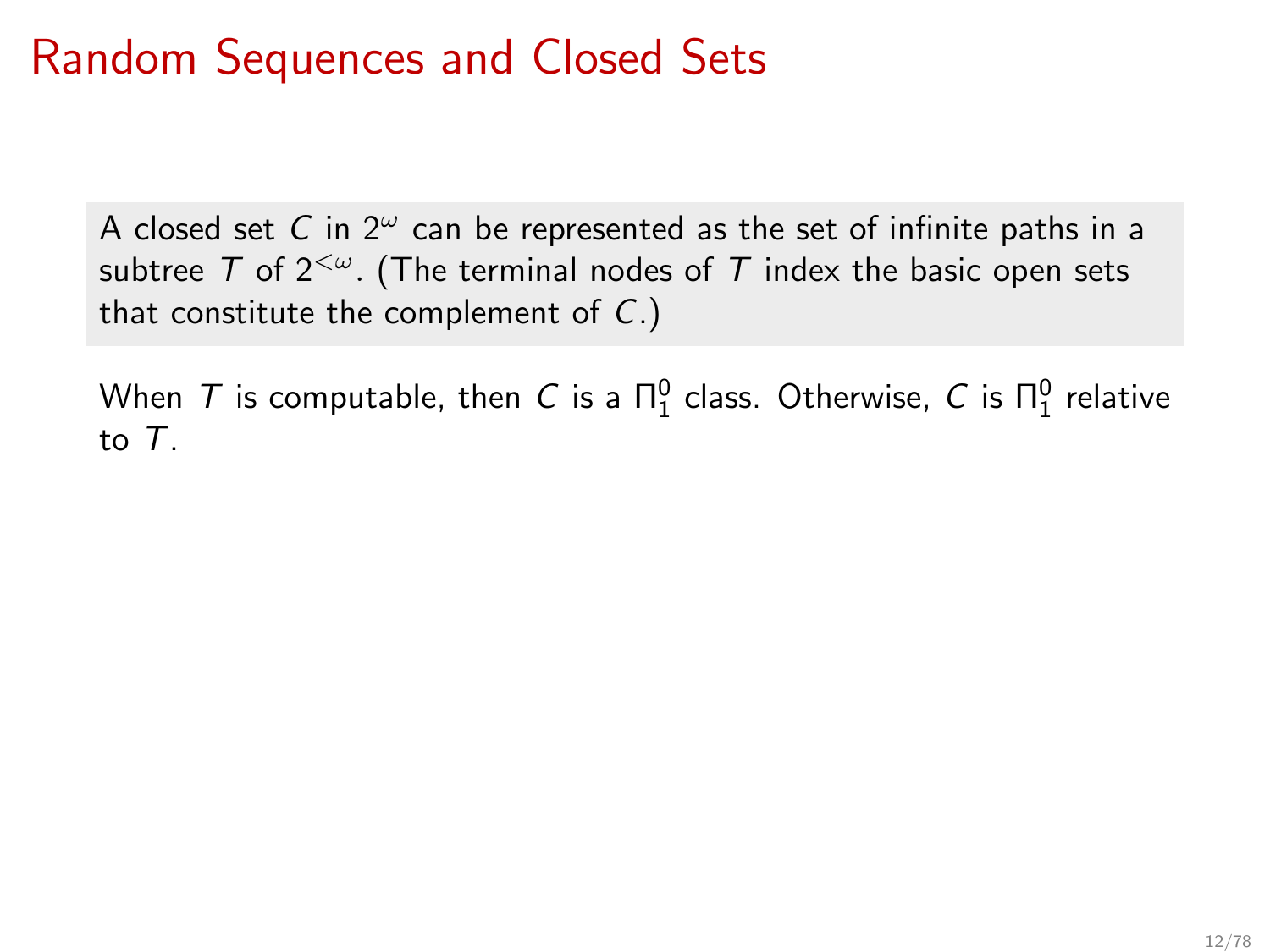# Random Sequences and Closed Sets

A closed set C in  $2^{\omega}$  can be represented as the set of infinite paths in a subtree T of  $2^{&\omega}$ . (The terminal nodes of T index the basic open sets that constitute the complement of  $C$ .)

When  $\mathcal T$  is computable, then  $C$  is a  $\Pi^0_1$  class. Otherwise,  $C$  is  $\Pi^0_1$  relative to T.

Theorem (Folklore, I first heard it from Yu Liang)

- $\blacktriangleright$  If C is  $\Pi^0_1$  relative to T, then C has positive measure iff C has an element which is Martin-Löf random relative to  $T$ .
- $\triangleright$  An arbitrary set A has positive measure iff for all T there is an element of A which is Martin-Löf random relative to  $T$ .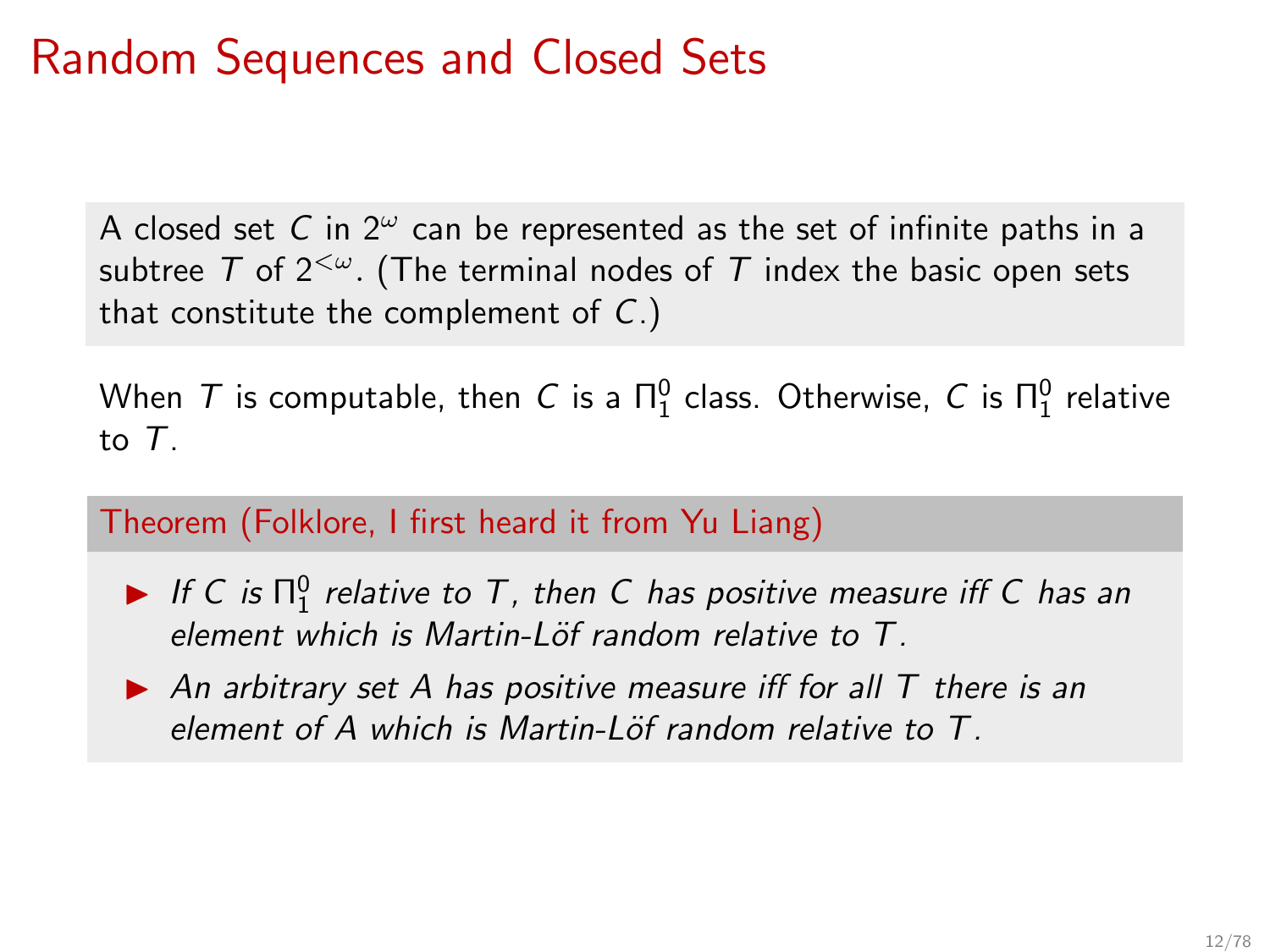## Point-to-Set for Measure

An expository device for what is to follow

Let A denote an arbitrary subset of  $2^{\omega}$ .

For every real, A has an element which is Martin-Löf random relative to that real iff A has positive measure.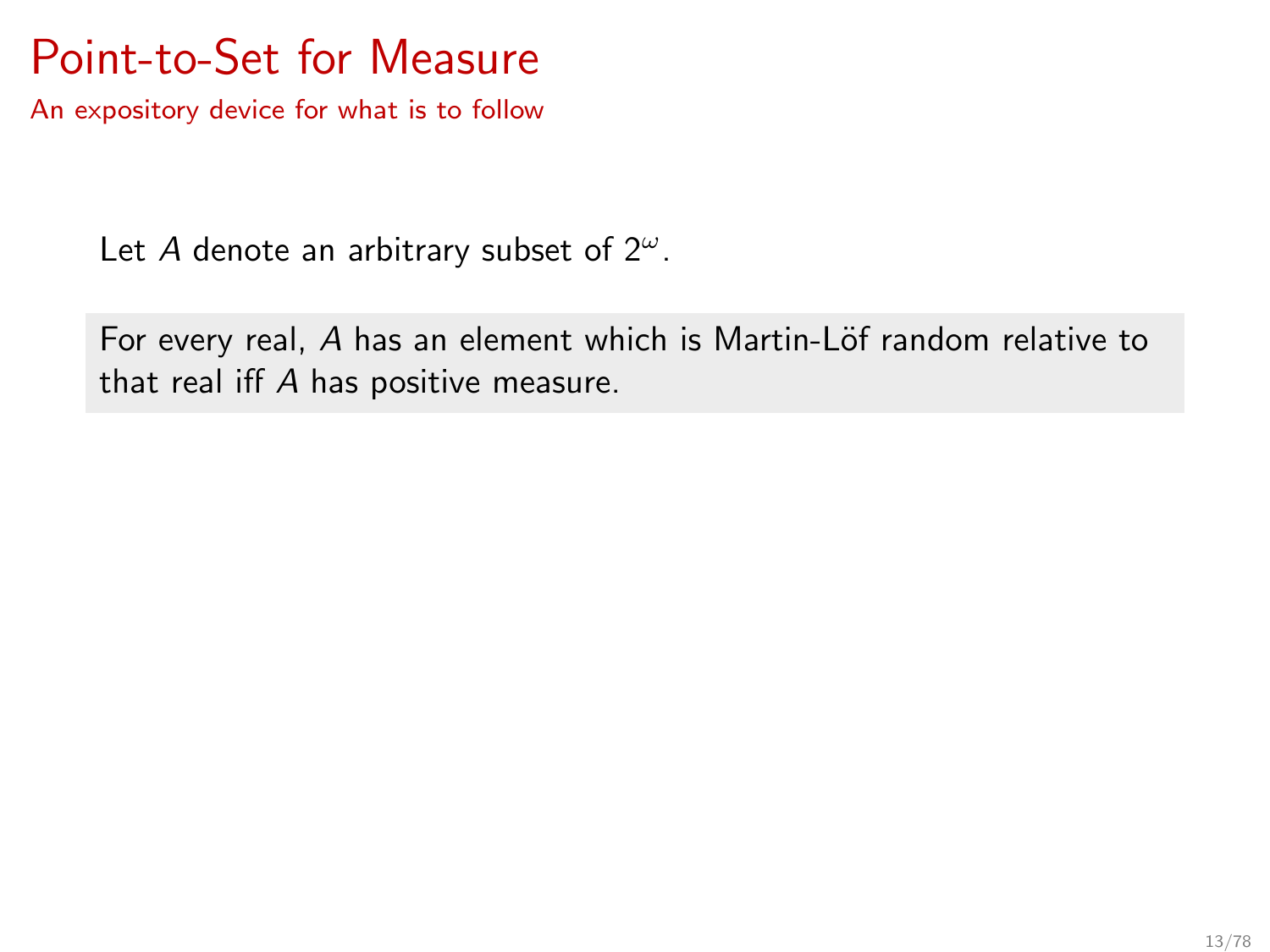# Point-to-Set for Measure

An expository device for what is to follow

Let A denote an arbitrary subset of  $2^{\omega}$ .

For every real, A has an element which is Martin-Löf random relative to that real iff A has positive measure.

 $\triangleright$  One proof is to use the regularity of measure and invoke the result on the previous slide.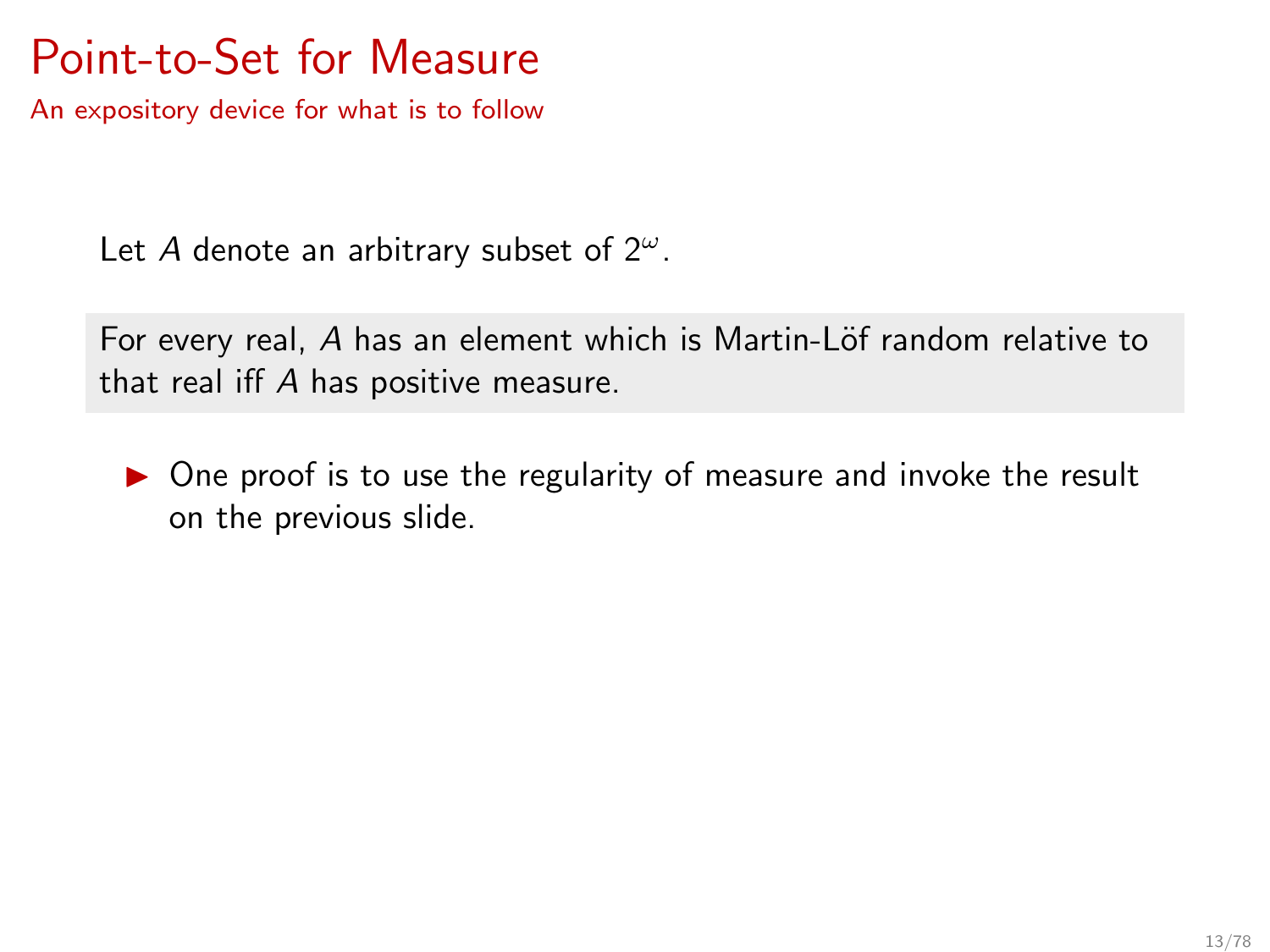# Point-to-Set for Measure

An expository device for what is to follow

Let A denote an arbitrary subset of  $2^{\omega}$ .

For every real, A has an element which is Martin-Löf random relative to that real iff A has positive measure.

- ▶ One proof is to use the regularity of measure and invoke the result on the previous slide.
- $\blacktriangleright$  Alternatively, one can return to the definition of measure: If A has measure zero, then for every  $\epsilon > 0$ , there is an open cover of A of measure less than  $\epsilon$ . Take a real uniformly coding a sequence of covers measures less than  $1/2^n$ . No element of A is Martin-Löf random relative to that real. The other direction is equally clear.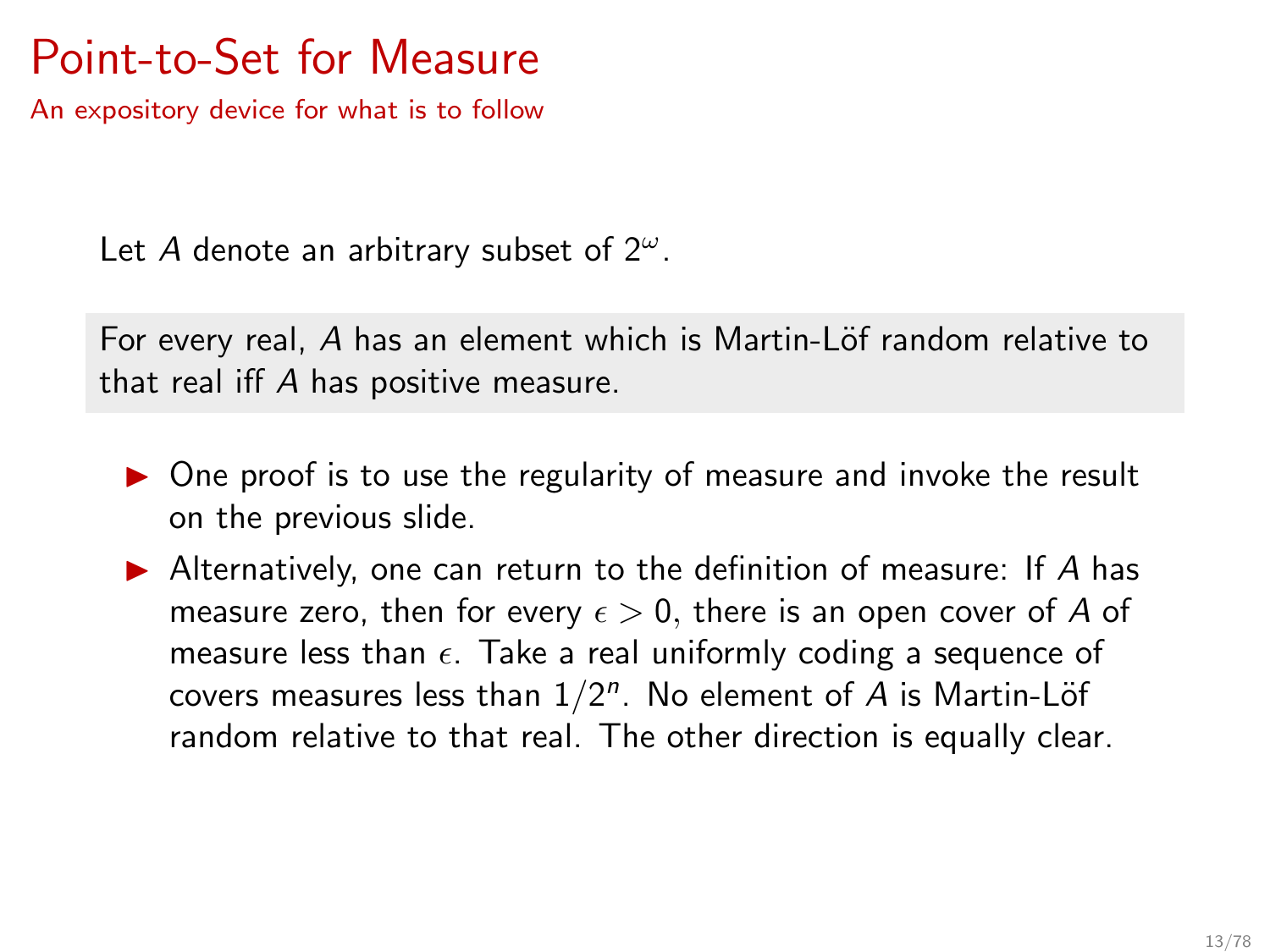# <span id="page-24-0"></span>Outline

#### [Measure](#page-4-0)

[Lebesgue Measure](#page-5-0) Effective Randomness: Martin-Löf and Kolmogorov

### [Earlier Aspects of Randomness](#page-24-0)

**[Normality](#page-26-0)** [Exponent of Irrationality](#page-46-0)

[Dimension: Emphasis on Points and Computability Theoretic Complexity](#page-48-0)

[Hausdorff Dimension](#page-49-0) [Computability Theoretic Investigations and Point-to-Set Principles](#page-57-0) [Return to Exponents of Irrationality and Normality](#page-68-0)

### [Dimension: Emphasis on Sets and Set Theoretic Independence](#page-79-0)

[Capacitability](#page-85-0) [Gauge Functions and Sets of Strong Dimension](#page-99-0)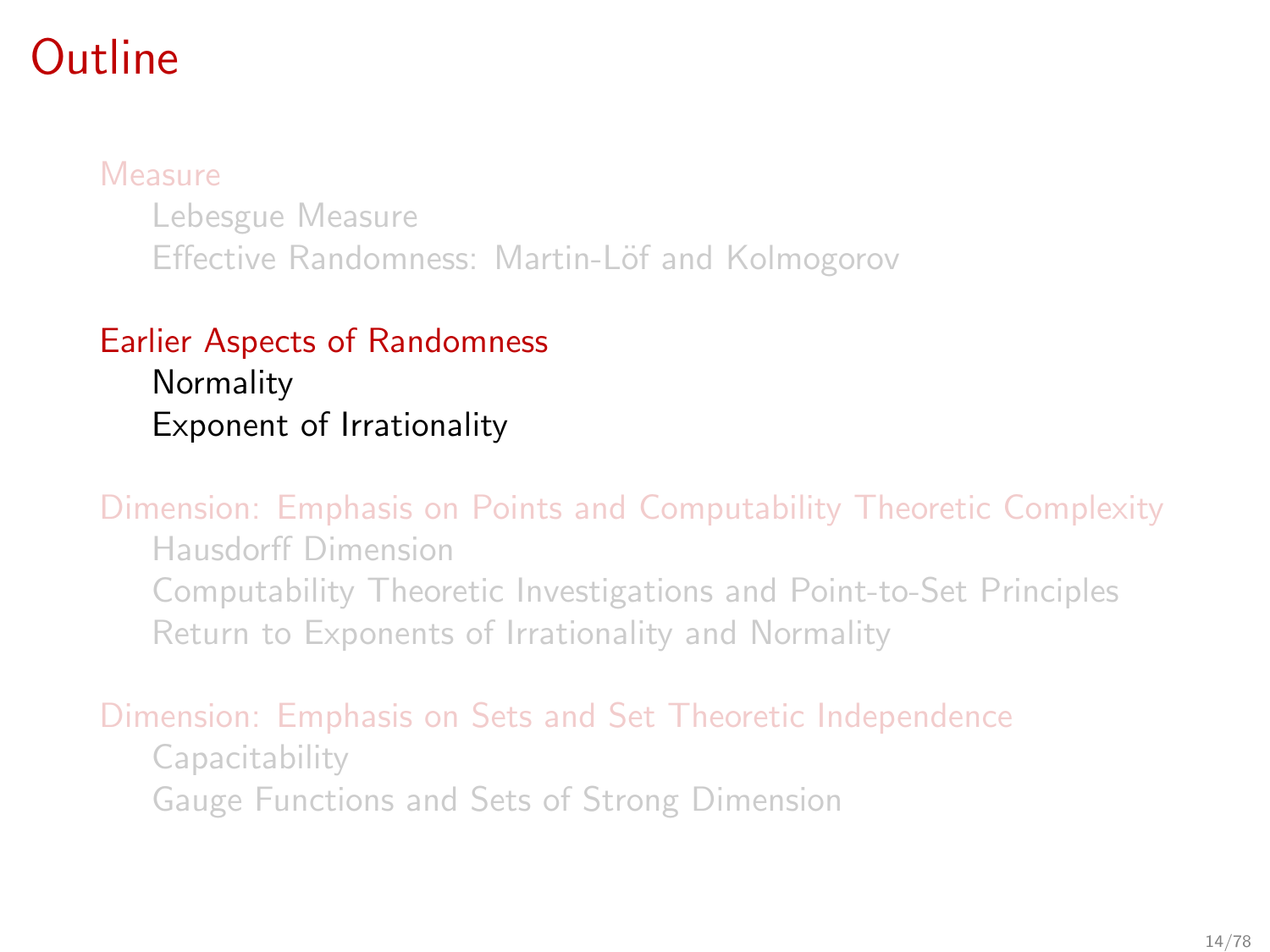# Computability Theory and Diophantine Approximation

Diophantine Approximation. Deals with the approximation of real numbers by rational numbers. Computability Theory. Deals with approximation of real numbers by computation, or more generally by definition.

Both areas study properties of real numbers that are expressed in terms of their representations. There is a natural motivational affinity between them.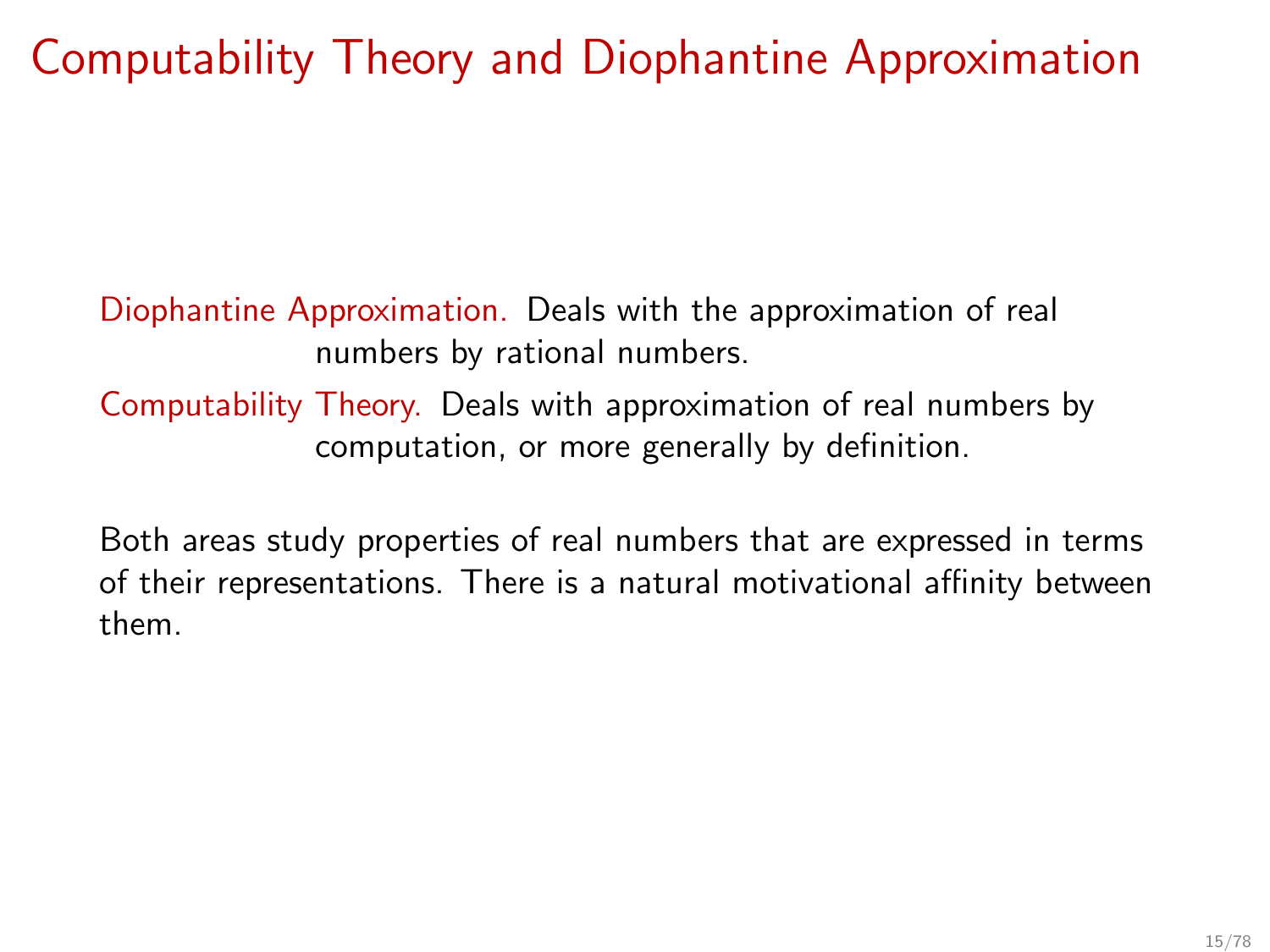# <span id="page-26-0"></span>Emile Borel (1909): Normal Numbers ´

### Definition

Let  $\xi$  be a real number.

- $\triangleright \xi$  is simply normal to base b iff in its base-b expansion,  $(\xi)_b$ , each digit appears with limiting frequency equal to  $1/b$ .
- $\triangleright$  ξ is normal to base b iff in  $(\xi)_b$  every finite block pattern of digits occurs with limiting frequency equal to the expected value  $1/b^{\ell}$ , where  $\ell$  is the block length.
- $\triangleright$   $\xi$  is absolutely normal iff it is normal to every base b.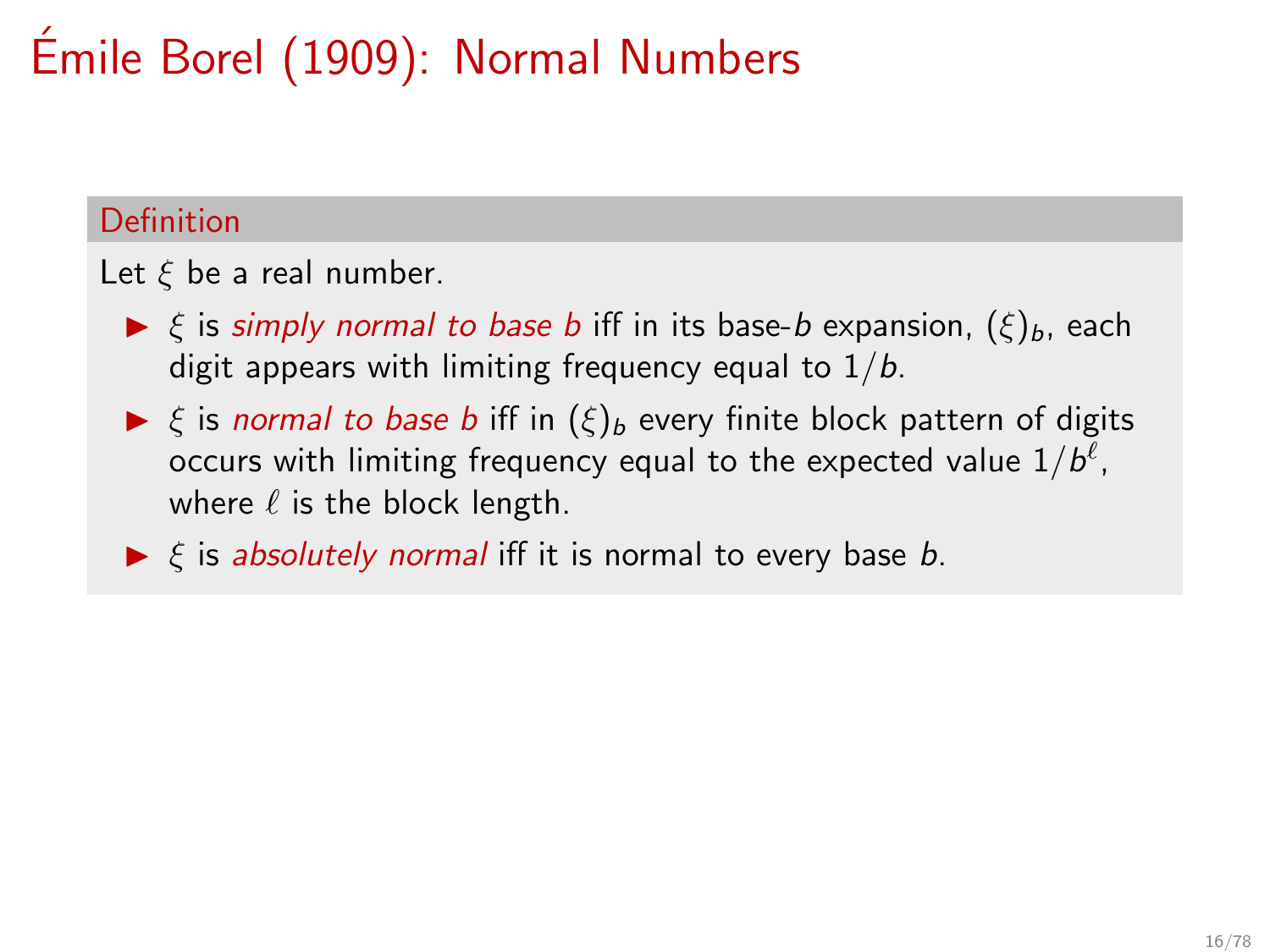# Emile Borel (1909): Normal Numbers ´

### Definition

Let  $\xi$  be a real number.

- $\triangleright \xi$  is simply normal to base b iff in its base-b expansion,  $(\xi)_b$ , each digit appears with limiting frequency equal to  $1/b$ .
- $\triangleright$  ξ is normal to base b iff in  $(\xi)_b$  every finite block pattern of digits occurs with limiting frequency equal to the expected value  $1/b^{\ell}$ , where  $\ell$  is the block length.
- $\triangleright$   $\xi$  is absolutely normal iff it is normal to every base b.

#### Exercise

 $\xi$  is normal to base  $b$  iff the sequence  $(b^n\xi \pmod{1} : n \in \mathbb{N})$  is uniformly distributed in the unit interval.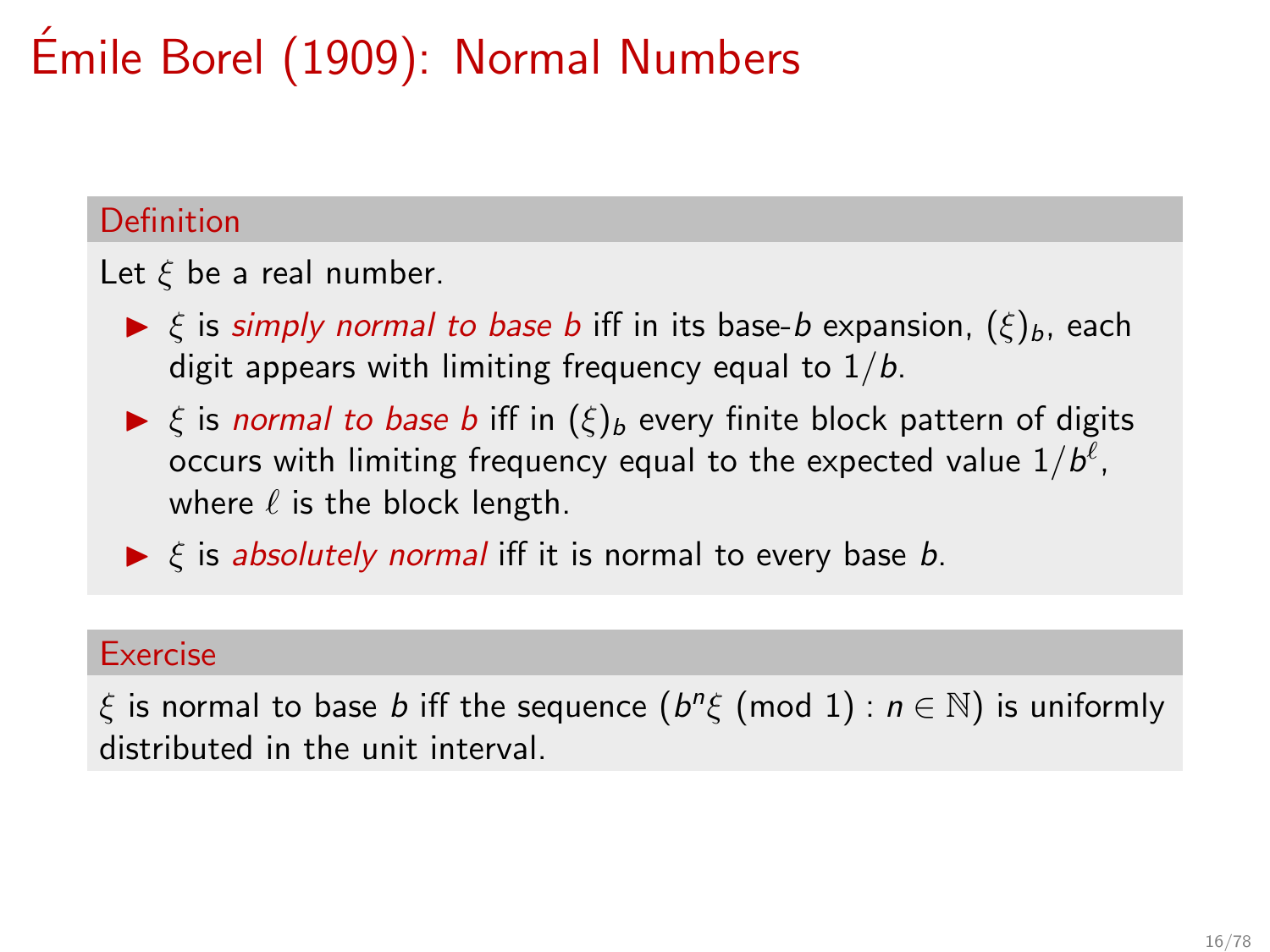# **Normality**

If the sequence of digits in  $(\xi)_b$  were chosen independently at random, then the simple normality of  $\xi$  in base b would be a special case of the Law of Large Numbers.

### Theorem (Borel 1909)

Almost all real numbers are absolutely normal.

### Problem (Borel)

Give one example of an absolutely normal number.

It is not known whether any (or all) of the familiar irrational numbers are absolutely normal:  $\pi$ , e,  $\frac{1+\sqrt{5}}{2}$ 

### Conjecture (Borel 1950)

Irrational algebraic numbers are absolutely normal.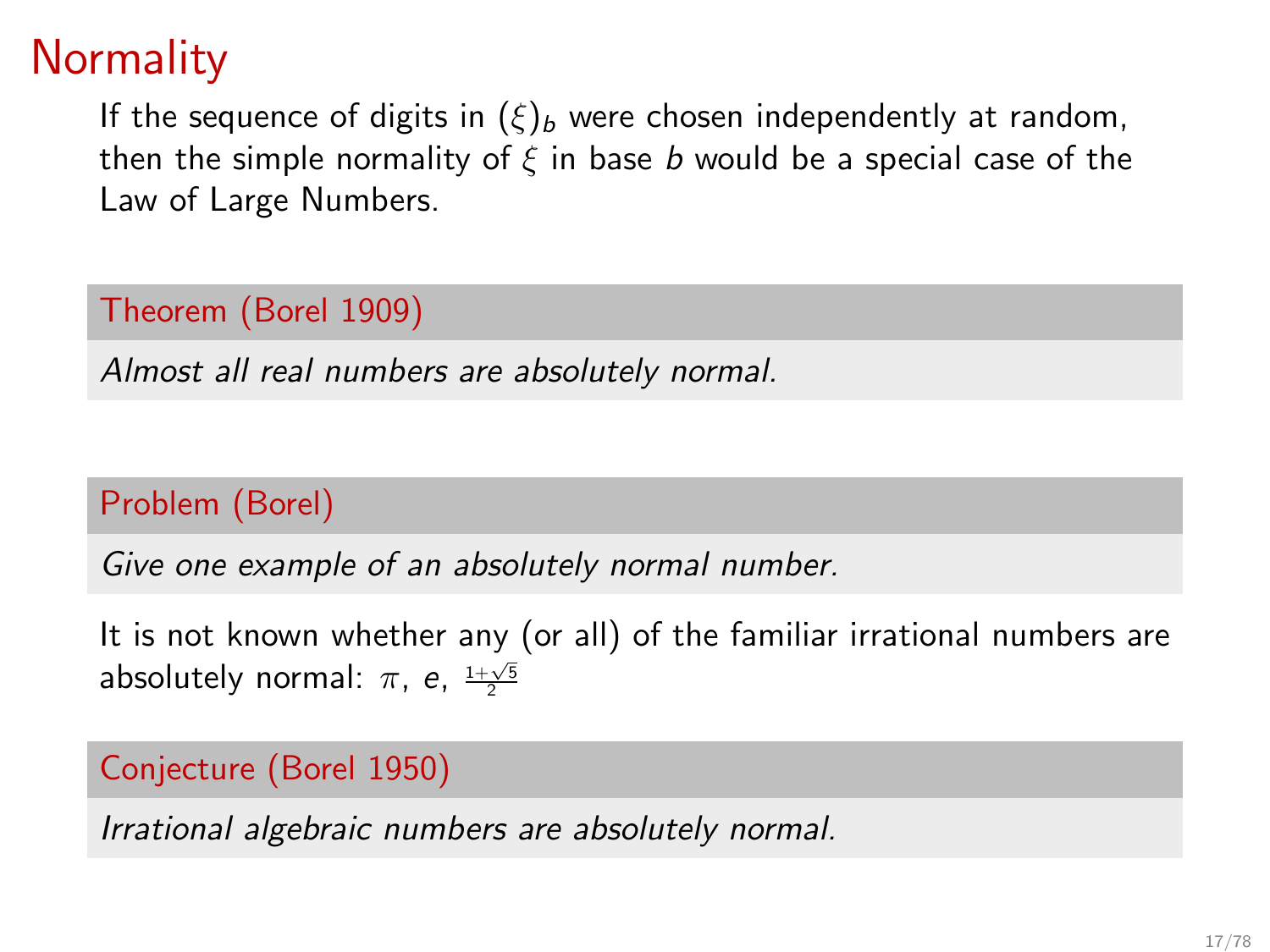### **Examples**

First constructions of absolutely normal numbers by Lebesgue and Sierpiński, independently, 1917.

### Theorem (Champernowne 1933)

0.123456789101112131415161718192021222324 . . . is normal to base ten.

An elementary but intricate counting argument shows that Champernowne's number is normal to base 10, but it is not known whether it is absolutely normal.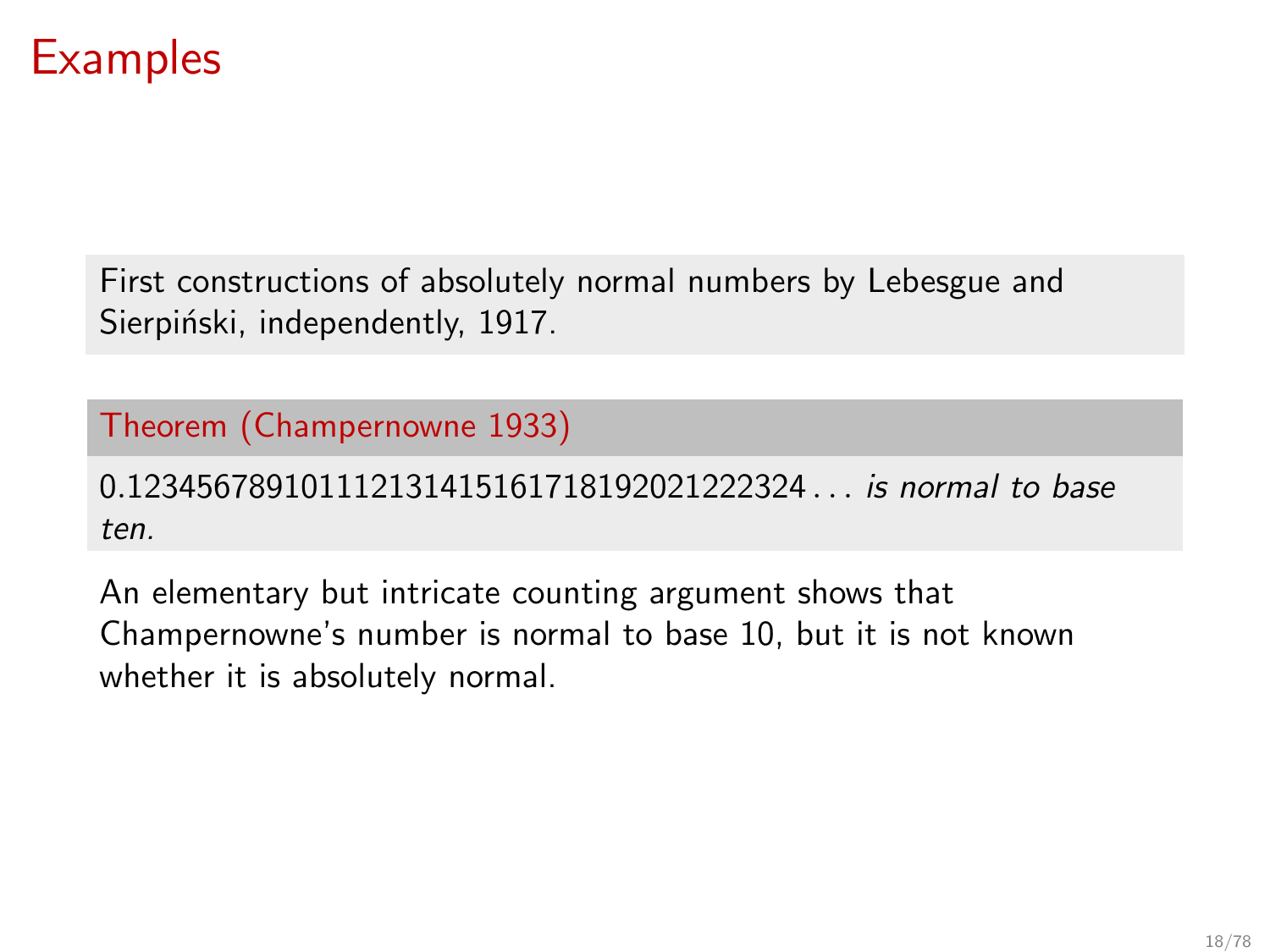### A computable example

Theorem (Turing ∼1938 (see Becher, Figueira and Picchi 2007))

There is a computable absolutely normal number.

Other computable instances Schmidt 1961/1962, Becher and Figueira 2002.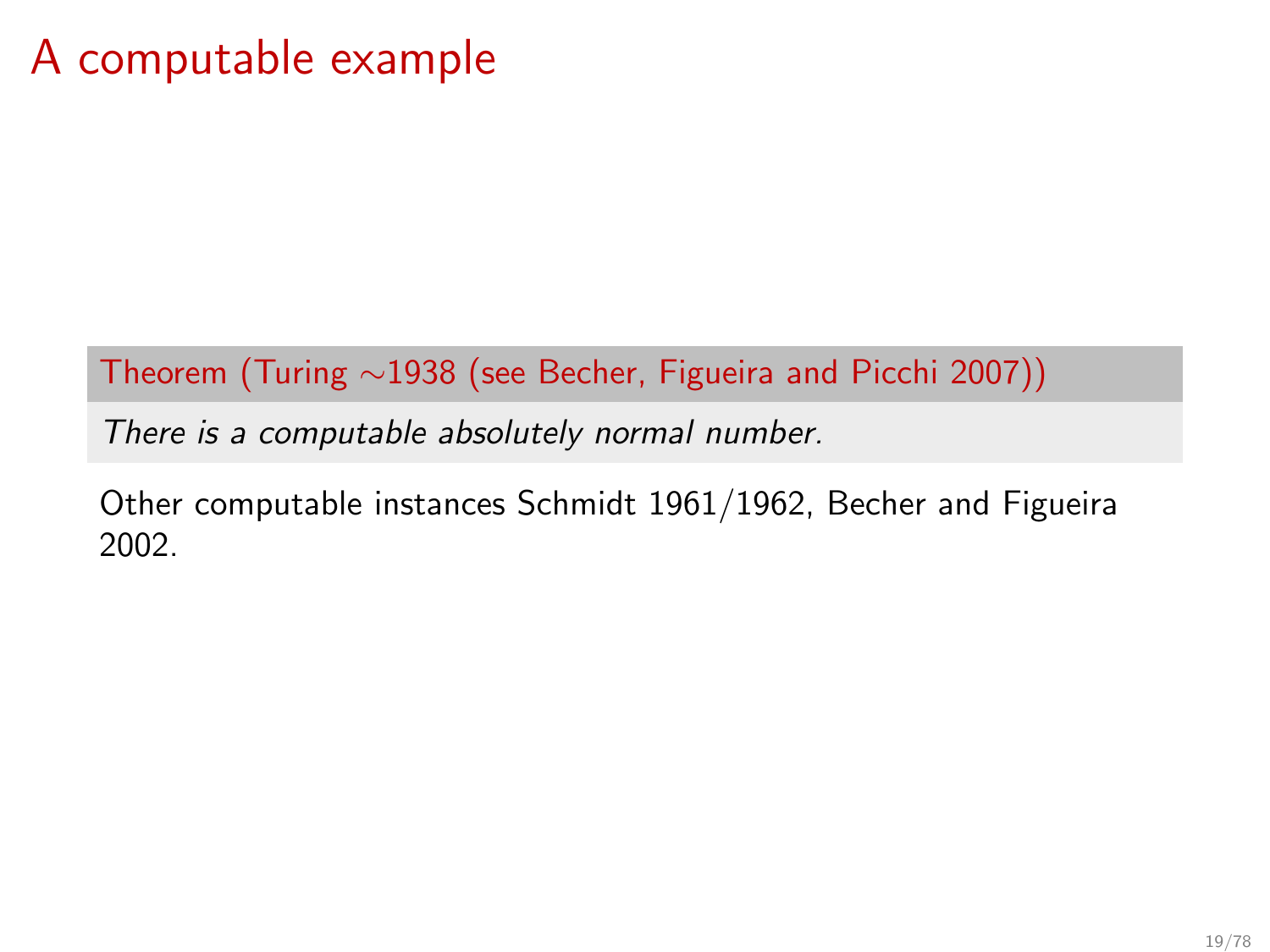# Absolutely normal numbers in just above quadratic time

### Theorem (Becher, Heiber and Slaman 2013)

There is an absolutely normal number  $\xi$  such that for any base b, the first n digits in  $(\xi)_b$  are computable in essentially n<sup>2</sup>-time.

- ▶ The proof uses the homogeneity of Lebesgue measure. For a random element of an arbitrary interval, the digits beyond those determined by the interval go to normal at a rate which is independent of the interval.
- ▶ Lutz and Mayordomo (2013) and Figueira and Nies (2013) have another argument for an absolutely normal number in polynomial time, based on polynomial-time martingales.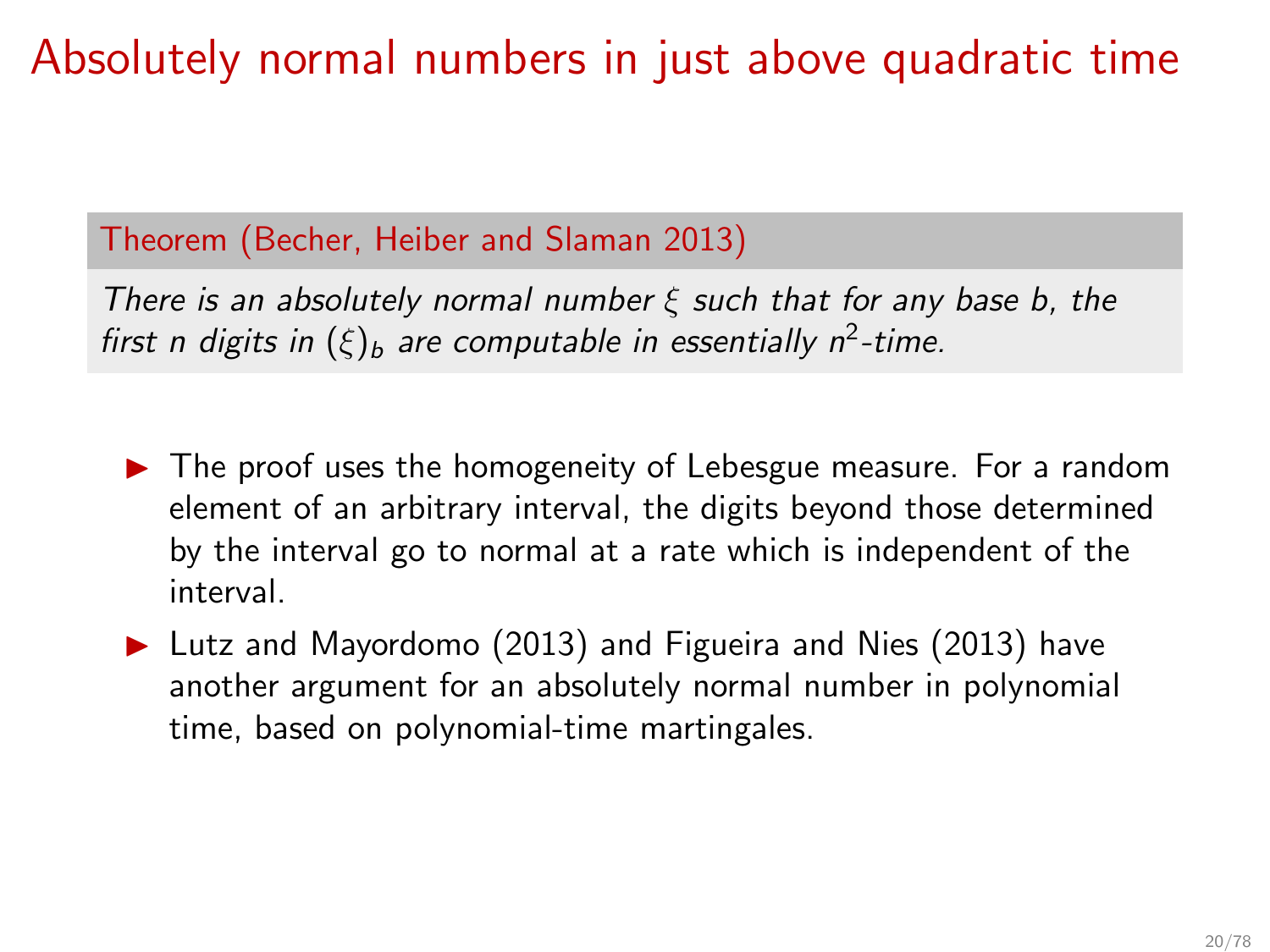# Proof Sketch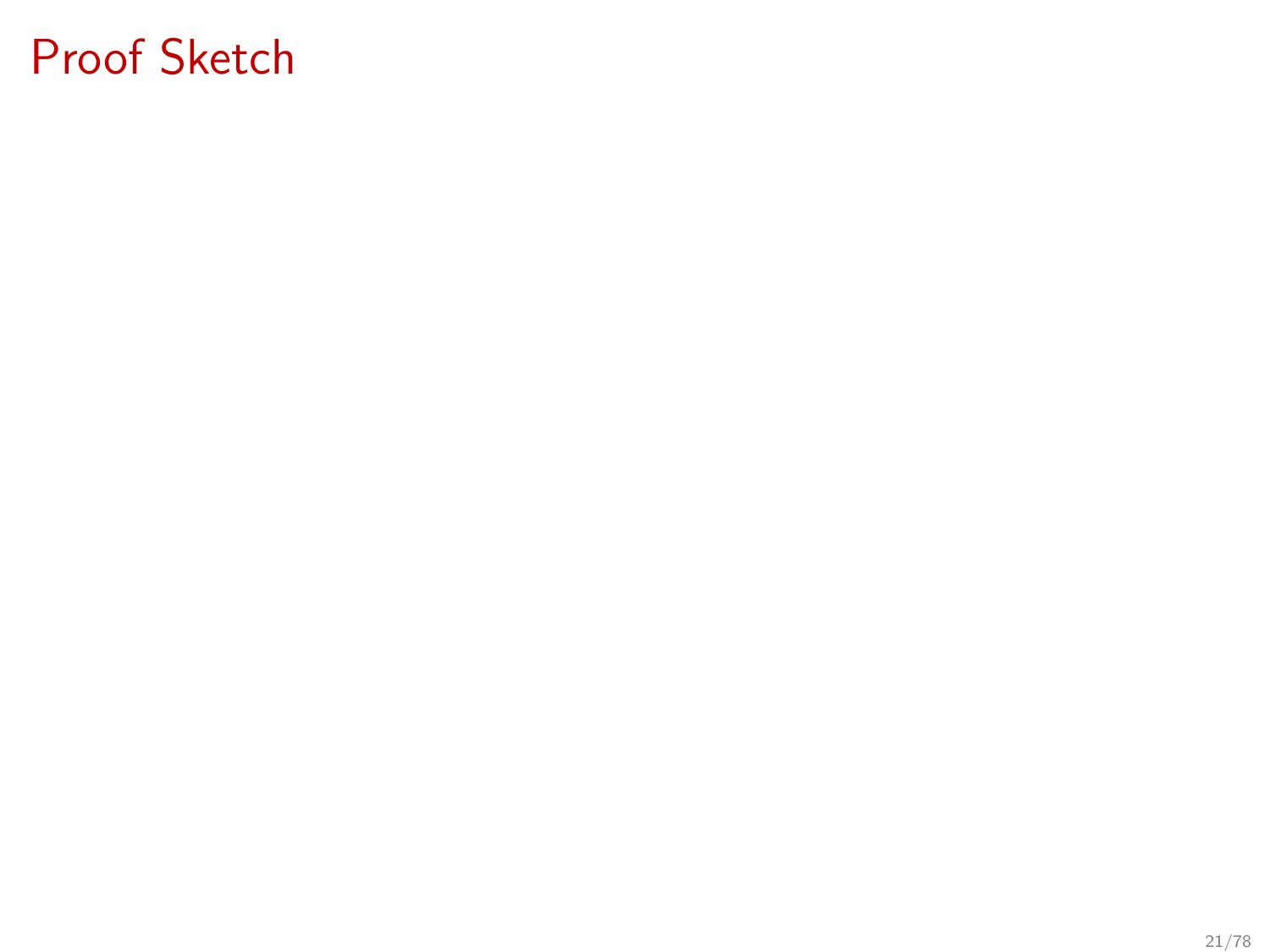# The output of the effective algorithm in base 10

Programmed by Martin Epszteyn

0.4031290542003809132371428380827059102765116777624189775110896366...



First 250000 digits output by the algorithm First 250000 digits of Champernowne Plotted in 500x500 pixels, 10 colors Plotted in 500x500 pixels, 10 colors

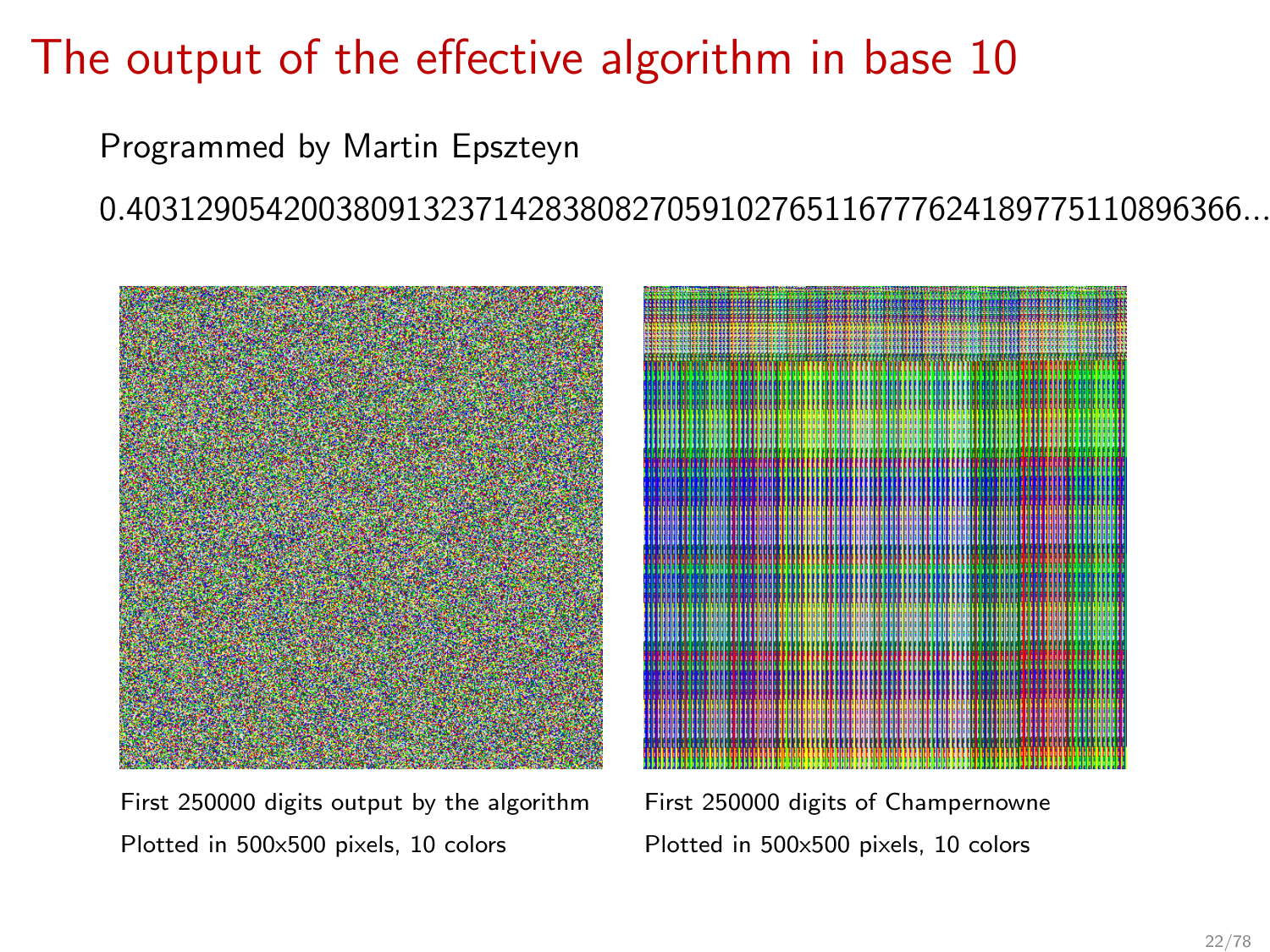# Normality to Different Bases

There is one readily-identified connection between normality to one base and normality to another.

#### Definition

For natural numbers  $b_1$  and  $b_2$  greater than 0, we say that  $b_1$  and  $b_2$  are multiplicatively dependent if they have a common power.

#### Theorem (Maxfield 1953)

If  $b_1$  and  $b_2$  are multiplicatively dependent bases, then, for any real  $\xi$ ,  $\xi$ is normal to base  $b_1$  iff it is normal to base  $b_2$ .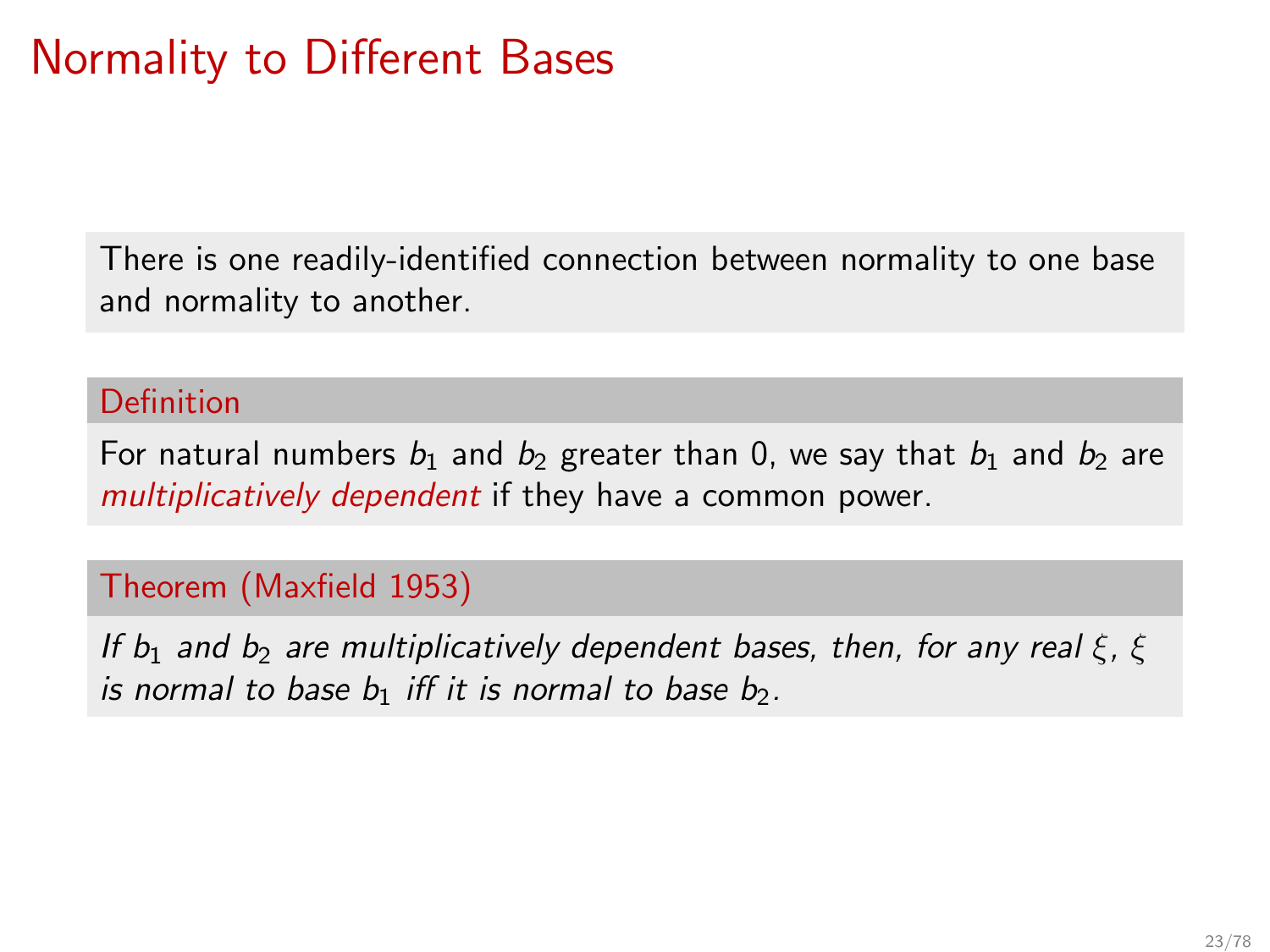# Multiplicative independence

#### Theorem (Schmidt 1961/62)

Let R be a subset of the natural numbers greater than or equal to 2 which is closed under multiplicative dependence. There is a real  $\xi$  such that  $\xi$  is normal to every base in R and not normal to any base in the complement of R.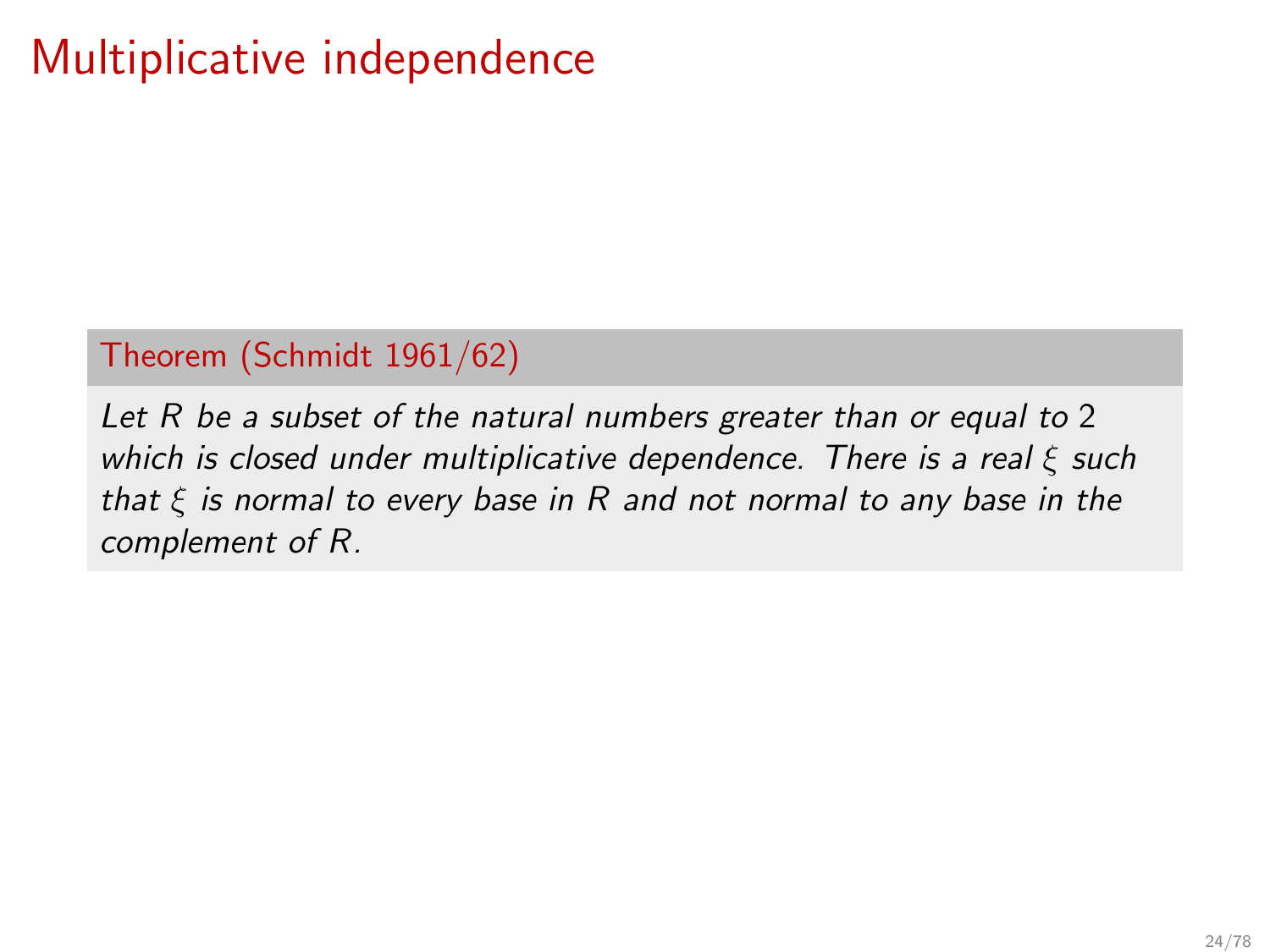## Normal numbers and Weyl's criterion

### Theorem (Weyl's Criterion)

A sequence  $(\xi_n : n \geq 1)$  is uniformly distributed modulo one iff for every complex-valued 1-periodic continuous function f ,  $\lim_{N \to \infty} \frac{1}{N} \sum_{n=1}^{N} f(\xi_n) = \int_0^1 f(x) dx$ . That is, iff for every non-zero integer t,  $\lim_{N\to\infty} \frac{1}{N} \sum_{n=1}^{N} e^{2\pi i t \xi_n} = 0$ 

Thus,  $\xi$  is normal to base b iff for every non-zero t

$$
\lim_{N\to\infty}\frac{1}{N}\sum_{n=0}^{N-1}e^{2\pi itb^{n}\xi}=0.
$$

Schmidt's argument rested upon subtle estimates of such harmonic sums.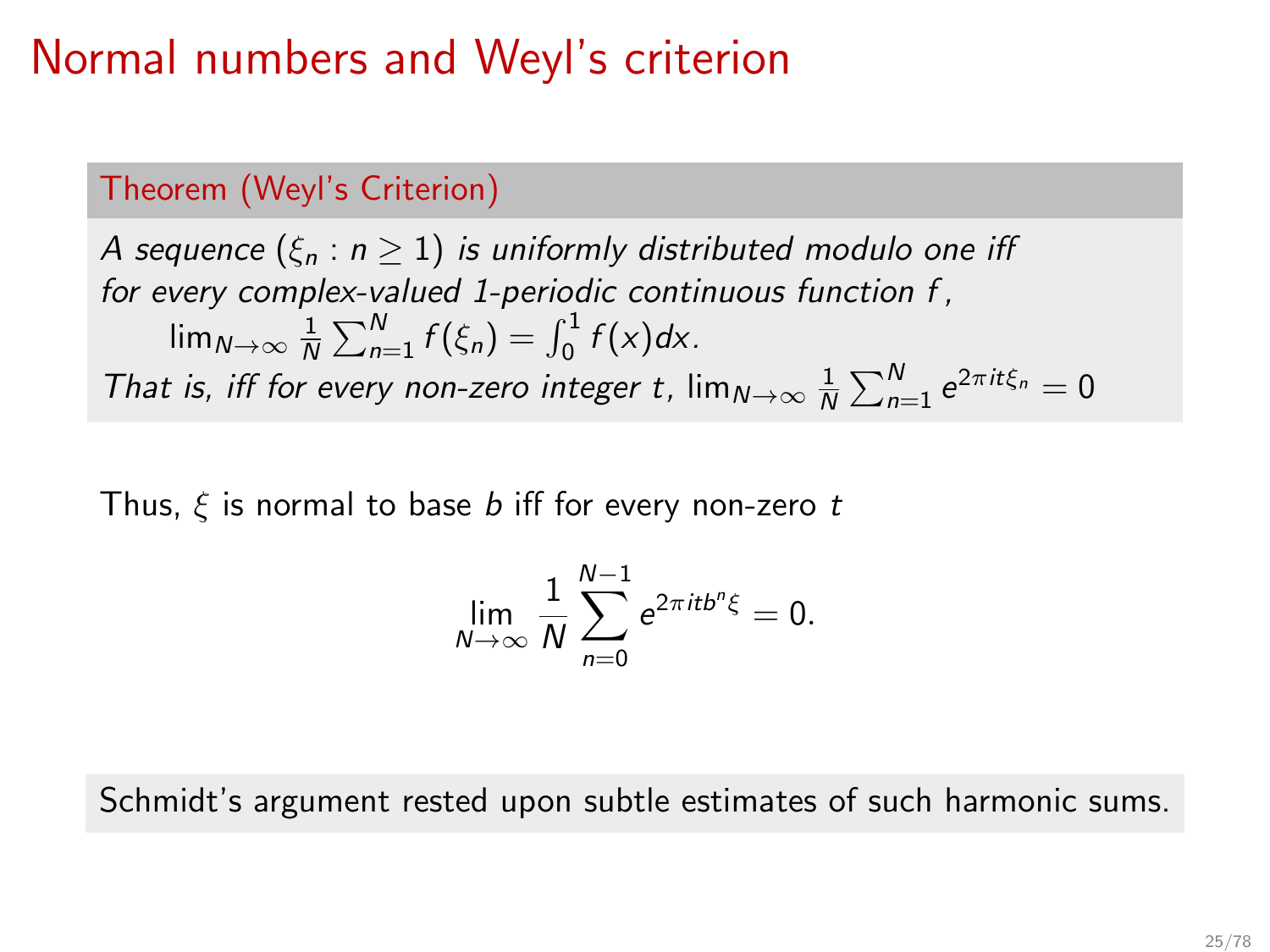# Arithmetic Definability as a Calibration Tool

#### Definition

For  $A \subseteq \omega$ , A is  $\sum_{k}^{0}$ -complete iff the following conditions hold.

- A is  $\Sigma_k^0$ .
- **►** For every  $\Sigma_k^0$  set  $B \subseteq \omega$ , there is a computable  $f : \omega \to \omega$  such that for all m,  $m \in B$  iff  $f(m) \in A$ .
	- $-$  We say that  $A$  is  $\Sigma^0_k$ -hard

We define  $\Pi_k^0$ -complete similarly.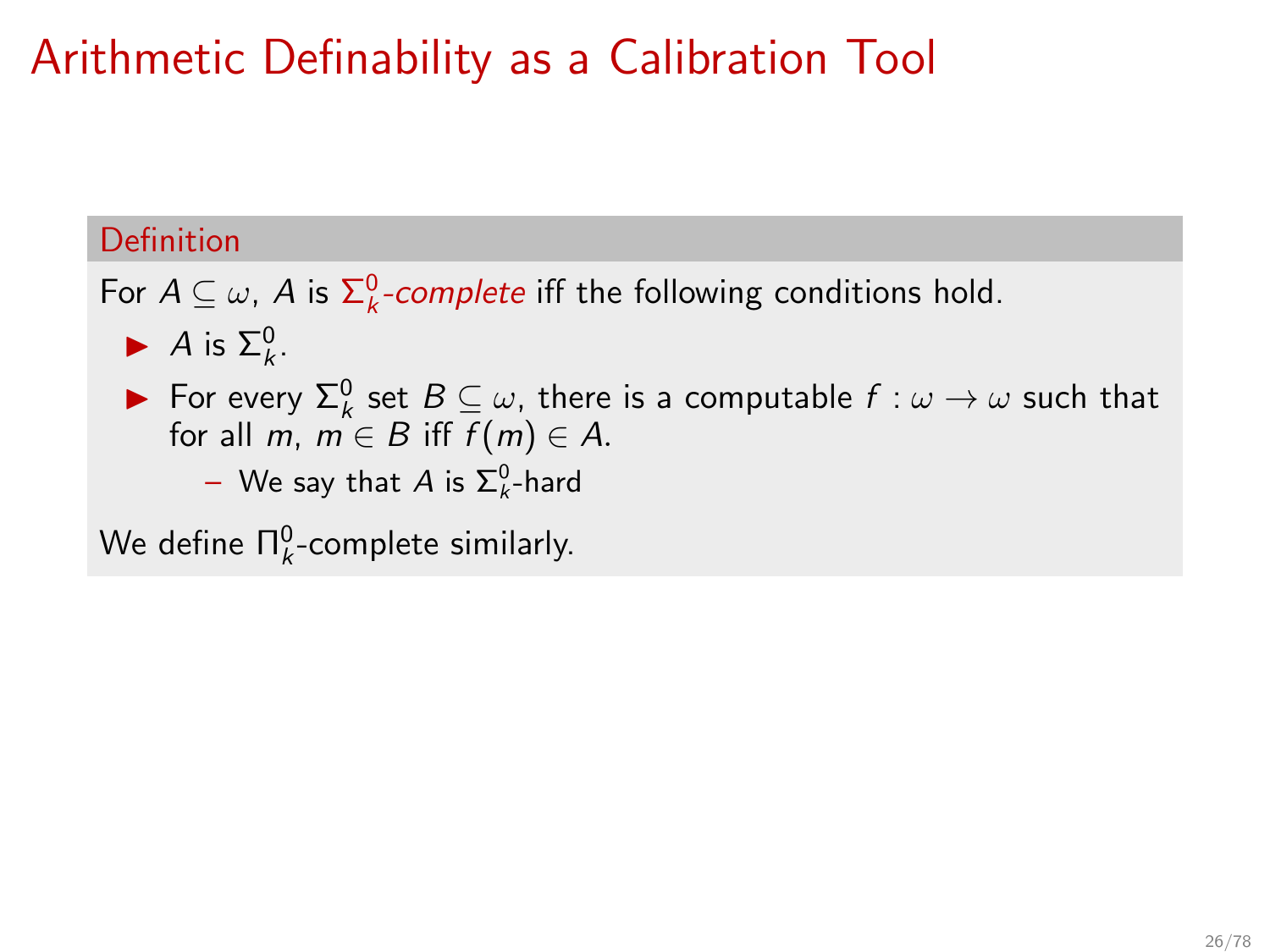# Arithmetic Definability as a Calibration Tool

#### Definition

For  $A \subseteq \omega$ , A is  $\sum_{k}^{0}$ -complete iff the following conditions hold.

- A is  $\Sigma_k^0$ .
- **►** For every  $\Sigma_k^0$  set  $B \subseteq \omega$ , there is a computable  $f : \omega \to \omega$  such that for all m,  $m \in B$  iff  $f(m) \in A$ .
	- $-$  We say that  $A$  is  $\Sigma^0_k$ -hard

We define  $\Pi_k^0$ -complete similarly.

#### Remark

If A is  $\Pi_k^0$ -complete then A is not  $\Sigma_k^0$ .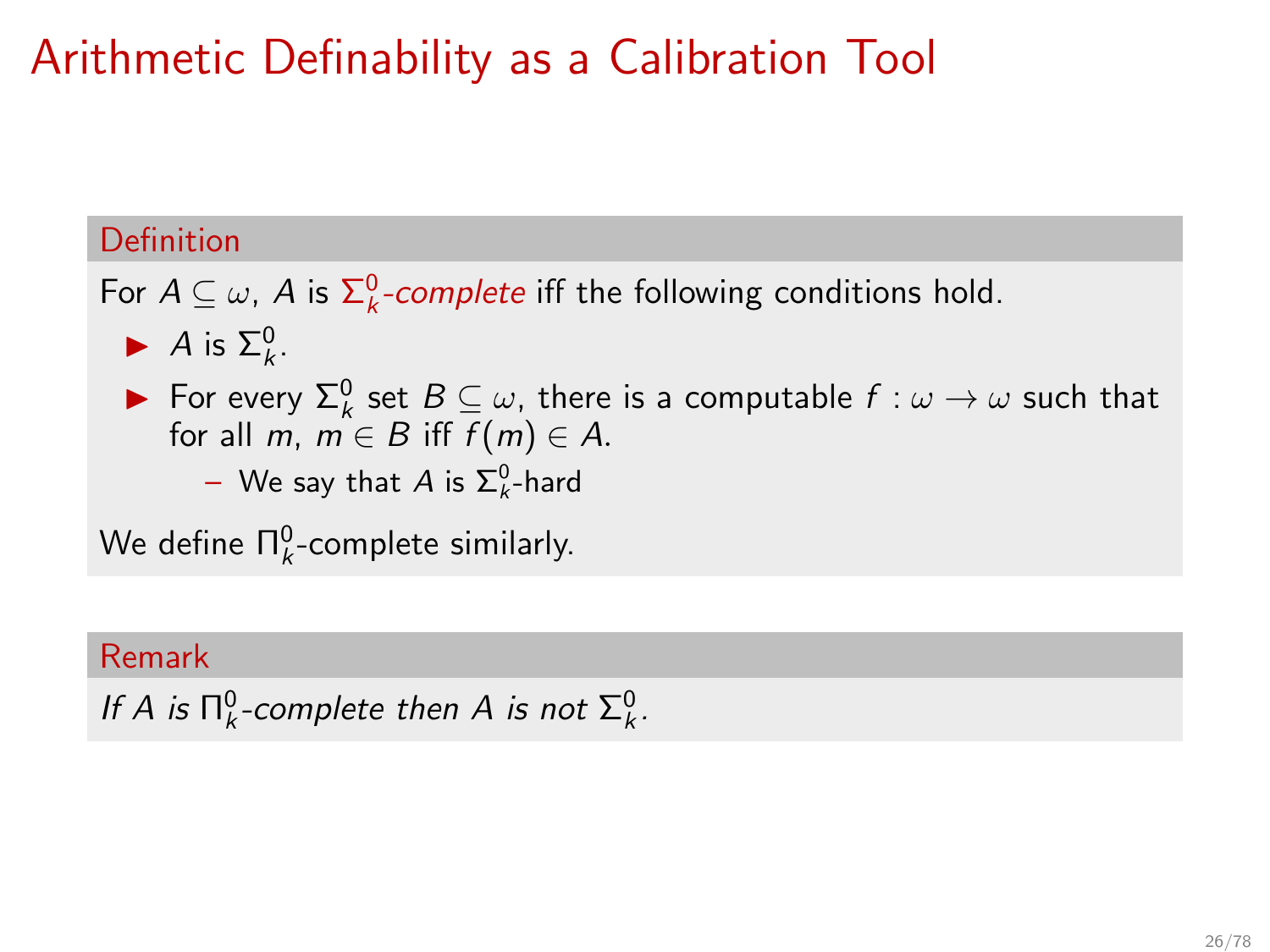## Computability Theoretic Independence Between Bases.

Let  $S$  be the set of minimal representatives of the multiplicative dependence classes.

```
Theorem (Becher and Slaman 2013)
```
Let R be a  $\Pi^0_3$  subset of S. There is a real  $\xi$  such that  $\xi$  is normal to every base in R and not normal to any of the other elements of S. Furthermore,  $\xi$  is computable uniformly in the  $\Pi^0_3$  formula which defines R.

An index set calculation:

Theorem (Becher and Slaman 2013)

The set of real numbers that are normal to at least one base is  $\Sigma^0_4$ -complete.

A fixed point:

Theorem (Becher and Slaman 2013)

For any  $\Pi^0_3$  formula  $\varphi$  there is a computable real  $\xi$  such that for all b in S,  $\xi$  is normal to base b iff  $\varphi(\xi, b)$  is true.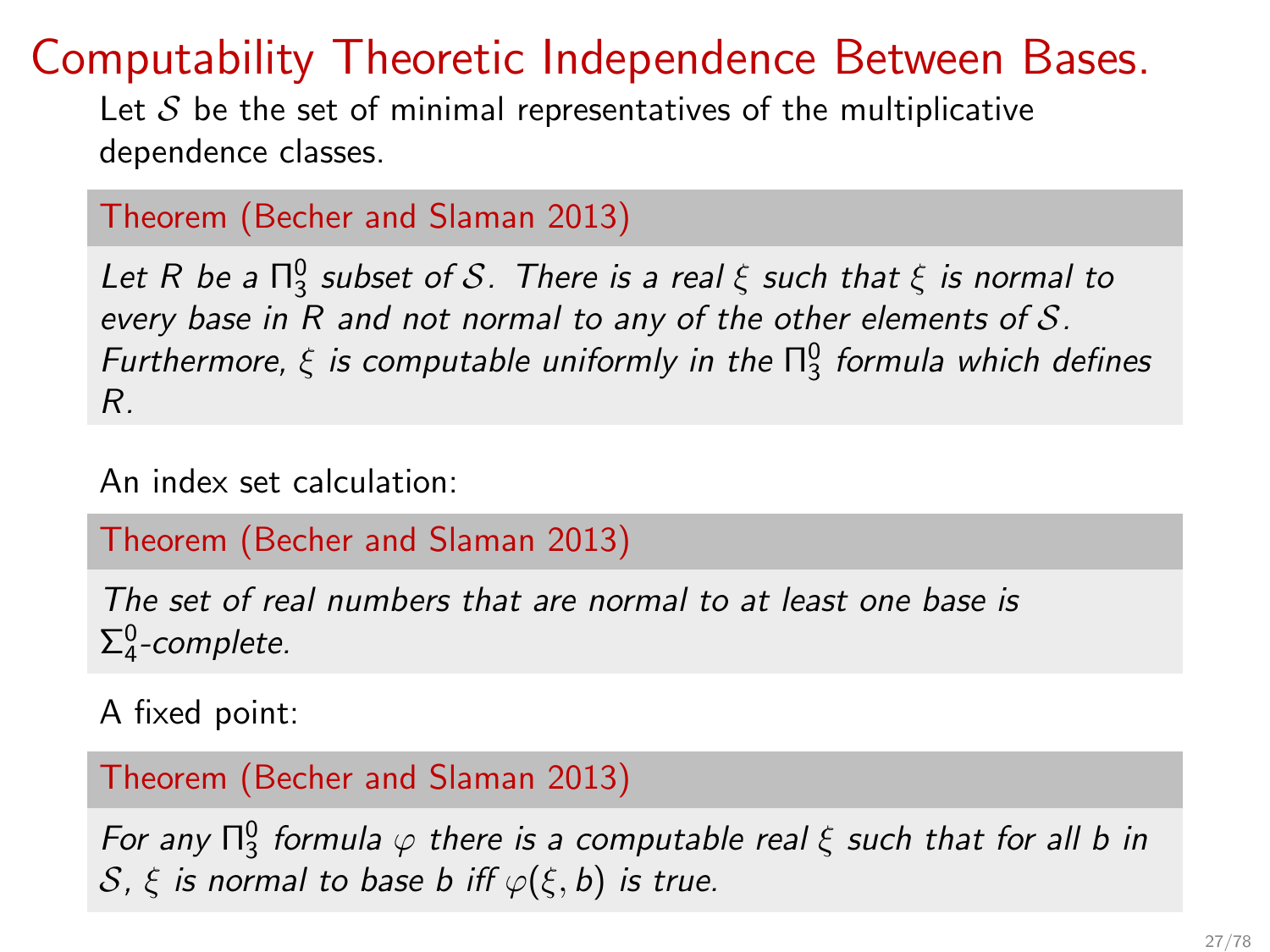## Constructions

For each of these results, we define a real number  $\xi$  by constructing its expansions in different bases.

- ▶ Organize by recursion on stages, these are divided into phases according to which base *b* is receiving attention.
- $\triangleright$  At each stage, find an appropriate extension of the digits specified from the previous stage by looking at random elements of an appropriate Cantor-like fractal.
	- During a base  $b$  phase, show that there is an appropriate extension by using that the properties of normality for random elements of the fractal are invariant under choice of interval, i.e. for invariant under multiplication by  $b$  (mod 1).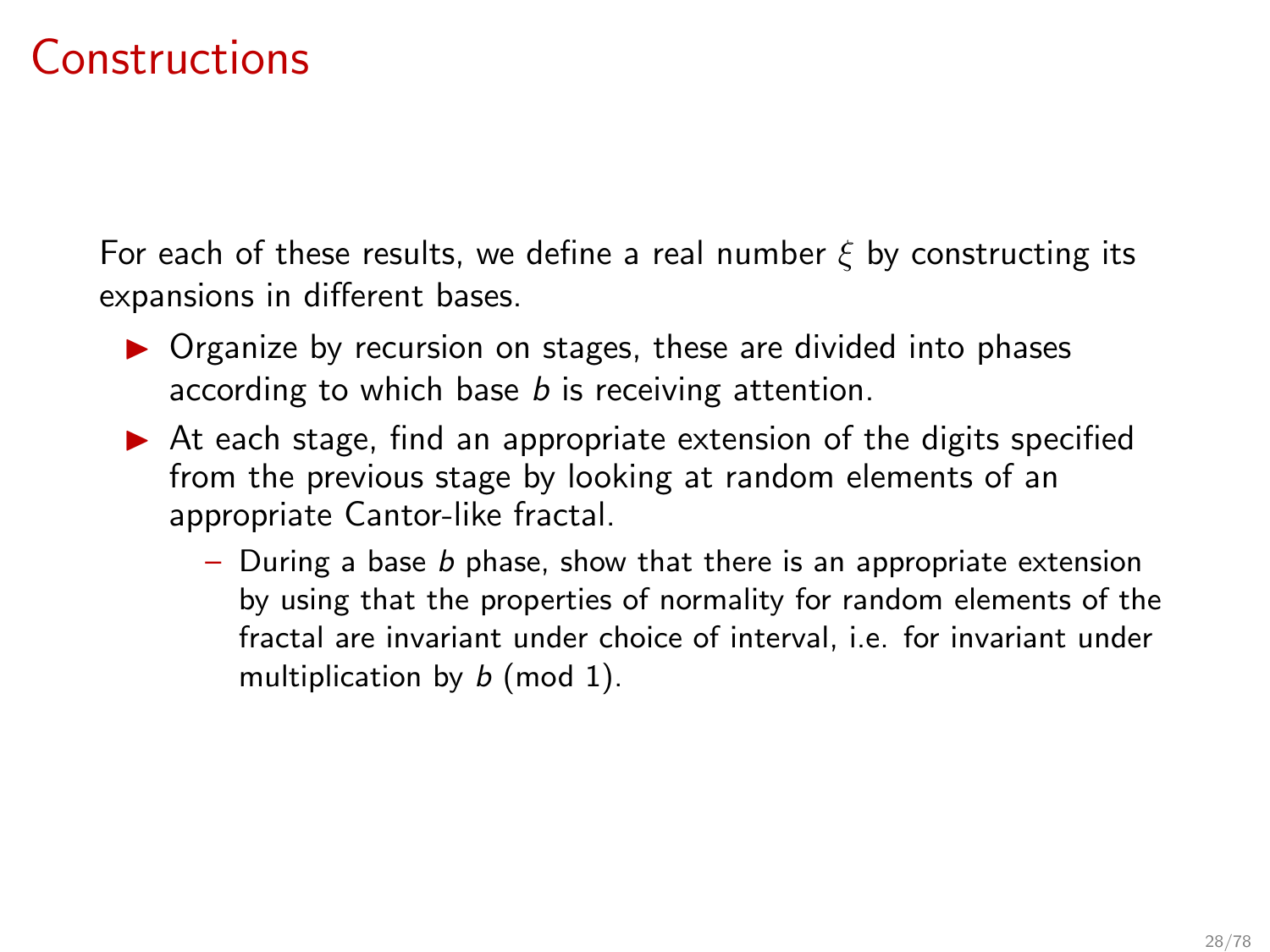# Proof Sketch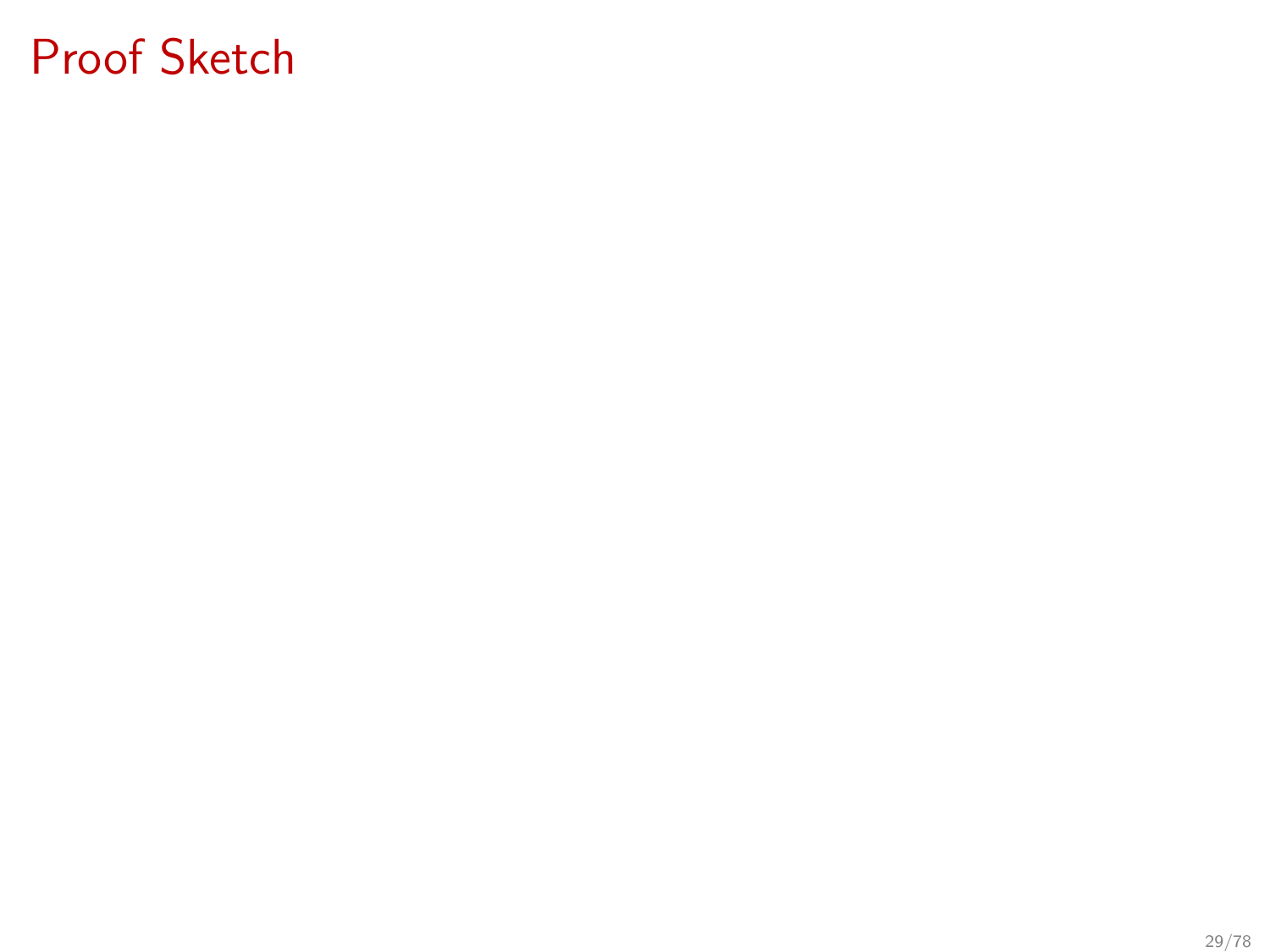# Simple Normality

 $\xi$  is simply normal to base b iff each digit appears with limiting frequency equal to  $1/b$  in the base-b expansion of  $\xi$ .

Necessary Conditions:

#### Theorem

For any base b and real number  $\xi$ , the following hold.

- **►** For any positive integers k and m, if  $\xi$  is simply normal to base b<sup>km</sup> then  $\xi$  is simply normal to base  $b^m$ .
- ▶ (Long 1957) If there are infinitely many positive integers m such that  $\xi$  is simply normal to base  $b^m$ , then  $\xi$  is simply normal to all powers of b.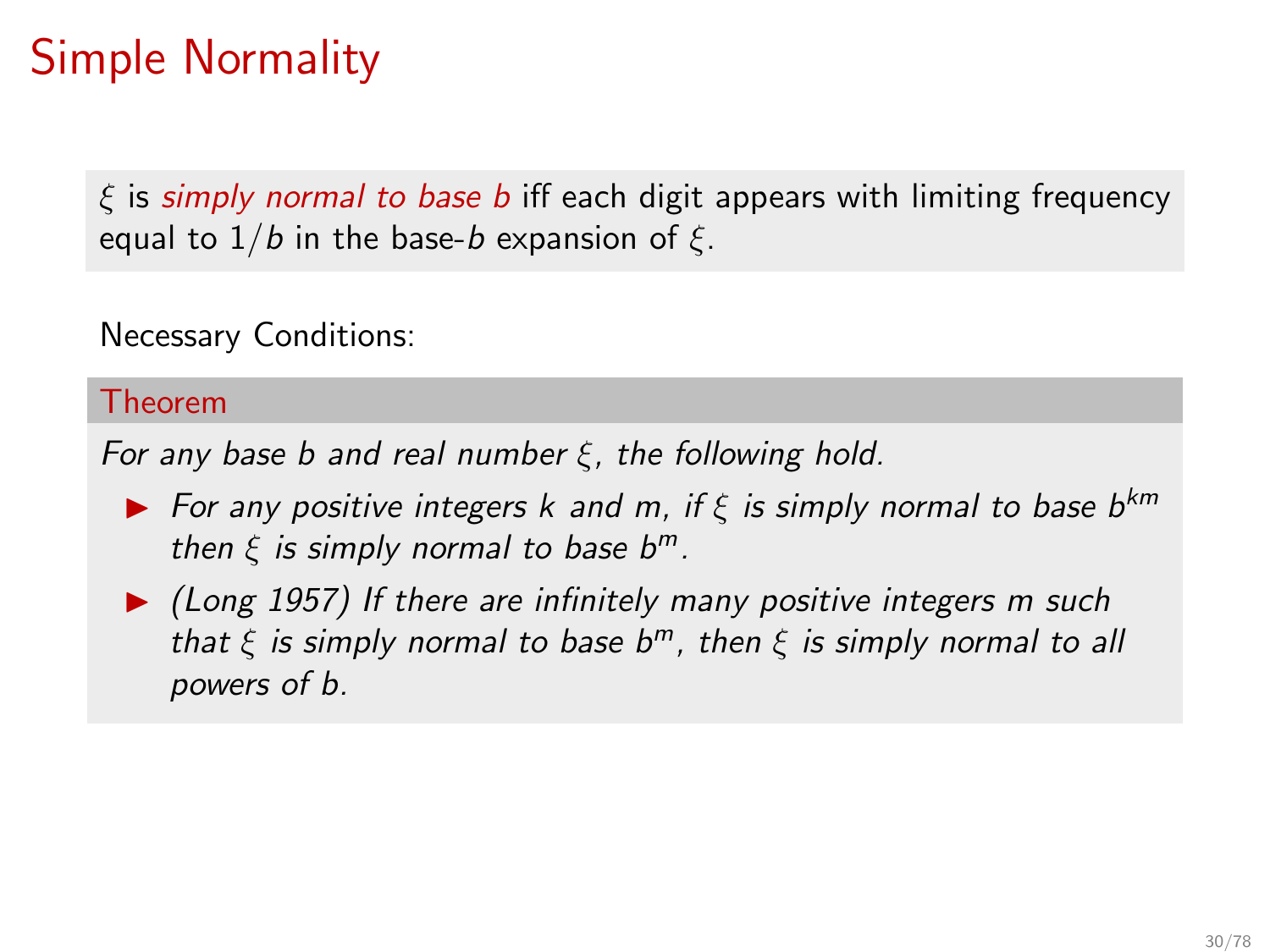# Simple Normality

 $\xi$  is simply normal to base b iff each digit appears with limiting frequency equal to  $1/b$  in the base-b expansion of  $\xi$ .

Necessary and Sufficient Conditions:

Theorem (Becher, Bugeaud and Slaman 2013)

Let M be a set of natural numbers greater than or equal to 2 such that the following necessary conditions hold.

- ▶ For any b and positive integers k and m, if  $b^{km} \in M$  then then  $b^m \in M$ .
- ▶ For any b, if there are infinitely many positive integers m such that  $b^m \in M$ , then all powers of b belong to M.

There is a real number  $\xi$  such that for every base b,  $\xi$  is simply normal to base b iff  $b \in M$ .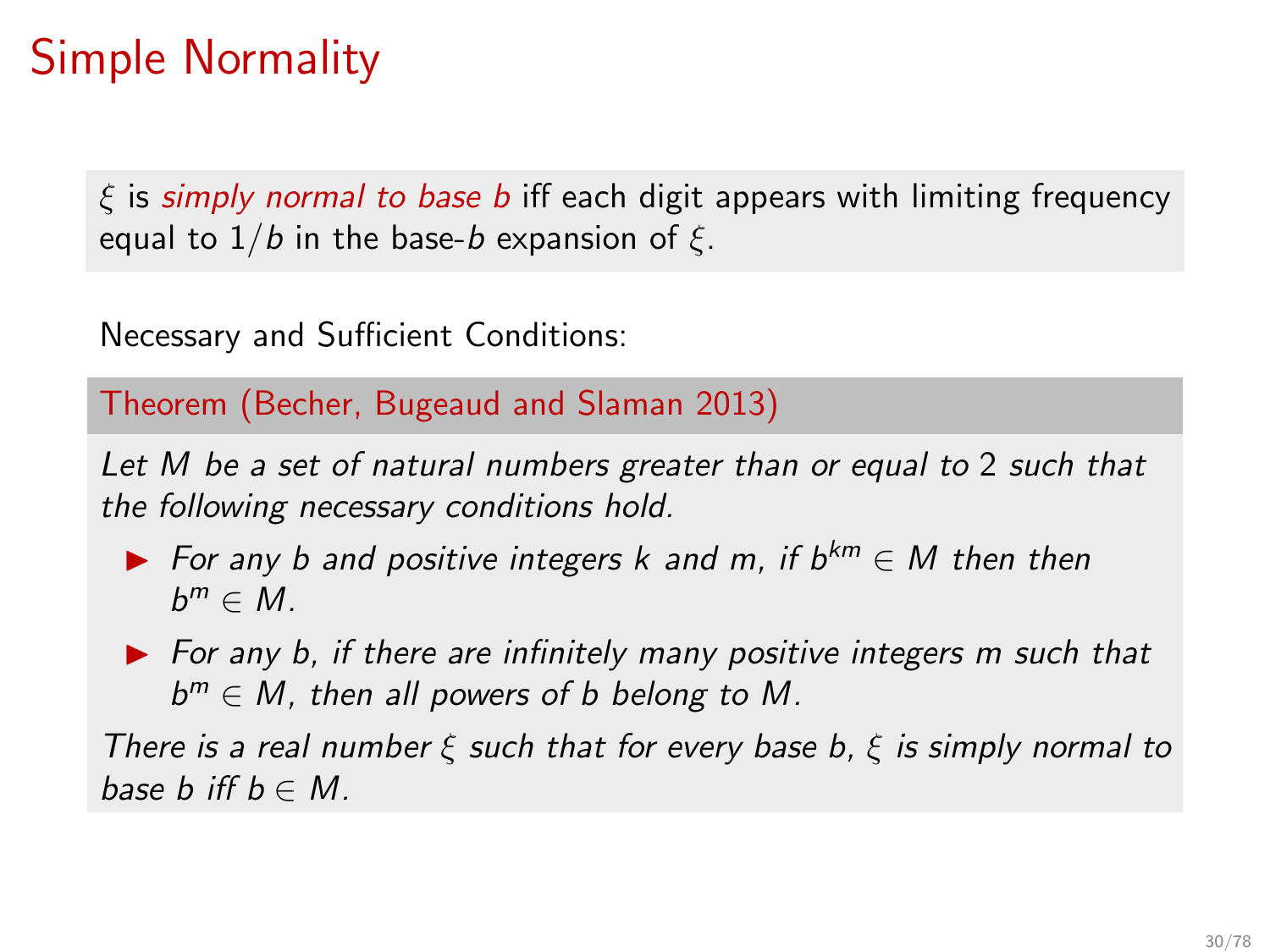## Comments on the Proof

We exhibit a Cantor-like construction of a fractal with the following properties.

- ▶ Uniform measure concentrates on reals of the desired simple-normality type.
- ▶ Hausdorff dimension can be made arbitrarily close to one. We will say more about dimension shortly.
- ▶ Self-similarity
	- Not globally self-similar. The splitting levels of the fractal have subintervals with b-adic endpoints and the value of b depends on during which that splitting level was determined.
	- Locally self-similar, as described earlier.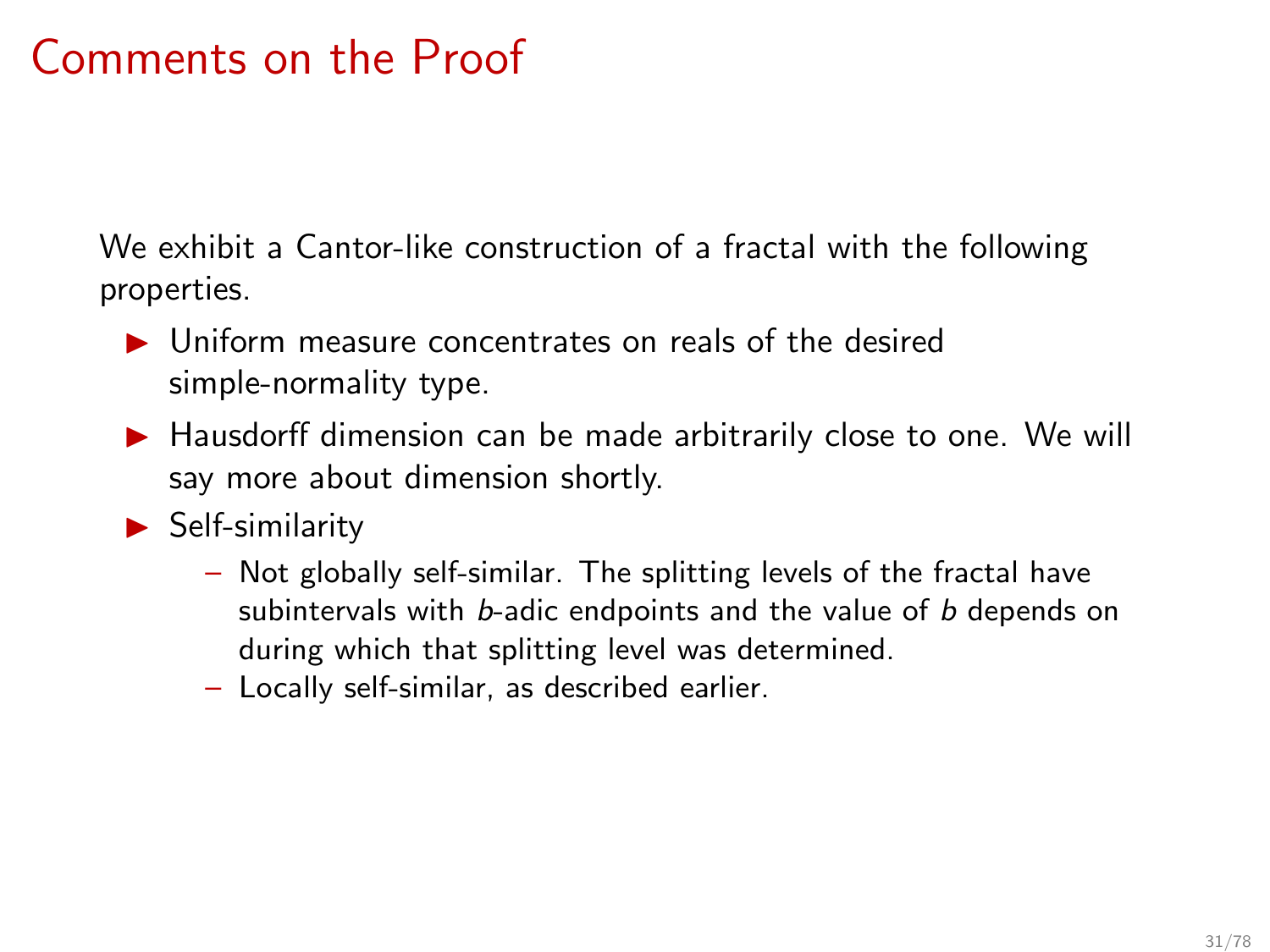# Proof Sketch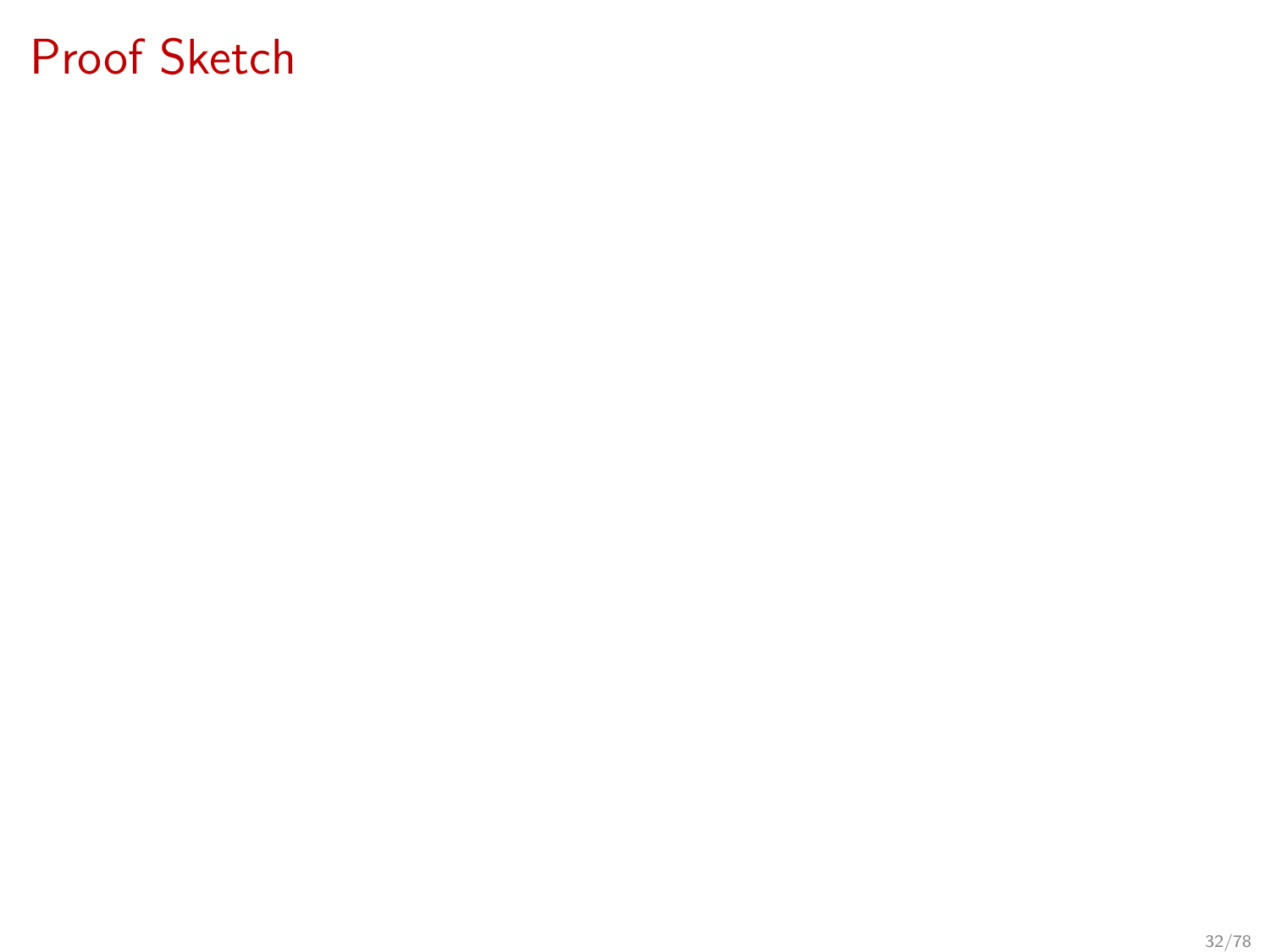# <span id="page-46-0"></span>Irrationality Exponents

Diophantine version of Kolmogorov complexity

### Definition (originating with Liouville 1855)

For a real number  $\xi$ , the *irrationality exponent of*  $\xi$  is the least upper bound of the set of real numbers z such that

$$
0<\left|\xi-\frac{p}{q}\right|<\frac{1}{q^2}
$$

is satisfied by an infinite number of integer pairs  $(p, q)$  with  $q > 0$ .

- ► When z is large and  $0 < |\xi \frac{p}{q}| < \frac{1}{q^2}$ , then  $p/q$  is a good approximation to  $\xi$  when seen in the scale of  $1/q$ .
- $\triangleright$  The irrationality exponent of  $\xi$  is a indicator for how well  $\xi$  can be approximated by rational numbers (a linear version of Kolmogorov complexity).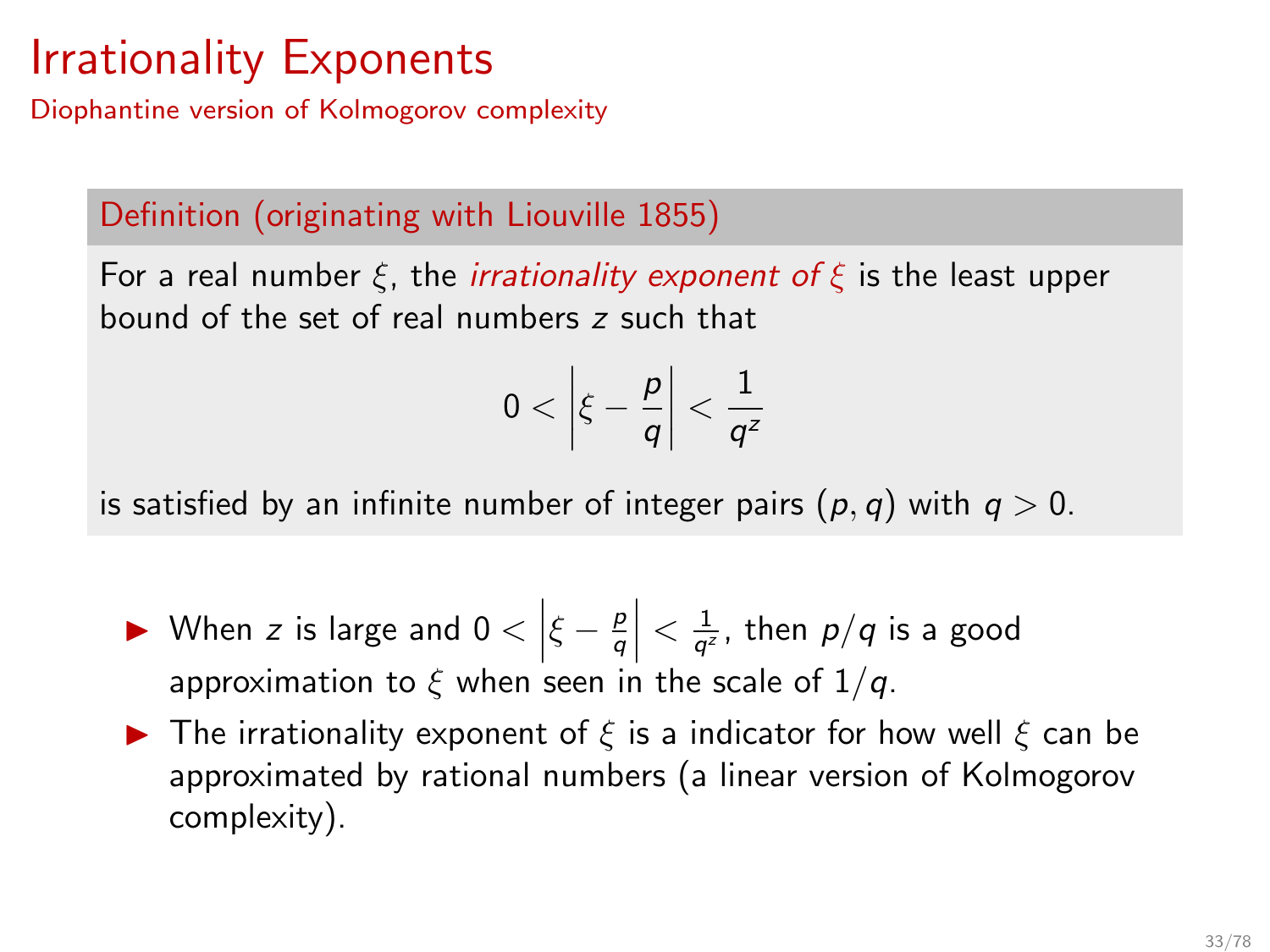## Context

 $\blacktriangleright$  Liouville numbers are those with infinite irrationality exponent.

– Example:  $\sum_{n=1}^{\infty} 1/10^{n!}$ 

- ▶ Almost all real numbers have irrationality exponent equal to 2. In fact, every Martin-Löf random real has irrationality exponent equal to 2.
- $\triangleright$  (Roth 1955) Irrational algebraic numbers have irrationality exponent equal to 2.

One could cite the second item as natural motivation to refine the notions of size and of randomness. Some subsets of the real numbers are more null than others and some real numbers are more non-random than others.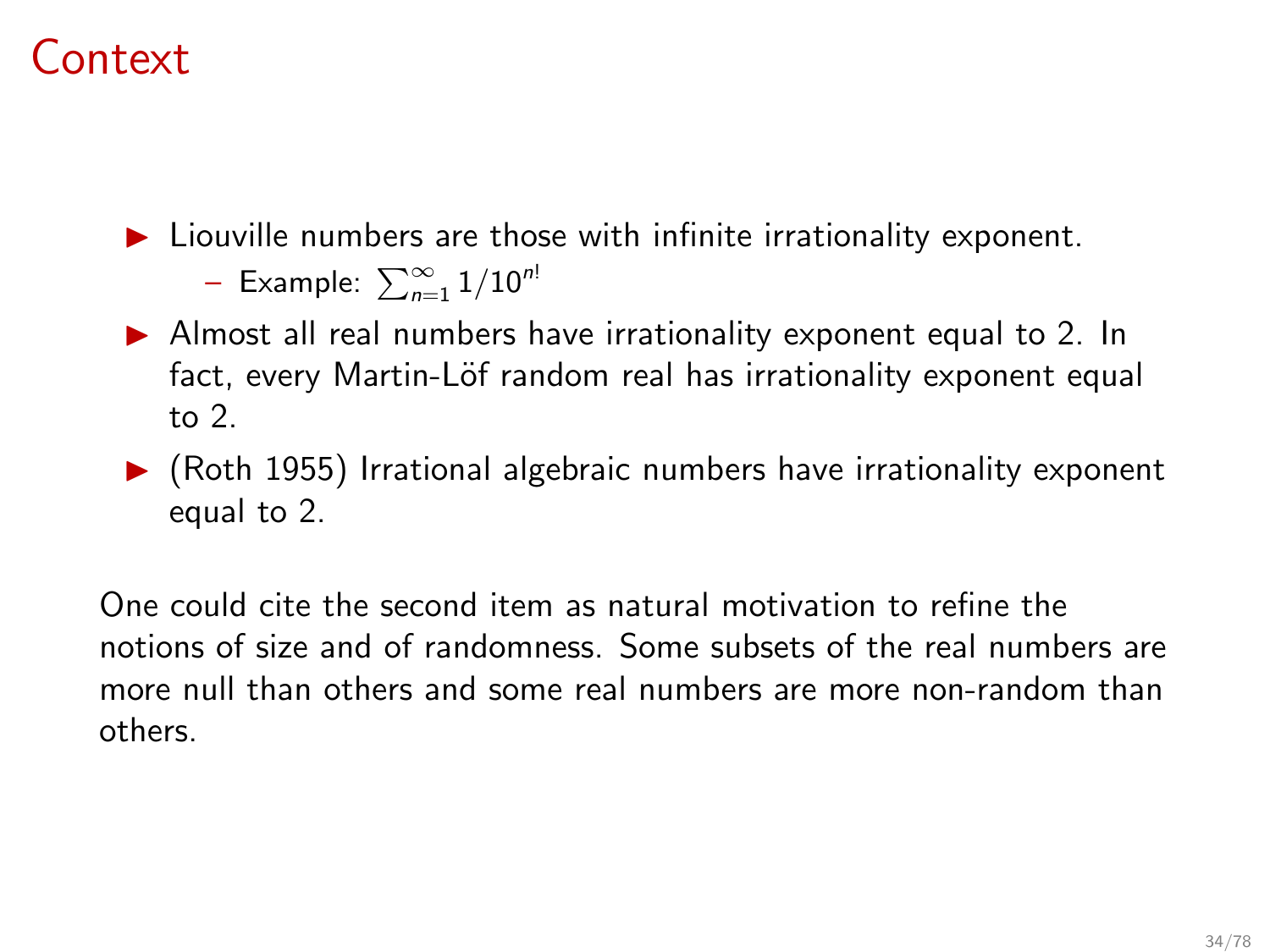## <span id="page-48-0"></span>**Outline**

#### [Measure](#page-4-0)

[Lebesgue Measure](#page-5-0) Effective Randomness: Martin-Löf and Kolmogorov

[Earlier Aspects of Randomness](#page-24-0)

**[Normality](#page-26-0)** [Exponent of Irrationality](#page-46-0)

### [Dimension: Emphasis on Points and Computability Theoretic Complexity](#page-48-0)

[Hausdorff Dimension](#page-49-0) [Computability Theoretic Investigations and Point-to-Set Principles](#page-57-0) [Return to Exponents of Irrationality and Normality](#page-68-0)

#### [Dimension: Emphasis on Sets and Set Theoretic Independence](#page-79-0) [Capacitability](#page-85-0)

[Gauge Functions and Sets of Strong Dimension](#page-99-0)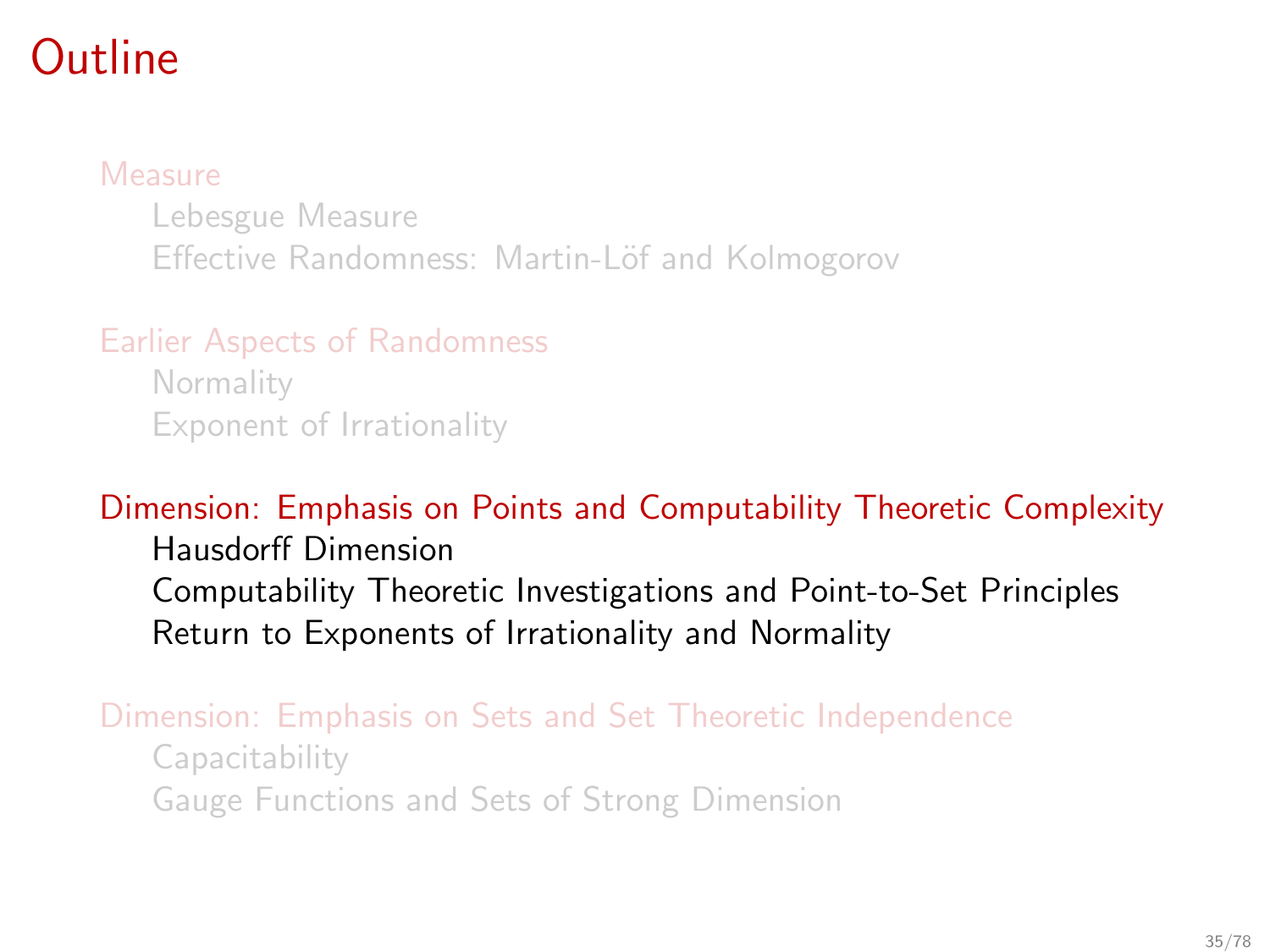### <span id="page-49-0"></span>Hausdorff Dimension

Define a family of outer measures, parameterized by  $d \in [0, 1]$ . For  $A \subseteq 2^{\omega}$ ,

$$
\mathcal{H}^d(A) = \lim_{r \to 0} \inf \left\{ \sum_i \frac{1}{2^{|\sigma_i| \, d}} : \text{there is a cover of } A \text{ by balls} \right\}.
$$

#### Definition

The *Hausdorff dimension* of A is as follows.

$$
\begin{aligned} \dim_{\mathrm{H}}(A) &= \inf \{ d \ge 0 : \mathcal{H}^d(A) = 0 \} \\ &= \sup \left( \{ d \ge 0 : \mathcal{H}^d(A) = \infty \} \cup \{ 0 \} \right) \end{aligned}
$$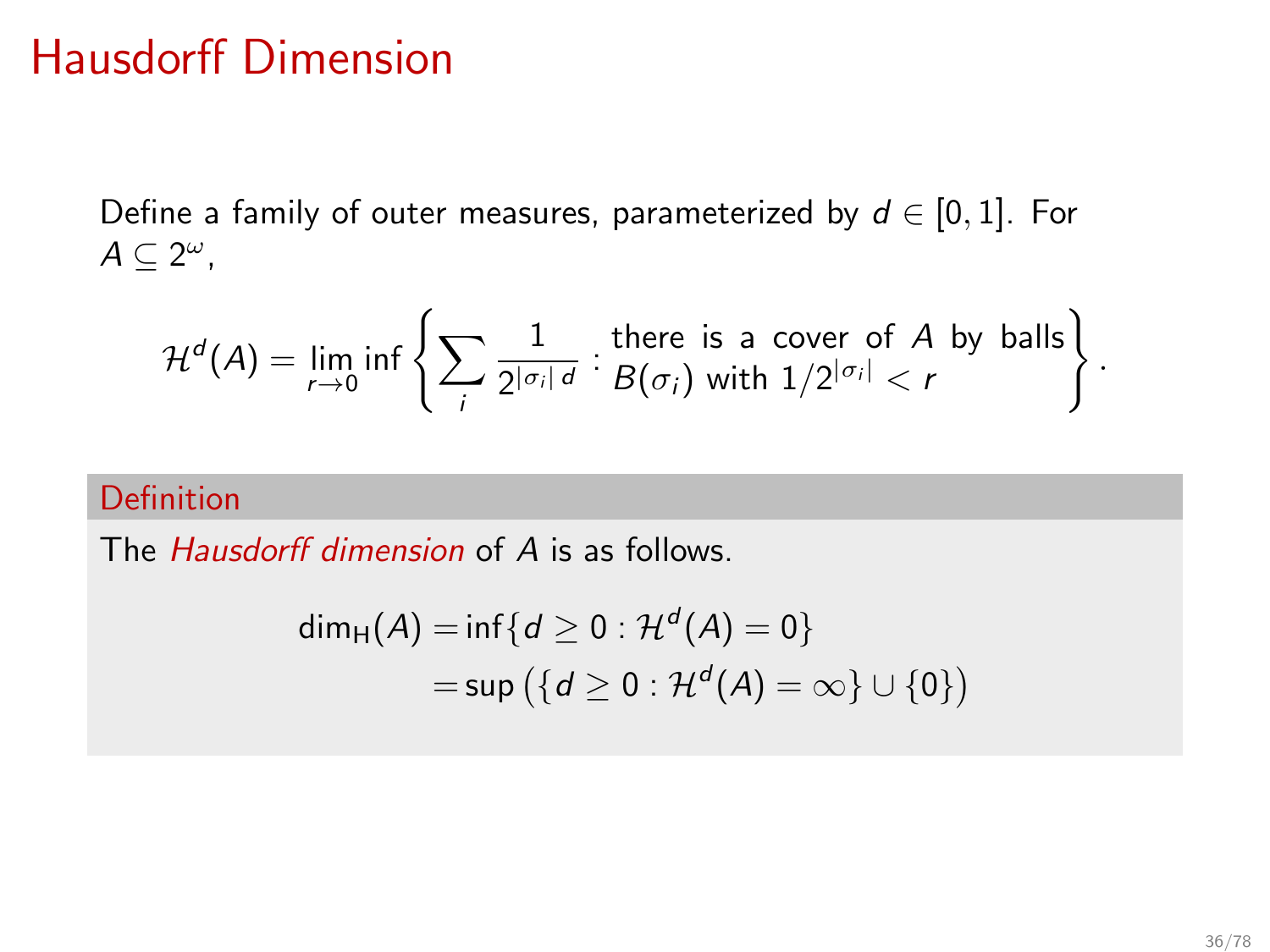# Analytic Sets

The condition on the sizes of the basic open sets in the definition of Hausdorff measures makes the analysis of their properties more complicated than those of Lebesgue measure. Similarly, there are restrictions on the families of sets A on which one can prove that these measures are well-behaved.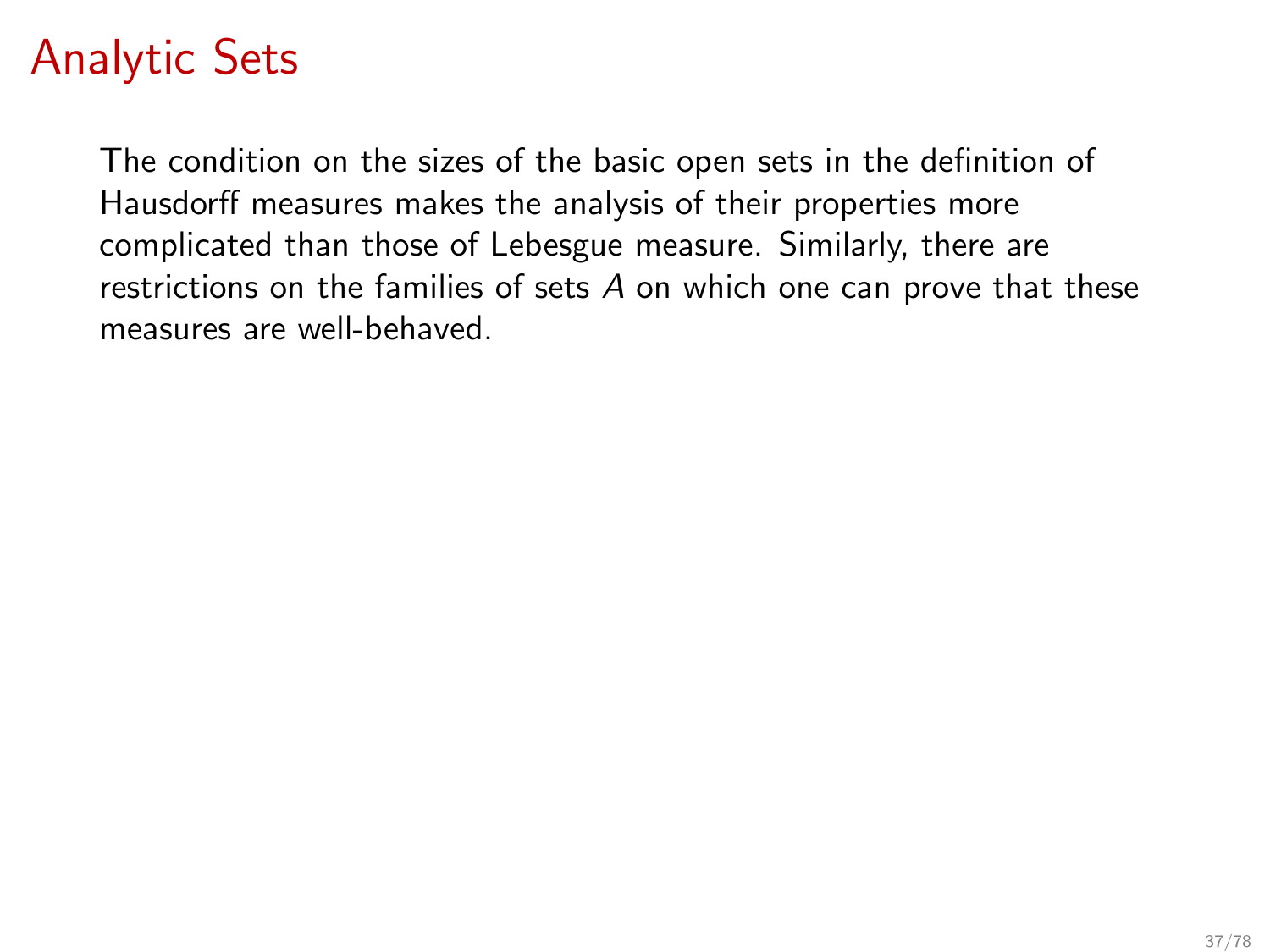# Analytic Sets

The condition on the sizes of the basic open sets in the definition of Hausdorff measures makes the analysis of their properties more complicated than those of Lebesgue measure. Similarly, there are restrictions on the families of sets  $A$  on which one can prove that these measures are well-behaved.

#### Definition

 $A \subset 2^\omega$  is *analytic* iff  $A$  is the continuous image of a Borel subset of a Polish space, i.e. a separable completely metrizable topological space.

▶ Equivalently,  $A \subseteq 2^{\omega}$  is analytic iff it is the projection of a closed set in the cartesian product of  $2^{\omega}$  with the Baire space,  $\omega^{\omega}$ .

Typically, Hausdorff measures are well-behaved on analytic sets. Proving so can involve an intricate study of the interplay between the definition of measure and the definition of the set being measured.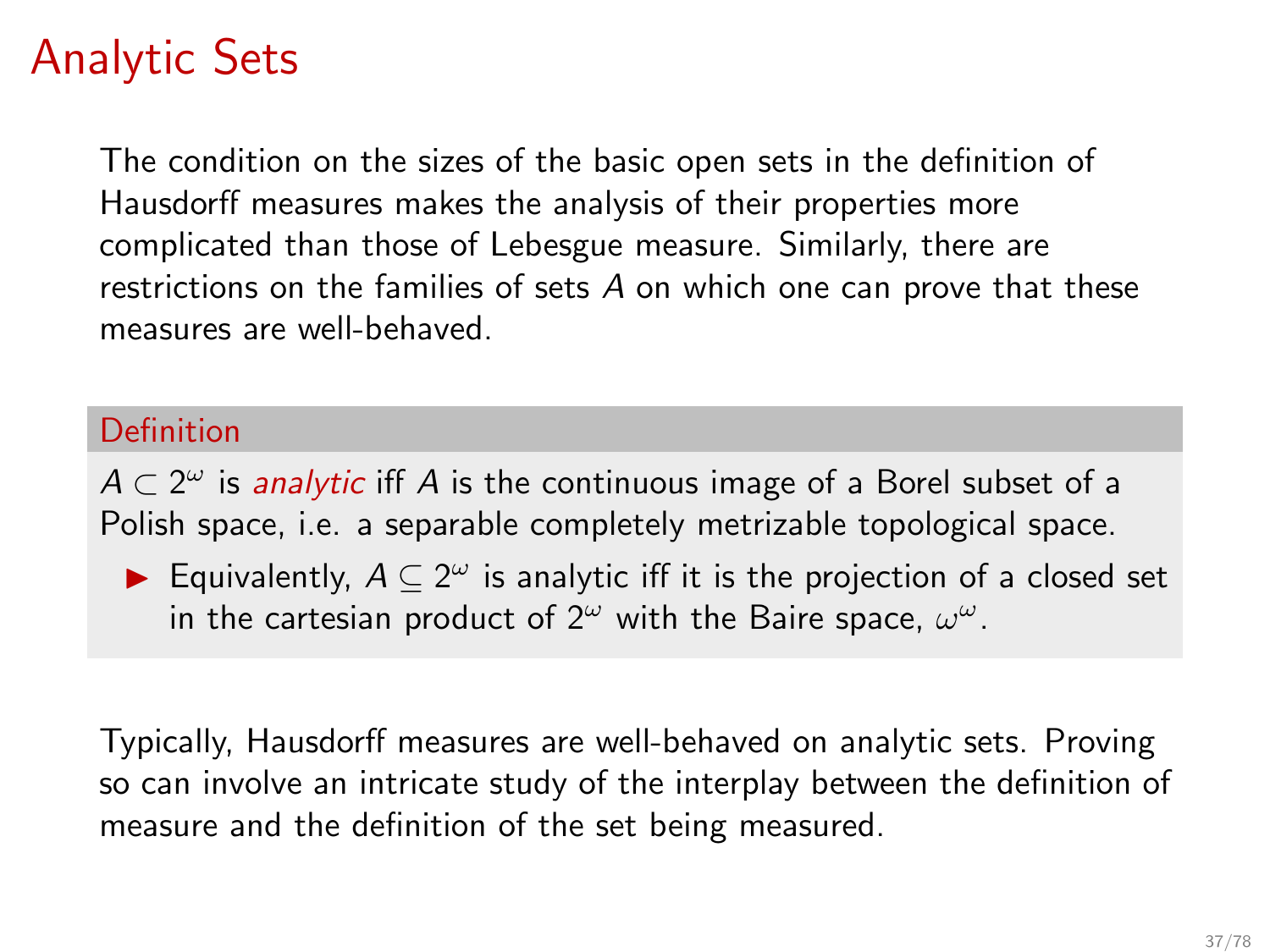### Frostman's Lemma

Theorem (Frostman 1935, Besicovitch and Davies 1952 (independently)) For A an analytic subset of  $2^\omega$ ,

 $\mathsf{dim}_\mathsf{H}(\mathcal{A}) = \mathsf{sup} \, \Big\{ s :$ there is a Borel measure  $\mu$  such that  $\mu(\mathcal{A})>0$ and for all  $\sigma \in 2^{<\omega}$ ,  $\mu(B(\sigma)) \leq \left(\frac{1}{2^{|\sigma|}}\right)^s$  $\mathcal{L}$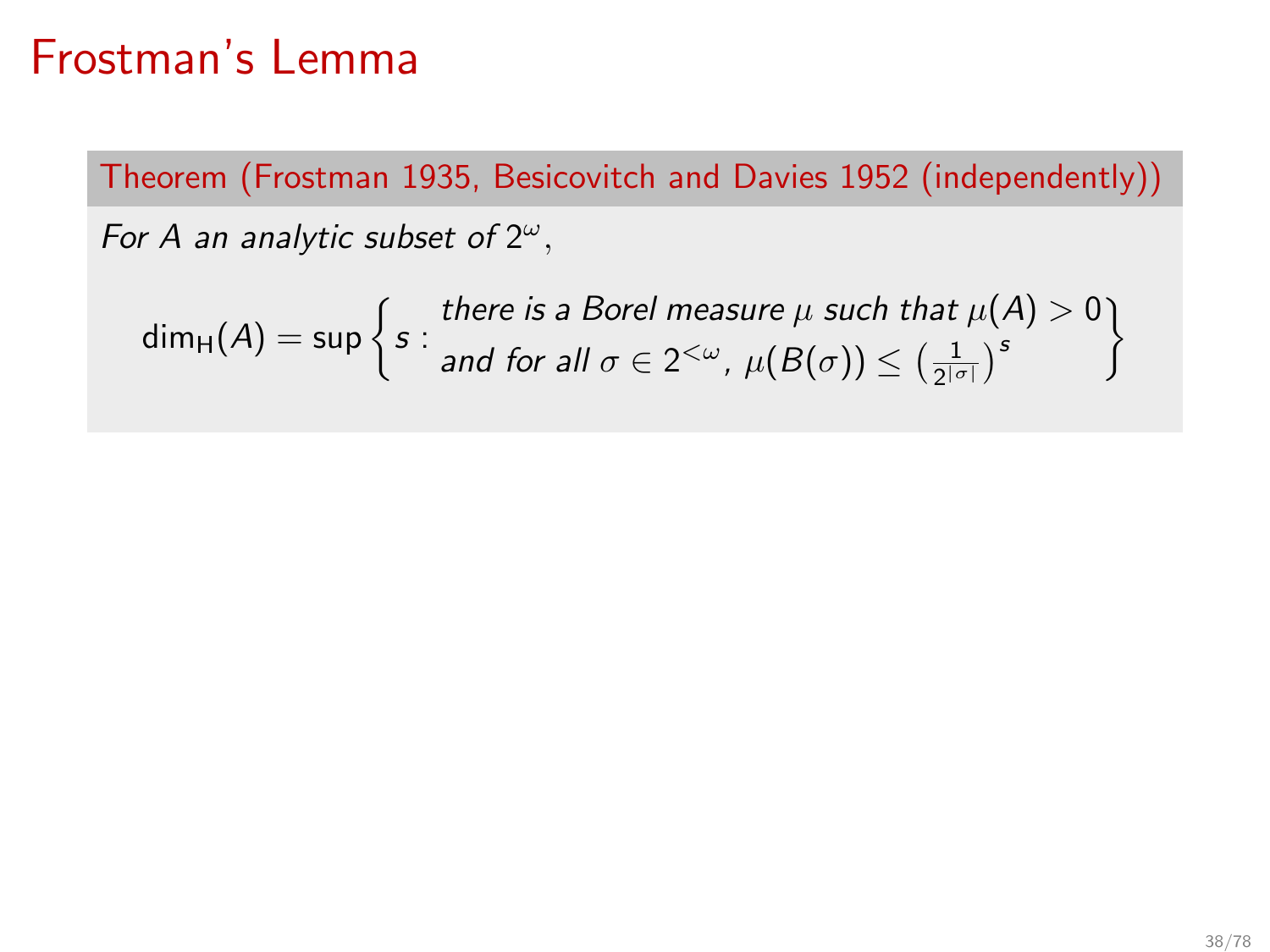### Frostman's Lemma

Theorem (Frostman 1935, Besicovitch and Davies 1952 (independently)) For A an analytic subset of  $2^\omega$ ,

$$
\dim_{\mathrm{H}}(A) = \sup \left\{ s : \begin{matrix} \text{there is a Borel measure } \mu \text{ such that } \mu(A) > 0 \\ \text{and for all } \sigma \in 2^{<\omega}, \ \mu(B(\sigma)) \leq \left(\frac{1}{2^{|\sigma|}}\right)^s \end{matrix} \right\}
$$

When the above condition holds for  $\mu$ , we say that  $\mu$  is s-regular or that  $\mu$  has the *Mass Distribution Property for s.*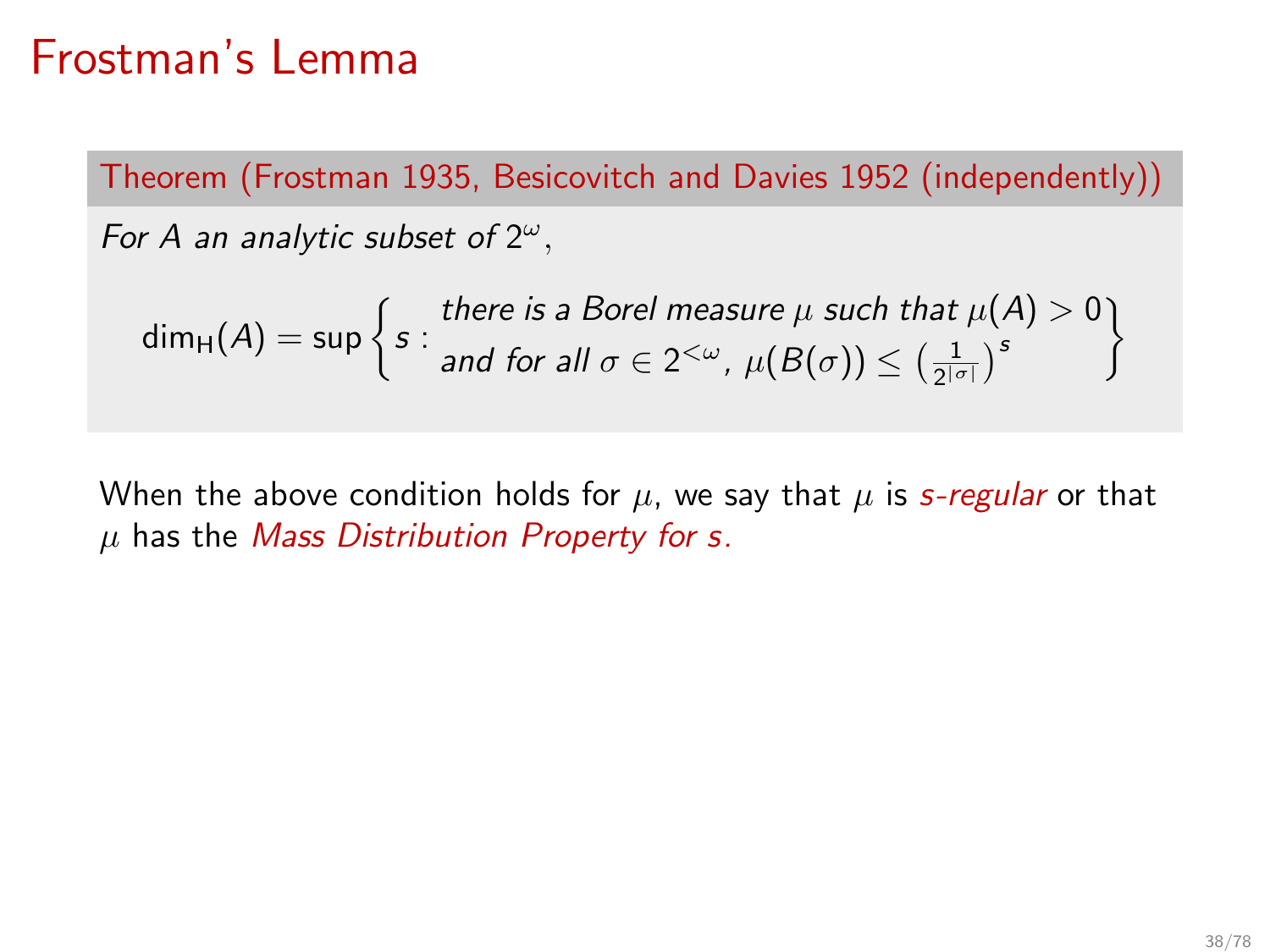## Frostman's Lemma

Theorem (Frostman 1935, Besicovitch and Davies 1952 (independently)) For A an analytic subset of  $2^\omega$ ,

$$
\dim_{\mathrm{H}}(A) = \sup \left\{ s : \text{ there is a Borel measure } \mu \text{ such that } \mu(A) > 0 \right\}
$$
  
and for all  $\sigma \in 2^{<\omega}$ ,  $\mu(B(\sigma)) \leq \left(\frac{1}{2^{|\sigma|}}\right)^s$ 

When the above condition holds for  $\mu$ , we say that  $\mu$  is *s-regular* or that  $\mu$  has the *Mass Distribution Property for s.* 

#### **Corollary**

If A is an analytic subset of  $2^{\omega}$  and  $\dim_H(A) = d$ , then for every  $s < d$ there is a closed set  $C_s \subseteq A$  such that  $s \leq \dim_H(C) \leq d$ .

In other words, the Hausdorff dimension of analytic  $A$  is carried by the dimensions of its closed subsets.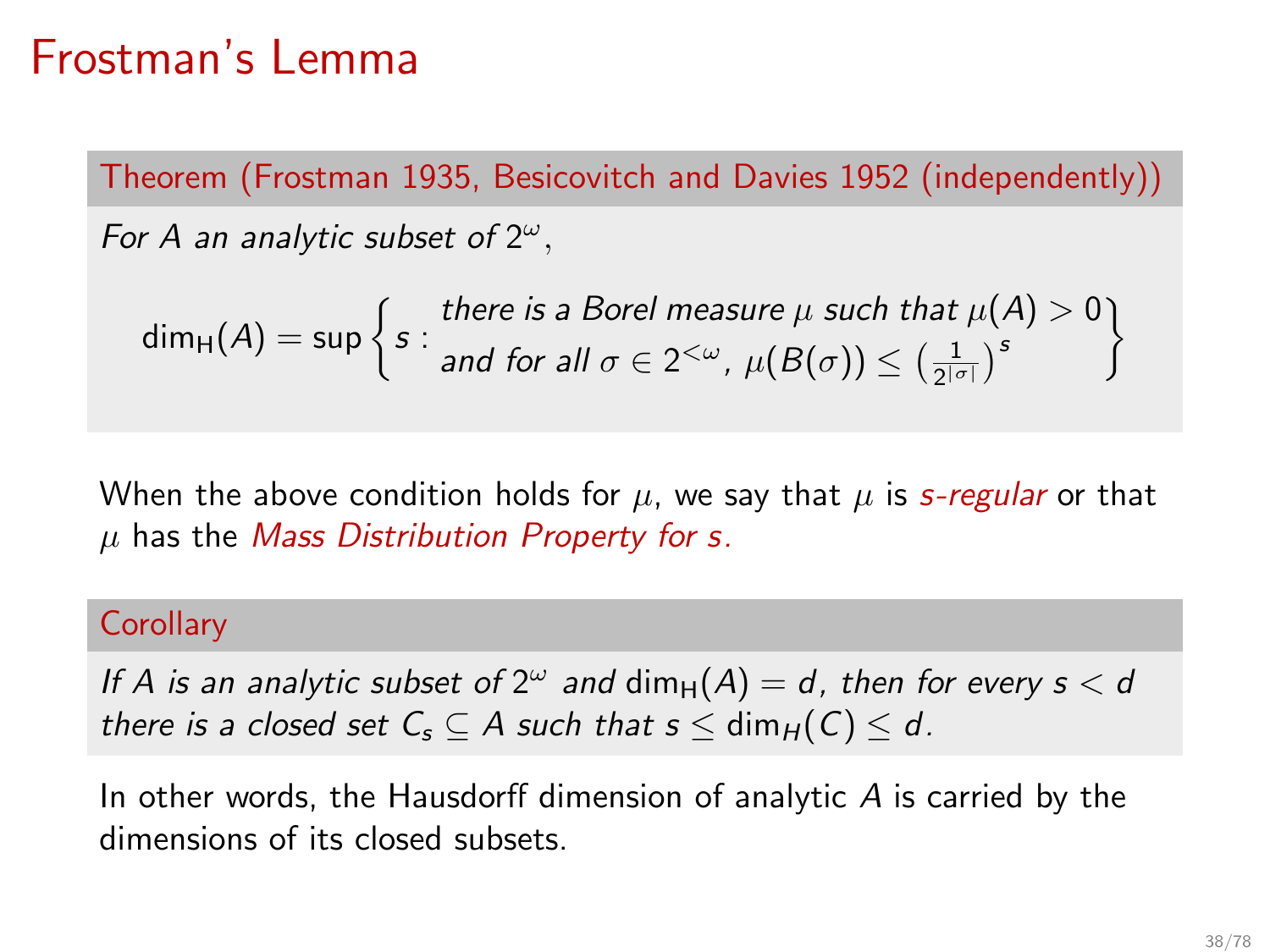## The Jarník-Besicovitch Theorem

#### Theorem (Jarník 1929 and Besicovitch 1934)

For every real number a greater than or equal to 2, the set of numbers with irrationality exponent equal to a has Hausdorff dimension  $2/a$ .

By direct application of the definitions, the Hausdorff dimension of the set of numbers with irrationality exponent a is less than or equal to  $2/a$ . The other inequality comes from an early application of fractal geometry.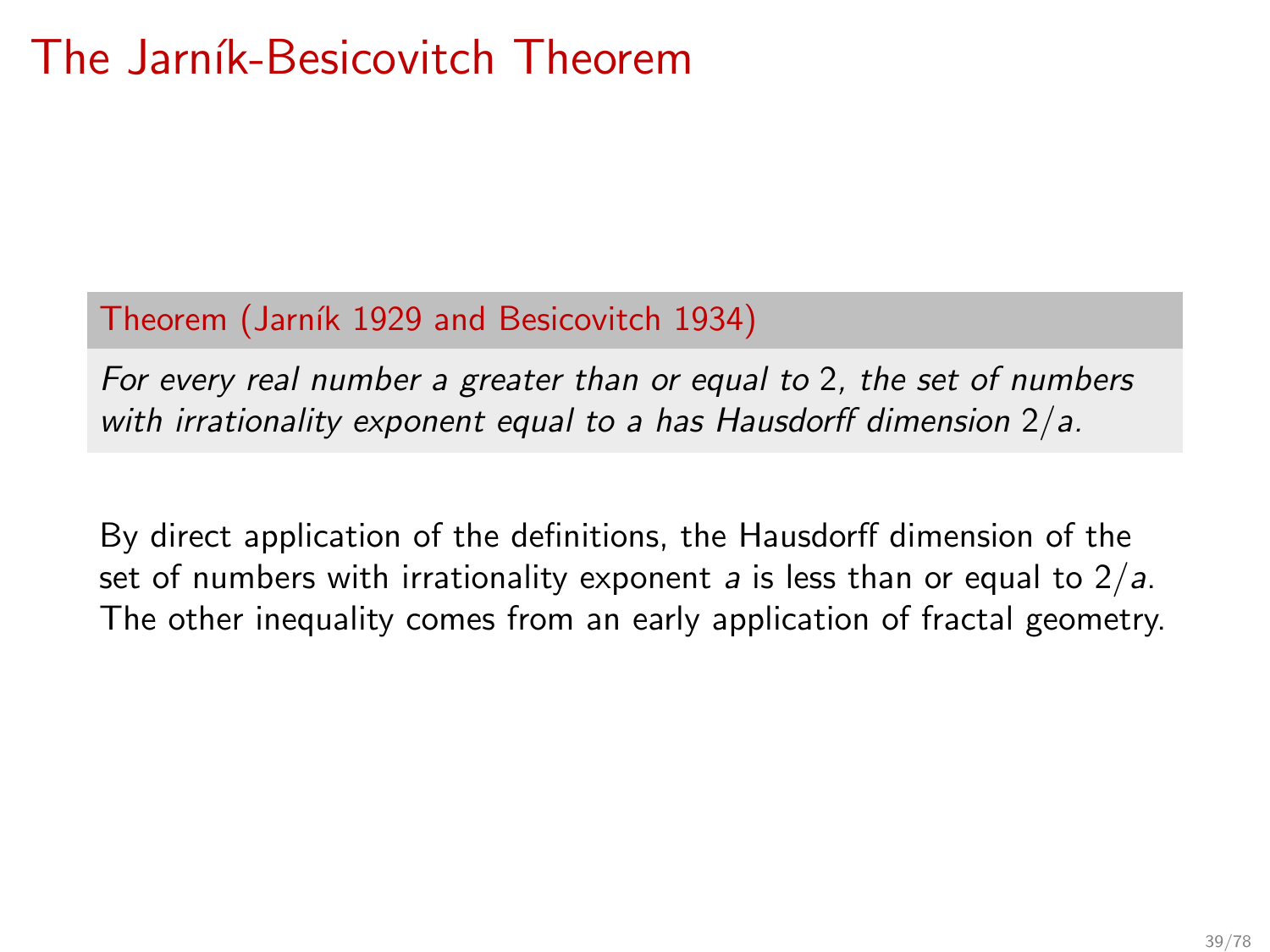For each real number a greater than 2, Jarník gave a Cantor-like construction of a fractal J contained in  $[0, 1]$  of Hausdorff dimension  $2/a$ such that the uniform measure  $\nu$  on  $J$  satisfies the following:

- $\triangleright$  Every element of J has irrationality exponent greater than or equal to a.
- $\triangleright$  For all b greater than a, the set of numbers with irrationality exponent greater than or equal to  $b$  has  $\nu$ -measure equal to 0.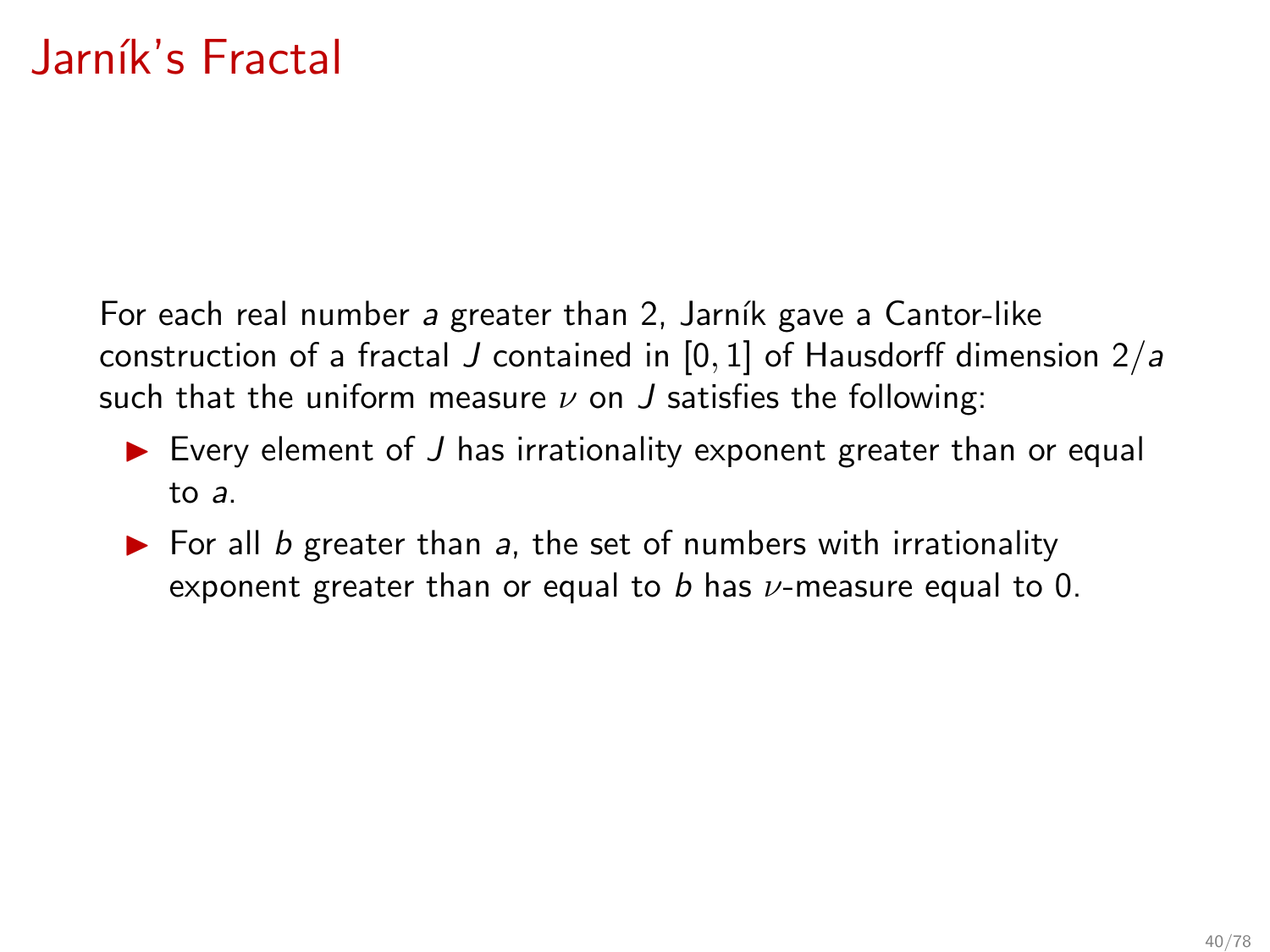<span id="page-57-0"></span>formulated by measure

Introduced by Jack Lutz, I learned this formulation from Jan Reimann.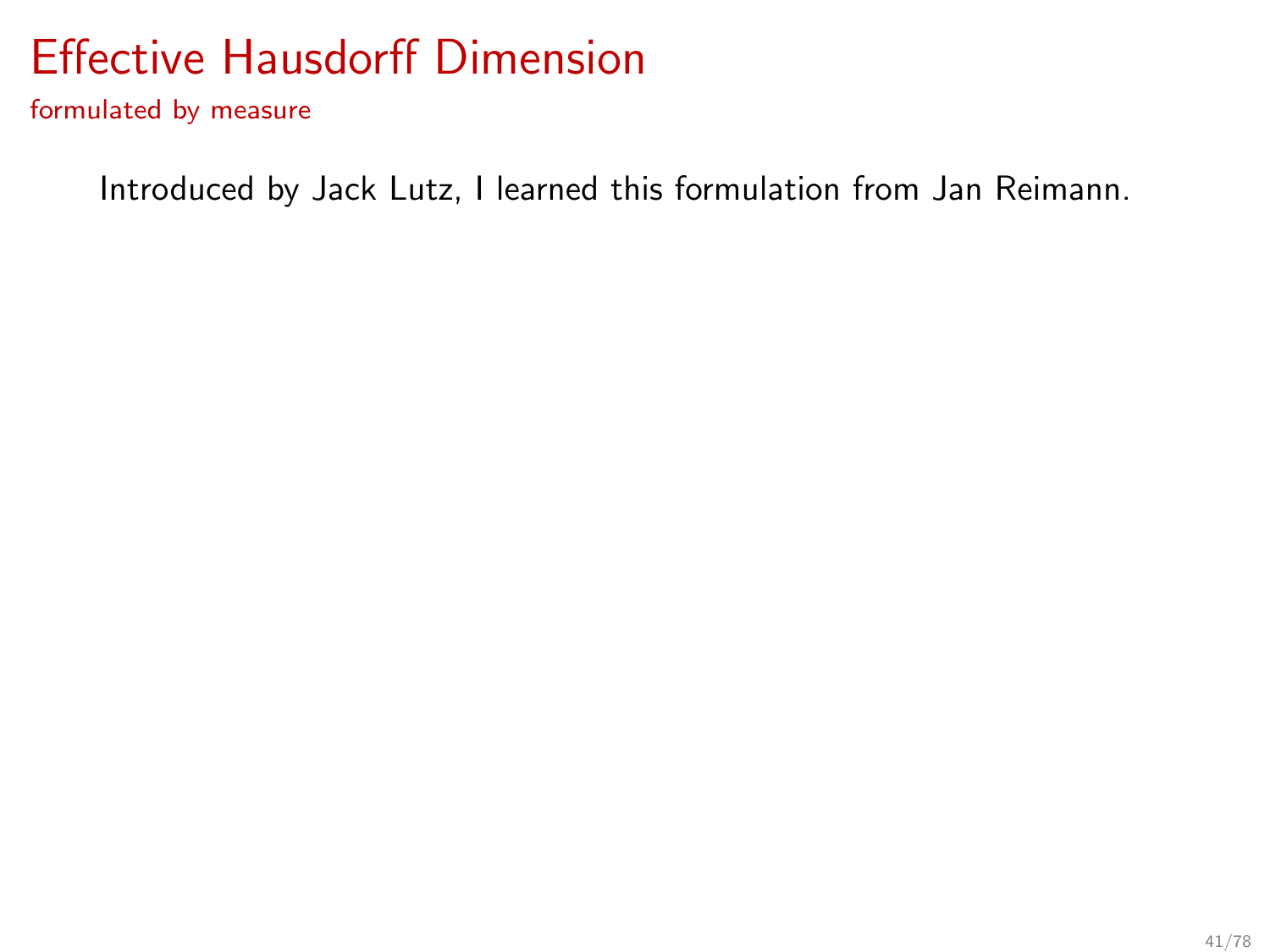formulated by measure

Introduced by Jack Lutz, I learned this formulation from Jan Reimann.

#### Definition

- ▶ For  $A \subseteq 2^{\omega}$ , define A has effective s-dimension Hausdorff measure 0 iff there is a uniformly computably enumerable sequence of open sets  $O_i = \bigcup_j B(\sigma_{i,j})$  such that for each  $i, A \subseteq O_i$  and  $\sum_j (1/2^{|\sigma_{i,j}|})^s < 1/2^i$ .
- $\blacktriangleright$  The *effective Hausdorff dimension* dim<sub>H</sub><sup>eff</sup> (A) of A is the infimum of those s such that A has effective s-dimension Hausdorff measure 0.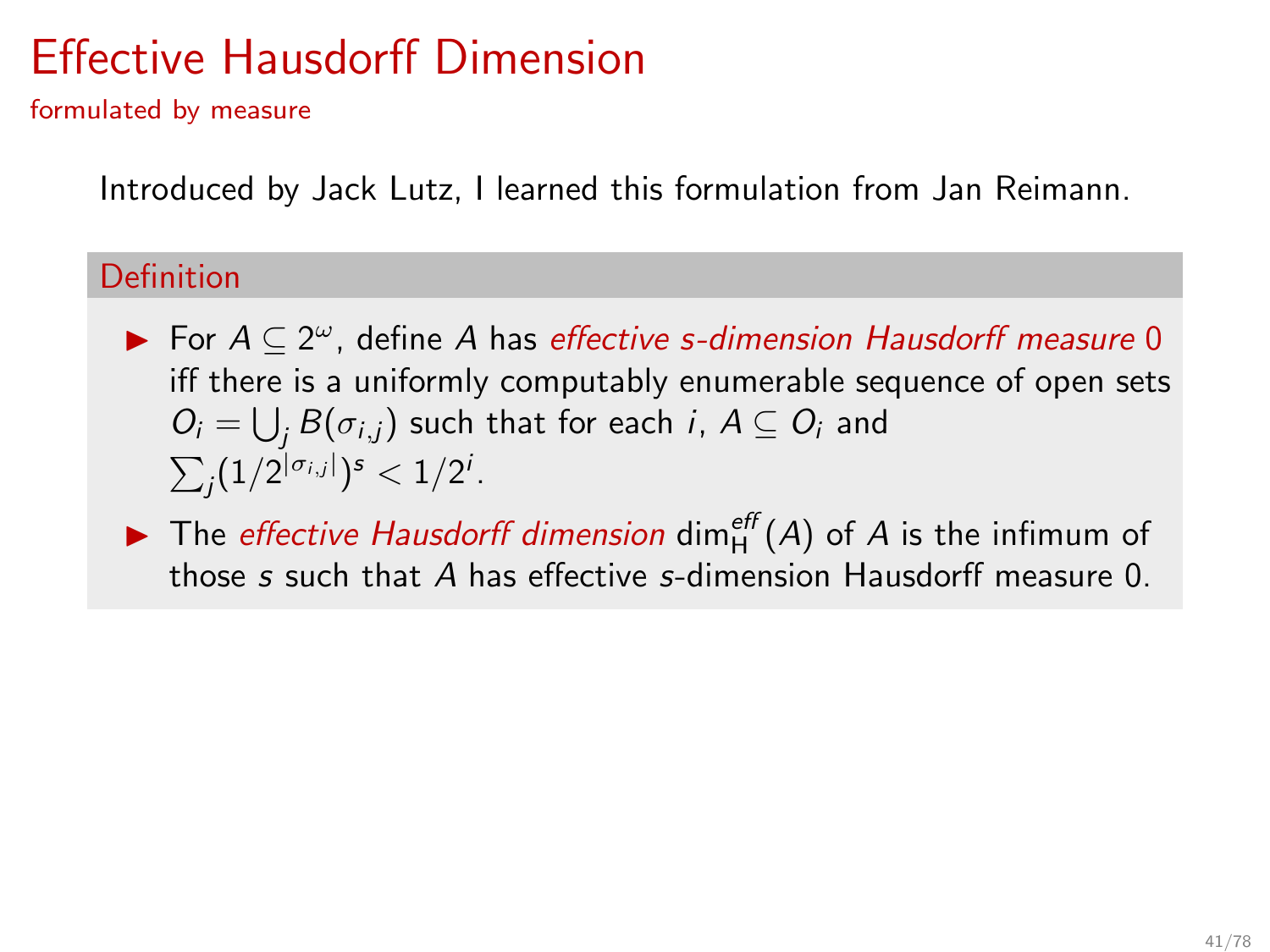formulated by measure

Introduced by Jack Lutz, I learned this formulation from Jan Reimann.

#### Definition

- ▶ For  $A \subseteq 2^{\omega}$ , define A has effective s-dimension Hausdorff measure 0 iff there is a uniformly computably enumerable sequence of open sets  $O_i = \bigcup_j B(\sigma_{i,j})$  such that for each  $i, A \subseteq O_i$  and  $\sum_j (1/2^{|\sigma_{i,j}|})^s < 1/2^i$ .
- $\blacktriangleright$  The *effective Hausdorff dimension* dim<sub>H</sub><sup>eff</sup> (A) of A is the infimum of those s such that A has effective s-dimension Hausdorff measure 0.

#### Remark

▶ For all A, dim<sub>H</sub>(A)  $\leq$  dim<sub>H</sub><sup>eff</sup>(A)

If x is Martin-Löf random then  $\dim_H^{eff}(\{x\}) = 1$ .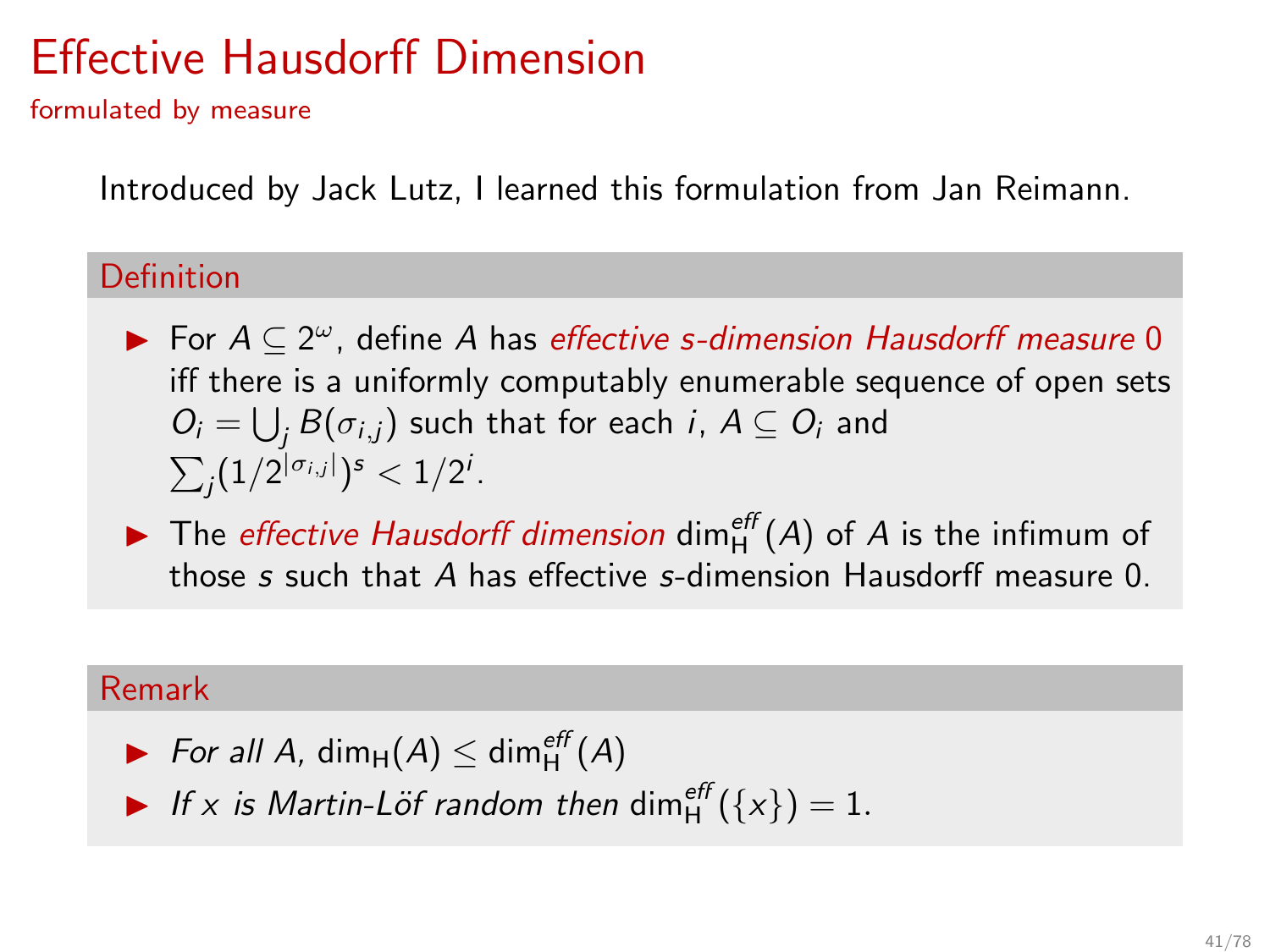formulated by compressibility

#### Definition

A sequence  $x \in 2^{\omega}$  is algorithmically compressible by a factor of s iff there is a C such that there are infinitely many  $\ell$  such that  $K(x \mid \ell) \leq s \ell - C$ , where K denotes prefix-free Kolmogorov complexity.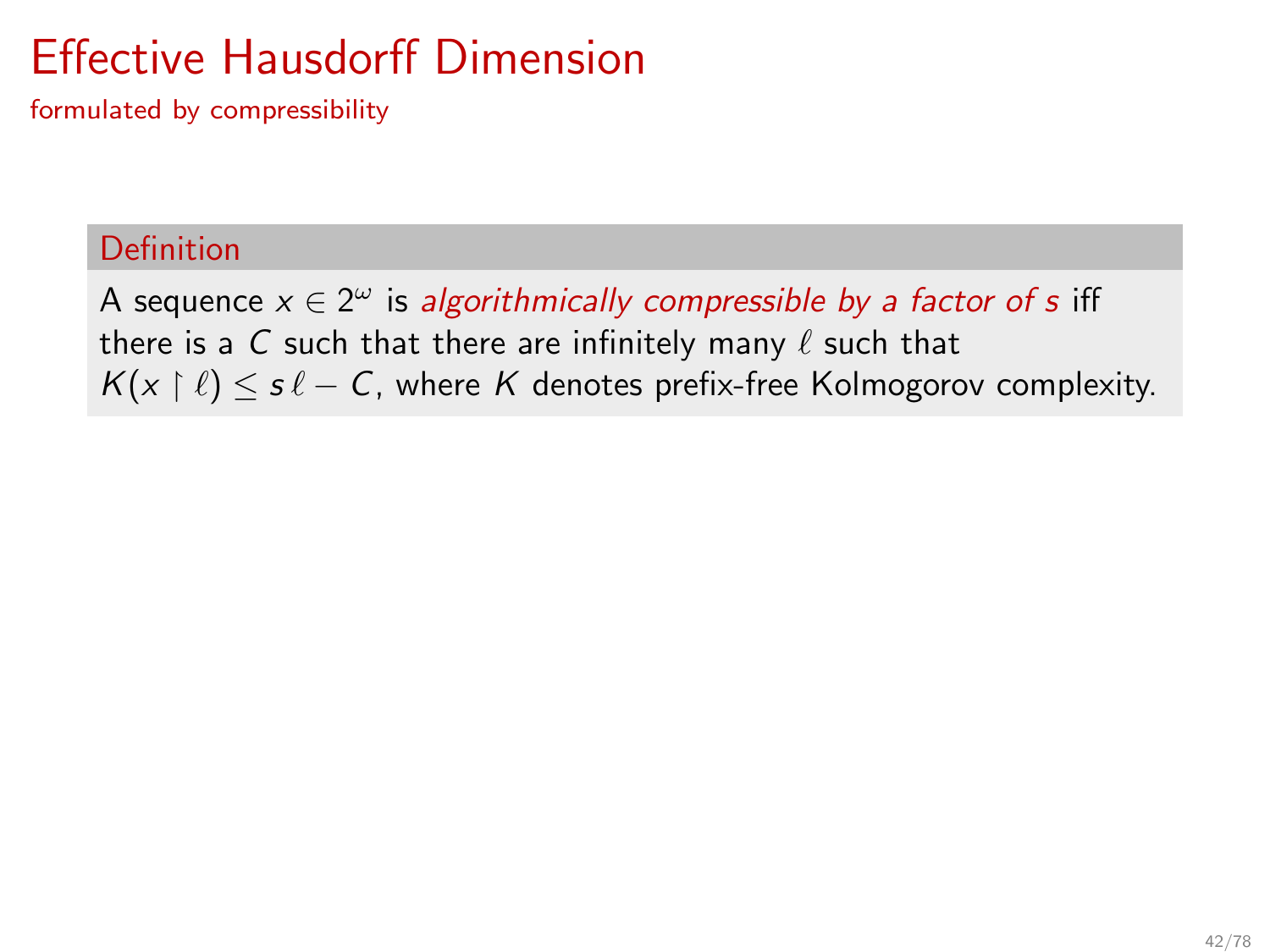formulated by compressibility

#### Definition

A sequence  $x \in 2^{\omega}$  is algorithmically compressible by a factor of s iff there is a C such that there are infinitely many  $\ell$  such that  $K(x \mid \ell) \leq s \ell - C$ , where K denotes prefix-free Kolmogorov complexity.

### Theorem (Mayordomo 2002)

For any  $x \in 2^{\omega}$ , dim $_{\mathsf{H}}^{\mathsf{eff}}(\{x\})$  is the infimum of the s such that x is algorithmically compressible by a factor of s.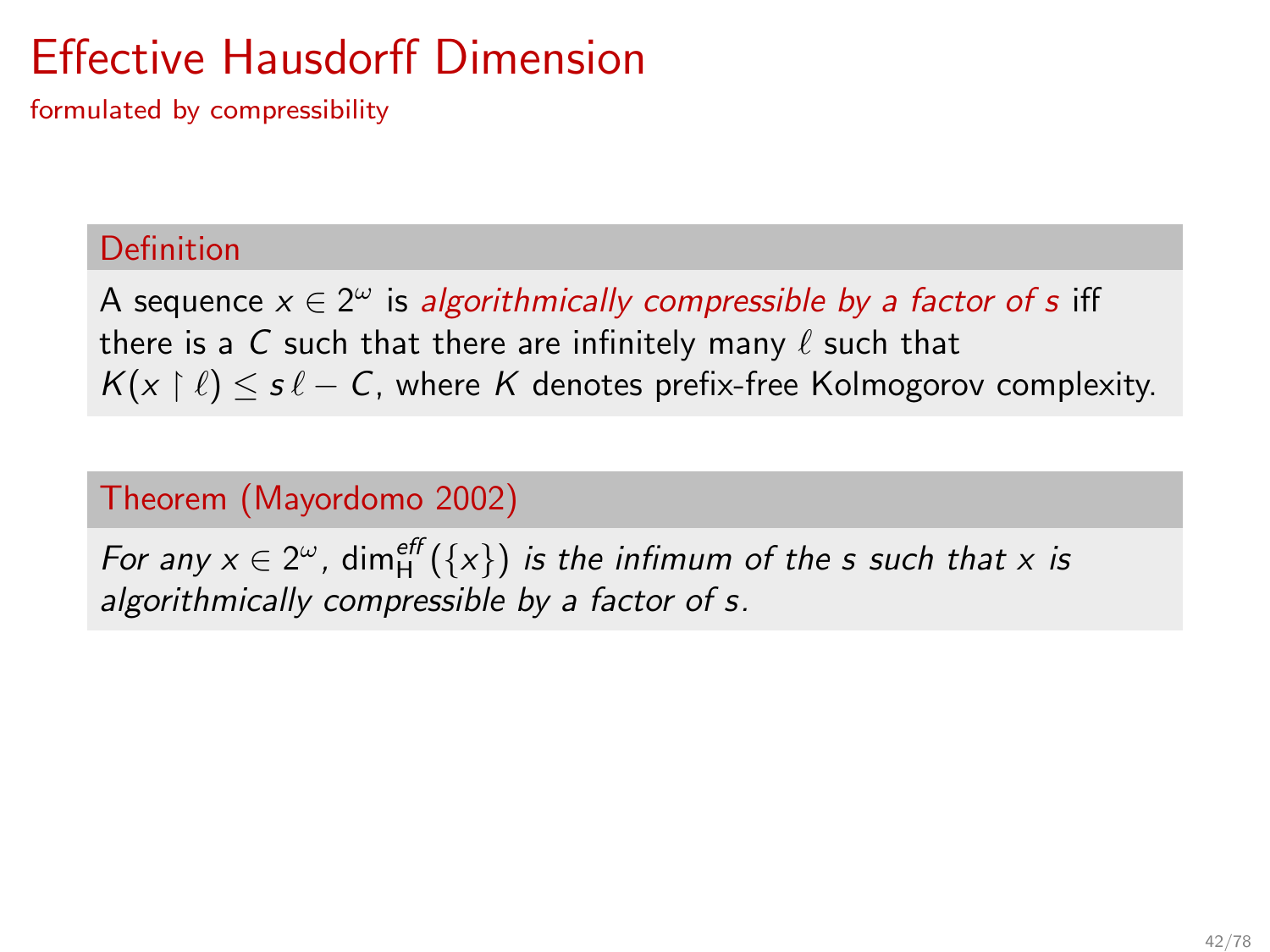formulated by compressibility

#### Definition

A sequence  $x \in 2^{\omega}$  is algorithmically compressible by a factor of s iff there is a C such that there are infinitely many  $\ell$  such that  $K(x \mid \ell) \leq s \ell - C$ , where K denotes prefix-free Kolmogorov complexity.

#### Theorem (Mayordomo 2002)

For any  $x \in 2^{\omega}$ , dim $_{\mathsf{H}}^{\mathsf{eff}}(\{x\})$  is the infimum of the s such that x is algorithmically compressible by a factor of s.

- ▶ We will abbreviate and write dim $_{H}^{eff}(x)$  for dim $_{H}^{eff}(\lbrace x \rbrace)$ .
- ▶ We can relativize to a real z and write dim $_{H}^{eff(z)}(x)$ .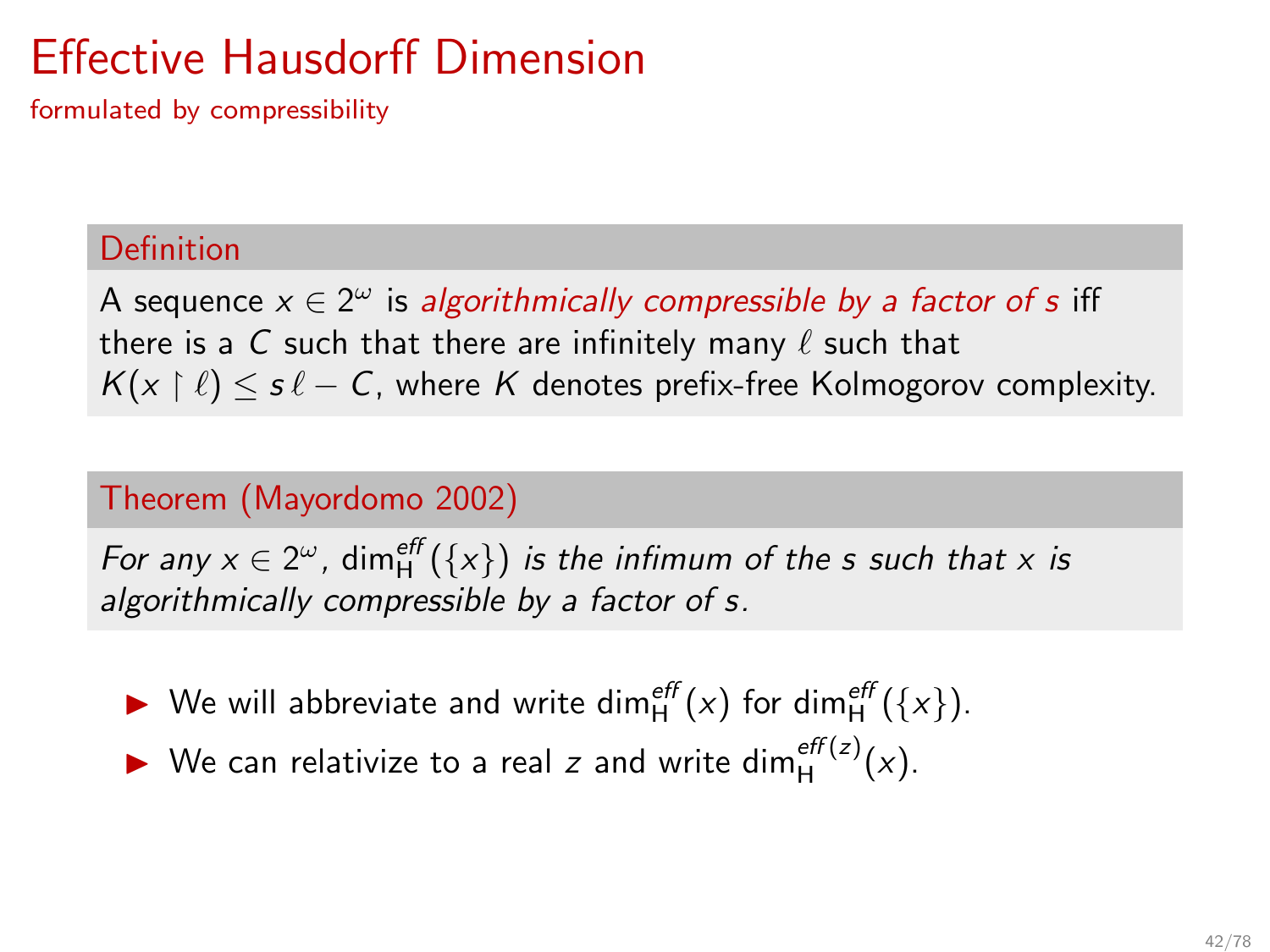## Frostman's Lemma Revisited

#### Theorem (Reimann 2008)

Suppose that  $\dim_H^{eff}(x) = d$ . For all  $s < d$ , there is an s-regular Borel measure  $\mu$  such that x is Martin-Löf random for the measure  $\mu$ .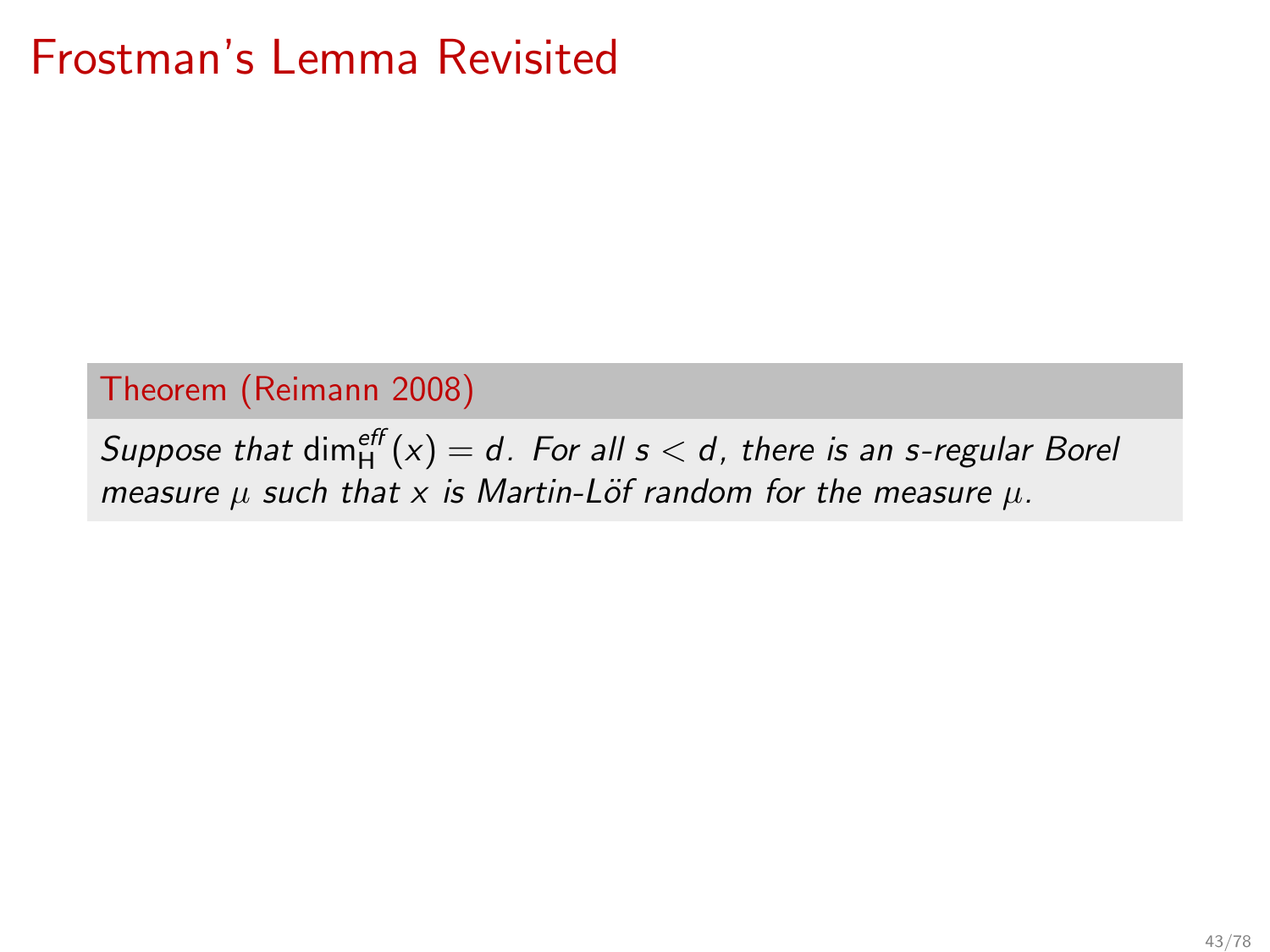### Theorem (J. Lutz and N. Lutz 2017)

For  $A \subseteq 2^{\omega}$ , the Hausdorff dimension of a set A is equal to the infimum over all  $B \subseteq \mathbb{N}$ of the supremum over all  $x \in A$ of the effective-relative-to-B Hausdorff dimension of x.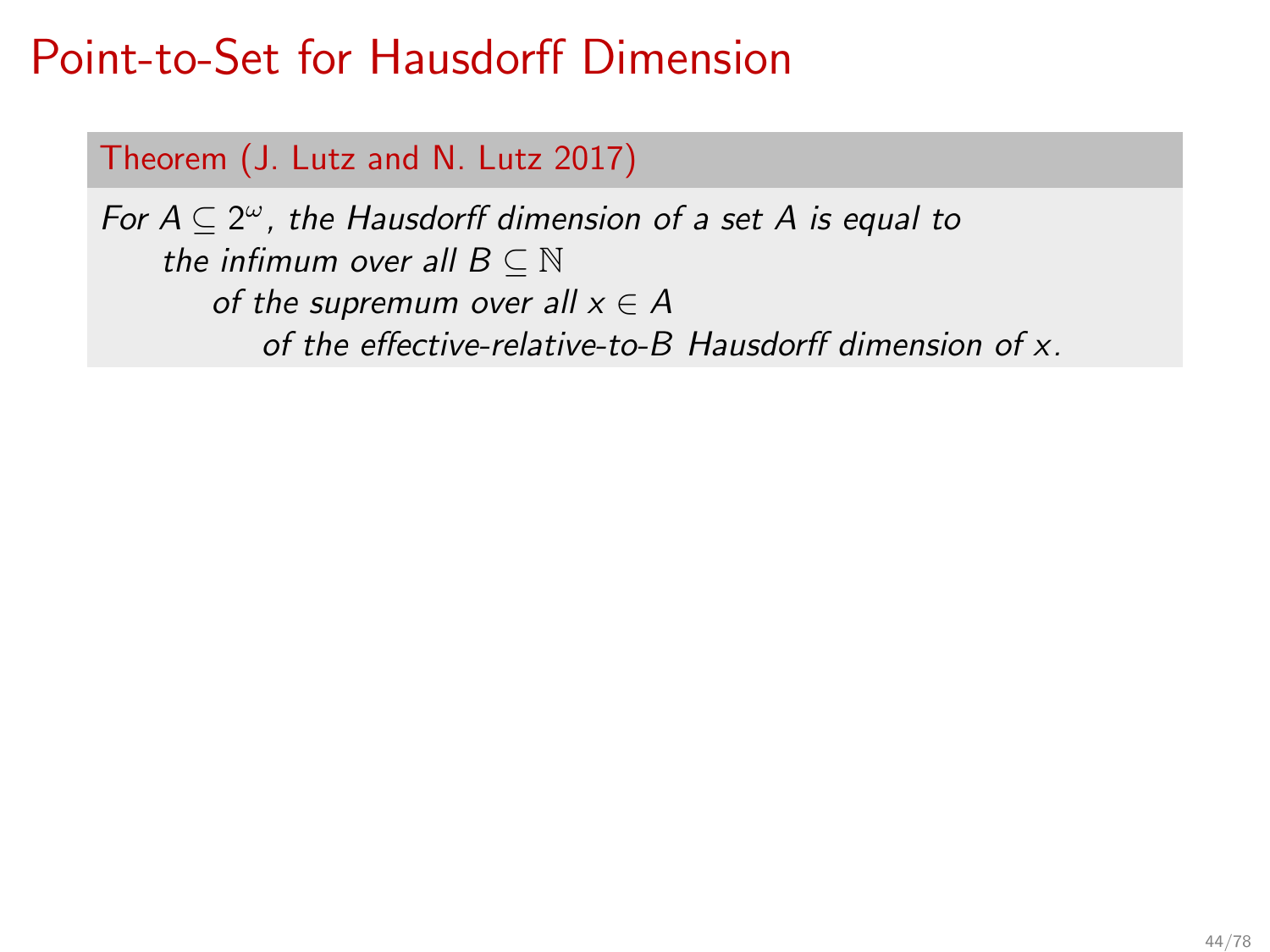### Theorem (J. Lutz and N. Lutz 2017)

For  $A \subseteq 2^{\omega}$ , the Hausdorff dimension of a set A is equal to the infimum over all  $B \subseteq \mathbb{N}$ of the supremum over all  $x \in A$ of the effective-relative-to-B Hausdorff dimension of x.

Notice that there is no restriction on A in the above theorem.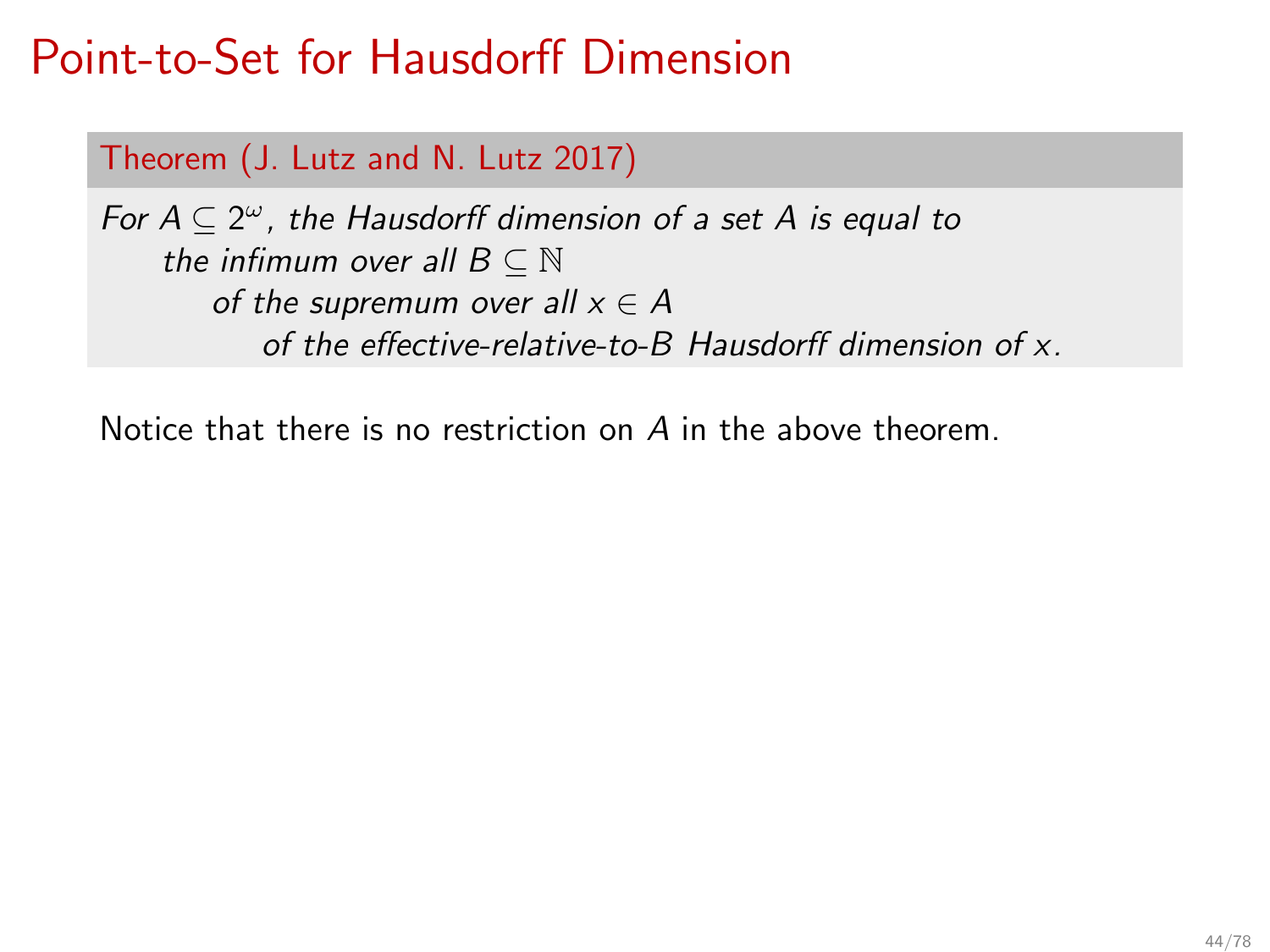### Theorem (J. Lutz and N. Lutz 2017)

For  $A \subseteq 2^{\omega}$ , the Hausdorff dimension of a set A is equal to the infimum over all  $B \subseteq \mathbb{N}$ of the supremum over all  $x \in A$ of the effective-relative-to-B Hausdorff dimension of x.

Notice that there is no restriction on A in the above theorem.

▶ Unlike in the discussion of measure, since we are not assuming that A is analytic, we cannot immediately move to a closed subset of A.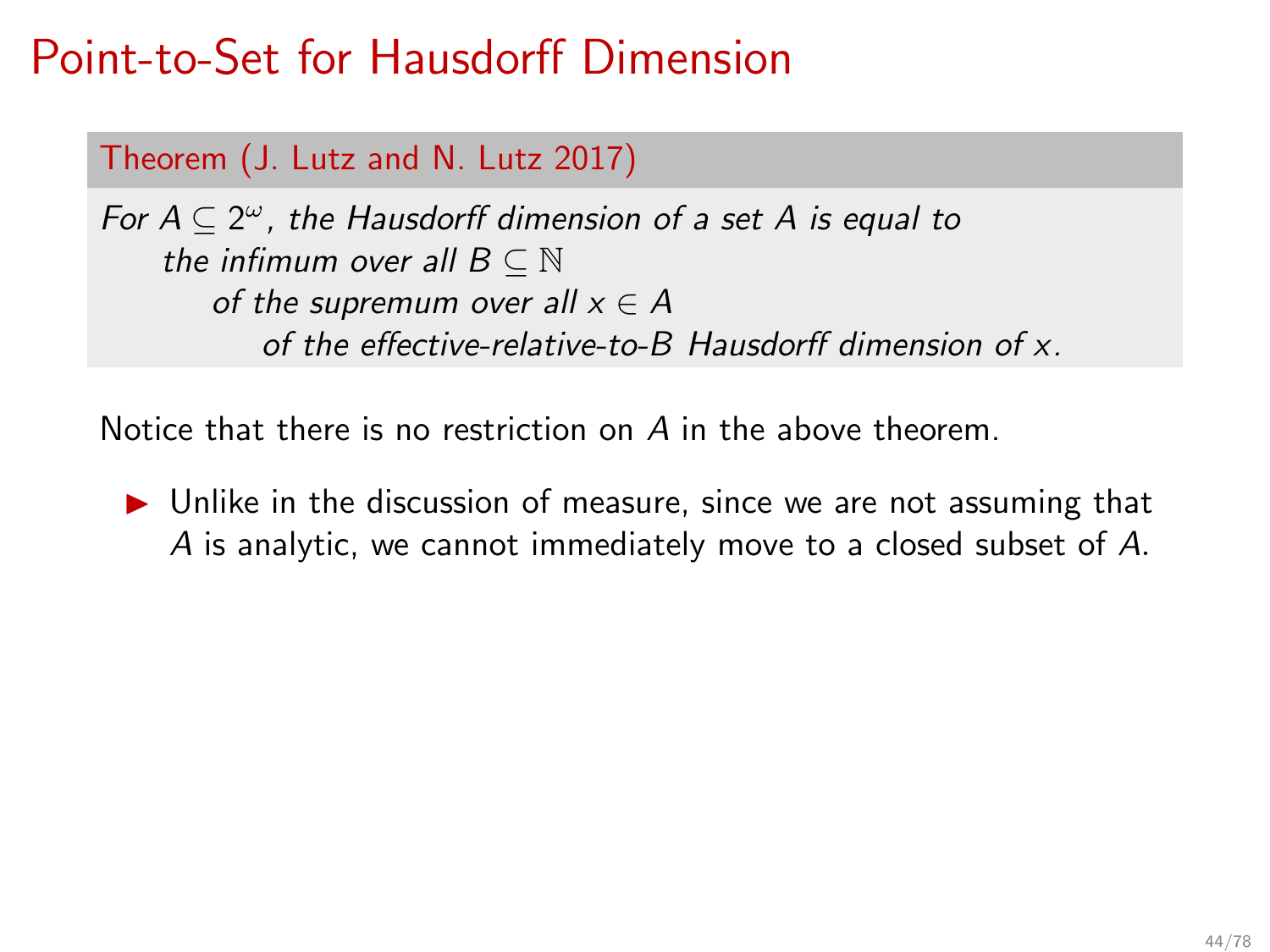### Theorem (J. Lutz and N. Lutz 2017)

For  $A \subseteq 2^{\omega}$ , the Hausdorff dimension of a set A is equal to the infimum over all  $B \subseteq \mathbb{N}$ of the supremum over all  $x \in A$ of the effective-relative-to-B Hausdorff dimension of x.

Notice that there is no restriction on A in the above theorem.

- ▶ Unlike in the discussion of measure, since we are not assuming that A is analytic, we cannot immediately move to a closed subset of A.
- ▶ We can return to the definition of Hausdorff dimension in terms of open covers. One direction of the above is obtained by considering the reals that can compute appropriate open covers of A. The other direction can be proven by using the relativized version of the fact that the set of reals with effective Hausdorff dimension s has Hausdorff dimension s (as can be derived from the Jarník-Besicovitch Theorem).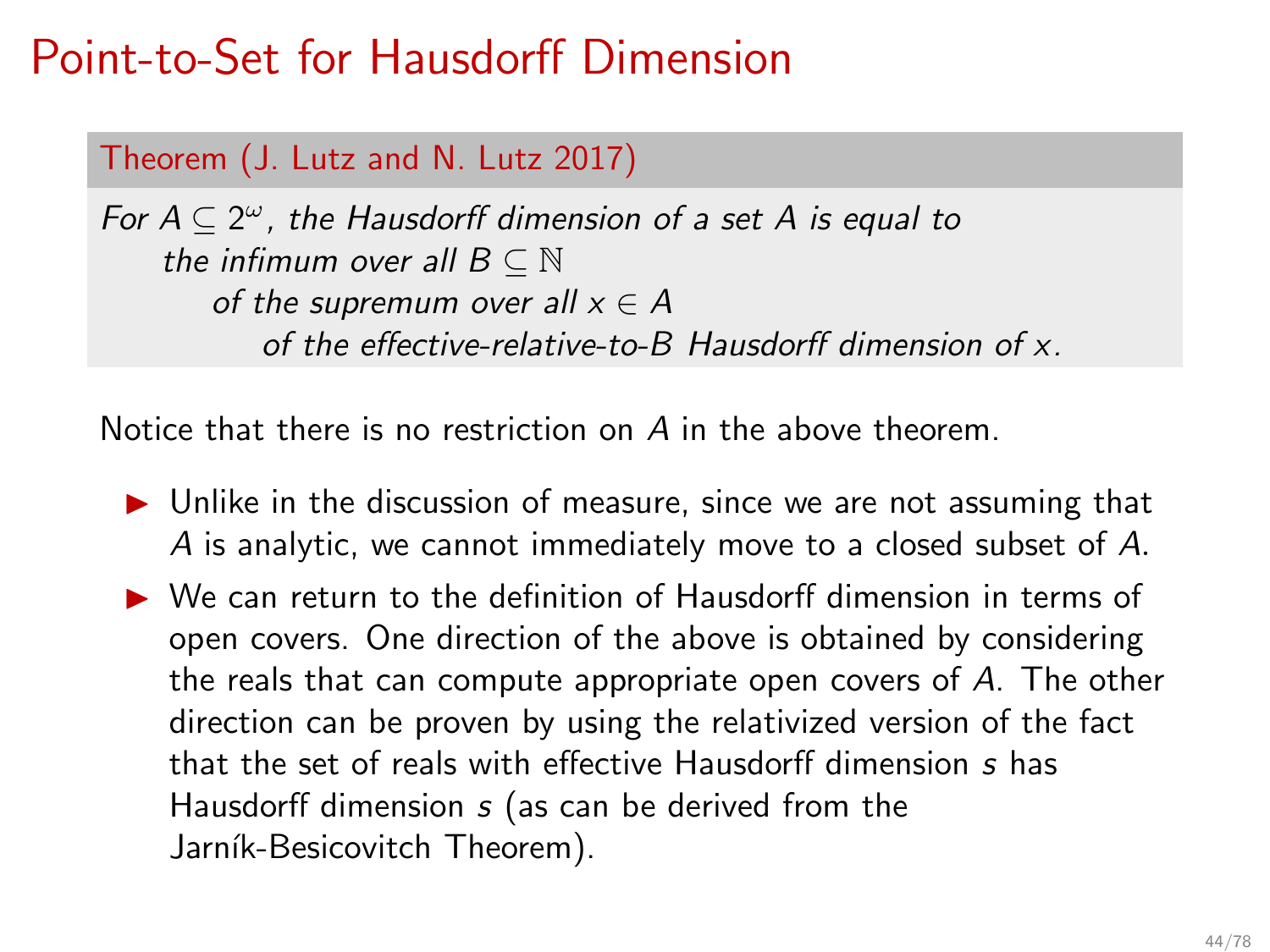## <span id="page-68-0"></span>Irrationality Exponents

If the irrationality exponent of  $\xi$  is equal to a, then  $\xi$  has effective Hausdorff dimension less than or equal to  $2/a$ .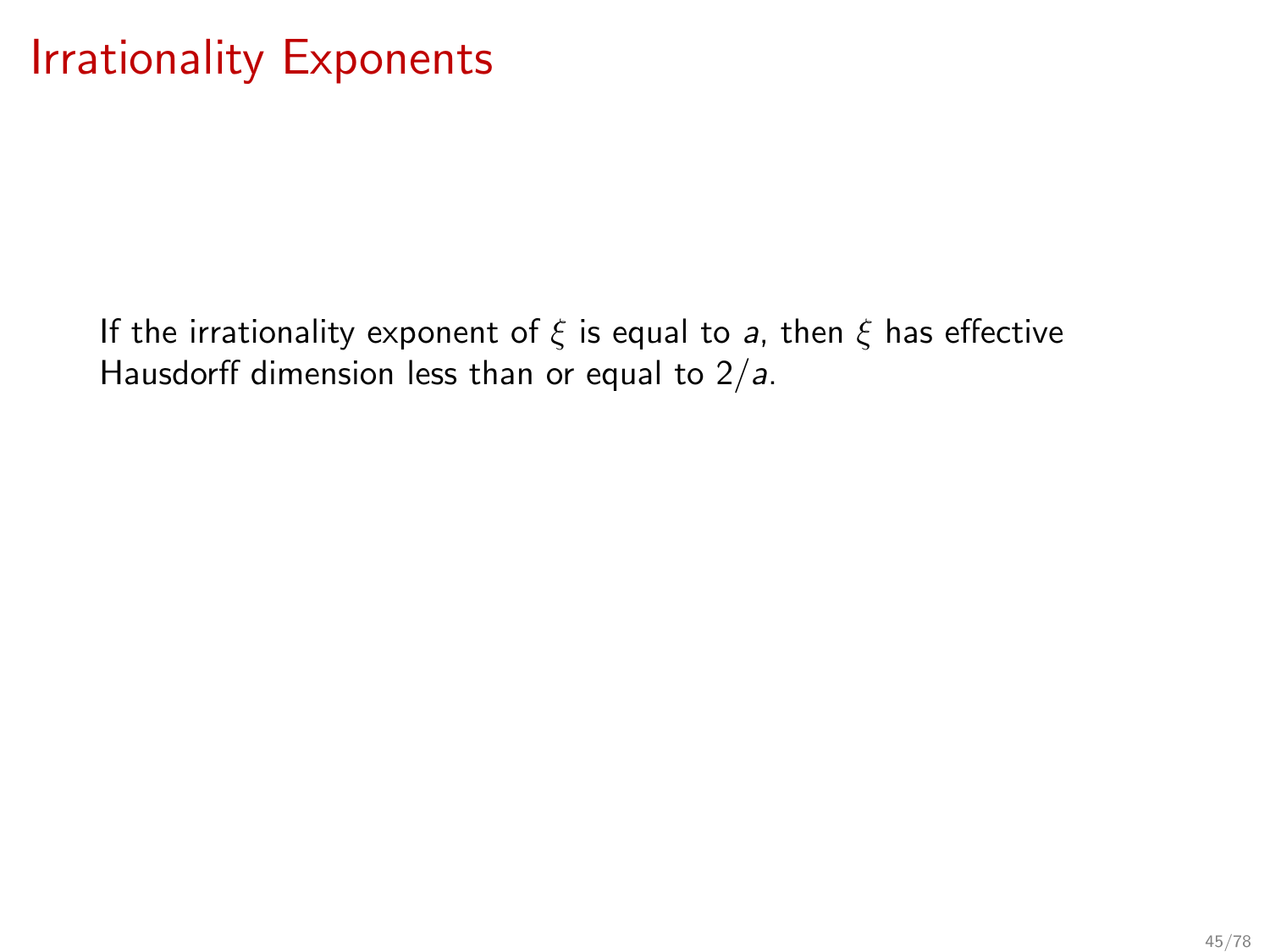## Irrationality Exponents

If the irrationality exponent of  $\xi$  is equal to a, then  $\xi$  has effective Hausdorff dimension less than or equal to  $2/a$ .

Theorem (Becher, Reimann and Slaman)

For every  $a \ge 2$  and every b in  $[0, 2/a]$ , there is a real number  $\xi$  such that  $\xi$  has irrationality exponent a and effective Hausdorff dimension b.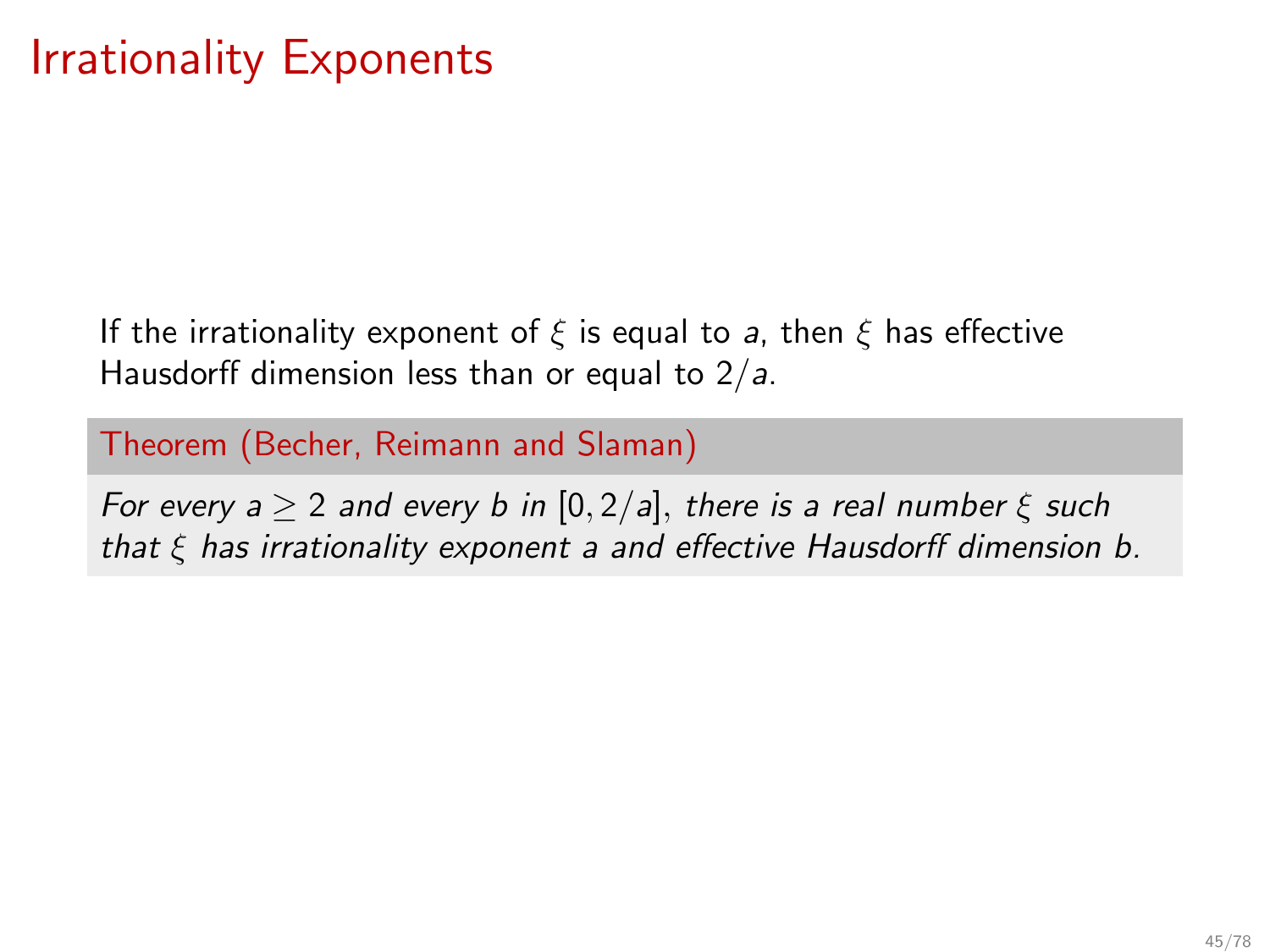# Normality Again

#### Definition

Suppose  $\mu$  is a measure on R. The Fourier Transform  $\hat{\mu}$  of  $\mu$  is given by

$$
\hat{\mu}(t) = \int_{-\infty}^{\infty} e^{2\pi i t \xi} d\mu(\xi)
$$

#### Theorem (Davenport, Erdős and LeVeque 1963)

If  $\mu$  is a measure on  $\mathbb R$  such that  $\hat{\mu}$  vanishes at  $\infty$  sufficiently quickly, then  $\mu$ -almost every real number is absolutely normal.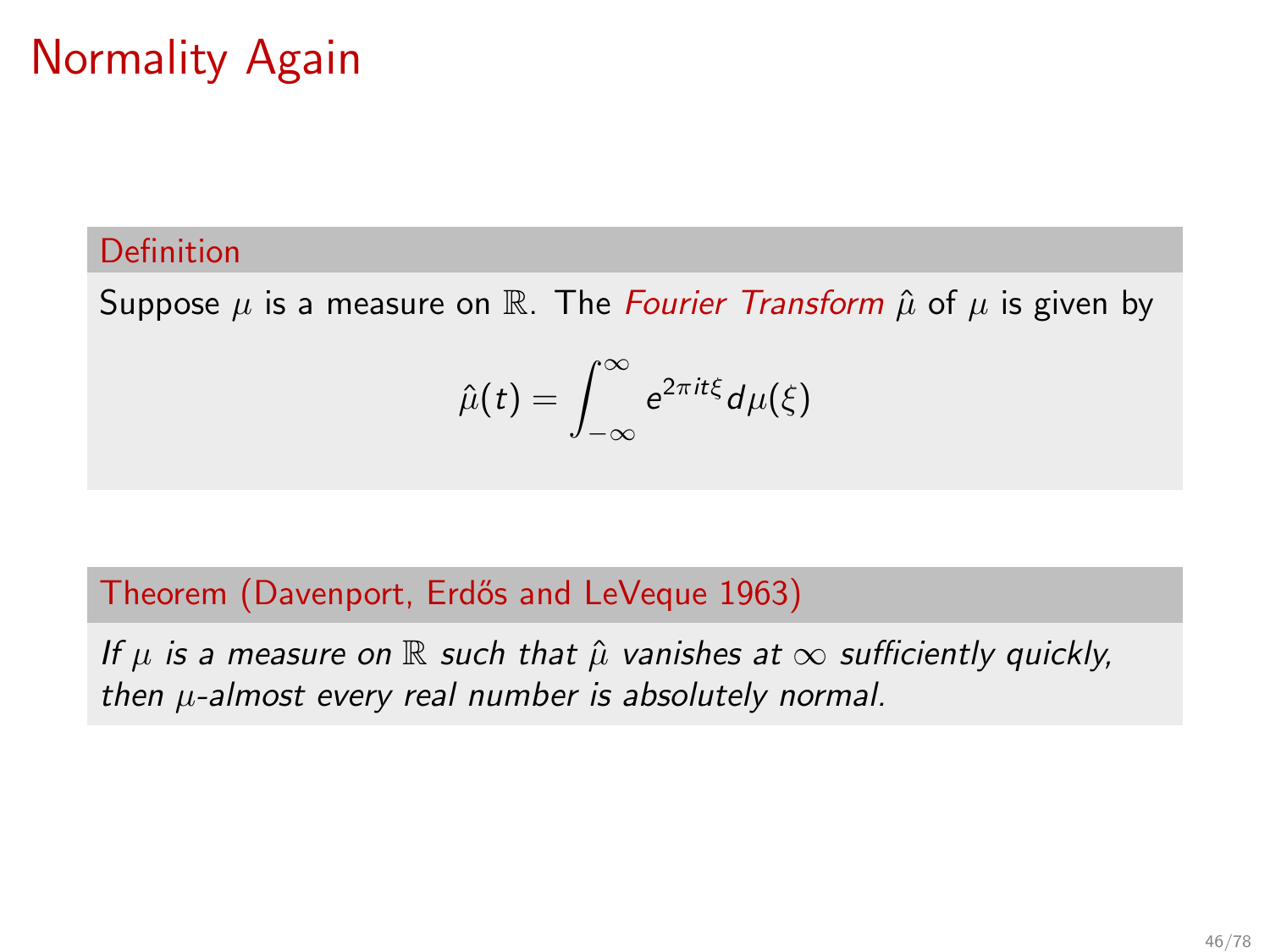## Absolutely Normal Liouville Numbers

- $\blacktriangleright$  (Kaufman 1981) For any real number  $a > 2$ , there is a measure  $\nu$  on the Jarník fractal for a such that the Fourier transform of  $\nu$  vanishes at infinity. The measure  $\nu$  is a smooth version of the uniform measure.
- $\blacktriangleright$  (Bluhm 2000) There is a measure v supported by the Liouville numbers such that the Fourier transform of  $\nu$  vanishes at infinity.
- $\blacktriangleright$  (Bugeaud 2002) There is an absolutely normal Liouville number.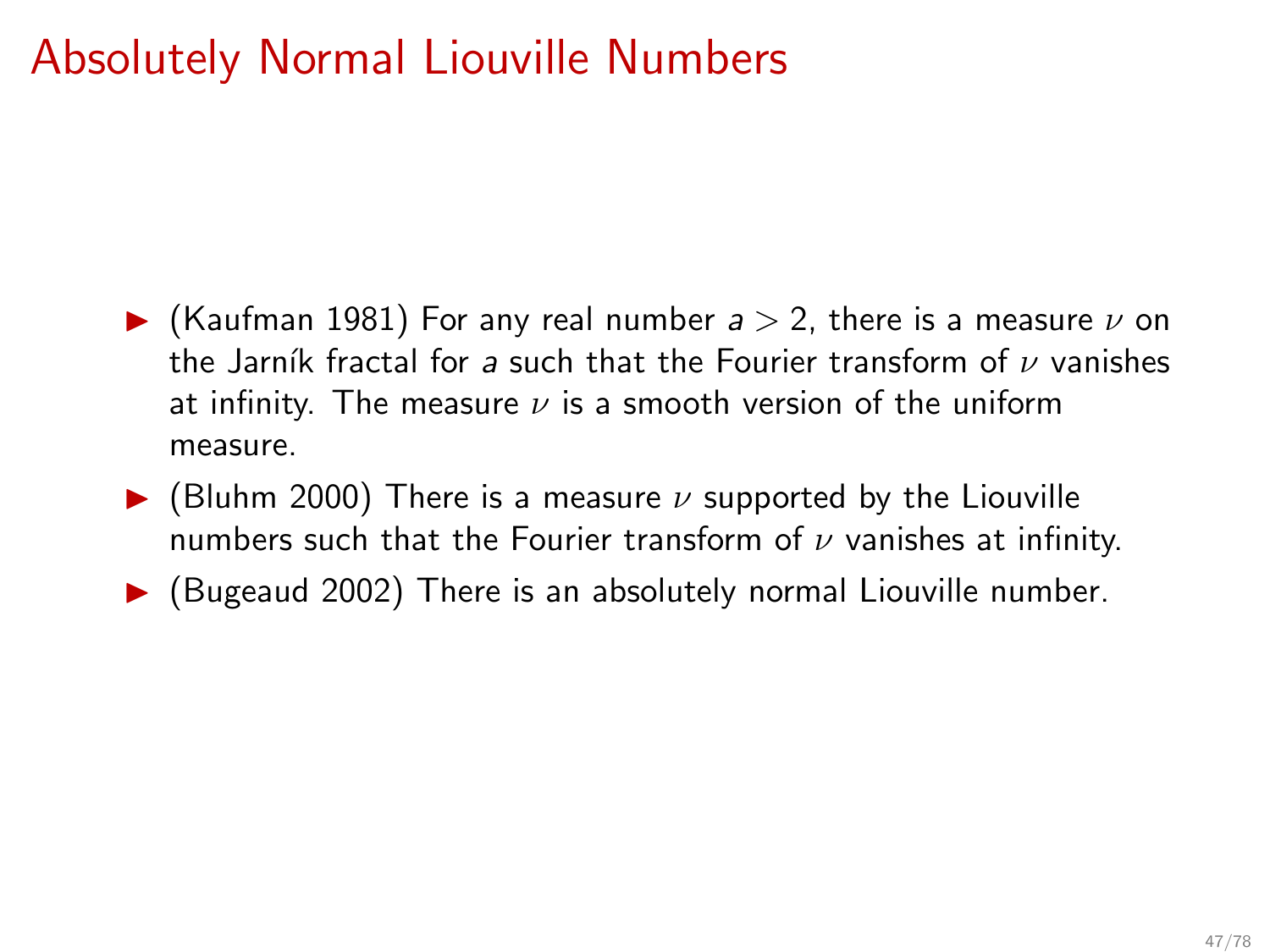## Computing Absolutely Normal Liouville Numbers

Theorem (Becher, Heiber and Slaman 2013)

There is a computable absolutely normal Liouville number.

Again, the proof uses the invariance properties. In this case, it uses invariance in the way that the Fourier transforms of smoothings of Kaufman's measure vanish at infinity.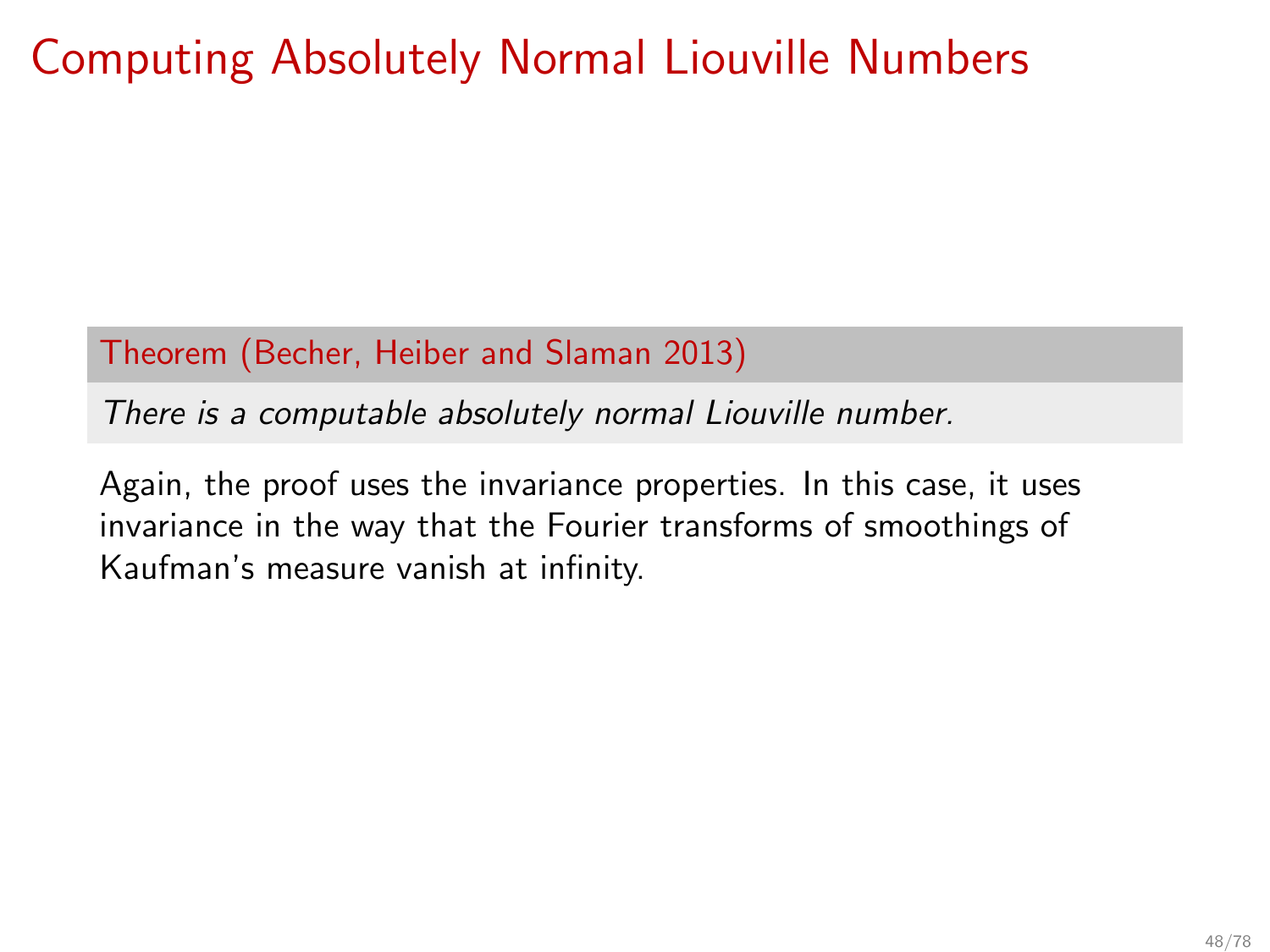## Irrationality Exponents Relative to Independent Bases

As with normality, the integer bases provide a one-parameter family of compressibility criteria.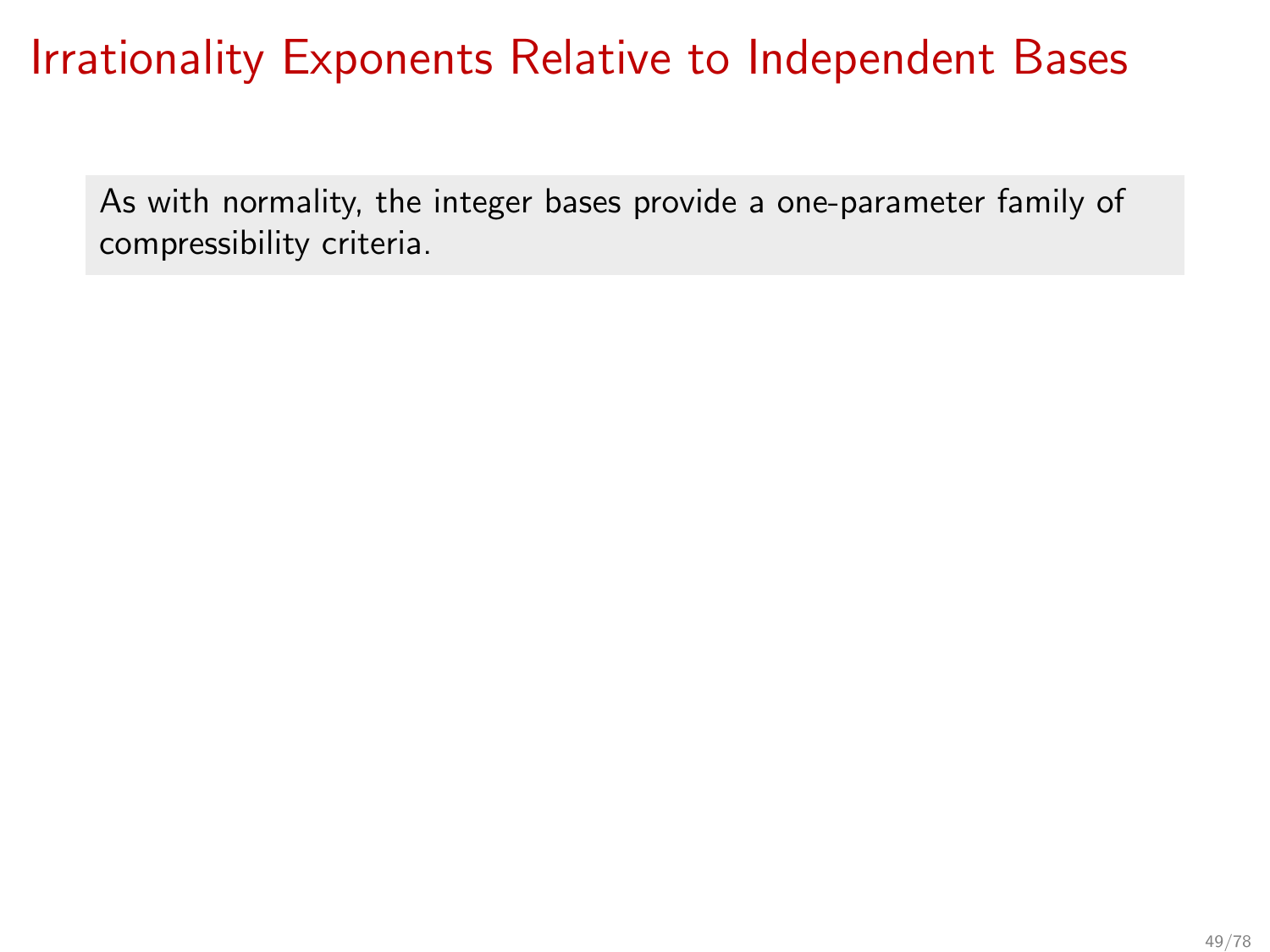## Irrationality Exponents Relative to Independent Bases

As with normality, the integer bases provide a one-parameter family of compressibility criteria.

### Definition (following Amou and Bugeaud (2010))

For a real number  $\xi$ , the base-b irrationality exponent of  $\xi$  is the least upper bound of the set of real numbers z such that

$$
0<\left|\xi-\frac{p}{b^k}\right|<\frac{1}{\left(b^k\right)^{\mathsf{z}}}
$$

is satisfied by an infinite number of integer pairs  $(p, q)$  with  $q > 0$ .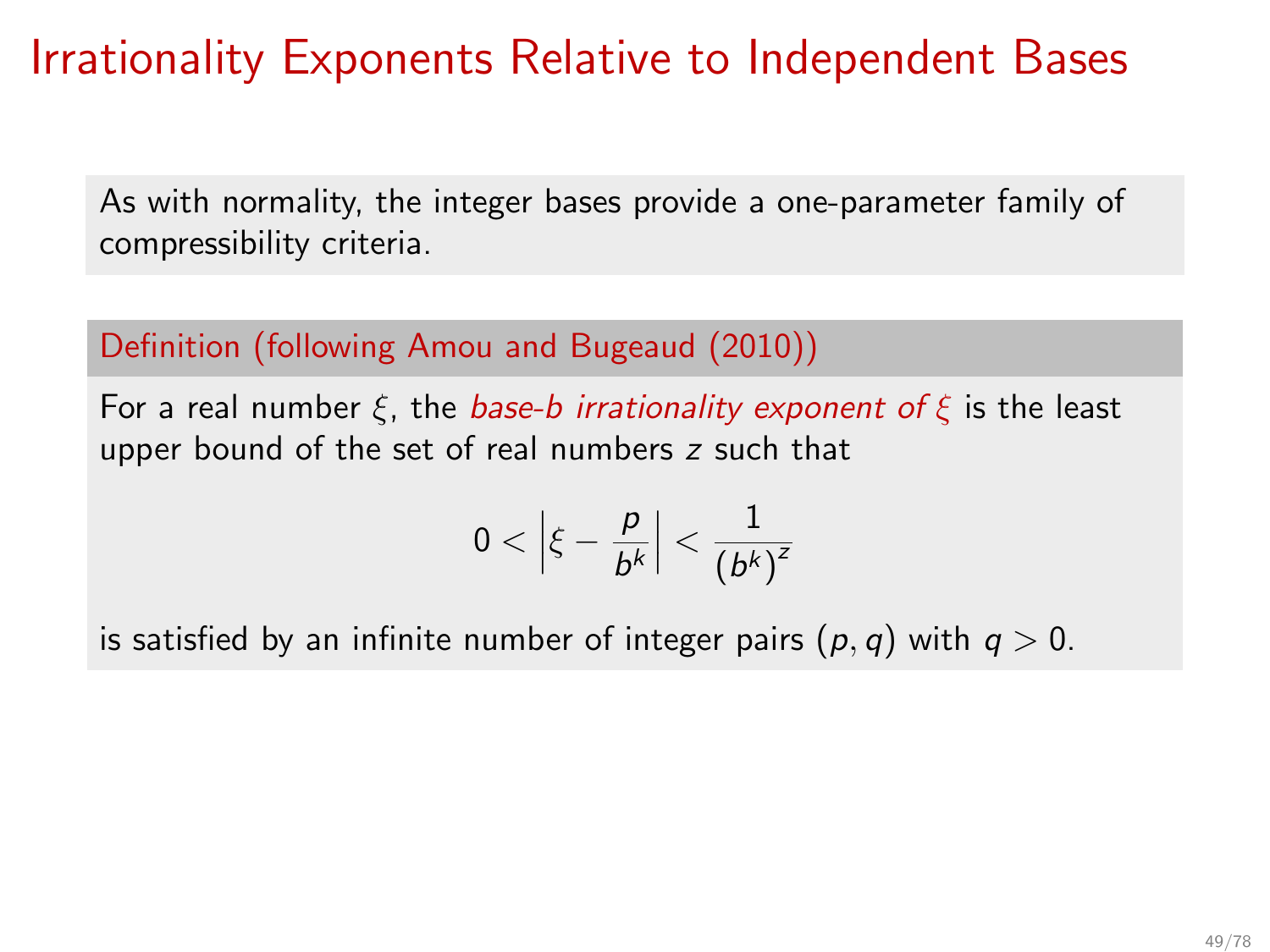## Irrationality Exponents Relative to Independent Bases

As with normality, the integer bases provide a one-parameter family of compressibility criteria.

### Definition (following Amou and Bugeaud (2010))

For a real number  $\xi$ , the base-b irrationality exponent of  $\xi$  is the least upper bound of the set of real numbers z such that

$$
0<\left|\xi-\frac{p}{b^k}\right|<\frac{1}{\left(b^k\right)^{\mathsf{z}}}
$$

is satisfied by an infinite number of integer pairs  $(p, q)$  with  $q > 0$ .

If  $\xi$  is simply normal in base b, then the base-b irrationality exponent of  $\xi$  is equal to 1.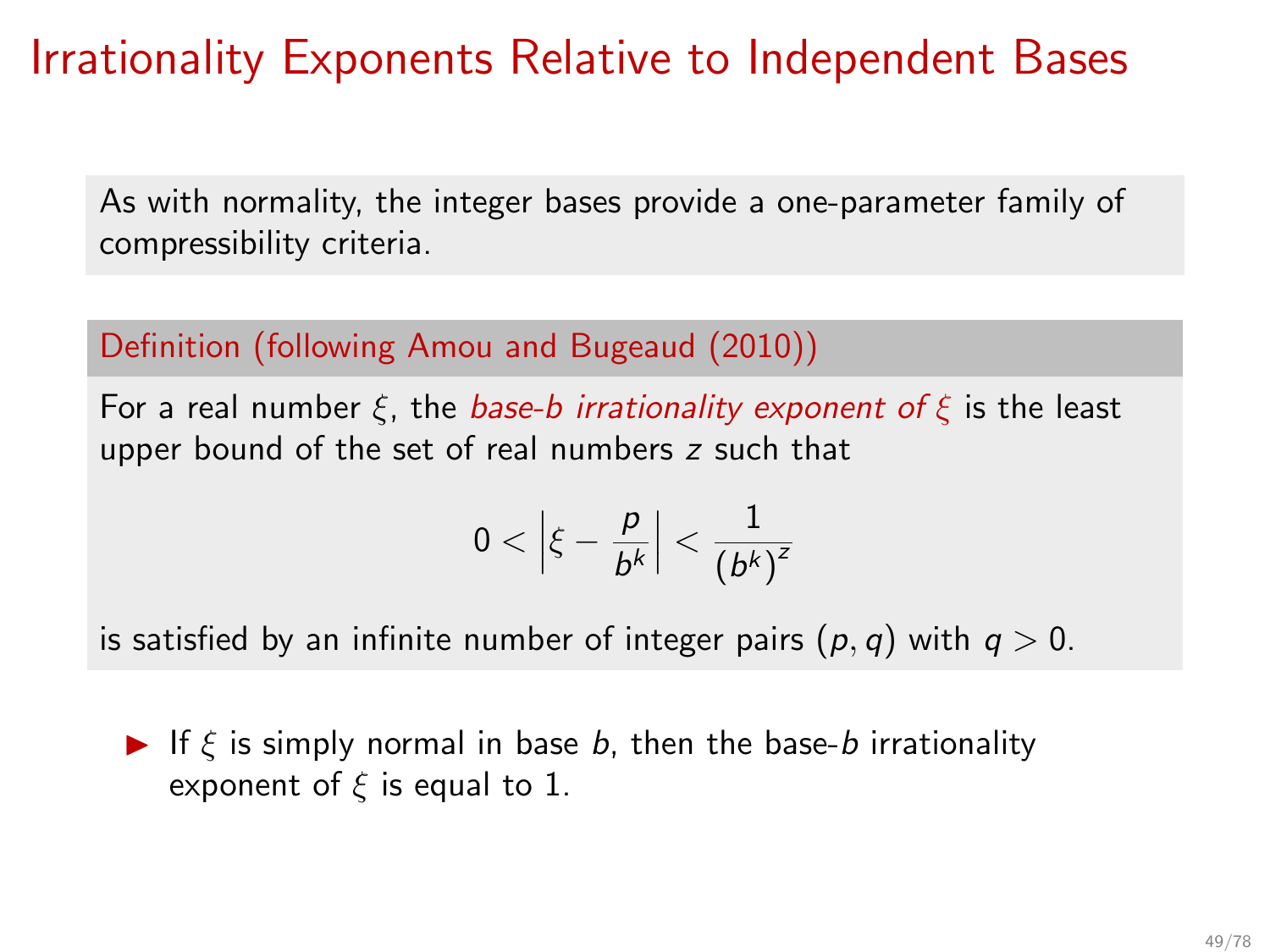## Irrationality Exponent: Depends on Base

### Theorem (Amou and Bugeaud (2010))

Suppose that  $b_1$  and  $b_2$  are multiplicative independent bases, and suppose that  $a_2$  and  $a_3$  are greater than  $1 + \frac{1+\sqrt{5}}{2}$ . There is a real number whose base-b<sub>1</sub> and base-b<sub>2</sub> exponents of irrationality are a<sub>2</sub> and a<sub>3</sub>, respectively.

▶ The proof relies on the theory of continued fractions. A measure theoretic approach would be welcome.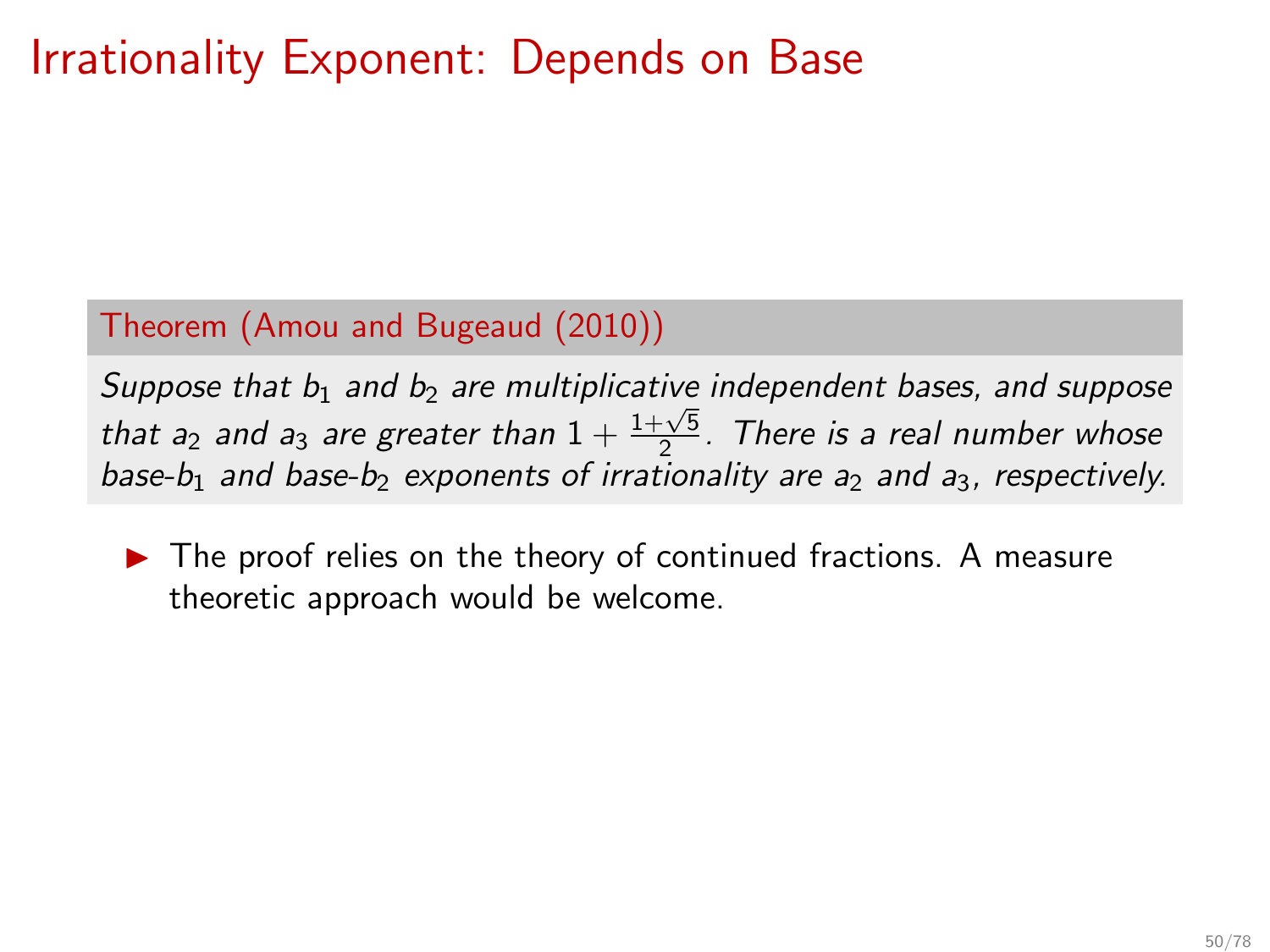## Random or Compressible: Depends on Base

### Theorem

There is a real number  $\xi$  which is normal to base 2 and whose base 10 exponent of irrationality is equal to  $\infty$ .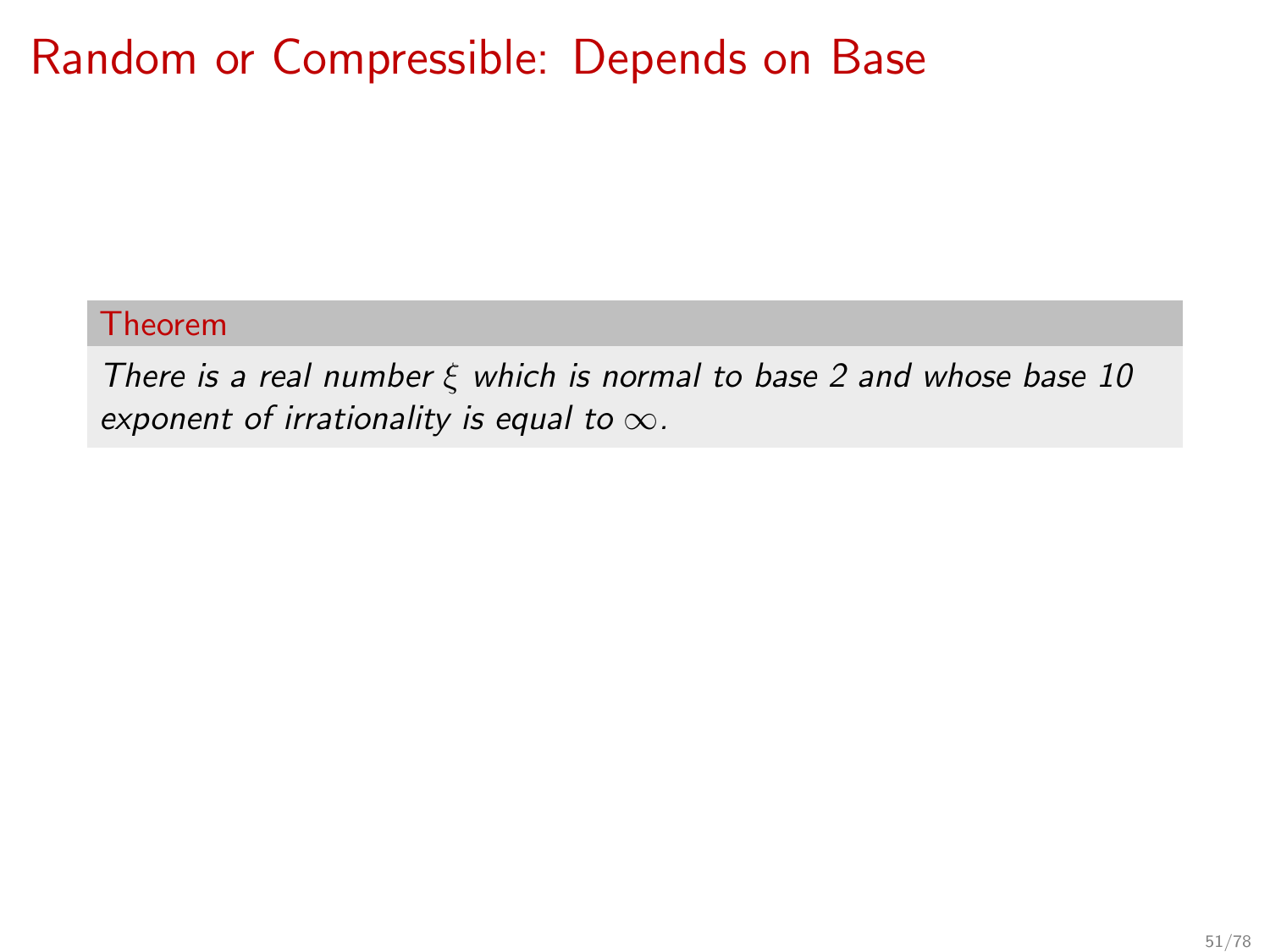## Random or Compressible: Depends on Base

#### Theorem

There is a real number  $\xi$  which is normal to base 2 and whose base 10 exponent of irrationality is equal to  $\infty$ .

The example given is a variation of Stoneham numbers and does not easily generalize. It is open whether it is possible to give an example for base 2 and base 3.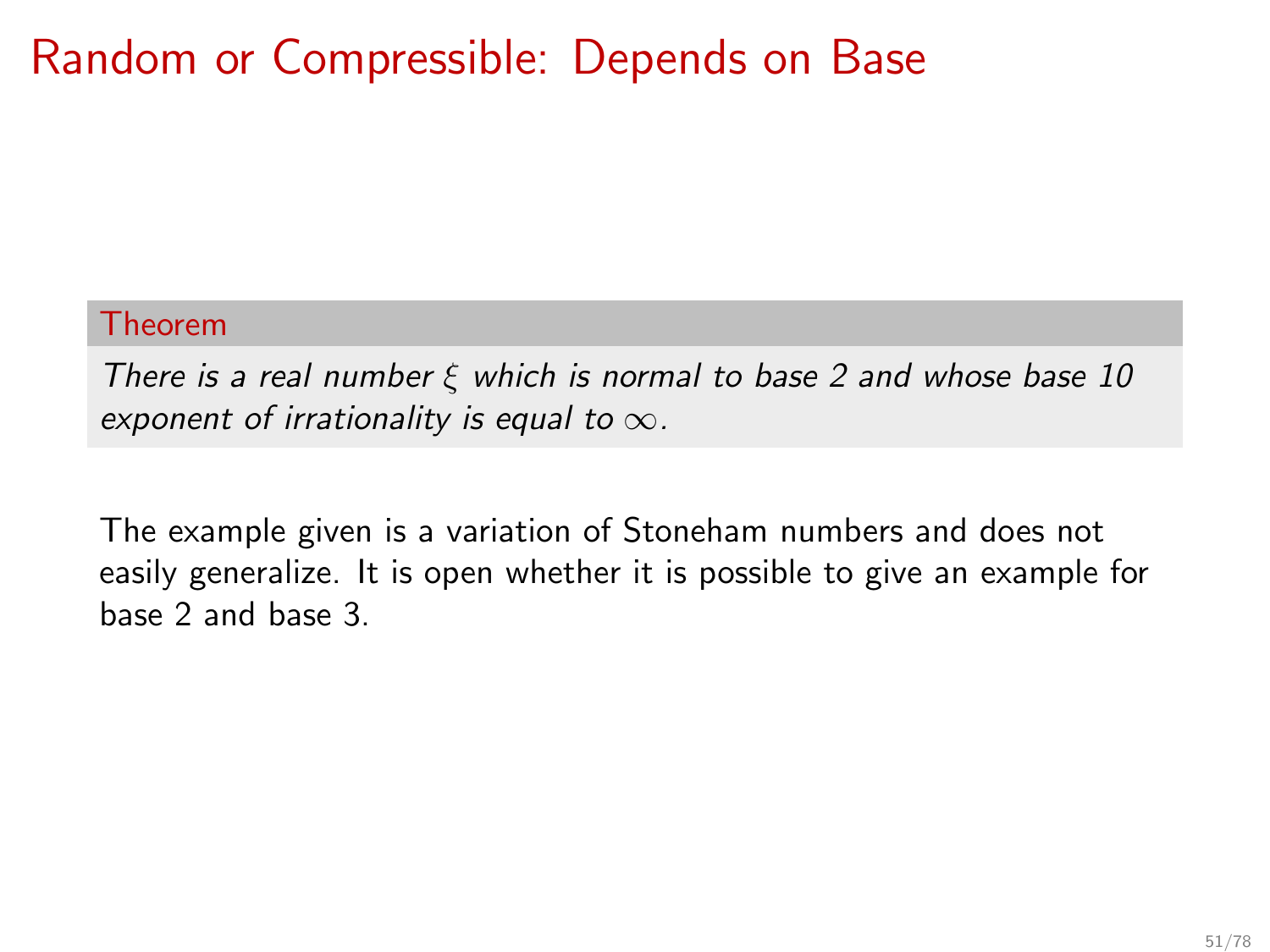## <span id="page-79-0"></span>Outline

### [Measure](#page-4-0)

[Lebesgue Measure](#page-5-0) Effective Randomness: Martin-Löf and Kolmogorov

### [Earlier Aspects of Randomness](#page-24-0)

**[Normality](#page-26-0)** [Exponent of Irrationality](#page-46-0)

### [Dimension: Emphasis on Points and Computability Theoretic Complexity](#page-48-0)

[Hausdorff Dimension](#page-49-0) [Computability Theoretic Investigations and Point-to-Set Principles](#page-57-0) [Return to Exponents of Irrationality and Normality](#page-68-0)

### [Dimension: Emphasis on Sets and Set Theoretic Independence](#page-79-0)

[Capacitability](#page-85-0) [Gauge Functions and Sets of Strong Dimension](#page-99-0)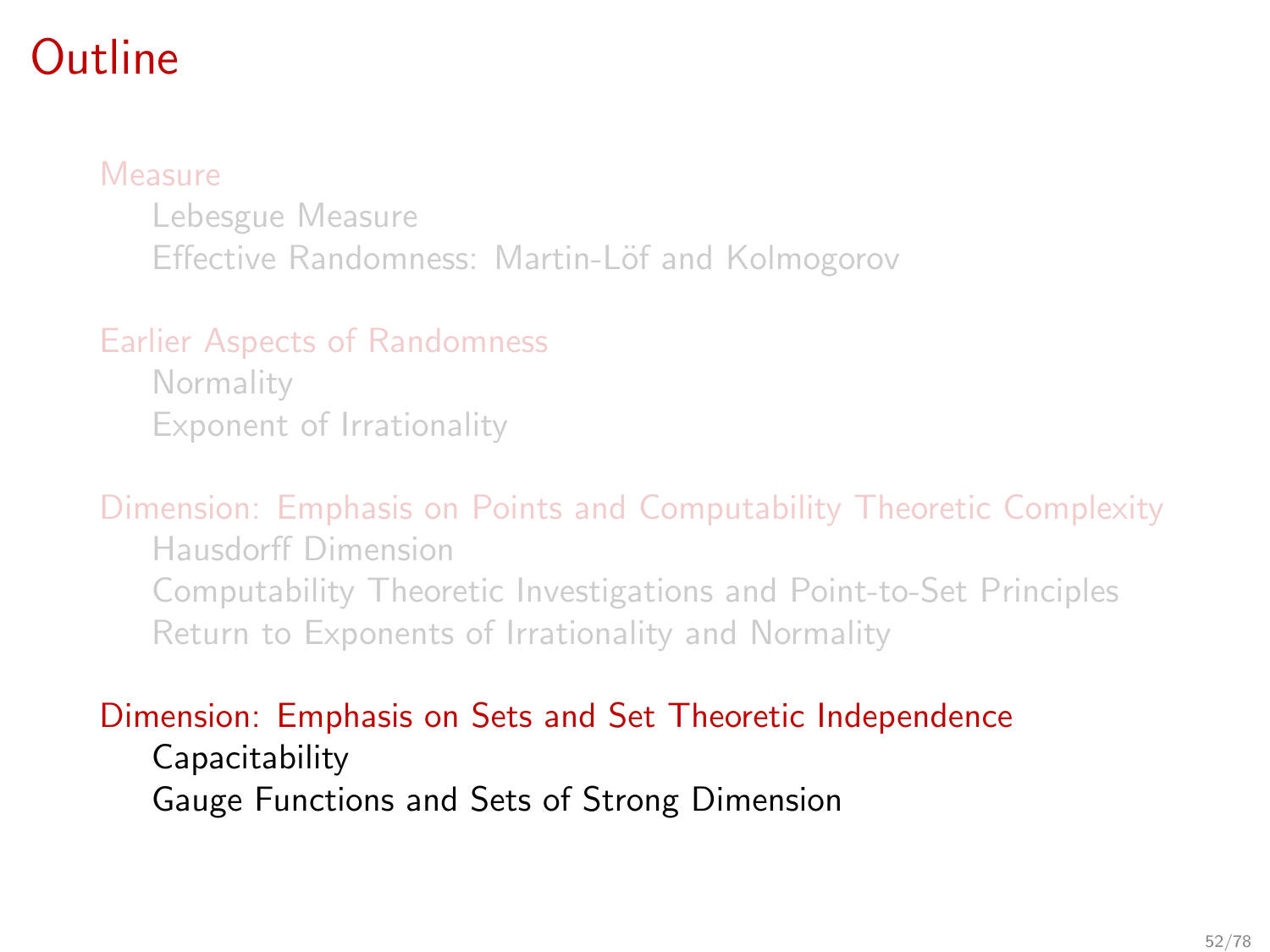### Return to Hausdorff Measures and Dimension Consistency results

We have noted that Hausdorff measures behave well on analytic sets.

Whether this good behavior extends past analytic turns out to be a subtle question, whose answer depends on meta-mathematical considerations.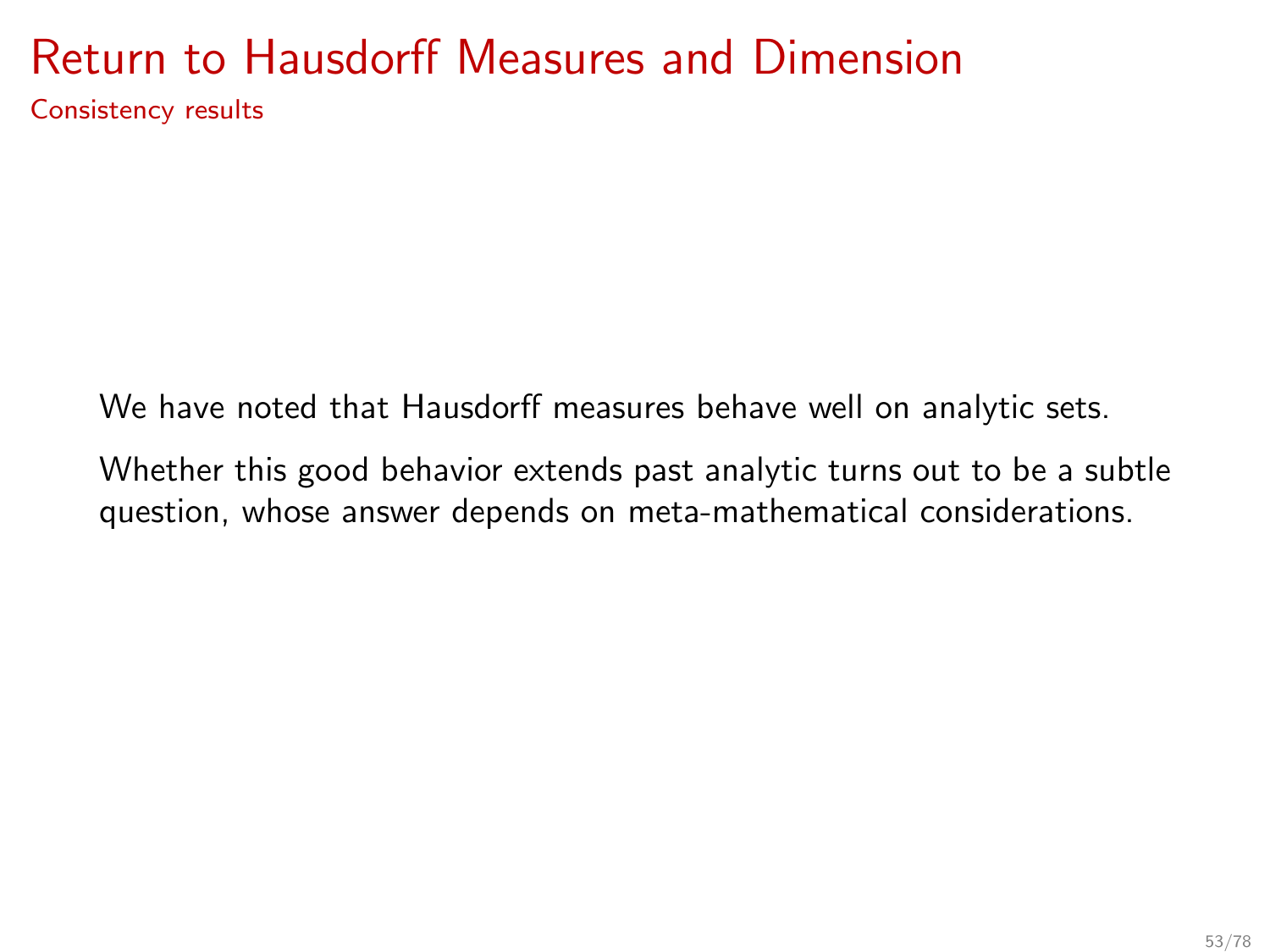# The Projective Hierarchy

### Definition

In the following A is a subset of  $\omega$ ,  $2^{\omega}$ ,  $\omega^{\omega}$  or some finite product of these.

A is  $\Sigma_1^1$  iff there is a  $\Pi_1^0$  predicate R such that for all x,

$$
x\in A \Leftrightarrow (\exists y\in \omega^\omega)R(x,y).
$$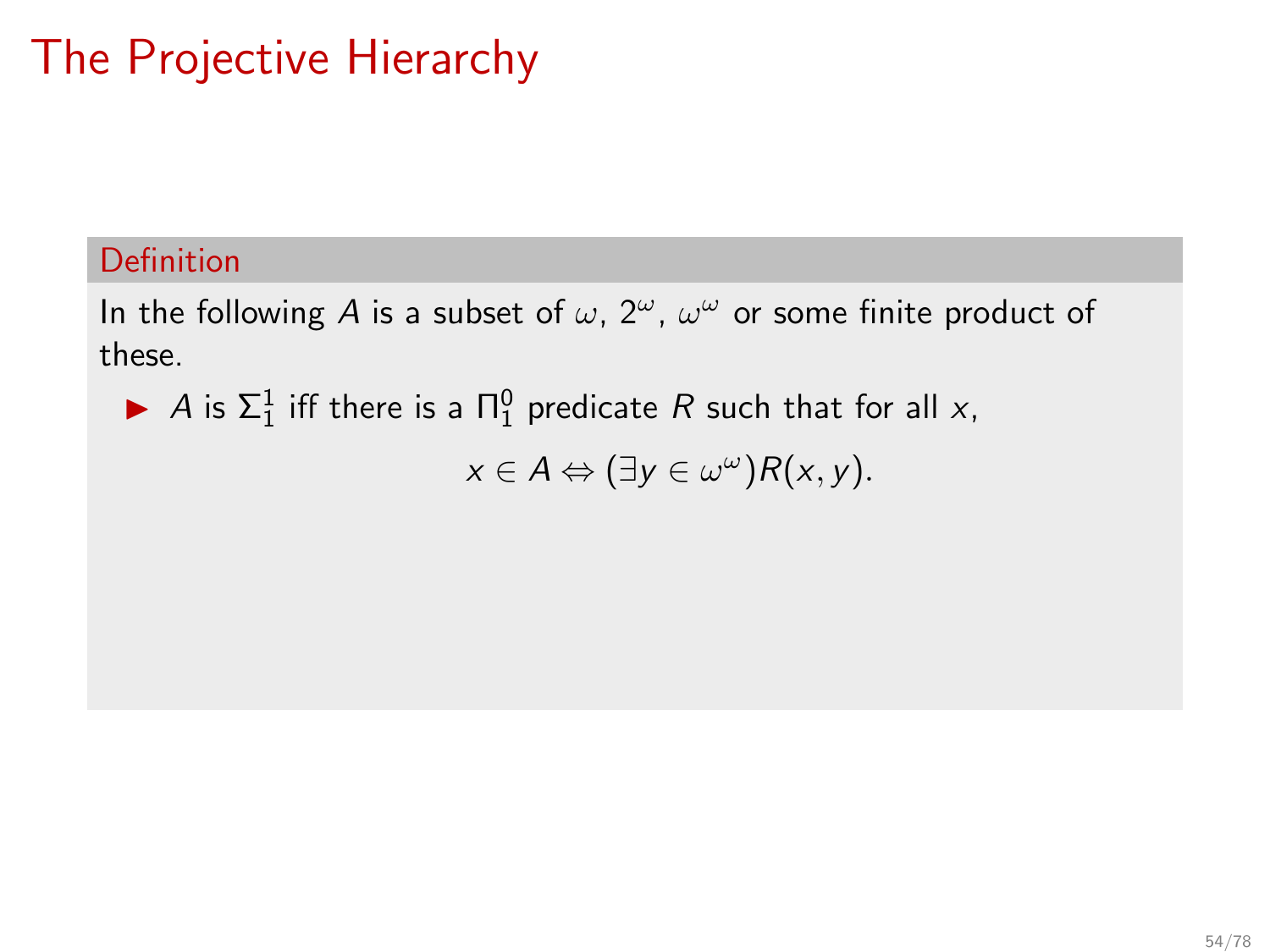# The Projective Hierarchy

### Definition

In the following A is a subset of  $\omega$ ,  $2^{\omega}$ ,  $\omega^{\omega}$  or some finite product of these.

A is  $\Sigma_1^1$  iff there is a  $\Pi_1^0$  predicate R such that for all x,

$$
x\in A \Leftrightarrow (\exists y\in \omega^\omega)R(x,y).
$$

For 
$$
n \ge 1
$$
, A is  $\Pi_n^1$  iff the complement of A is  $\Sigma_n^1$ .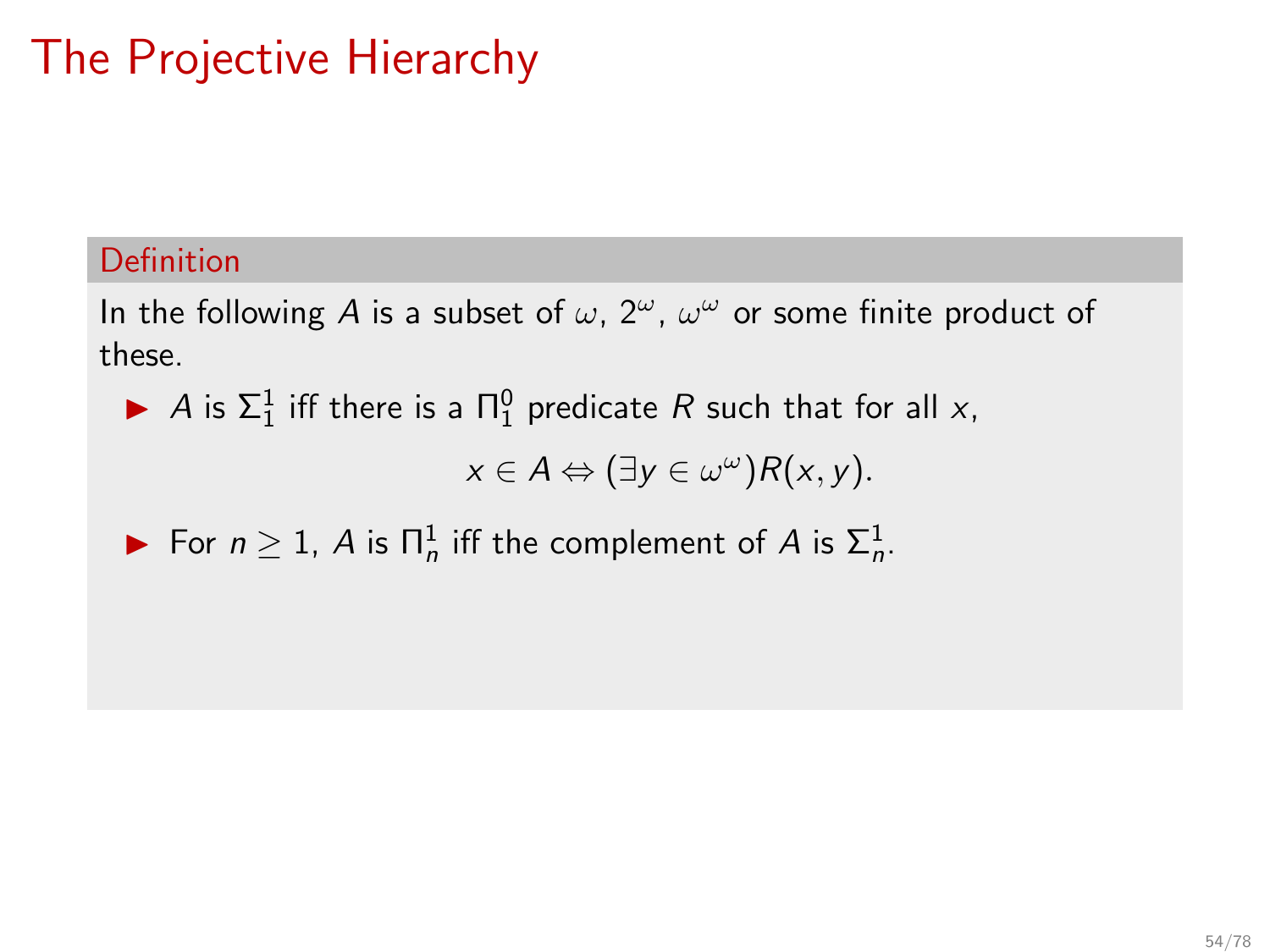# The Projective Hierarchy

### Definition

In the following A is a subset of  $\omega$ ,  $2^{\omega}$ ,  $\omega^{\omega}$  or some finite product of these.

A is  $\Sigma_1^1$  iff there is a  $\Pi_1^0$  predicate R such that for all x,

$$
x\in A \Leftrightarrow (\exists y\in \omega^{\omega})R(x,y).
$$

► For  $n \geq 1$ , A is  $\prod_{n=1}^{n}$  iff the complement of A is  $\sum_{n=1}^{n}$ .

► For  $n > 1$ , A is  $\Sigma_{n+1}^0$  iff there is a  $\Pi_n^0$  relation B such that for all x,  $x \in A \Leftrightarrow (\exists y) B(x, y).$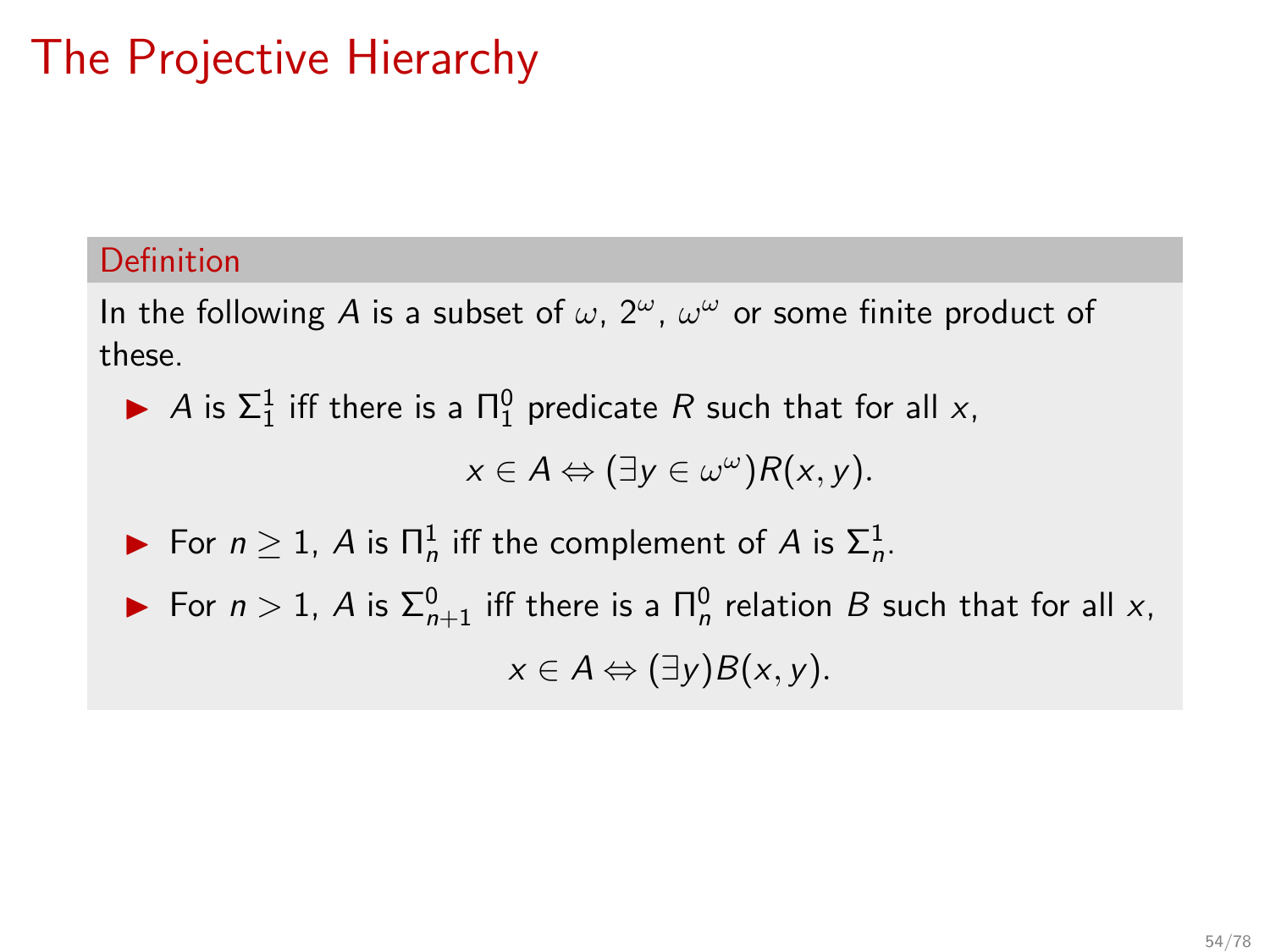## **Correspondences**

- ► For A a subset of  $2^{\omega}$  or  $\omega^{\omega}$ , there is an  $X \in 2^{\omega}$  such that A is  $\Sigma_1^1$ relative to  $X$  iff  $A$  is analytic.
	- $-$  Similarly for  $\Pi^1_1$  and co-analytic.
- ▶ Sets that are  $\Sigma^1_1/\Pi^1_1$  (without any  $X)$  are effectively presented analytic/co-analytic sets.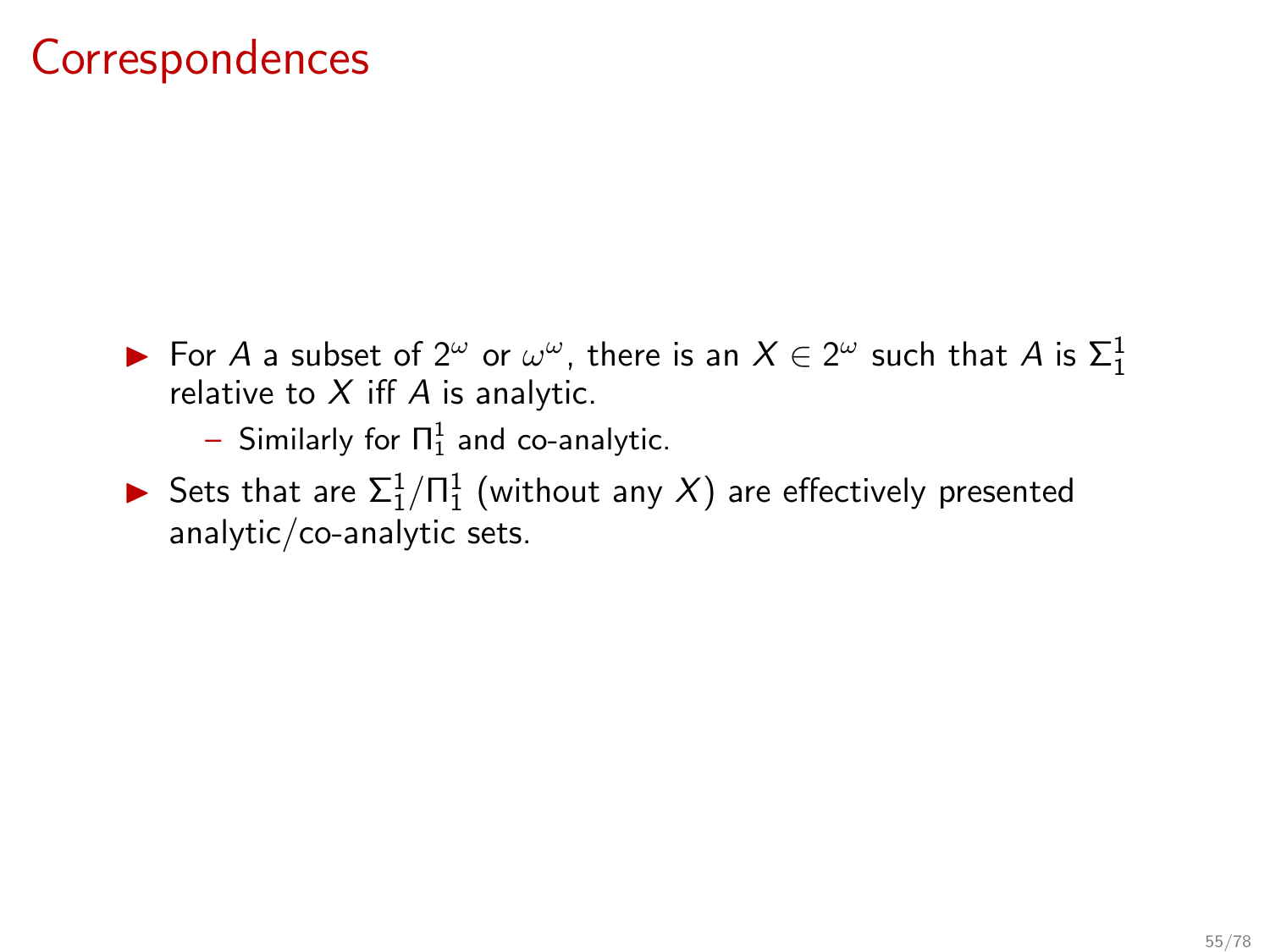## <span id="page-85-0"></span>Gödel's Universe of Constructible Sets

In his proof of the consistency of the Axiom of Choice and the Continuum Hypothesis, Gödel defined L, the class of *constructible sets*.

$$
L_0 = \emptyset
$$
  
\n
$$
L_{\alpha+1} = \{x : x \text{ is first-order definable in } (L_{\alpha}, \in) \text{ using parameters} \}
$$
  
\n
$$
L_{\lambda} = \bigcup_{\beta < \lambda} L_{\beta}
$$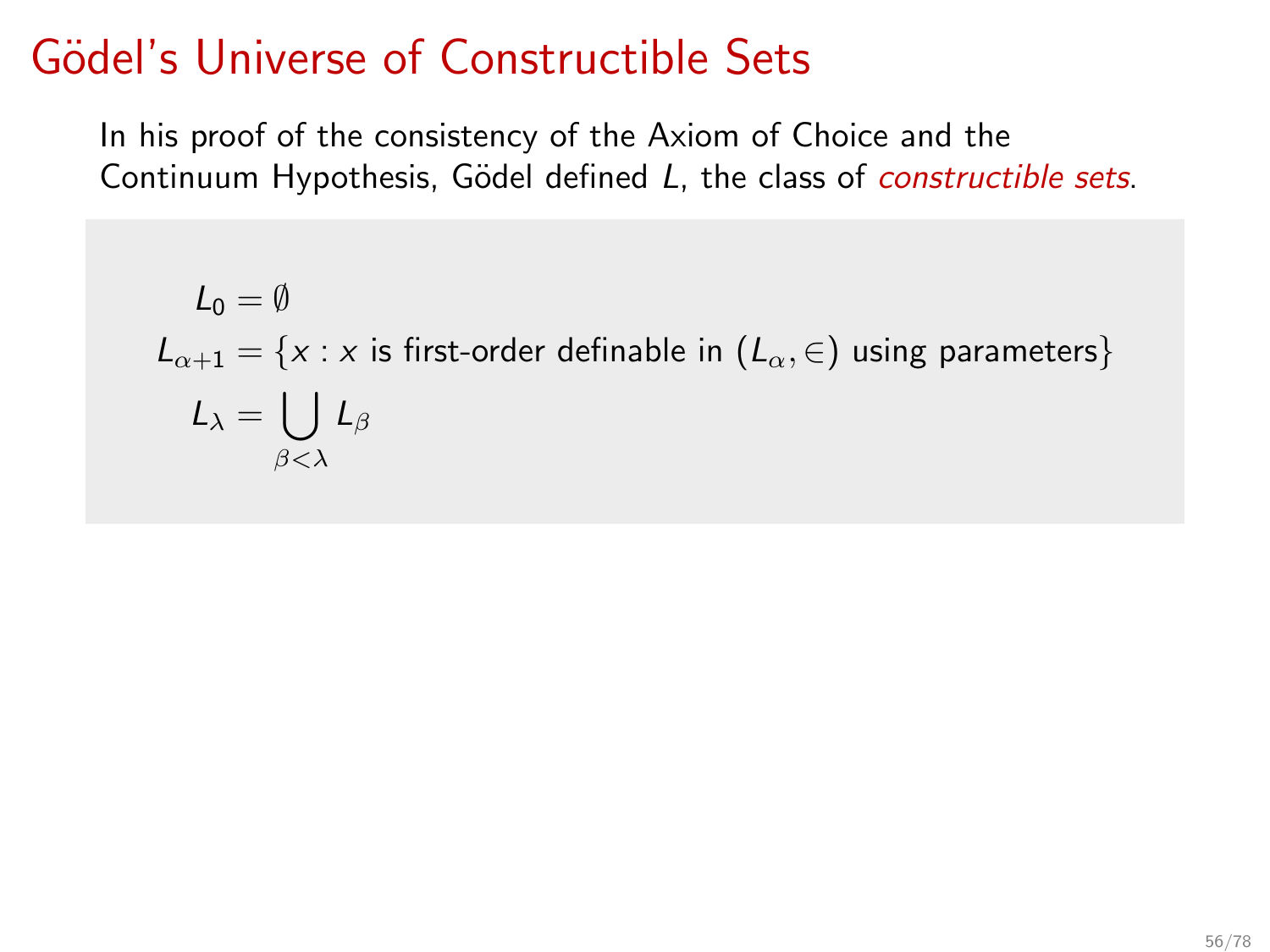## Gödel's Universe of Constructible Sets

In his proof of the consistency of the Axiom of Choice and the Continuum Hypothesis, Gödel defined L, the class of *constructible sets*.

$$
L_0 = \emptyset
$$
  
\n
$$
L_{\alpha+1} = \{x : x \text{ is first-order definable in } (L_{\alpha}, \in) \text{ using parameters} \}
$$
  
\n
$$
L_{\lambda} = \bigcup_{\beta < \lambda} L_{\beta}
$$

A set x is in L iff there is an ordinal  $\beta$  such that  $x \in L_{\beta}$ .

- We say that x is constructed at  $\beta$  when  $\beta$  is the least ordinal such that  $x \in L_{\beta}$ .
- $\blacktriangleright$  Gödel's Theorems
	- $-V = L$ , the assertion that every set is constructible, is consistent with ZFC.
	- $V = L$  implies that there is a  $\Sigma^1_2$  wellordering of  $2^\omega$ , based on the order of constructibility.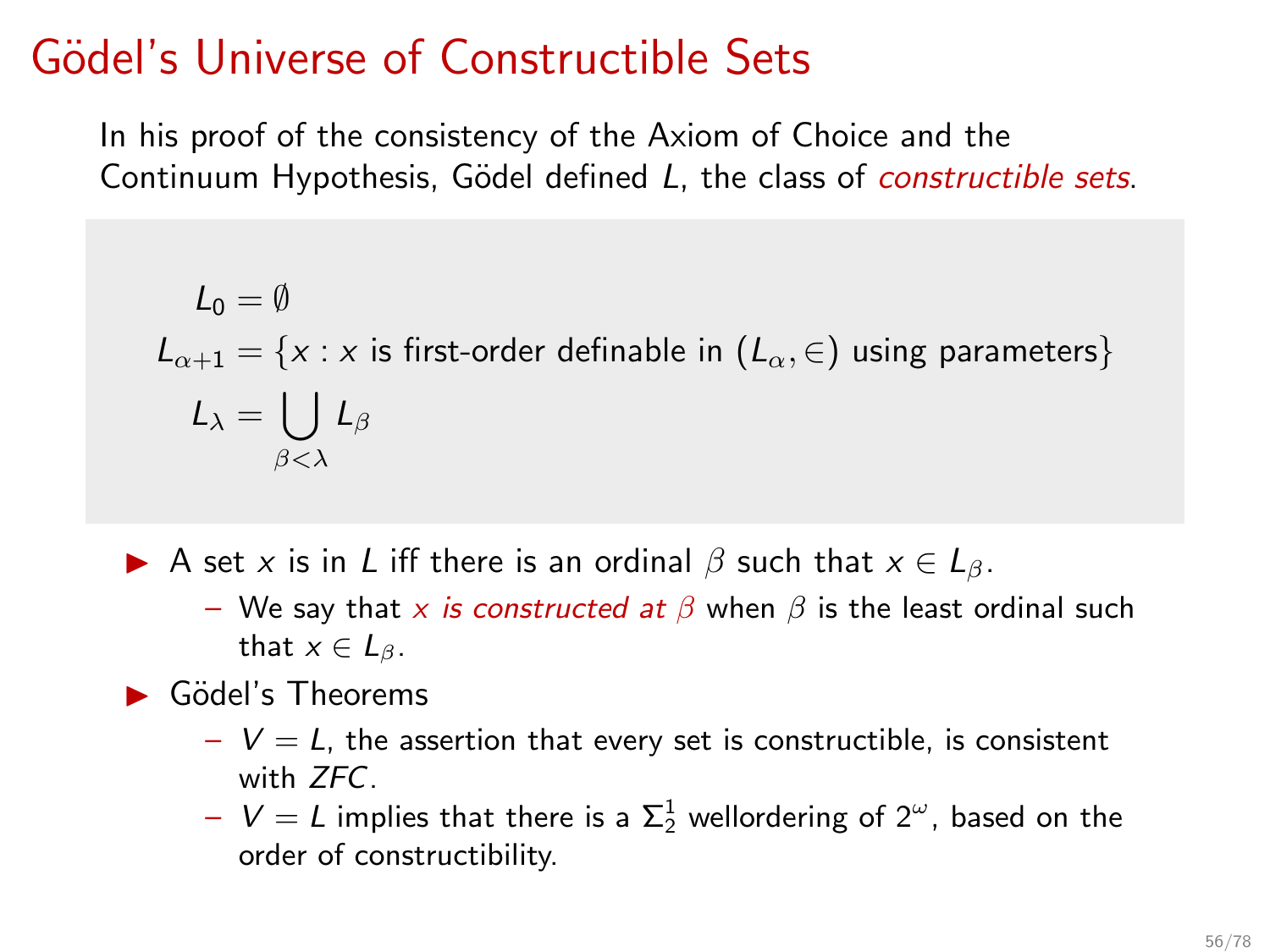## Co-analytic Sets

### Definition

Define P by

 $P = \left\{X : X \text{ can compute a representation of the ordinal at } X\right\}$ which  $X$  is constructed o

### Theorem (Gaspari, Kechris, Sacks)

P is the maximal thin  $\Pi^1_1$  set.

- $\triangleright$  X belongs to P iff X can compute a structure which satisfies the inductive condition of being an initial segment of L and which is well-founded. This is a  $\Pi^1_1$  property.
- $\blacktriangleright$  P has no perfect subset.
- If  $V = L$  then P is not countable. In fact, if  $V = L$  then every  $Y \in 2^{\omega}$  is computable relative to some  $X \in P$ .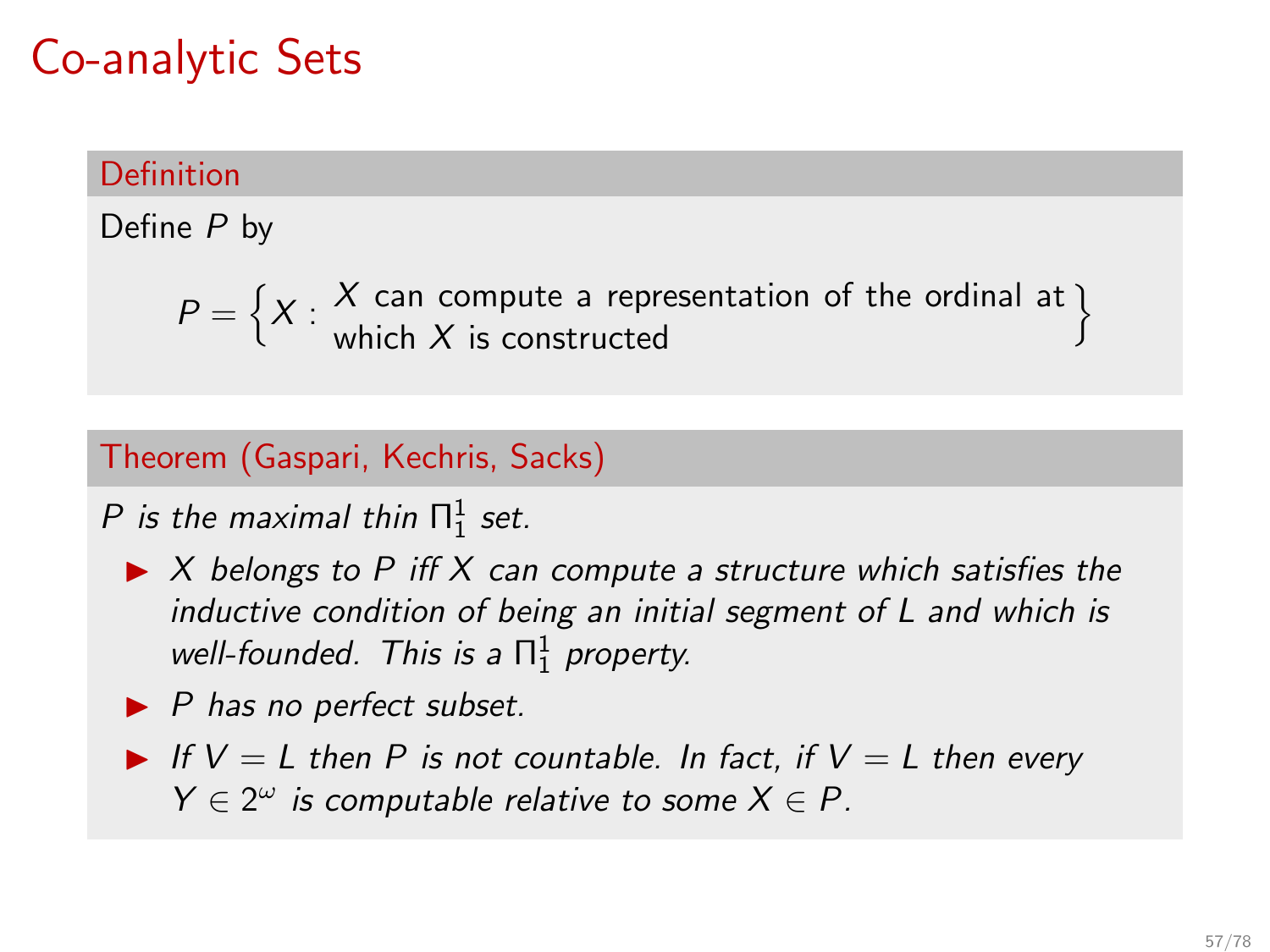### Co-analytic Sets Working in  $V = L$

### Theorem

If  $V = L$  then dim<sub>H</sub> $(P) = 1$ .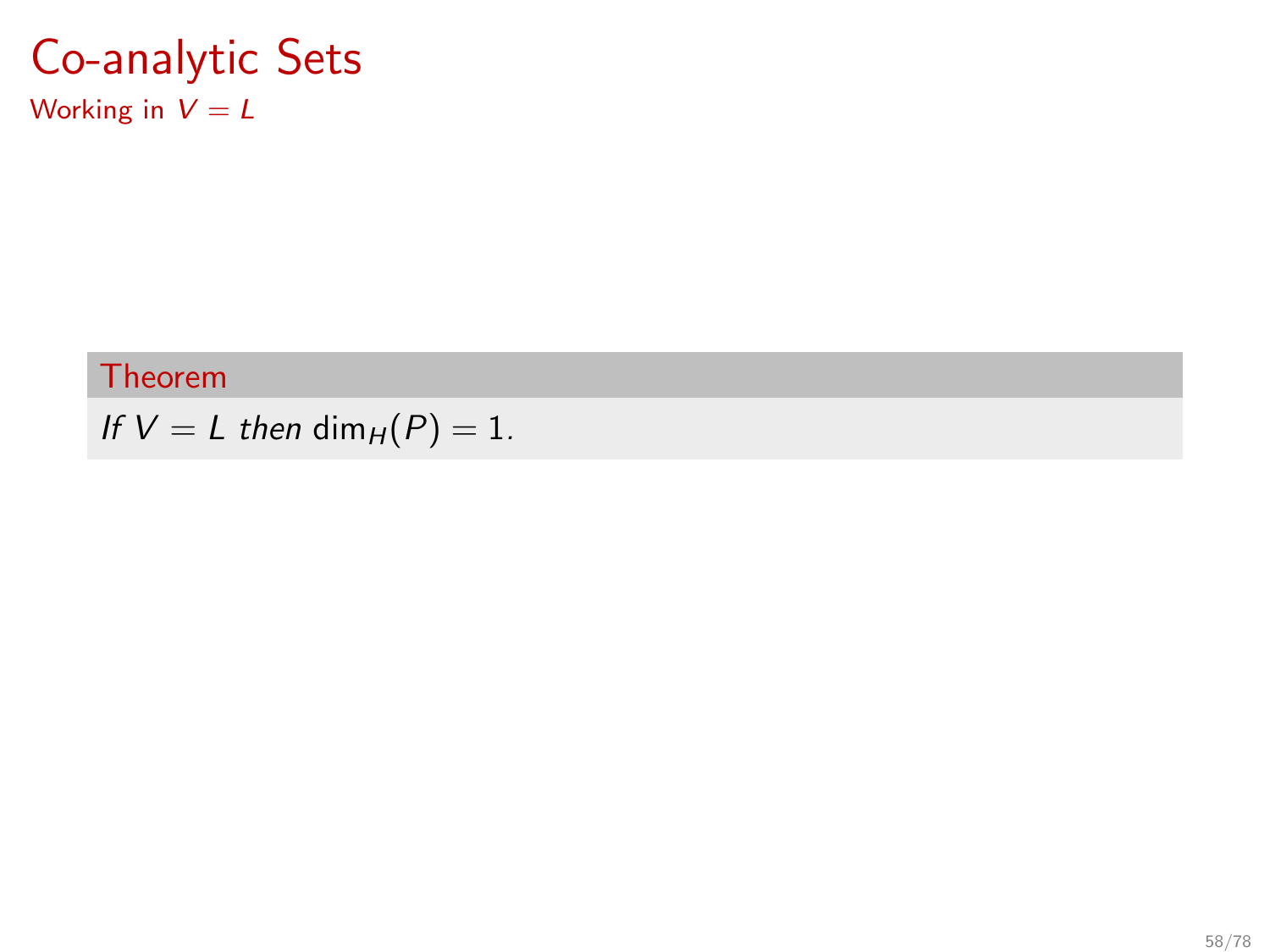### Co-analytic Sets Working in  $V = L$

#### Theorem

If  $V = L$  then dim<sub>H</sub> $(P) = 1$ .

Consequently, it is consistent with ZFC that the Hausdorff dimensions of co-analytic sets are not carried by their closed subsets.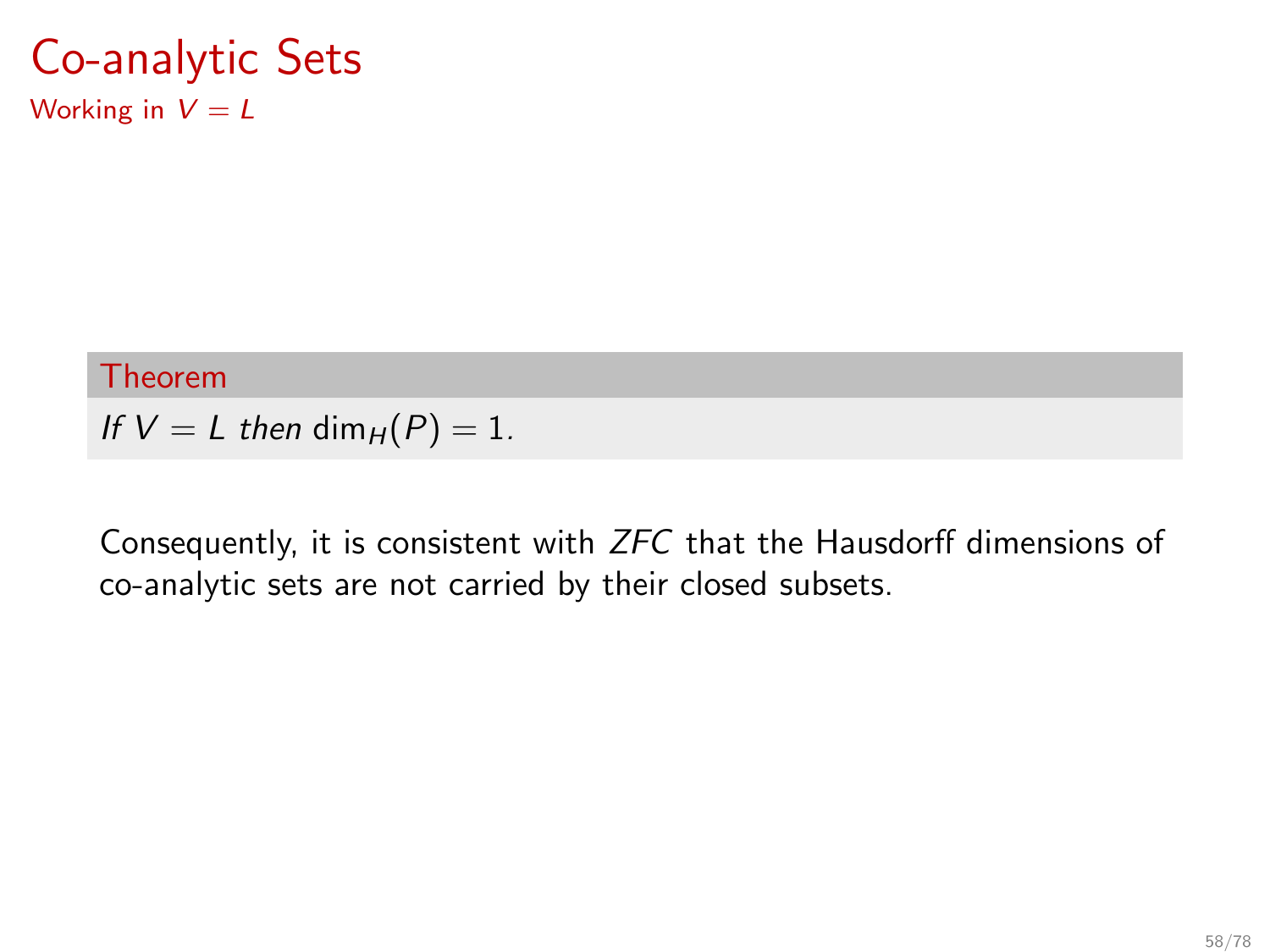### Applying Point-to-Set Reasoning Working in  $V = L$

We work in L and give a sketch of the proof.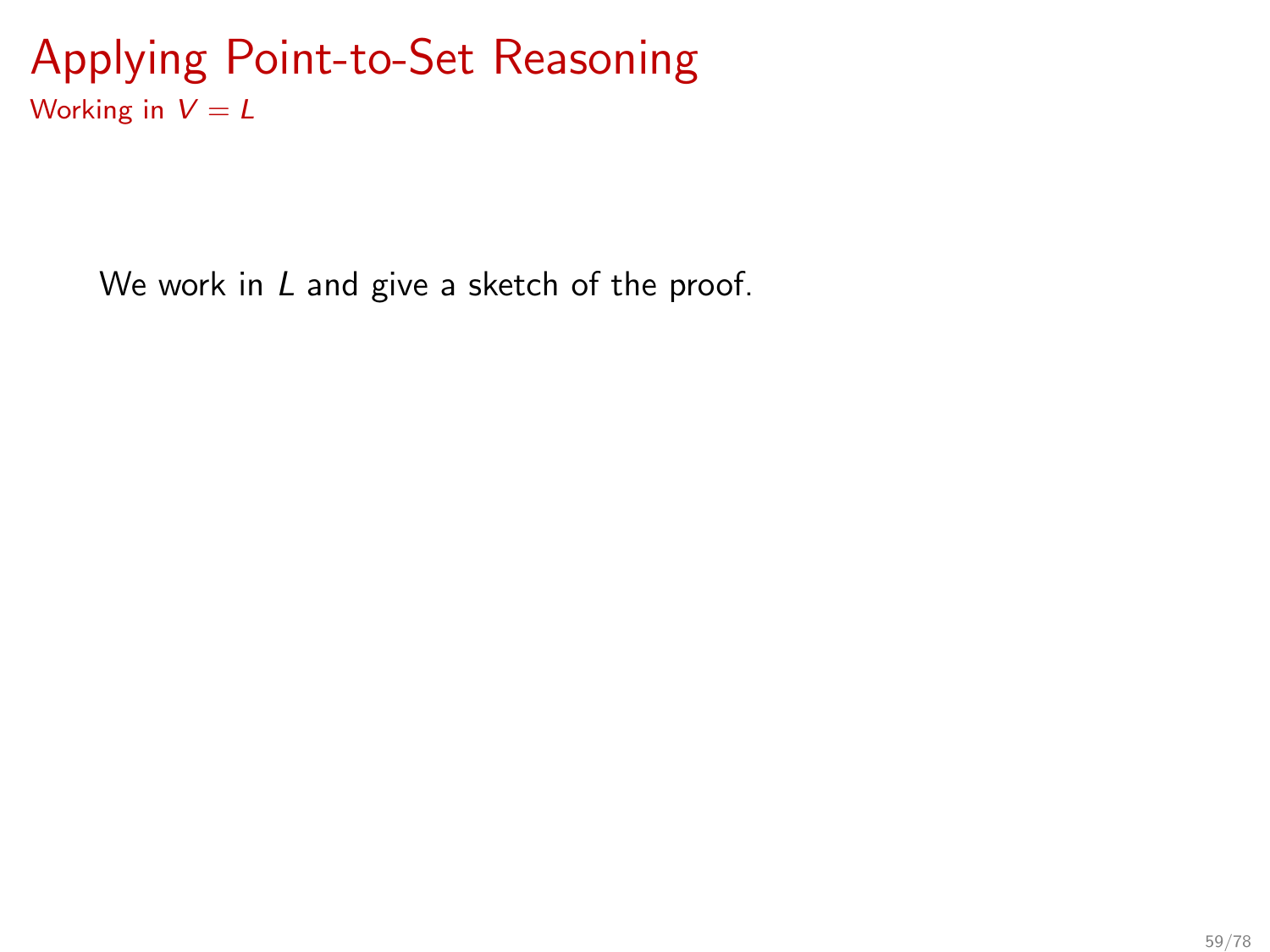### Applying Point-to-Set Reasoning Working in  $V = L$

We work in L and give a sketch of the proof.

**Step 1.** There is an infinite computable set  $S \subseteq \mathbb{N}$  such that for all B and for all x, if x is Martin-Löf random relative to B and y is equal to x at all places not in S then dim $_{\mathsf{H}}^{\mathsf{eff}(B)}(y)=1.$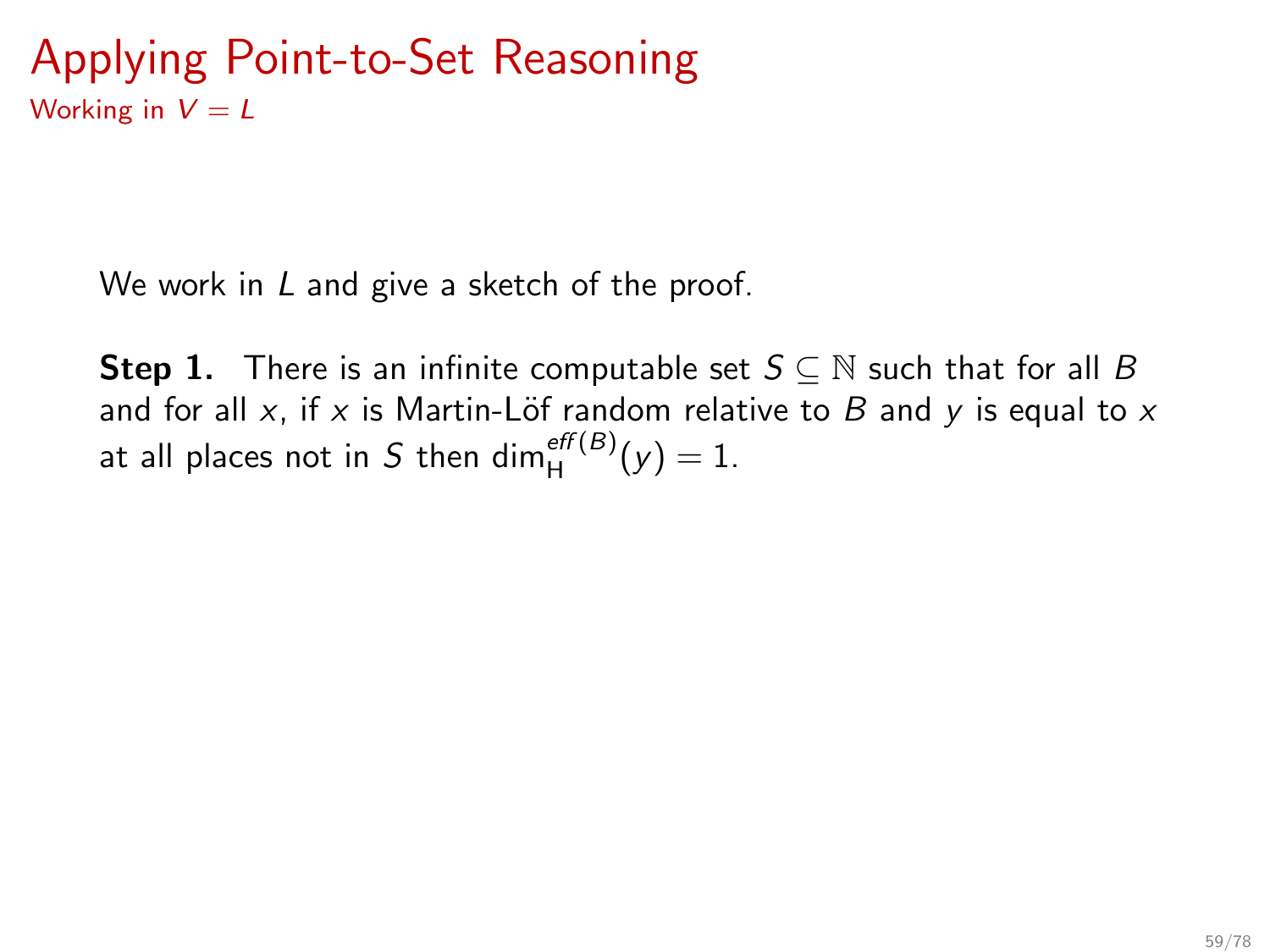We work in L and give a sketch of the proof.

**Step 1.** There is an infinite computable set  $S \subseteq \mathbb{N}$  such that for all B and for all x, if x is Martin-Löf random relative to B and y is equal to x at all places not in S then dim $_{\mathsf{H}}^{\mathsf{eff}(B)}(y)=1.$ 

In fact, S could be the iterated powers of 2. To verify the claim, use Mayordomo's theorem and estimate the compressibility of  $\gamma$  relative to B.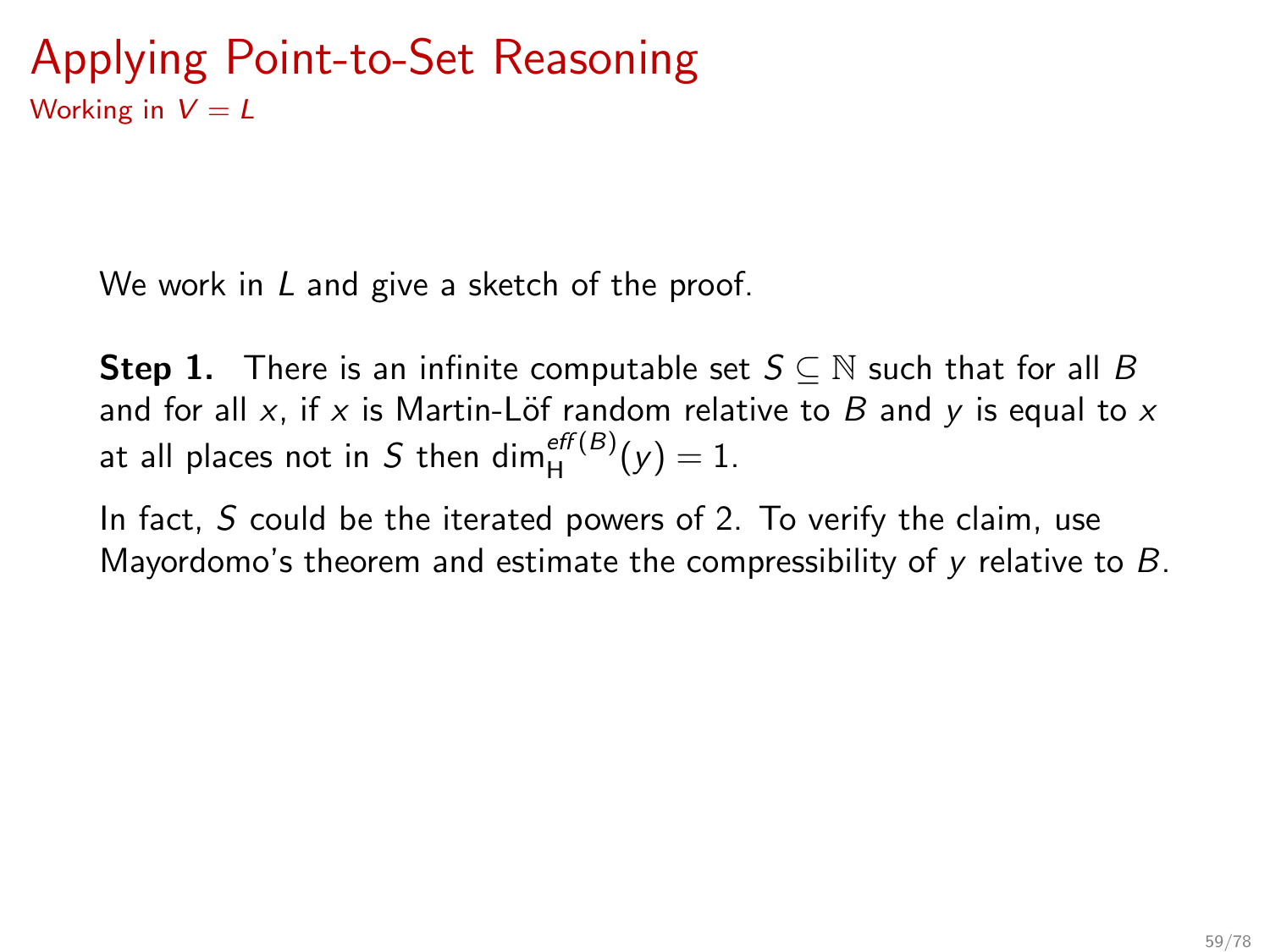We work in L and give a sketch of the proof.

**Step 1.** There is an infinite computable set  $S \subseteq \mathbb{N}$  such that for all B and for all x, if x is Martin-Löf random relative to B and y is equal to x at all places not in S then dim $_{\mathsf{H}}^{\mathsf{eff}(B)}(y)=1.$ 

In fact, S could be the iterated powers of 2. To verify the claim, use Mayordomo's theorem and estimate the compressibility of  $\gamma$  relative to B.

Step 2. By the Lutz and Lutz theorem, it is sufficient to show that for every z there is a y in P such that  $\dim_H^{eff(z)}(y) = 1$ .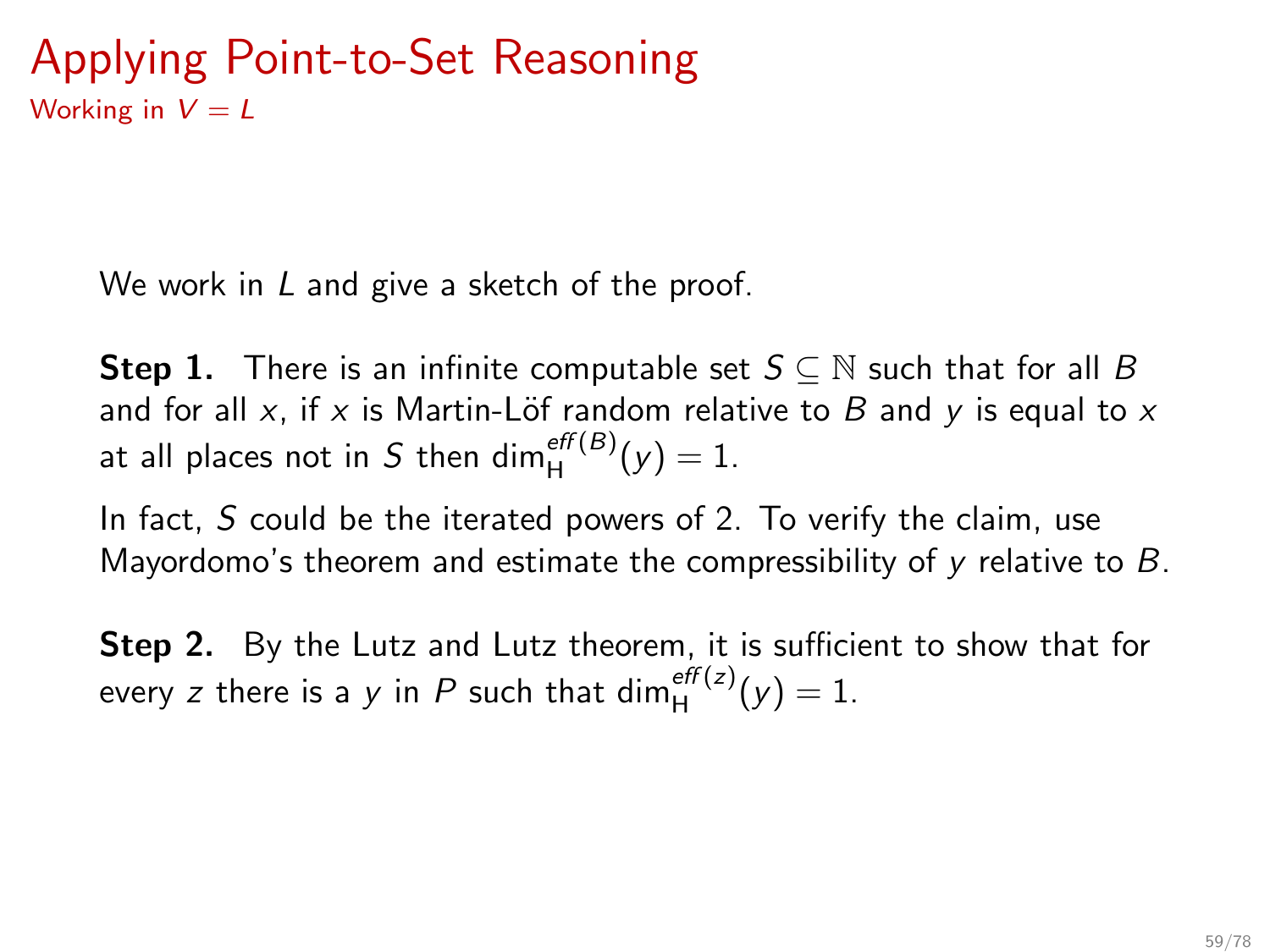### Applying Point-to-Set Reasoning Working in  $V = L$

**Step 3.** Suppose that  $B \in 2^{\omega}$  is given.

- $\blacktriangleright$  Let x be Martin-Löf random relative to B.
- **►** Let  $m \in P$  be such that m can compute x and B.
- $\blacktriangleright$  Let y be the result of replacing the bit values of x on the elements of  $S$  by the bit values of  $m$ .

Then,  $m$  can compute the ordinal at which  $y$  is constructed and  $y$  can compute m. Thus,  $y \in P$ .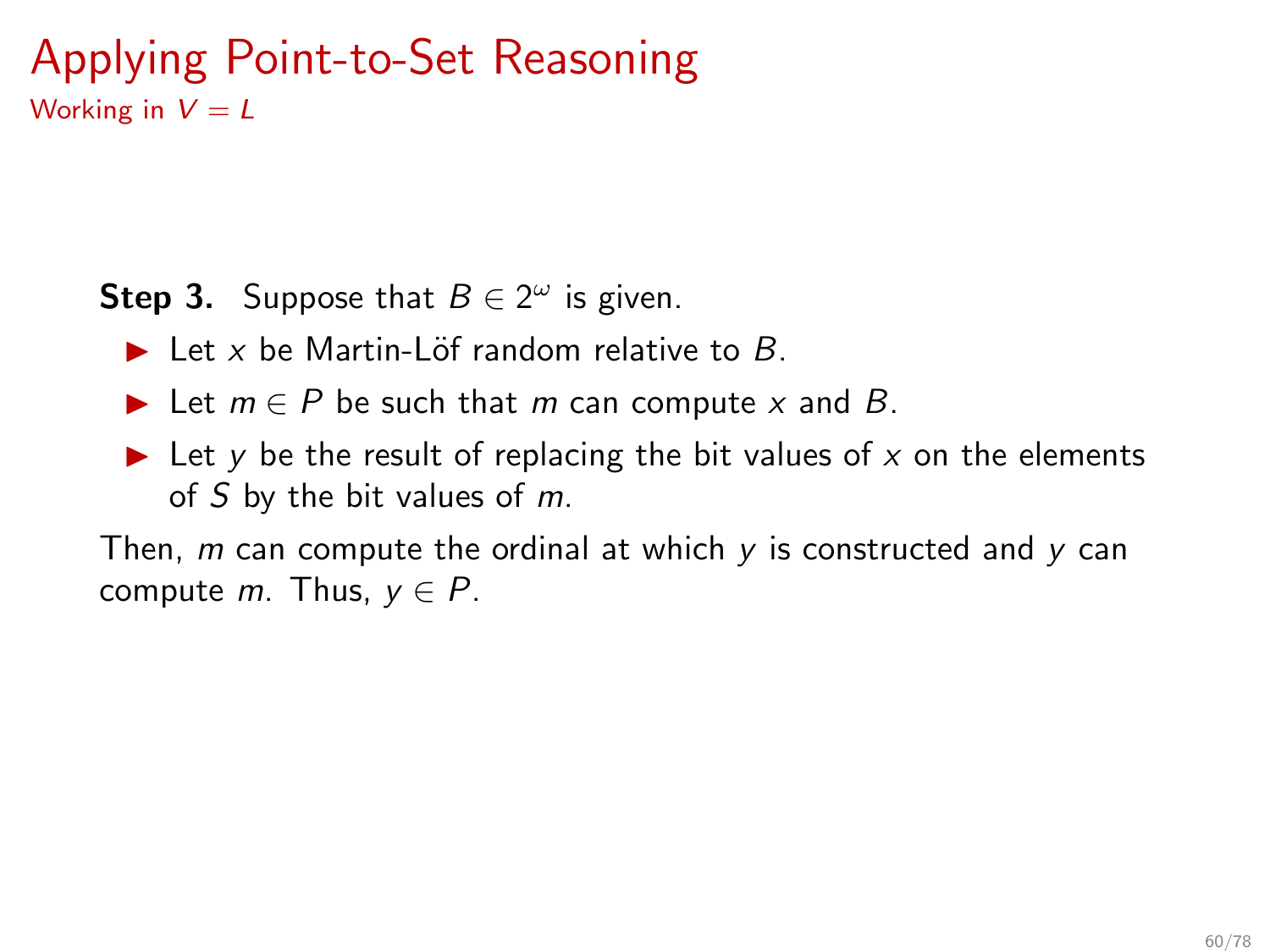### Applying Point-to-Set Reasoning Working in  $V = L$

**Step 3.** Suppose that  $B \in 2^{\omega}$  is given.

- $\blacktriangleright$  Let x be Martin-Löf random relative to B.
- **►** Let  $m \in P$  be such that m can compute x and B.
- $\blacktriangleright$  Let y be the result of replacing the bit values of x on the elements of  $S$  by the bit values of  $m$ .

Then, m can compute the ordinal at which  $y$  is constructed and  $y$  can compute m. Thus,  $y \in P$ .

**Step 4.** Conclude, dim<sub>H</sub> $(P) = 1$ , as required.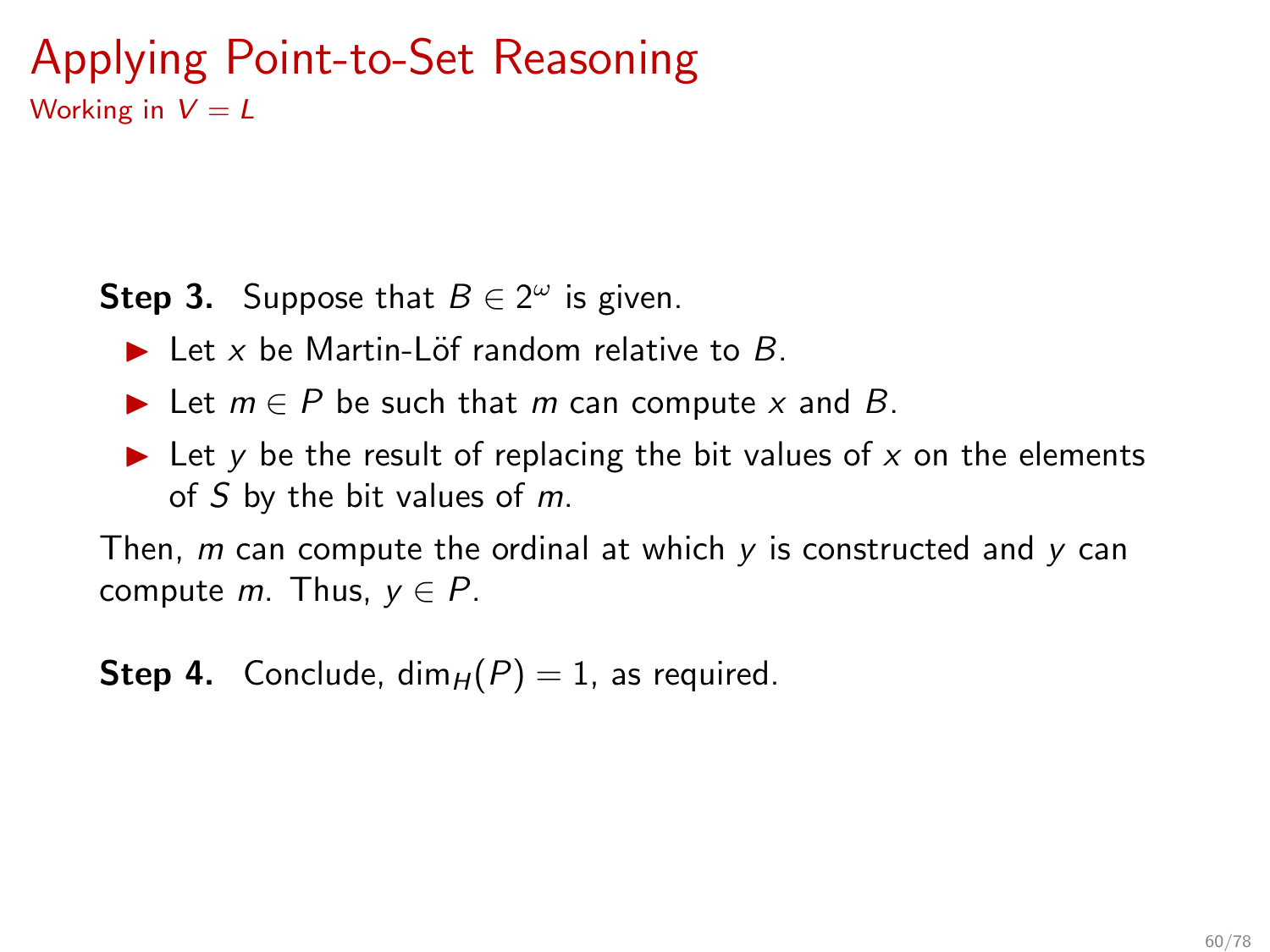# Capacitability in Models of AD

At the opposite end of the set theoretic spectrum,  $AD/L$ arge Cardinals show that capacitability extends far beyond that class of analytic sets.

Theorem (Crone, Fishman and Jackson 2020)

Assume AD. Let A be a subset of  $\mathbb{R}^d$  and  $0\leq \delta \leq d$ . Either A has a compact subset C such that dim $_H(C) \geq \delta$  or dim $_H(A) \leq \delta$ .

The proof artfully combines ingredients from Descriptive Set Theory and Geometric Measure Theory, in particular a geometric formulation of  $dim_H(A)$  in terms of the measure of A within neighborhoods of elements of A.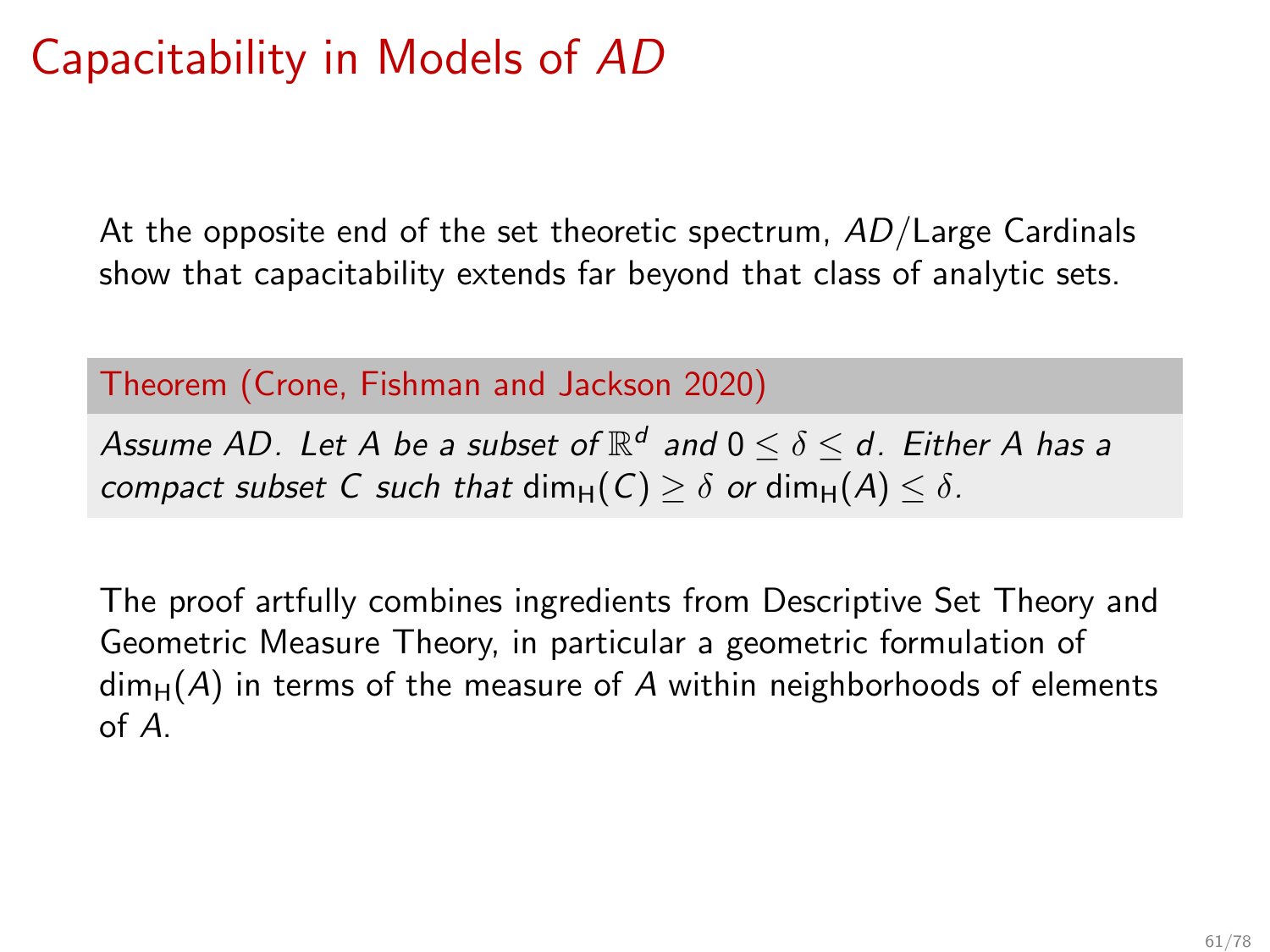# A Second Example under  $V = L$

projections of sets of positive dimension

### Theorem (Marstrand 1952)

Let  $E \subseteq \mathbb{R}^2$  be analytic. Then, for almost every angle  $\theta \in [0, 2\pi]$ ,

 $dim_H(p_\theta E) = min\{dim_H(E), 1\},$ 

where  $p_{\theta}(x, y) = x \cos \theta + y \sin \theta$ . Moreover, if  $\dim_H (E) > 1$ , then  $\mu(p_\theta E) > 0$ , for almost every angle  $\theta$ .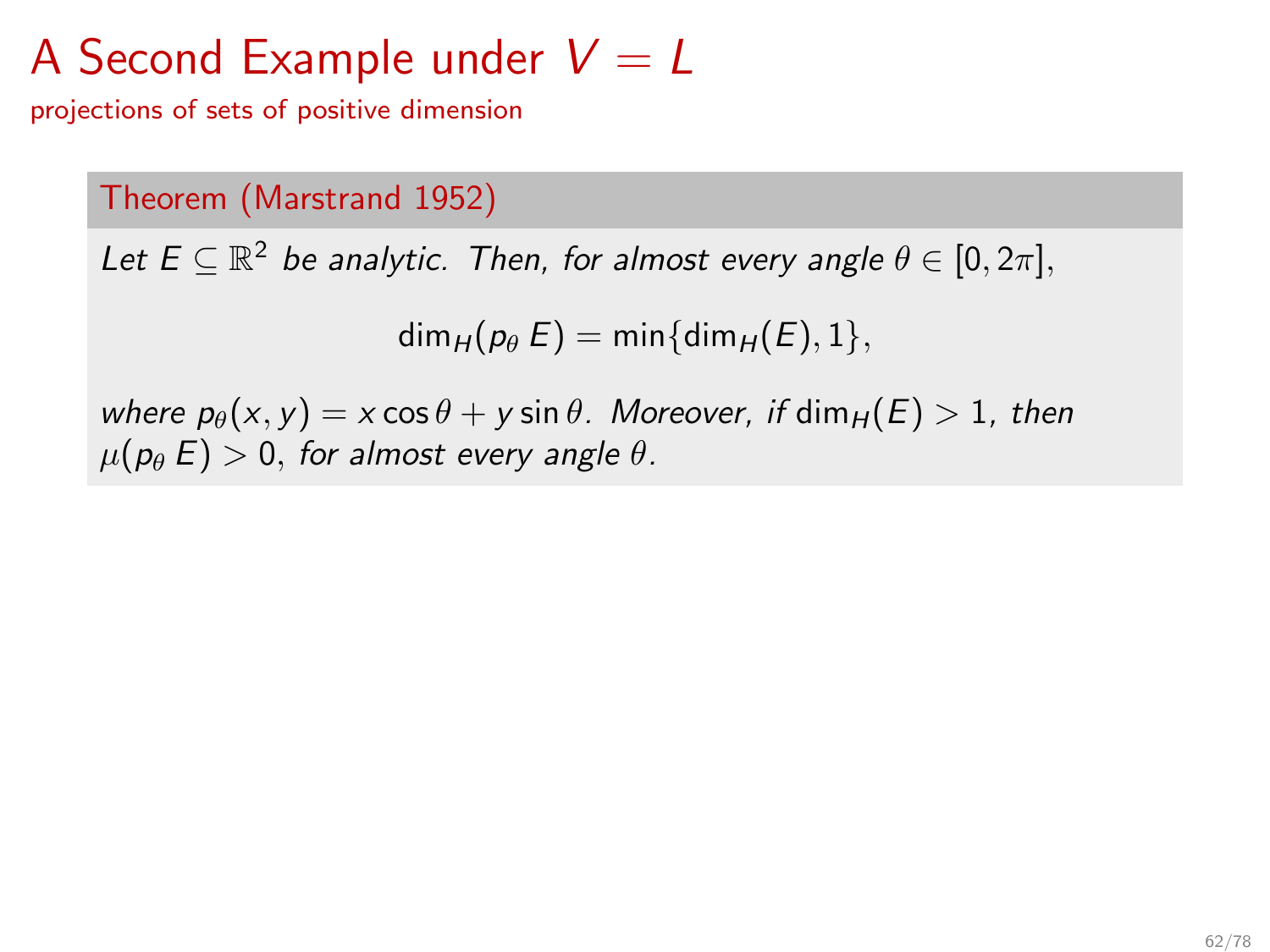# A Second Example under  $V = L$

projections of sets of positive dimension

### Theorem (Marstrand 1952)

Let  $E \subseteq \mathbb{R}^2$  be analytic. Then, for almost every angle  $\theta \in [0, 2\pi]$ ,

 $dim_H(p_\theta E) = min\{dim_H(E), 1\},$ 

where  $p_{\theta}(x, y) = x \cos \theta + y \sin \theta$ . Moreover, if  $\dim_H (E) > 1$ , then  $\mu(p_\theta E) > 0$ , for almost every angle  $\theta$ .

### Theorem (Slaman and Stull (in progress))

If  $V = L$  then for every  $s \in (0,1)$  there is a  $\Pi^1_1$  set  $E \subseteq \mathbb{R}^2$  such that  $dim_H (E) = 1 + s$  but

$$
\dim_H(p_\theta E)=s
$$

for every  $\theta \in (0, 2\pi)$ .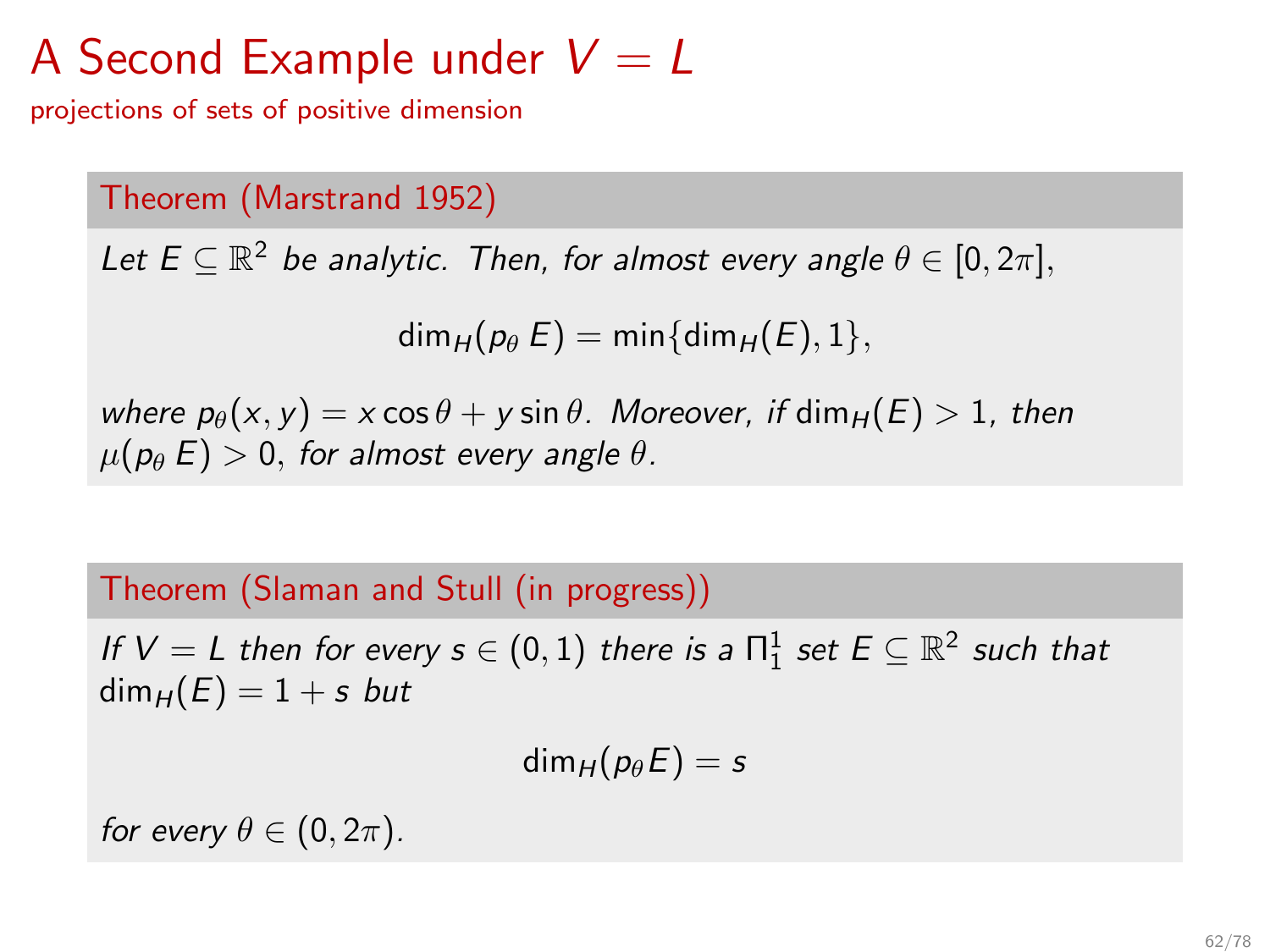# <span id="page-99-0"></span>A Third Example: Gauge Functions and General Hausdorff Dimension (joint with Jan Reimann)

### Definition

A gauge function is a function  $h:(0,\infty) \to (0,\infty)$  which has the following properties:

- $\triangleright$  continuous
- $\blacktriangleright$  increasing

$$
\blacktriangleright \lim_{t\to 0^+} h(t)=0
$$

#### Example

For  $s > 0$ ,  $t \mapsto t^s$  is a gauge function.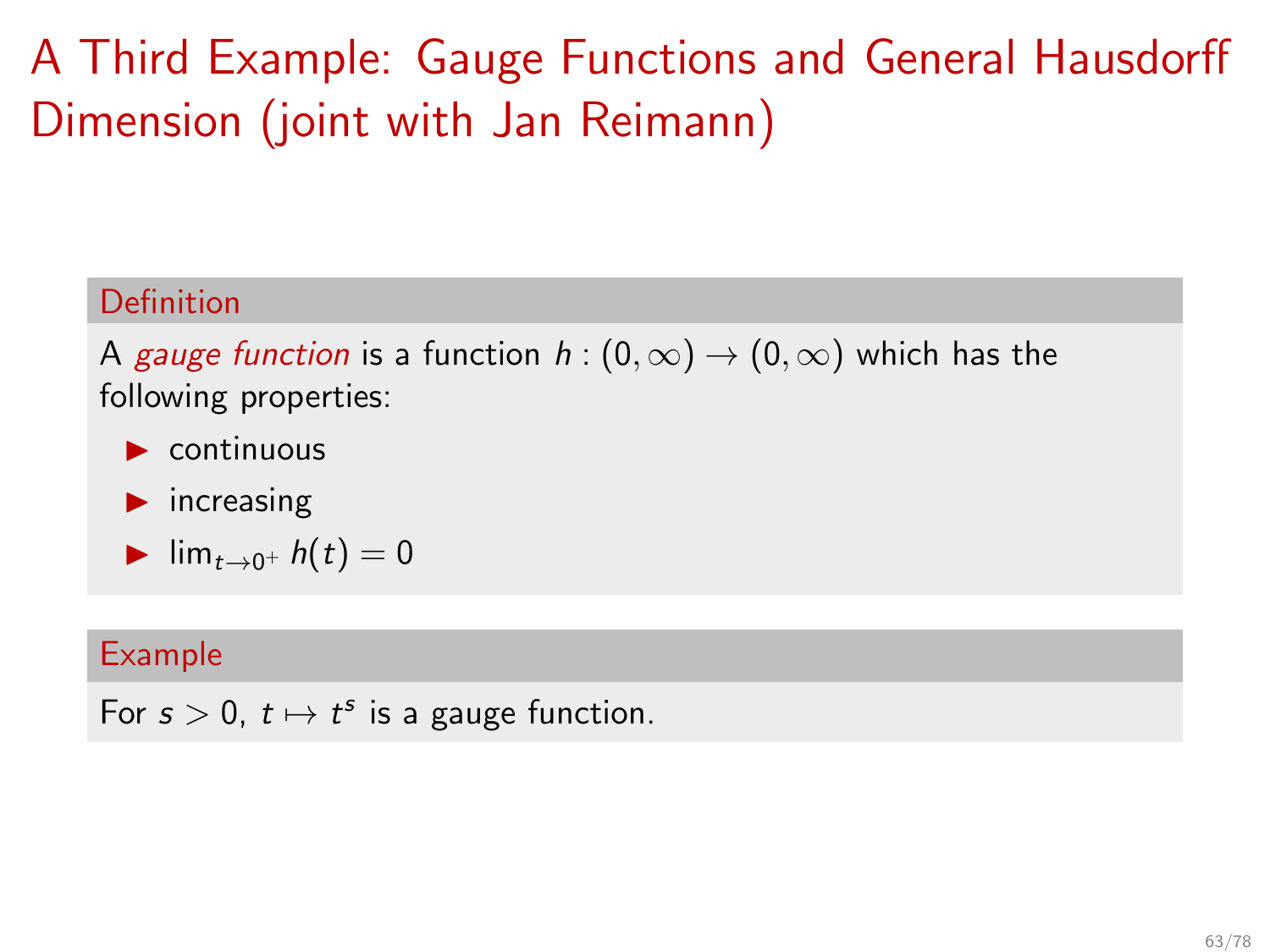#### Definition

Let h be a gauge function. For a set  $A\subseteq 2^\omega$  (or  $\omega^\omega$ ,  $\mathbb{R}^n$  etc.), define

$$
H^{h}(A) = \lim_{\delta \to 0} \inf_{\substack{A \subseteq \cup F_i \\ \max d(F_i) < \delta}} \sum_{i=1}^{\infty} h(d(F_i))
$$

where  ${F_i}$  is a sequence of closed (open) sets covering A and  $d(F_i)$  is the diameter of  $F_i$ .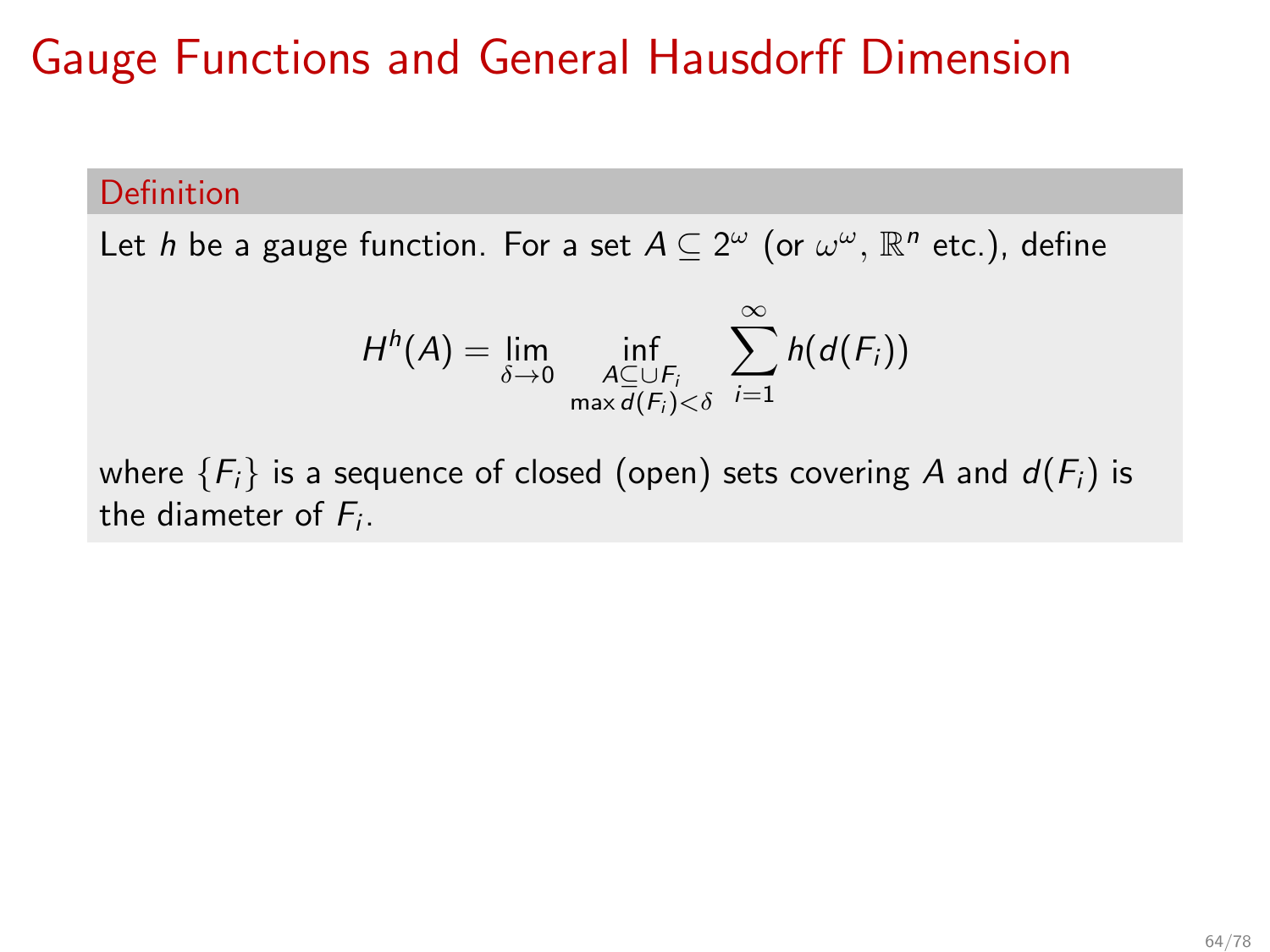#### Definition

Let h be a gauge function. For a set  $A\subseteq 2^\omega$  (or  $\omega^\omega$ ,  $\mathbb{R}^n$  etc.), define

$$
H^{h}(A) = \lim_{\delta \to 0} \inf_{\substack{A \subseteq \cup F_i \\ \max d(F_i) < \delta}} \sum_{i=1}^{\infty} h(d(F_i))
$$

where  ${F_i}$  is a sequence of closed (open) sets covering A and  $d(F_i)$  is the diameter of  $F_i$ .

- When  $h(t)$  is  $t^s$ ,  $H^h = H^s$  is the s-dimensional Hausdorff outer measure that we have been discussing.
- ▶ Gauge functions provide a more finely graded calibration of measure and thereby of dimension than is given by the usual family  $\{t \mapsto t^s : s \in (0,1]\}.$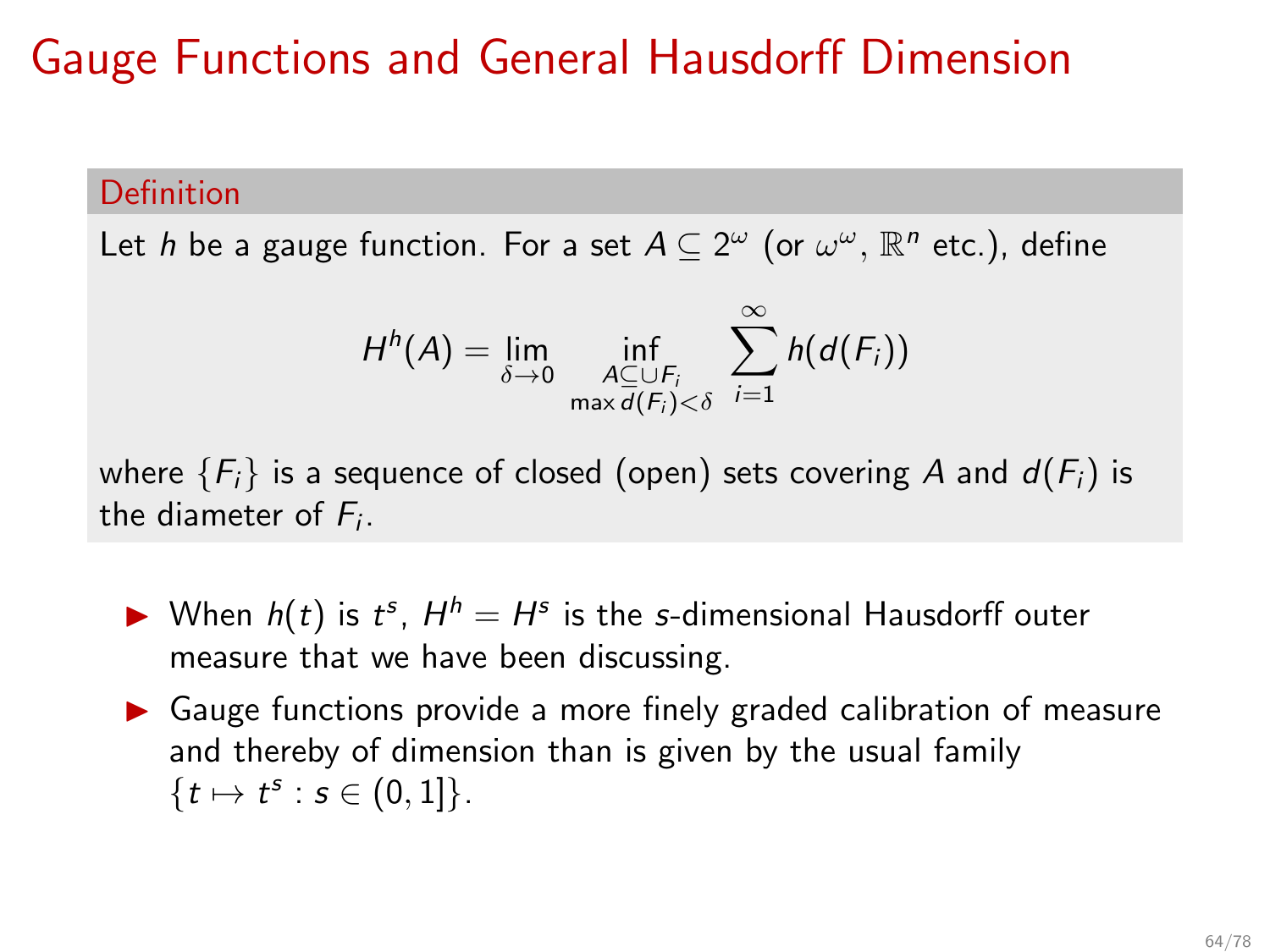### Definition

Write  $h \prec g$  to indicate that  $\lim_{t \to 0^+} \frac{g(t)}{h(t)} = 0.$ 

- ▶ If  $h \prec g$  then it is easier for a set to be  $H^g$ -null than it is to be  $H^h$ -null.
- ▶ Possible source of confusion: If  $h \prec g$  then  $h(t)$  is larger than  $g(t)$ when  $t$  is close to  $0$ .

### Example

 $t^{\log(2)/\log(3)} \prec t^1$ , since  $\lim_{t \to 0^+} \frac{t}{t^{\log(2)/\log(3)}} = 0$ .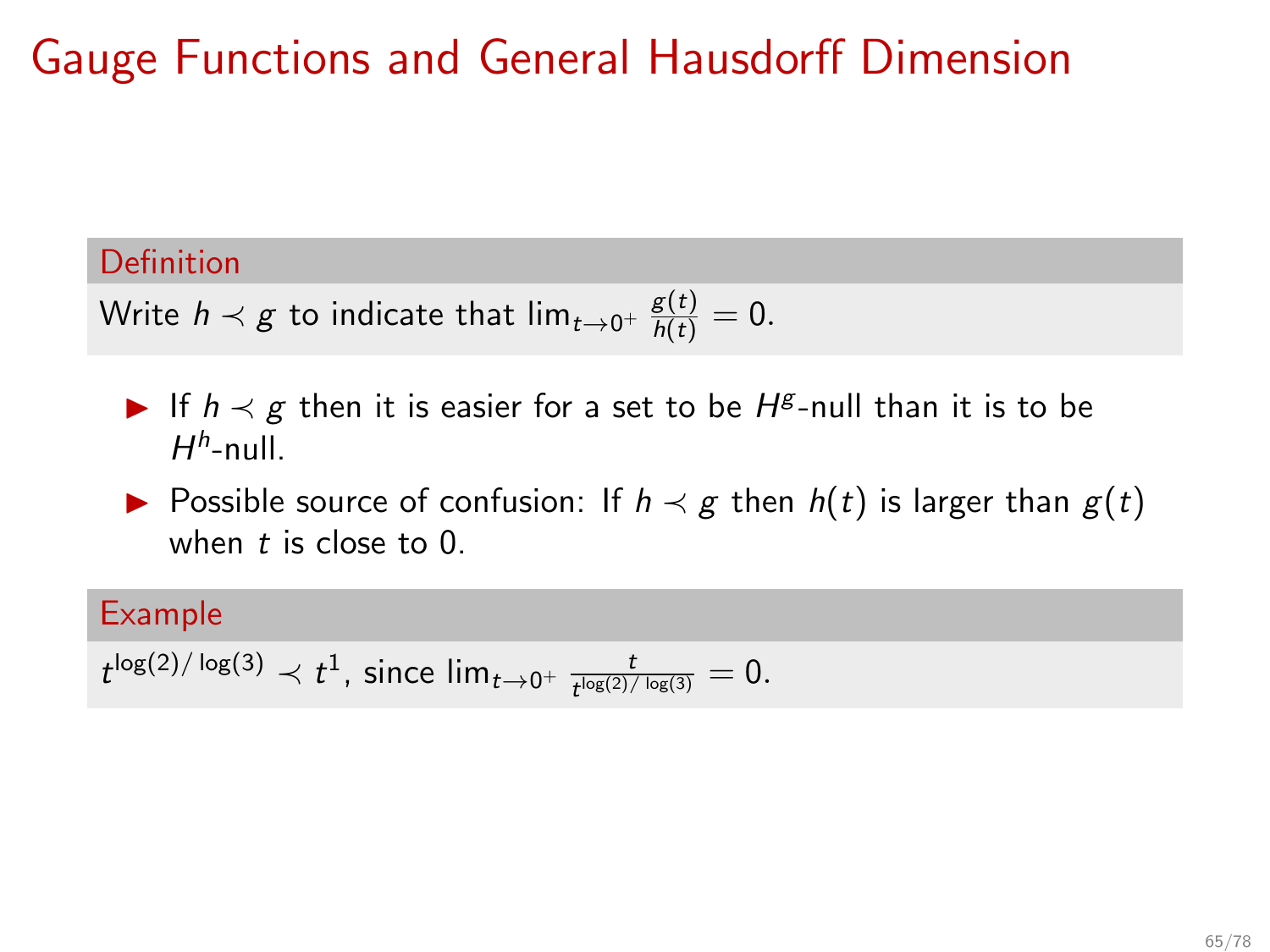The clarity of Hausdorff dimension transfers only partially to gauge measures.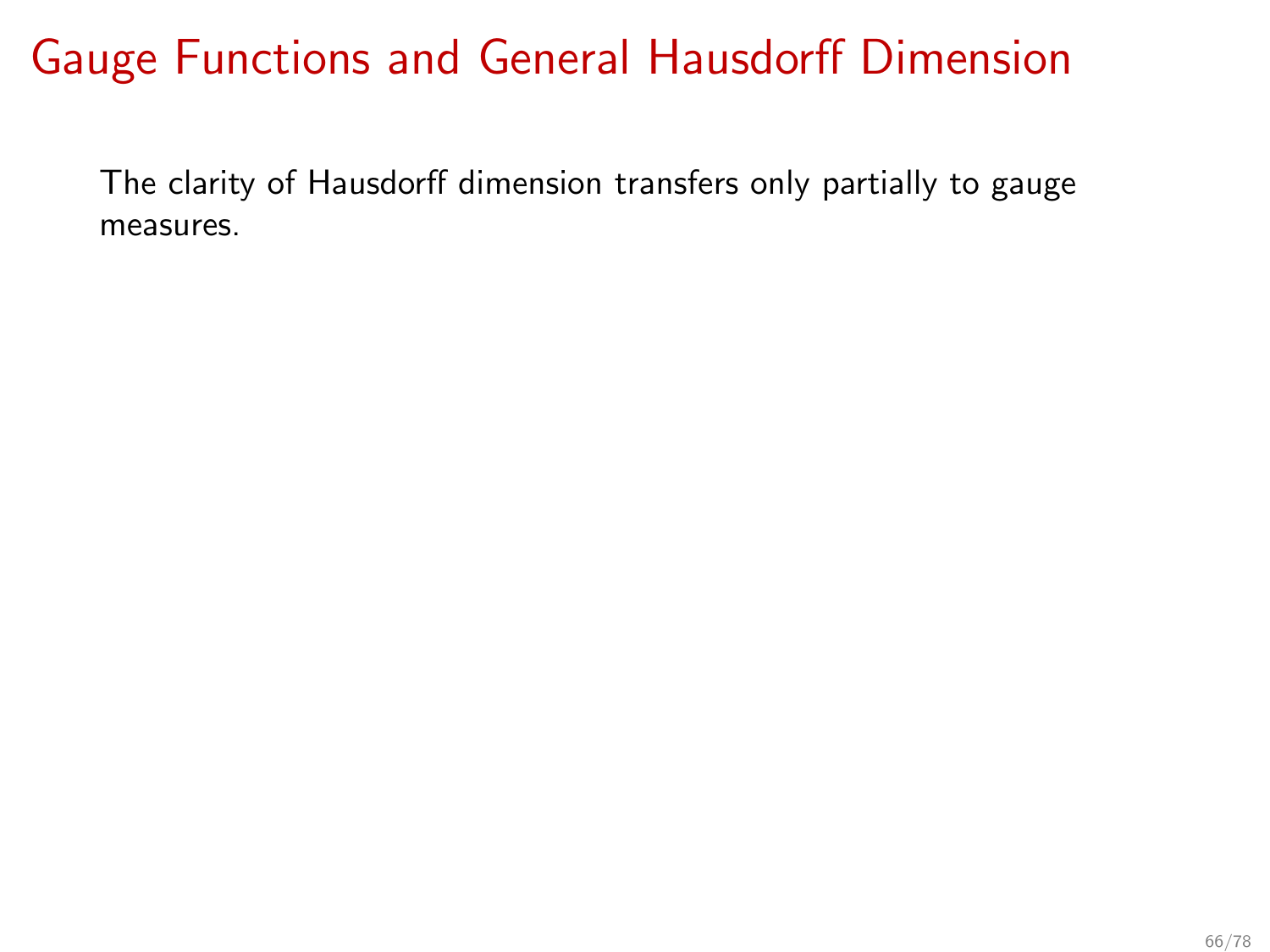The clarity of Hausdorff dimension transfers only partially to gauge measures.

Keep in mind:

Definition

Write  $h \prec g$  to indicate that  $\lim_{t \to 0^+} \frac{g(t)}{h(t)} = 0.$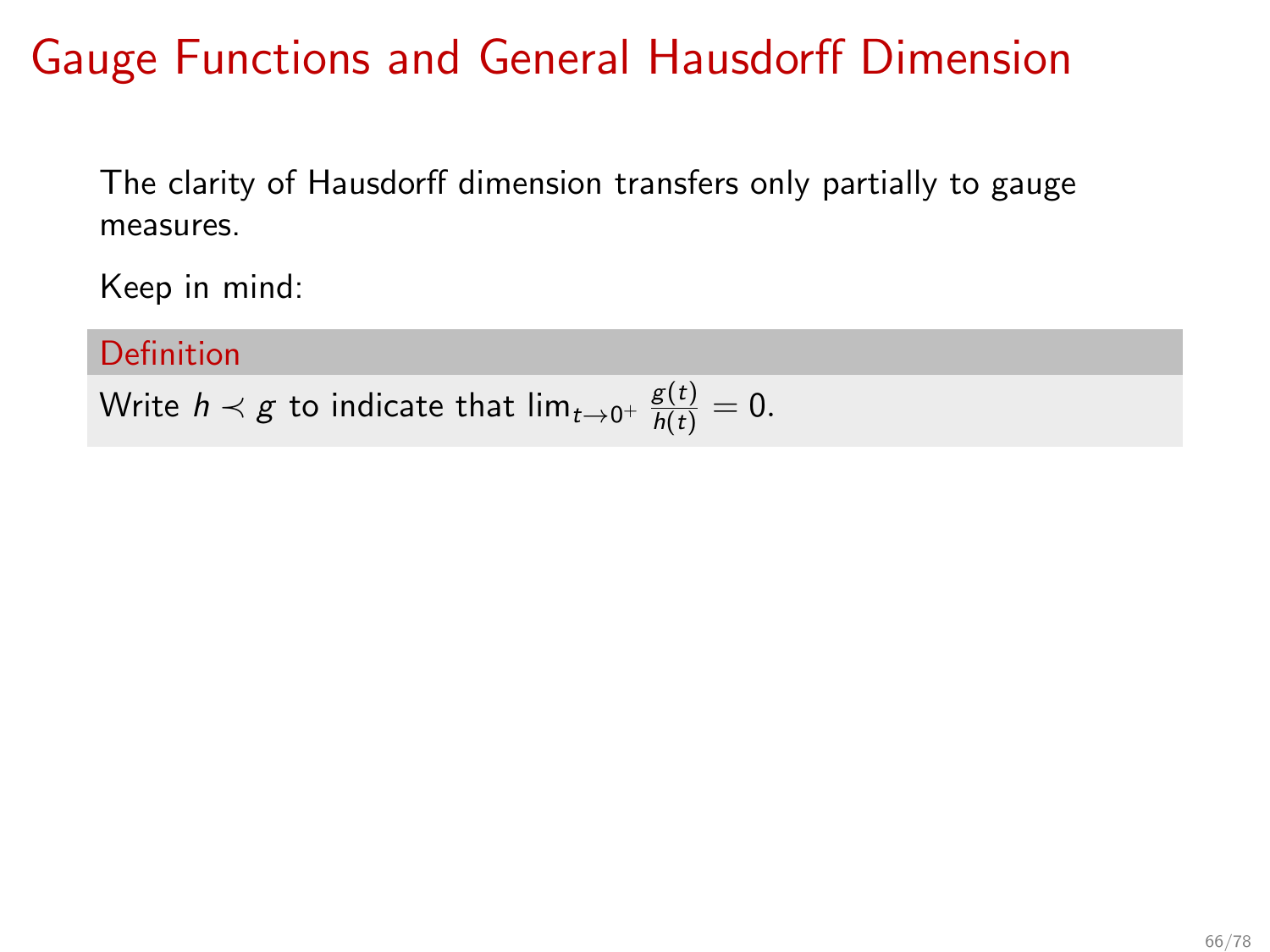The clarity of Hausdorff dimension transfers only partially to gauge measures.

Keep in mind:

Definition

Write  $h \prec g$  to indicate that  $\lim_{t \to 0^+} \frac{g(t)}{h(t)} = 0.$ 

Similarities (motivates the notation  $\prec$ ):

► If  $H^h(A)$  is finite and  $h \prec g$  then  $H^g(A) = 0$ .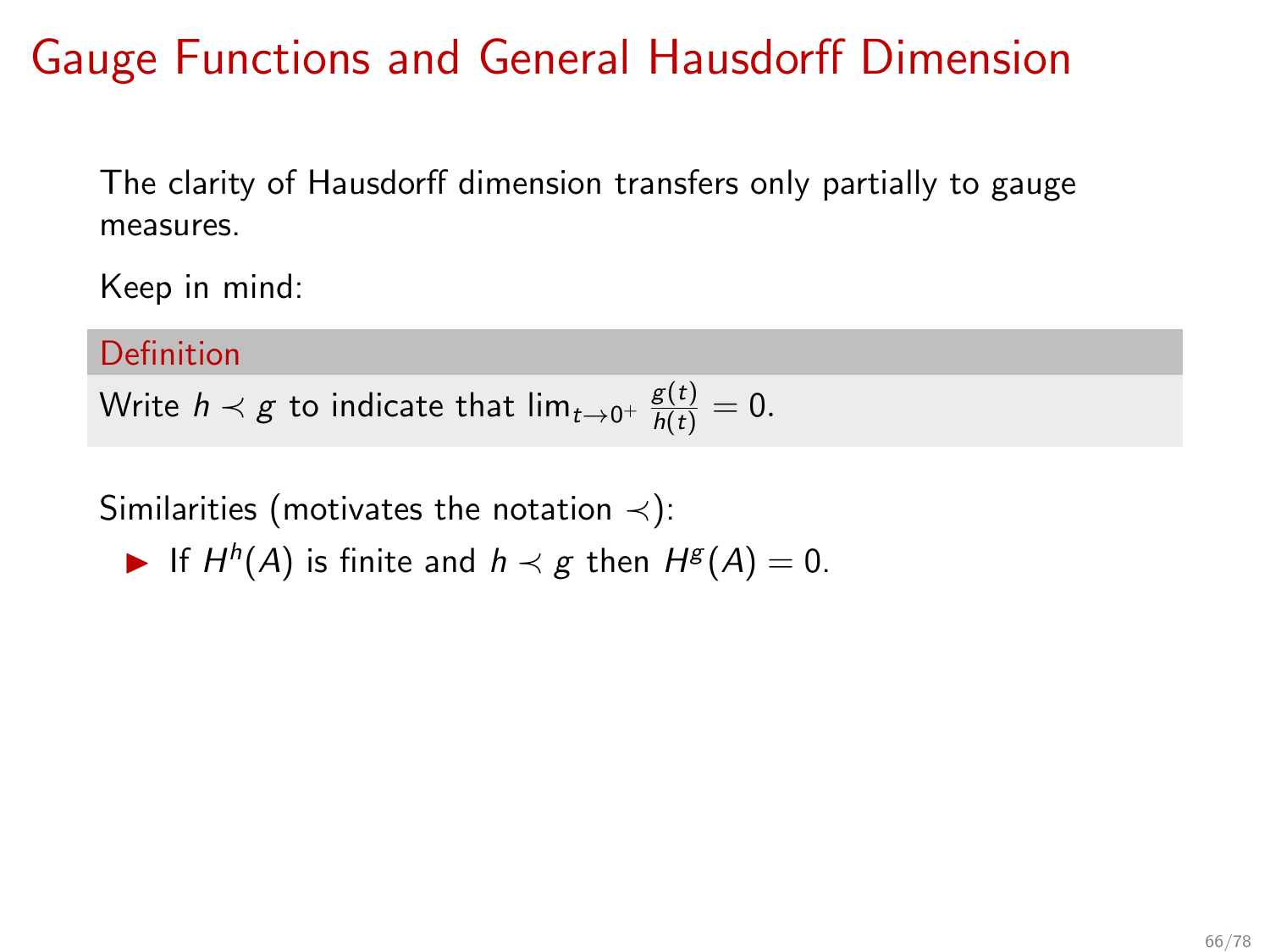The clarity of Hausdorff dimension transfers only partially to gauge measures.

Keep in mind:

Definition

Write  $h \prec g$  to indicate that  $\lim_{t \to 0^+} \frac{g(t)}{h(t)} = 0.$ 

Similarities (motivates the notation  $\prec$ ):

- ► If  $H^h(A)$  is finite and  $h \prec g$  then  $H^g(A) = 0$ .
- ▶ If  $H^h(A)$  is not zero and  $j \prec h$  then  $H^j(A)$  is infinite.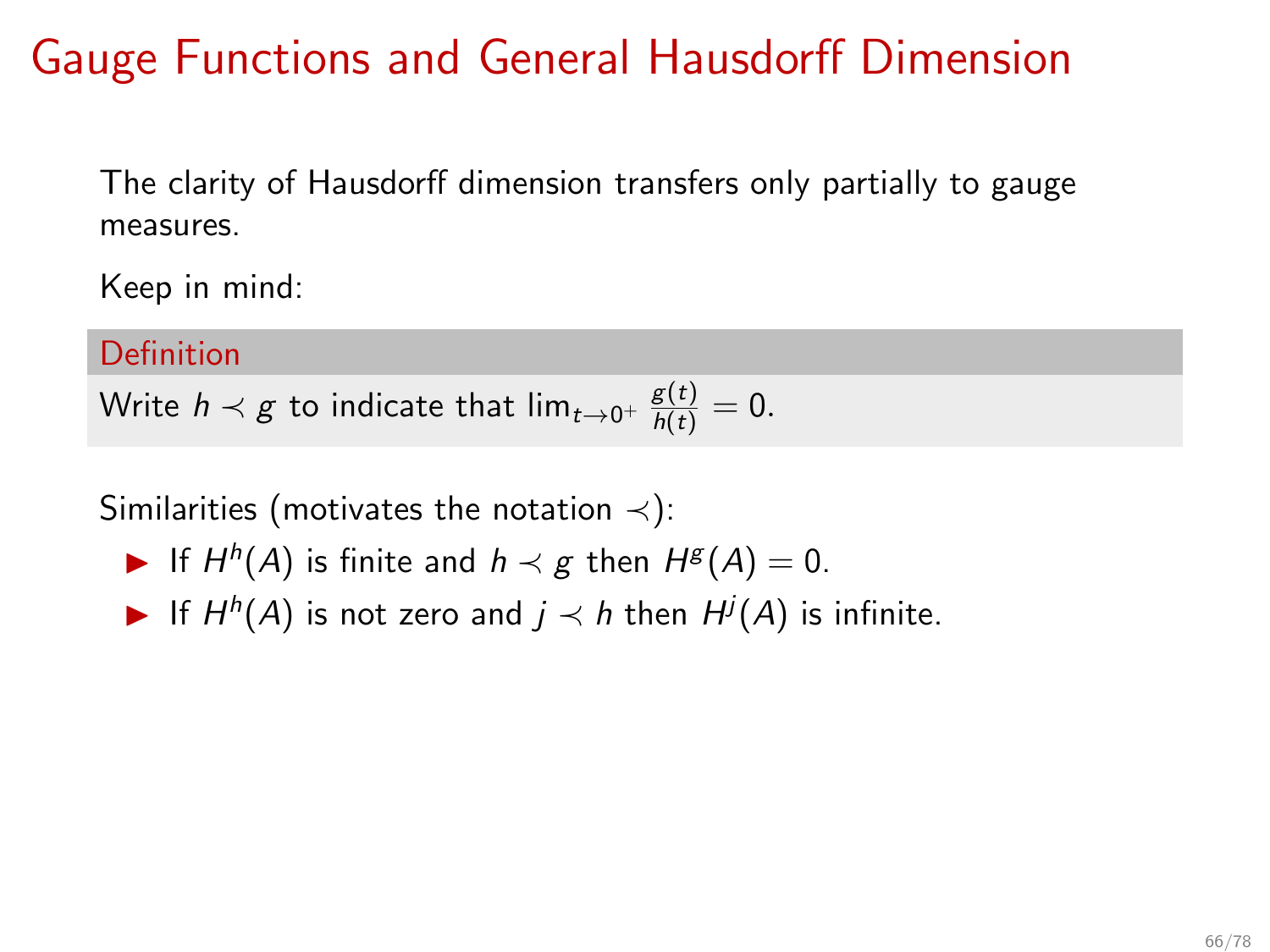The clarity of Hausdorff dimension transfers only partially to gauge measures.

Keep in mind:

Definition

Write  $h \prec g$  to indicate that  $\lim_{t \to 0^+} \frac{g(t)}{h(t)} = 0.$ 

Similarities (motivates the notation  $\prec$ ):

- ► If  $H^h(A)$  is finite and  $h \prec g$  then  $H^g(A) = 0$ .
- ▶ If  $H^h(A)$  is not zero and  $j \prec h$  then  $H^j(A)$  is infinite.

Difference:

▶ (Besicovitch 1956) If  $H^h(A) = 0$  then there is a j with  $j \prec h$  such that  $H^j(A)=0.$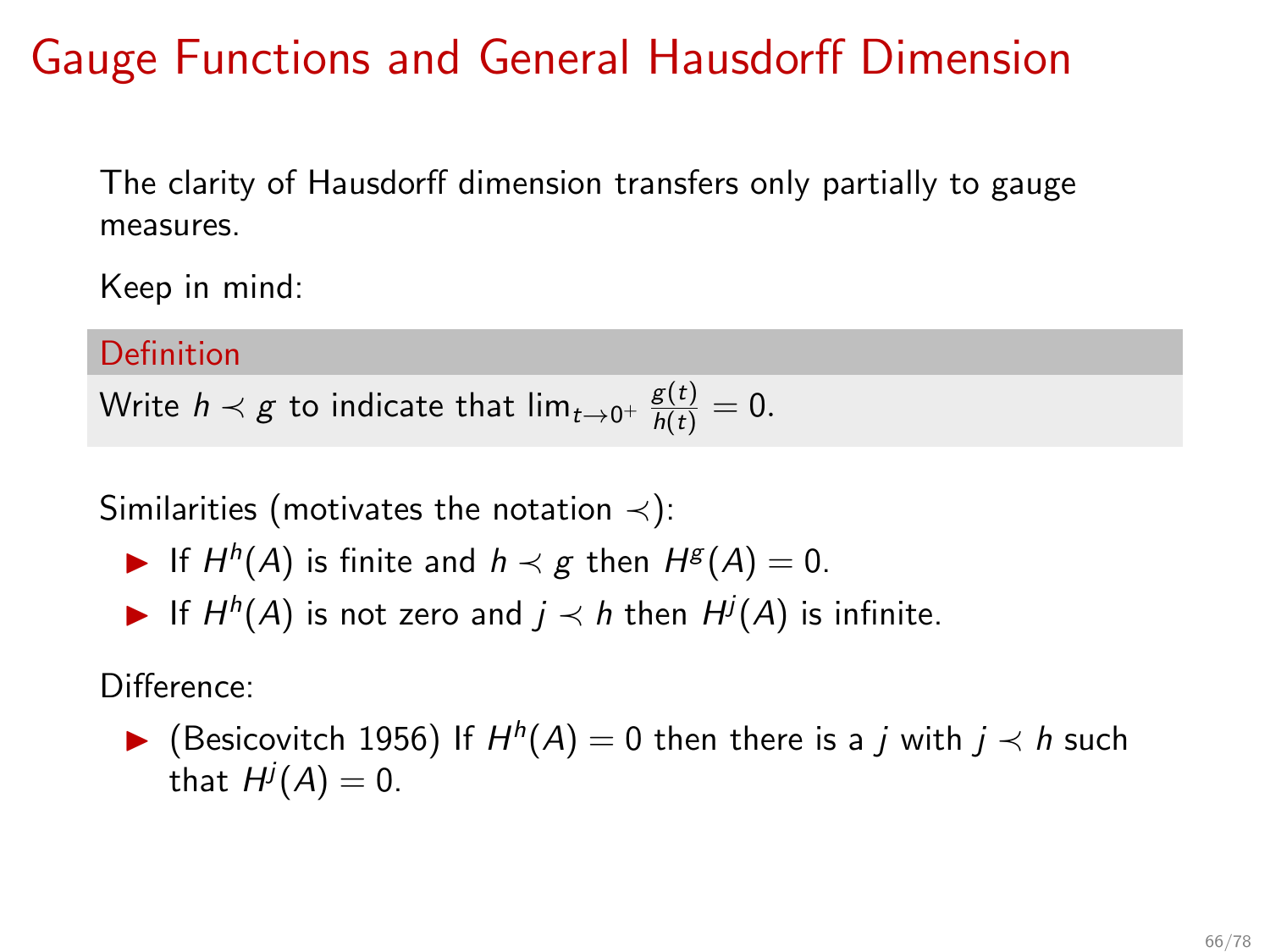Definition

A set A is  $\sigma$ -finite for  $H^h$  iff A is a countable union of sets  $A_i$ , such that each  $H^h(A_i)$  is finite.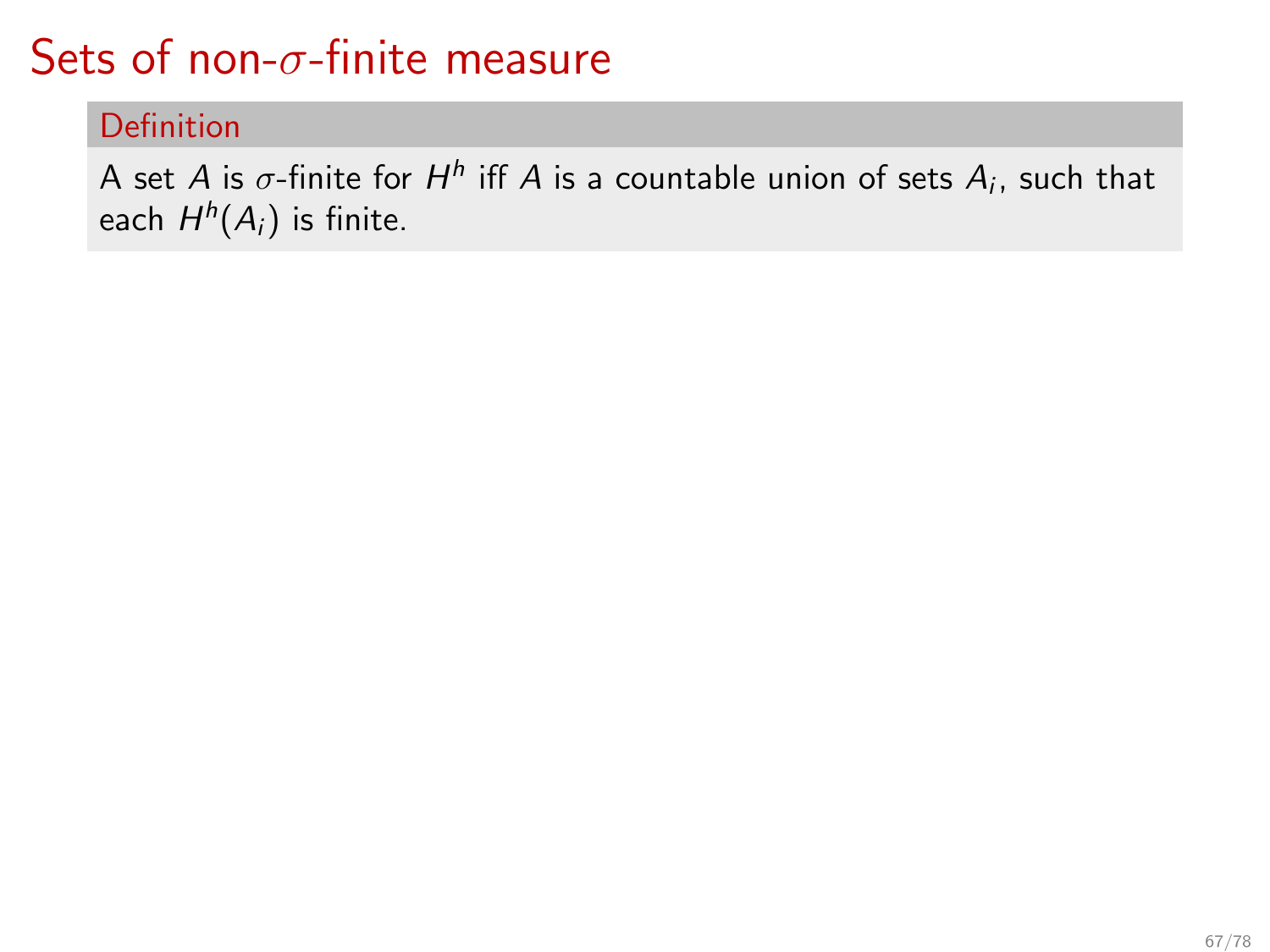#### Definition

A set A is  $\sigma$ -finite for  $H^h$  iff A is a countable union of sets  $A_i$ , such that each  $H^h(A_i)$  is finite.

Improved observation from previous slide:

► If  $H^h(A)$  is not zero and  $j \prec h$  then A is non- $\sigma$ -finite for  $H^j$ .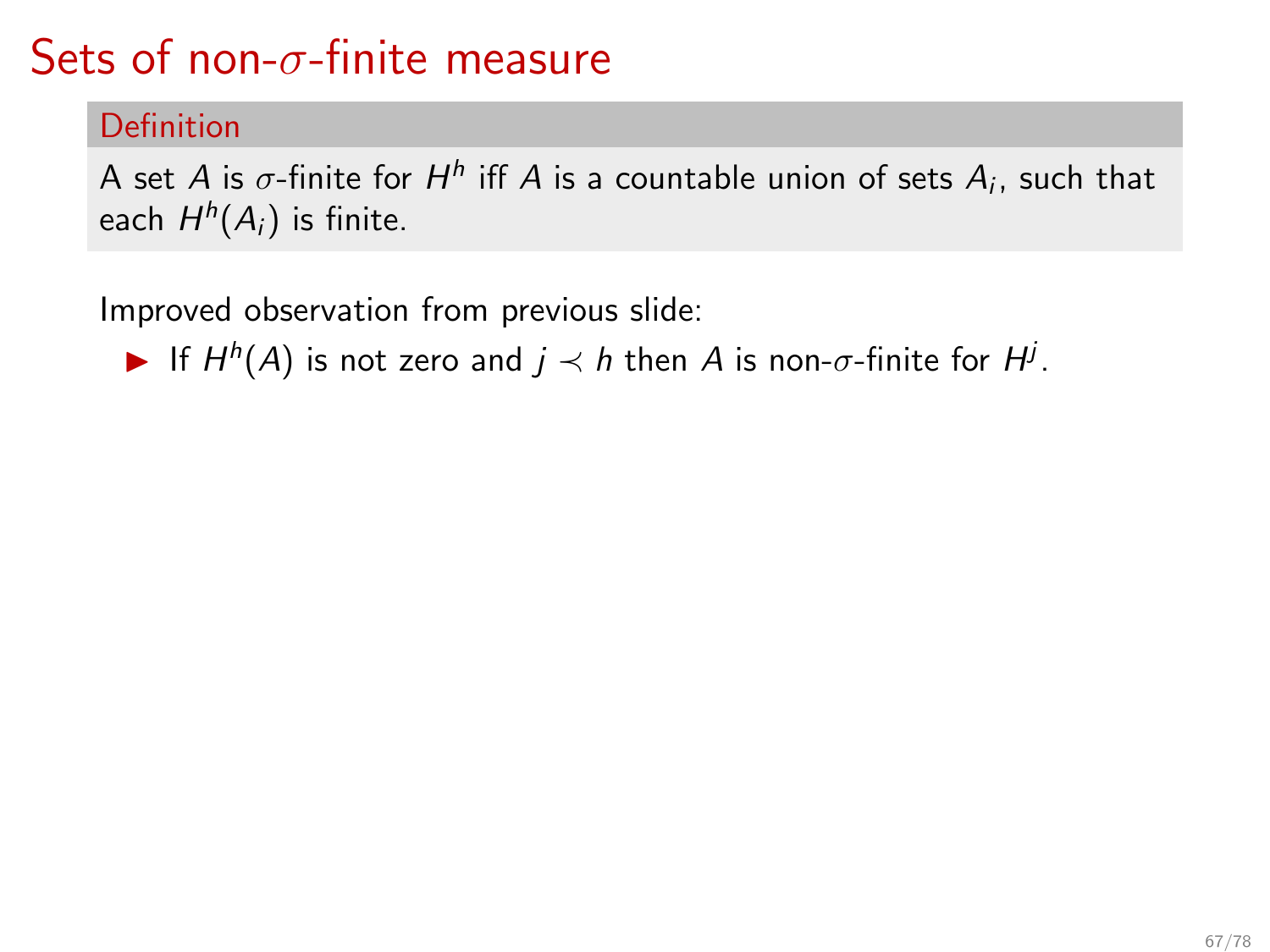#### Definition

A set A is  $\sigma$ -finite for  $H^h$  iff A is a countable union of sets  $A_i$ , such that each  $H^h(A_i)$  is finite.

Improved observation from previous slide:

► If  $H^h(A)$  is not zero and  $j \prec h$  then A is non- $\sigma$ -finite for  $H^j$ .

#### Example

- ▶ For d in (0, 1), the set  $D_d^{\text{eff}} = \{x : \text{dim}_H^{\text{eff}}(x) = d\}$  has Hausdorff dimension d and is non- $\sigma$ -finite for  $H^d$ .
- $\blacktriangleright$  The set of Liouville numbers is non- $\sigma$ -finite for every h such that for all  $d \in (0,1]$ ,  $\lim_{t\to 0^+} \frac{t^d}{h(t)} = 0$ .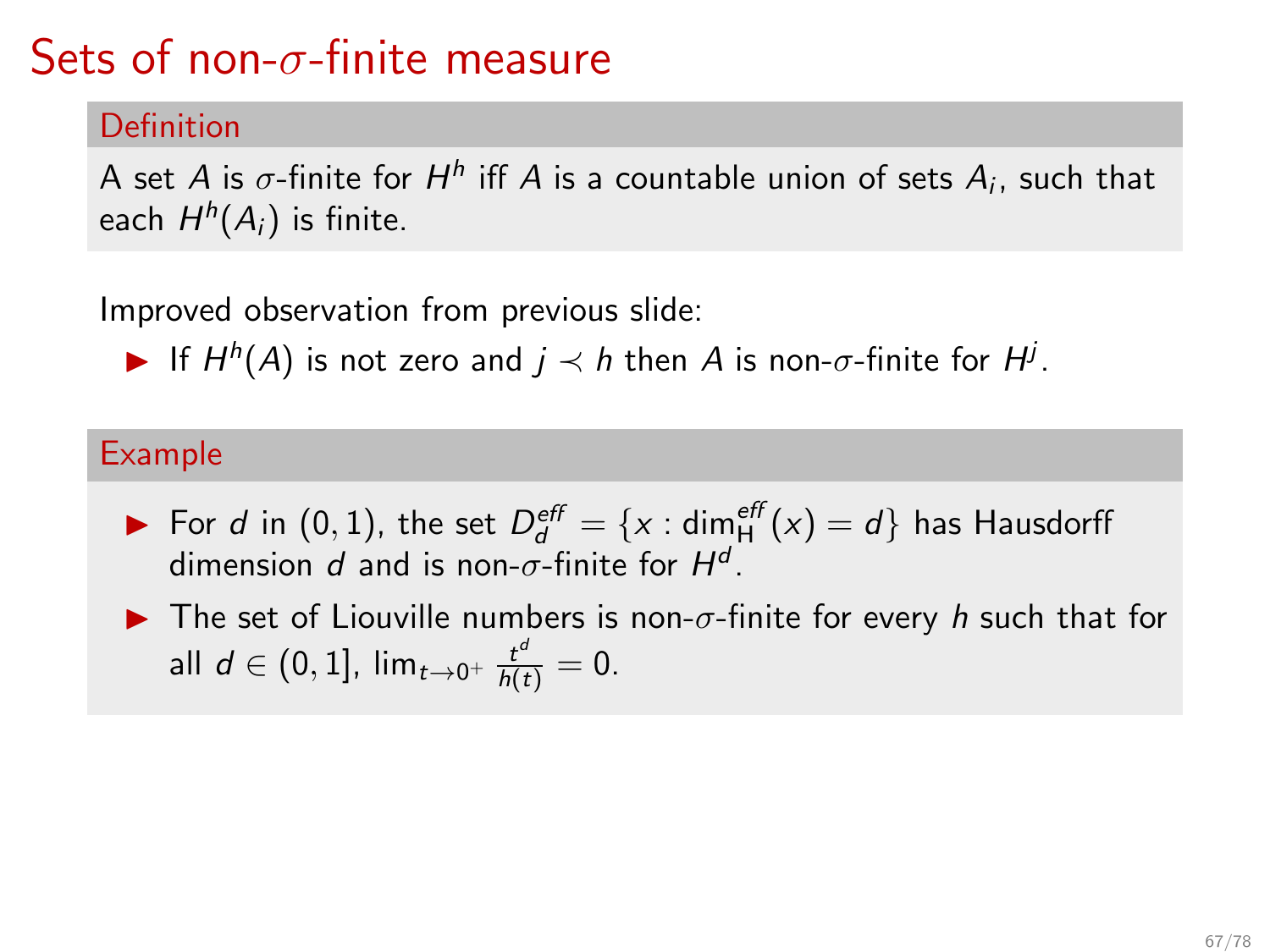### Definition

A set A is  $\sigma$ -finite for  $H^h$  iff A is a countable union of sets  $A_i$ , such that each  $H^h(A_i)$  is finite.

Improved observation from previous slide:

► If  $H^h(A)$  is not zero and  $j \prec h$  then A is non- $\sigma$ -finite for  $H^j$ .

#### Example

- ▶ For d in (0, 1), the set  $D_d^{\text{eff}} = \{x : \text{dim}_H^{\text{eff}}(x) = d\}$  has Hausdorff dimension d and is non- $\sigma$ -finite for  $H^d$ .
- $\blacktriangleright$  The set of Liouville numbers is non- $\sigma$ -finite for every h such that for all  $d \in (0,1]$ ,  $\lim_{t\to 0^+} \frac{t^d}{h(t)} = 0$ .

#### Question

Is there a useful point-to-set formulation of a set's being non- $\sigma$ -finite for  $H^h$  ?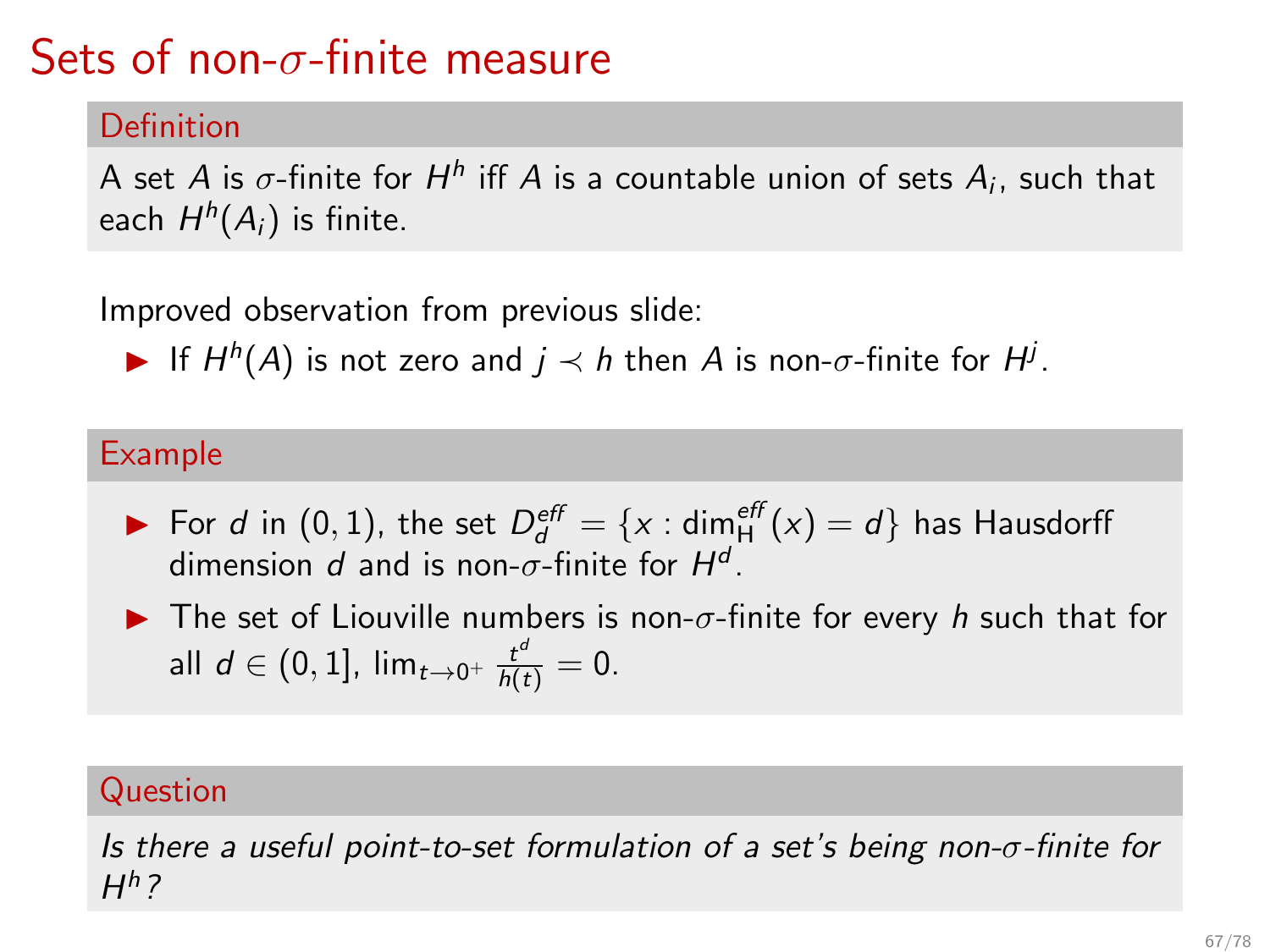### Definition

A set  $E$  has strong dimension  $h$  iff

$$
\forall f[f \prec h \Rightarrow H^f(E) = \infty]
$$

$$
\forall g[h \prec g \Rightarrow H^g(E) = 0]
$$

As a limiting case, E has strong dimension 0 iff for all  $g$ ,  $H^g(E) = 0$ .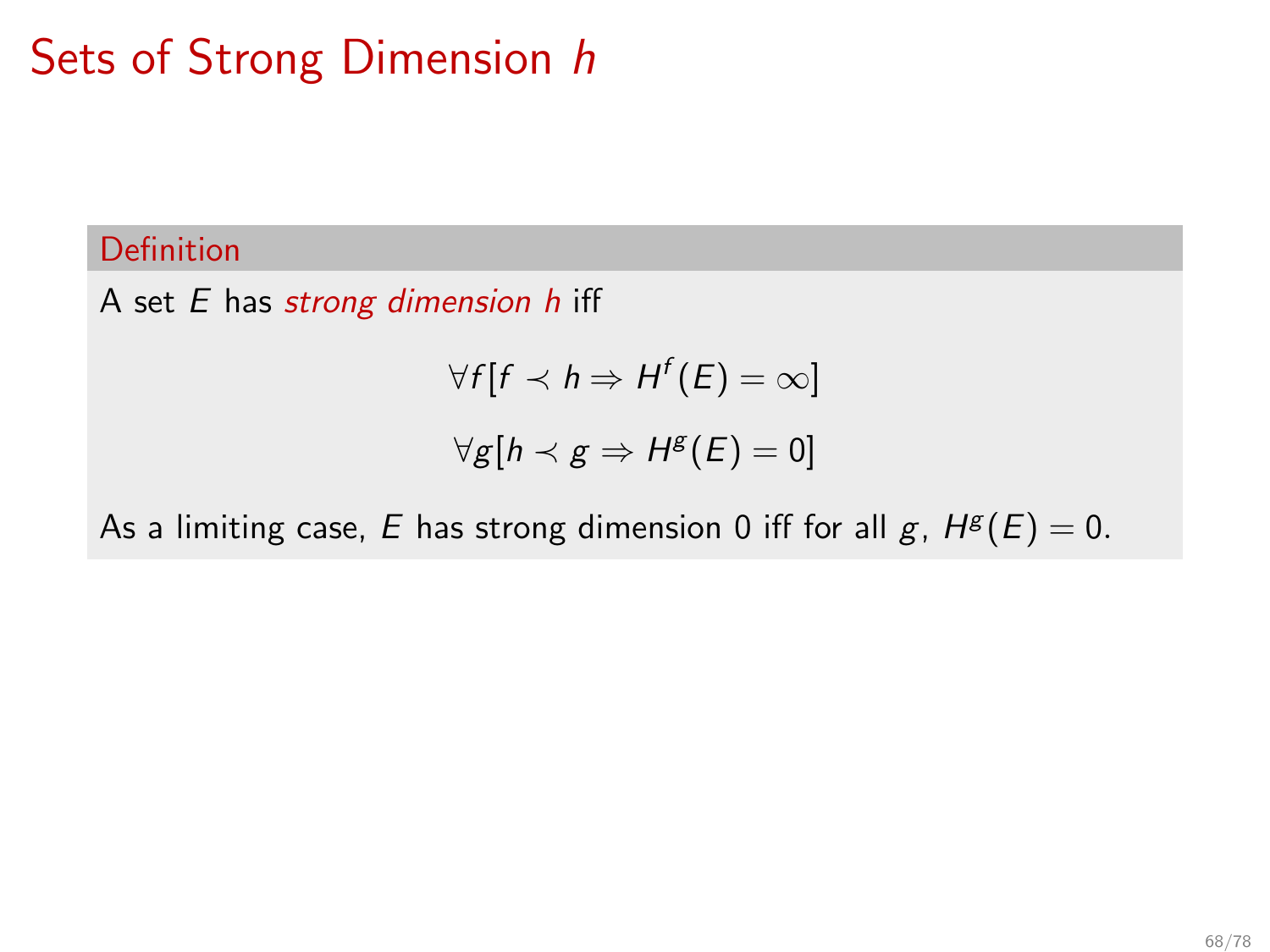### Definition

A set  $E$  has strong dimension  $h$  iff

$$
\forall f[f \prec h \Rightarrow H^f(E) = \infty]
$$

$$
\forall g[h \prec g \Rightarrow H^g(E) = 0]
$$

As a limiting case, E has strong dimension 0 iff for all  $g$ ,  $H^g(E) = 0$ .

#### Example

A line segment within the plane has strong dimension 1.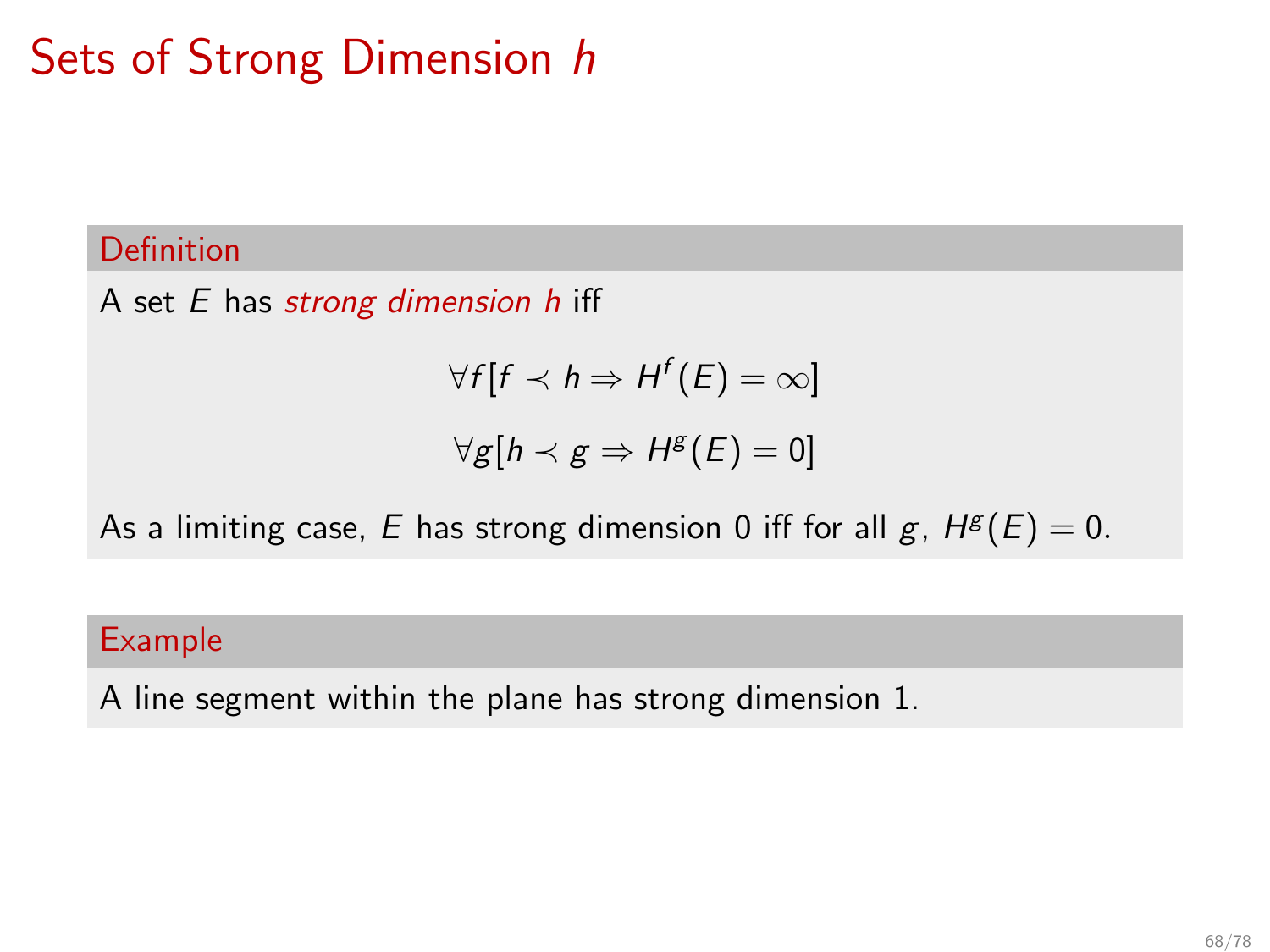Theorem (Besicovitch 1956, generalized Rogers 1962)

If E is compact and is non- $\sigma$ -finite for H<sup>h</sup>, then there is a g such that  $h \prec g$  and E is non- $\sigma$ -finite for H<sup>g</sup>.

Thus, if  $E$  is compact then  $E$  cannot have strong dimension  $h$  and be non- $\sigma$ -finite for  $H^h.$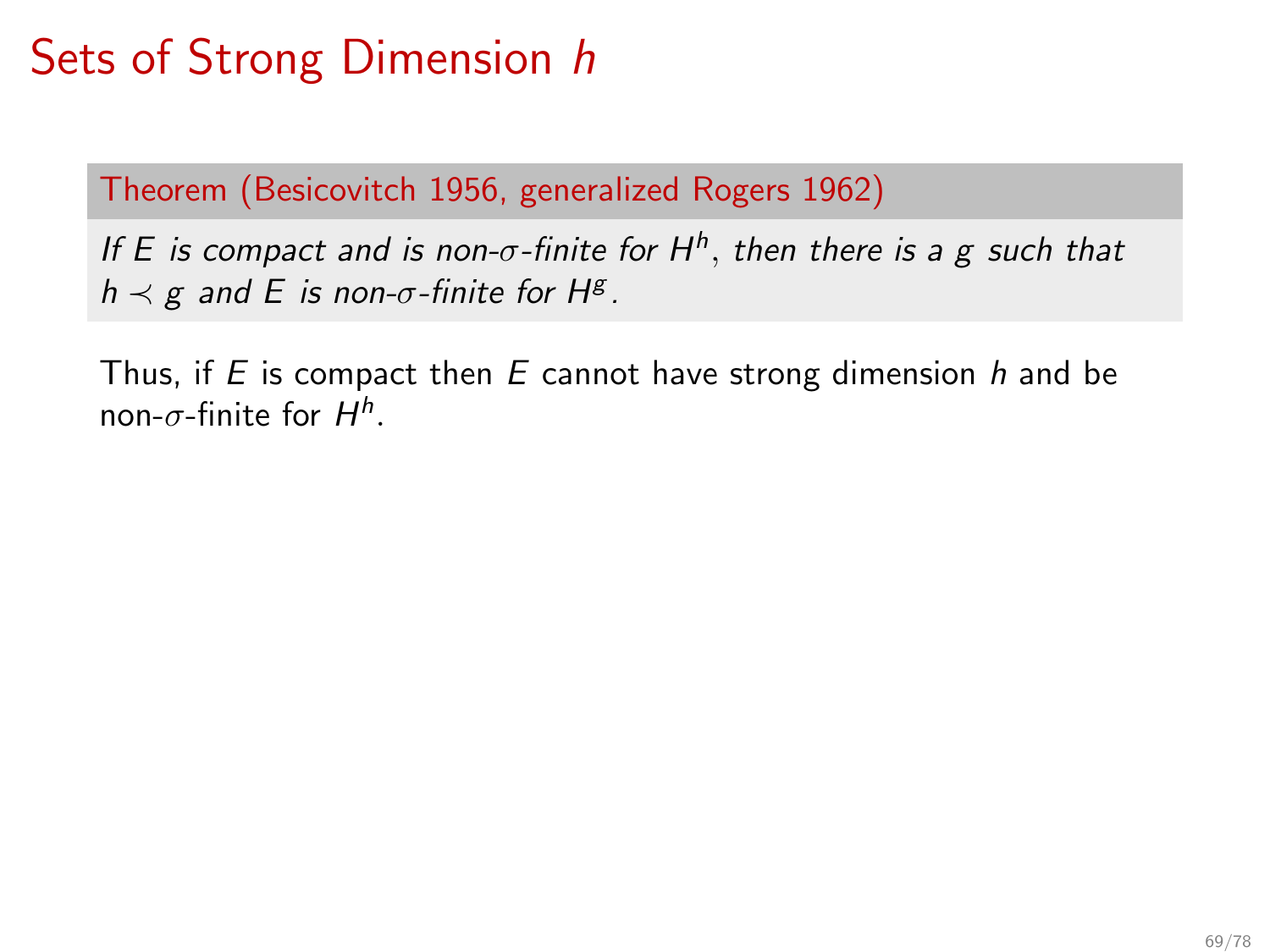Theorem (Besicovitch 1956, generalized Rogers 1962)

If E is compact and is non- $\sigma$ -finite for H<sup>h</sup>, then there is a g such that  $h \prec g$  and E is non- $\sigma$ -finite for H<sup>g</sup>.

Thus, if  $E$  is compact then  $E$  cannot have strong dimension  $h$  and be non- $\sigma$ -finite for  $H^h.$ 

Theorem (Davies 1956 for  $x^s$ , Sion and Sjerve 1962)

If E is analytic and is non- $\sigma$ -finite for  $H^h$ , then there is a compact subset of E that is non- $\sigma$ -finite for H<sup>h</sup>.

Hence, we can make the above observation for analytic sets.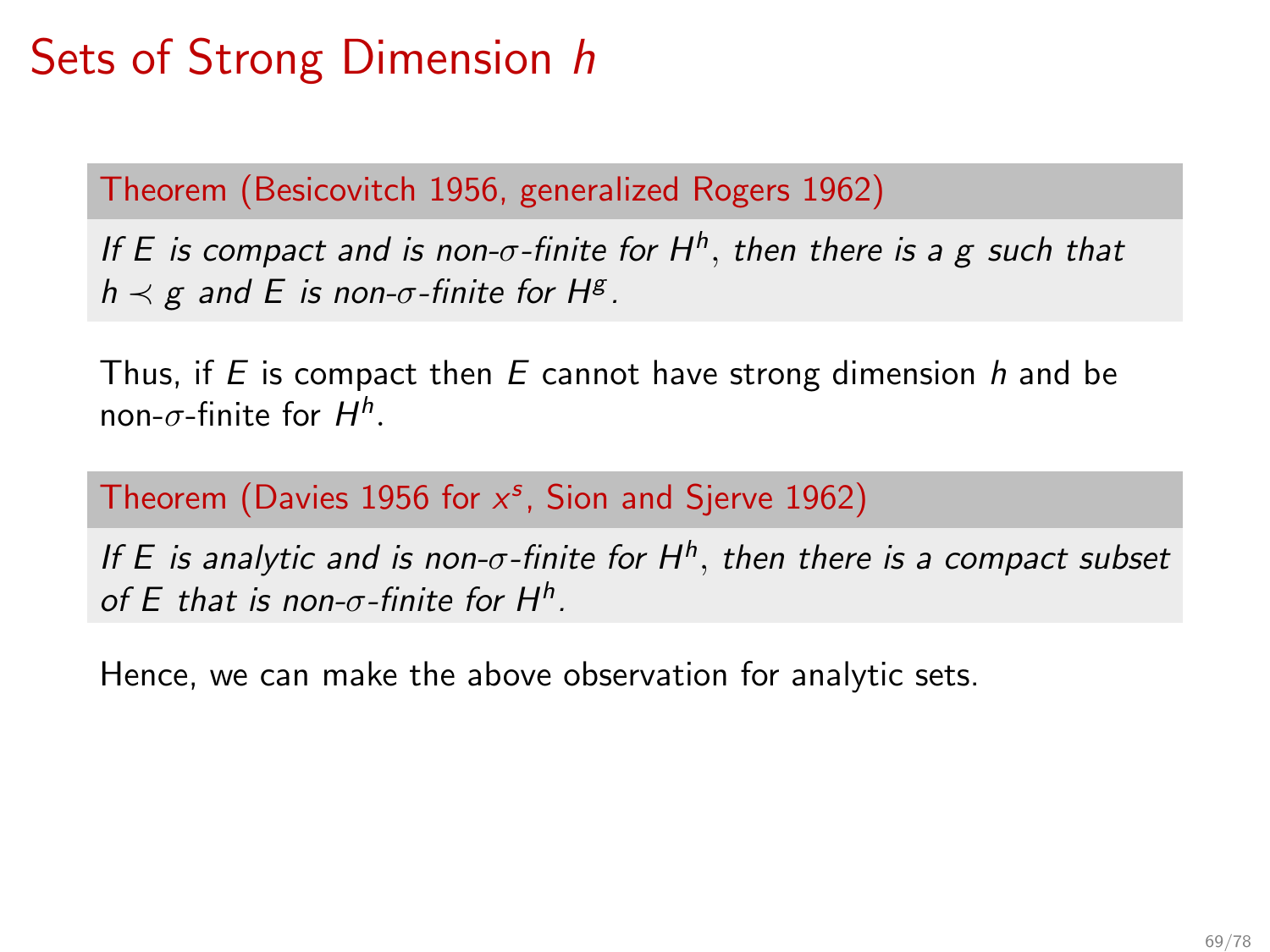Theorem (Besicovitch 1956, generalized Rogers 1962)

If E is compact and is non- $\sigma$ -finite for H<sup>h</sup>, then there is a g such that  $h \prec g$  and E is non- $\sigma$ -finite for H<sup>g</sup>.

Thus, if E is compact then  $E$  cannot have strong dimension h and be non- $\sigma$ -finite for  $H^h.$ 

Theorem (Davies 1956 for  $x^s$ , Sion and Sjerve 1962)

If E is analytic and is non- $\sigma$ -finite for  $H^h$ , then there is a compact subset of E that is non- $\sigma$ -finite for H<sup>h</sup>.

Hence, we can make the above observation for analytic sets.

It would be interesting to find proofs of these theorems using effective methods.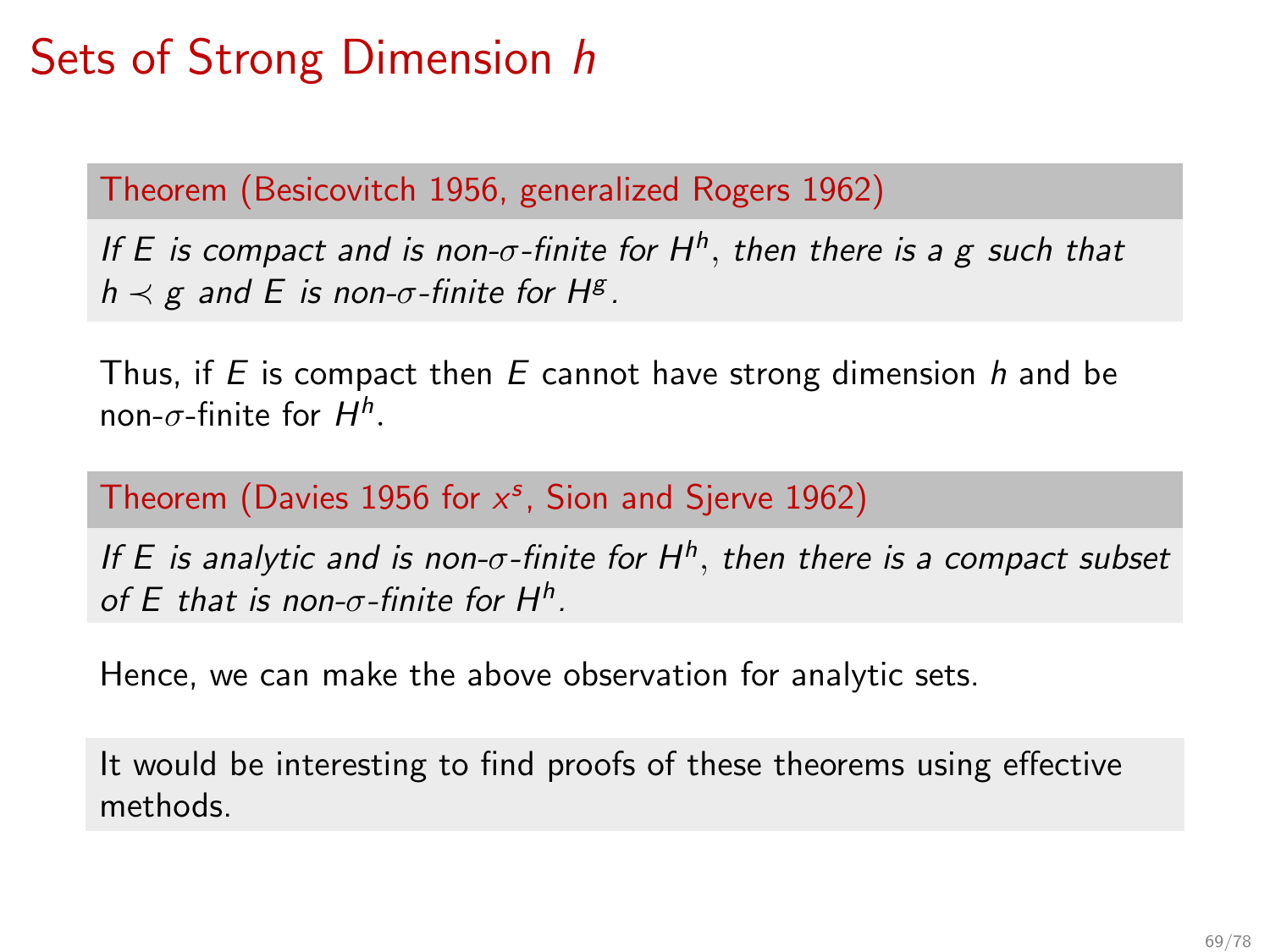Theorem (Besicovitch 1963)

If CH then there is a set  $E \subset \mathbb{R}^2$  such that E has strong linear dimension and is non- $\sigma$ -finite for linear measure.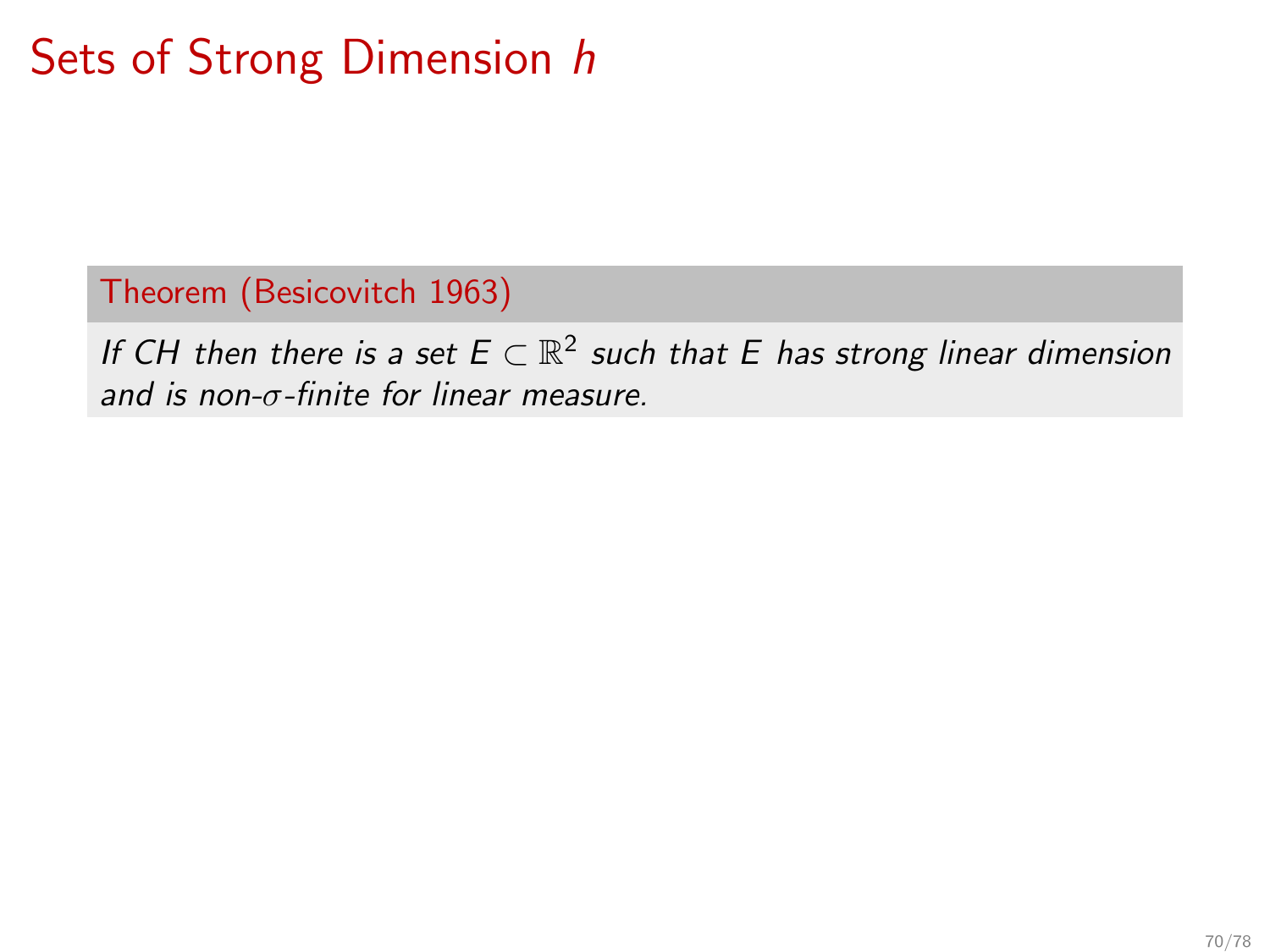Theorem (Besicovitch 1963)

If CH then there is a set  $E \subset \mathbb{R}^2$  such that E has strong linear dimension and is non-σ-finite for linear measure.

Theorem (Combining Besicovitch 1963 with Erdős, Kunen and Mauldin 1981)

If  $V = L$  there there is a  $\Pi^1_1$  set  $E \subseteq \mathbb{R}^2$  such that  $E$  has strong linear dimension and is non- $\sigma$ -finite for linear measure.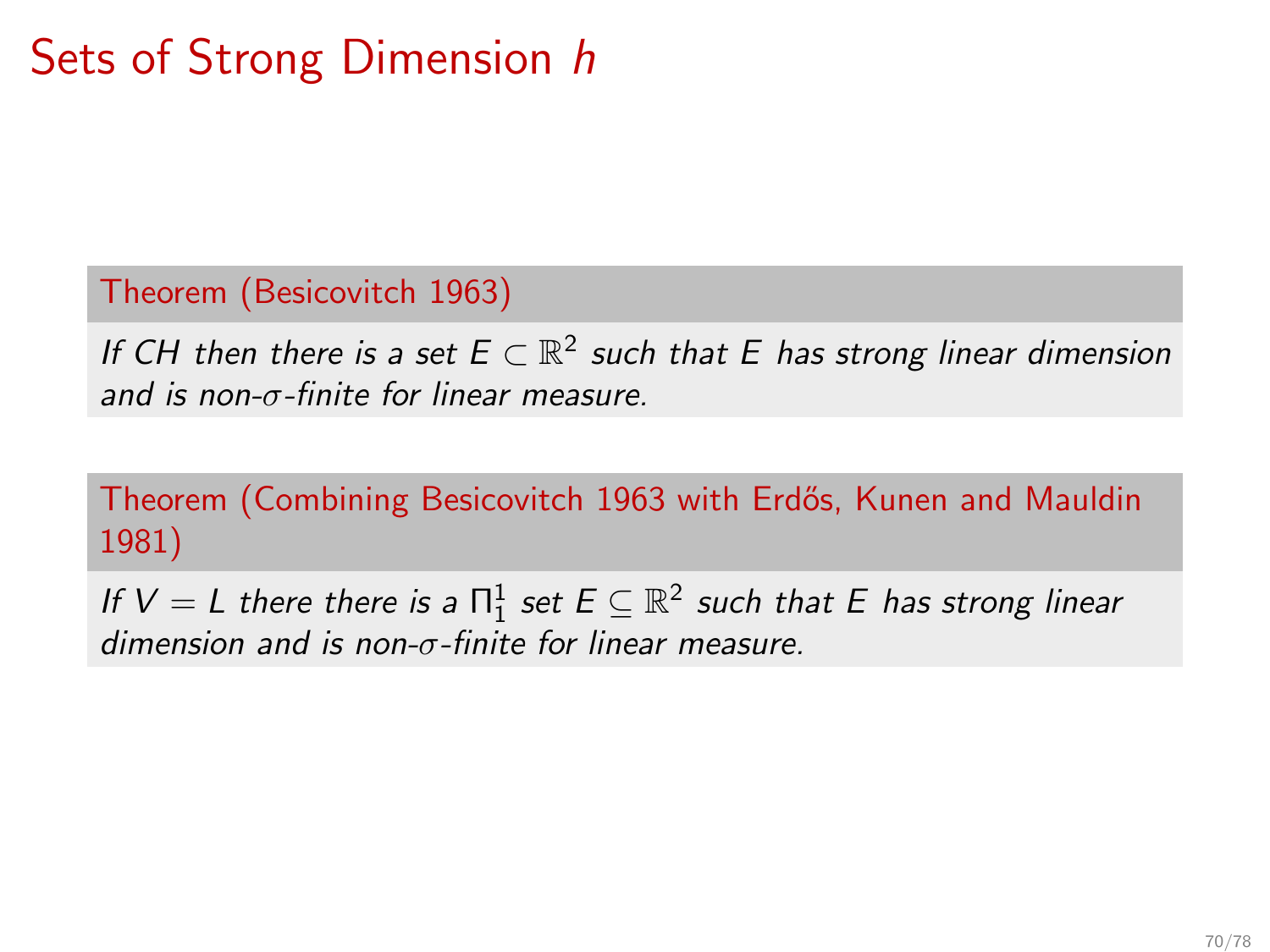### Proof Sketch

 $E = A \times [0, 1]$ , where A is a small uncountable set.

- $\blacktriangleright$  (Besicovitch) CH implies that there is an uncountable set A such that any open cover of  $\mathbb Q$  is an open cover of A.
- $\blacktriangleright$  (Erdős, Kunen and Mauldin)  $V = L$  implies that there is a co-analytic example of such an A.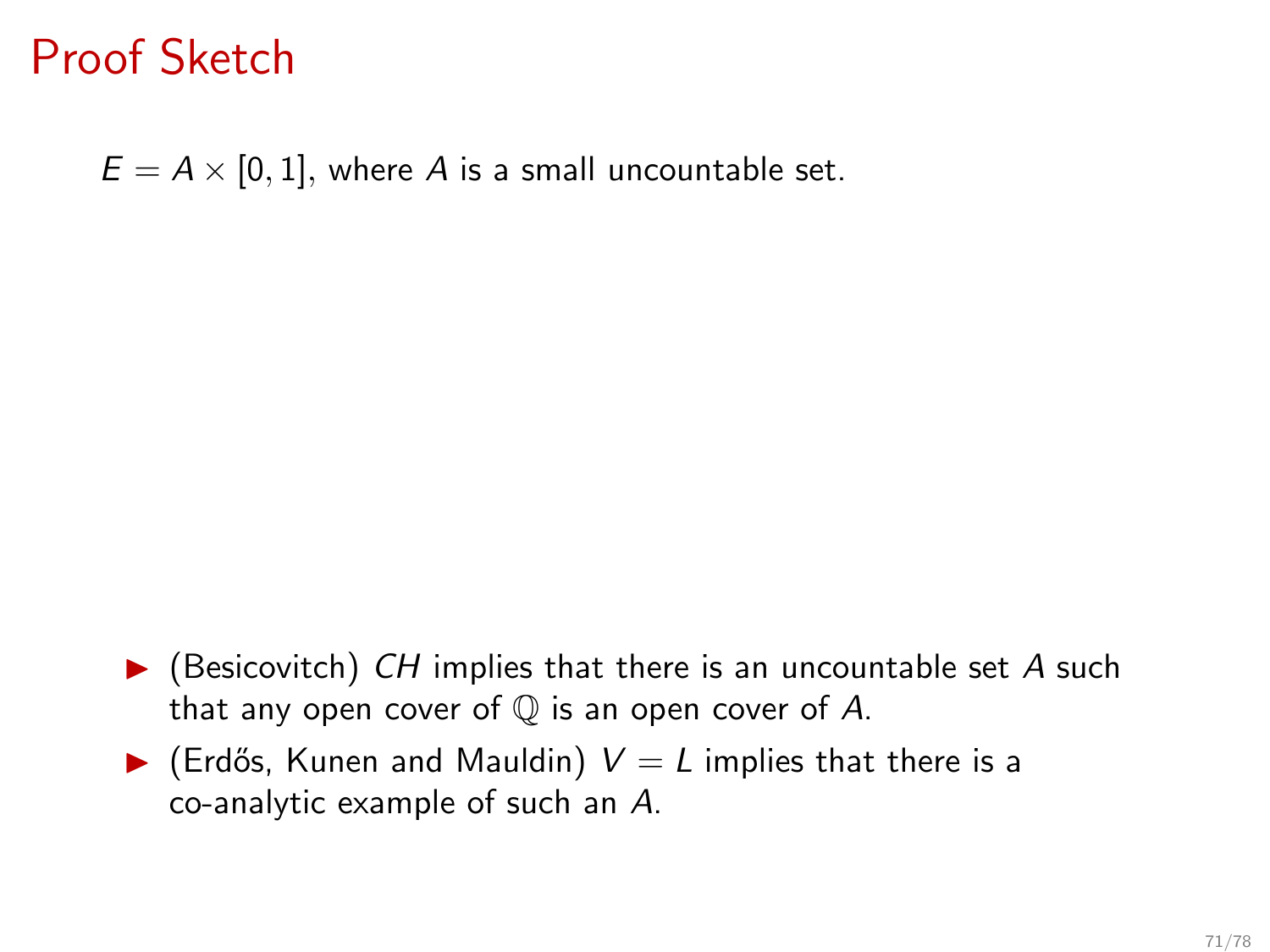a connection with Lebesgue measure

### Definition

A set  $E \subseteq \mathbb{R}$  has strong measure 0 iff for any sequence of positive real numbers  $\{\epsilon_i\}$  there is a sequence of open intervals  $\{O_i\}$  such that for each *i*,  $O_i$  has length  $\epsilon_i$ , and  $E \subseteq \cup_{i=1}^{\infty} O_i$ .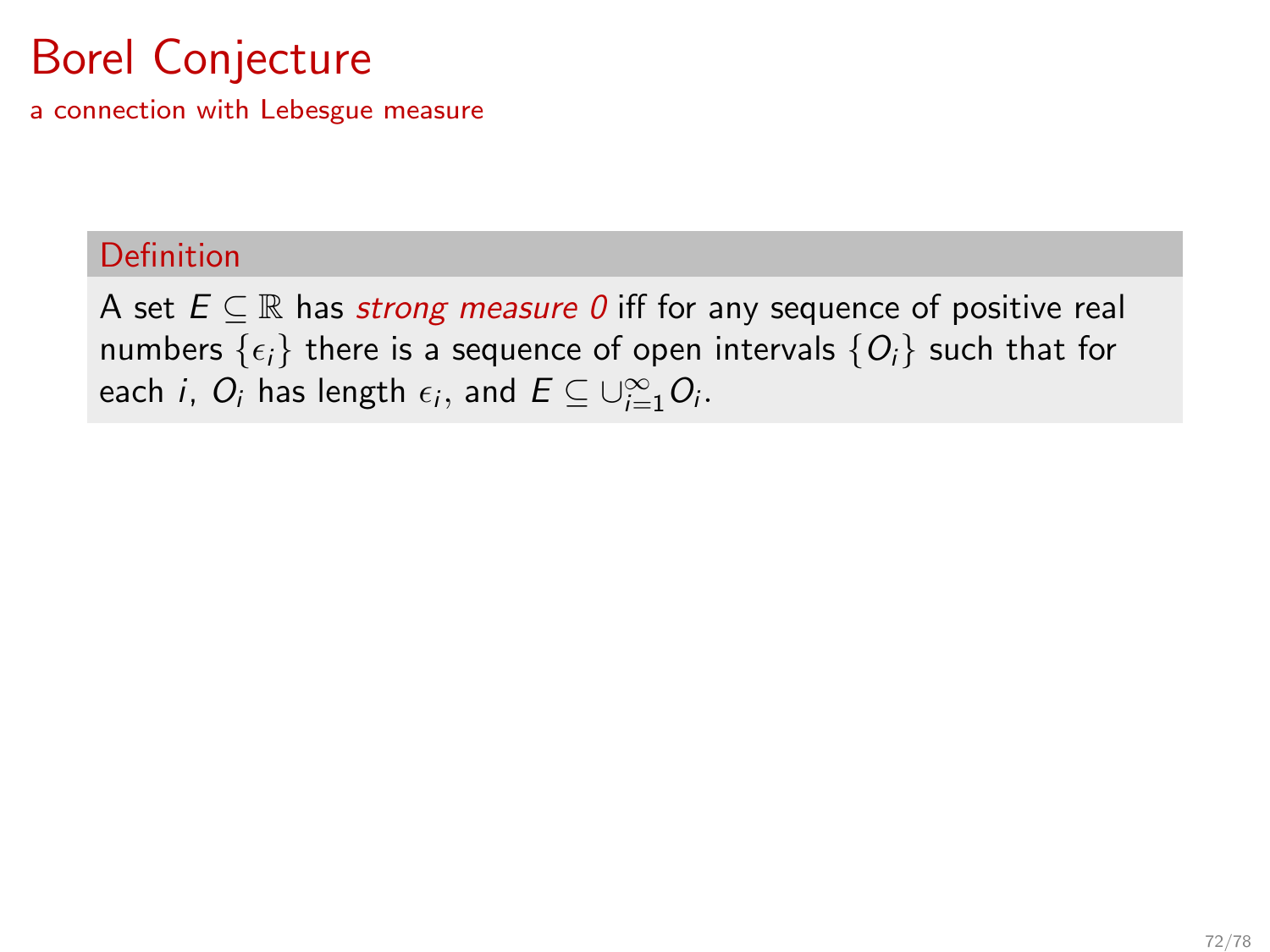a connection with Lebesgue measure

#### Definition

A set  $E \subseteq \mathbb{R}$  has strong measure 0 iff for any sequence of positive real numbers  $\{\epsilon_i\}$  there is a sequence of open intervals  $\{O_i\}$  such that for each *i*,  $O_i$  has length  $\epsilon_i$ , and  $E \subseteq \cup_{i=1}^{\infty} O_i$ .

Borel (1919) conjectured that strong measure 0 implies countable (BC).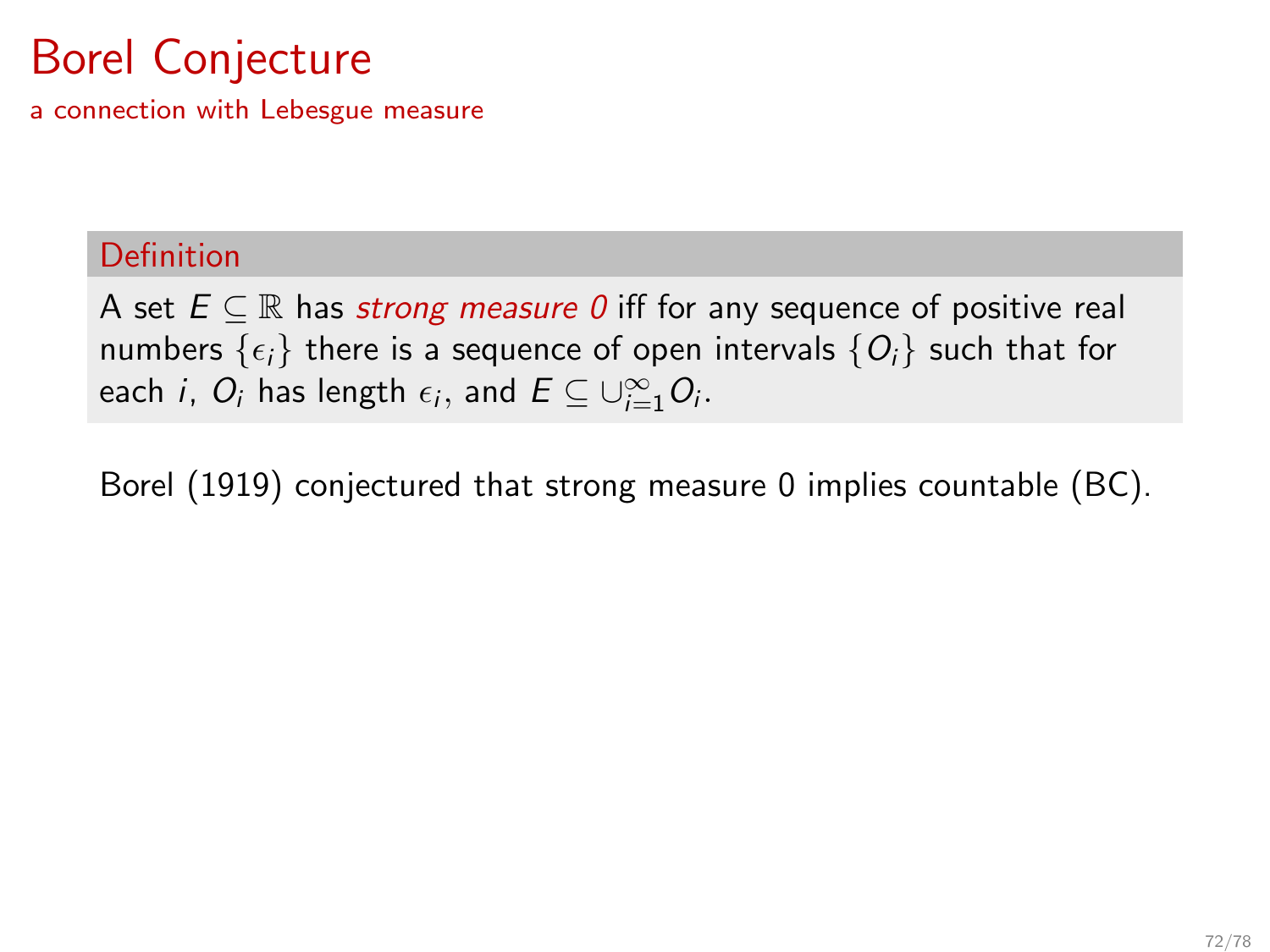a connection with Lebesgue measure

### Definition

A set  $E \subseteq \mathbb{R}$  has strong measure 0 iff for any sequence of positive real numbers  $\{\epsilon_i\}$  there is a sequence of open intervals  $\{O_i\}$  such that for each *i*,  $O_i$  has length  $\epsilon_i$ , and  $E \subseteq \cup_{i=1}^{\infty} O_i$ .

Borel (1919) conjectured that strong measure 0 implies countable (BC).

### Theorem



 $\blacktriangleright$  (Laver 1976) Con(ZFC) implies Con(ZFC + BC).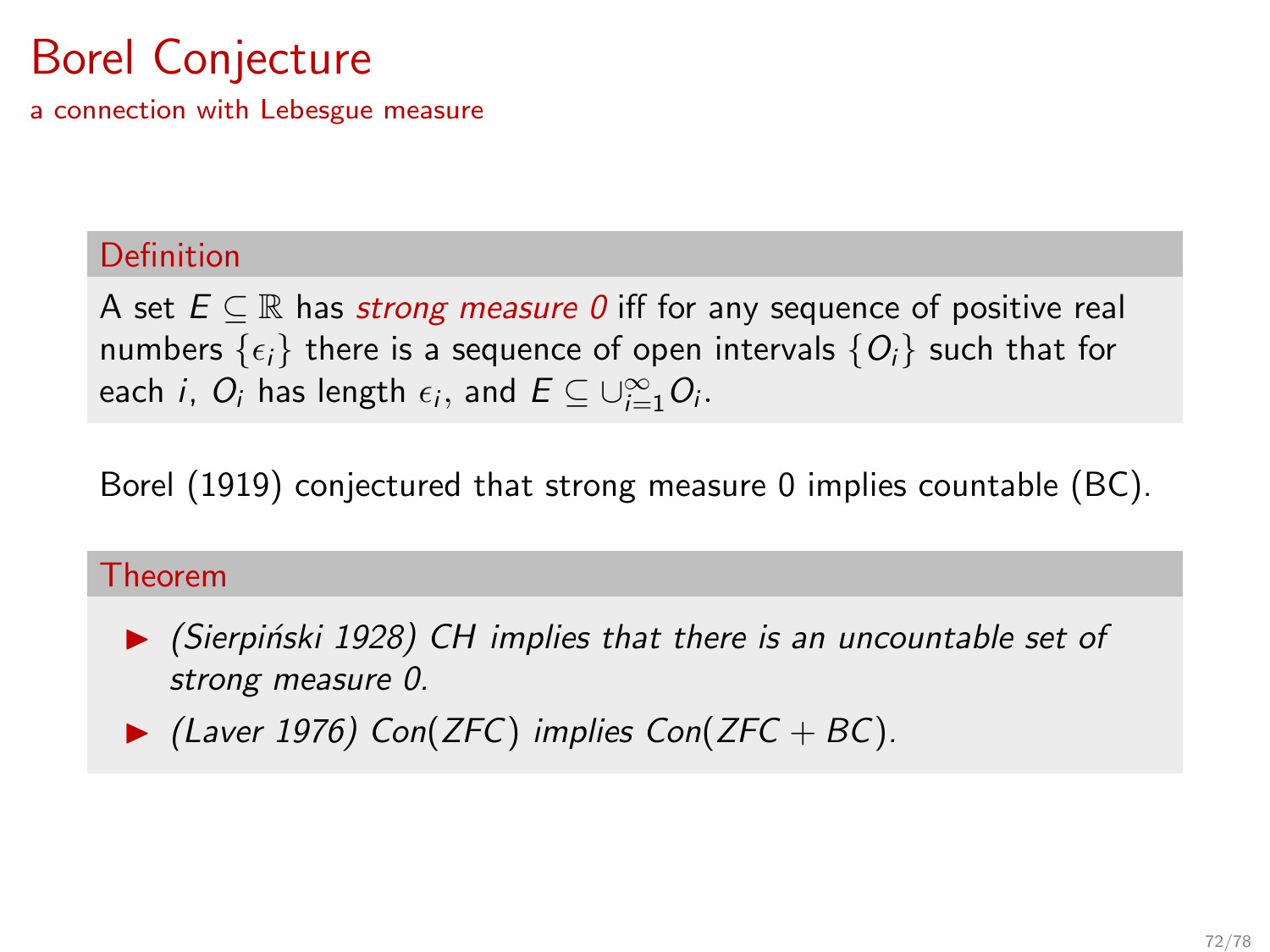Theorem (Besicovitch 1955)

A set E has strong dimension 0 iff it has strong measure 0.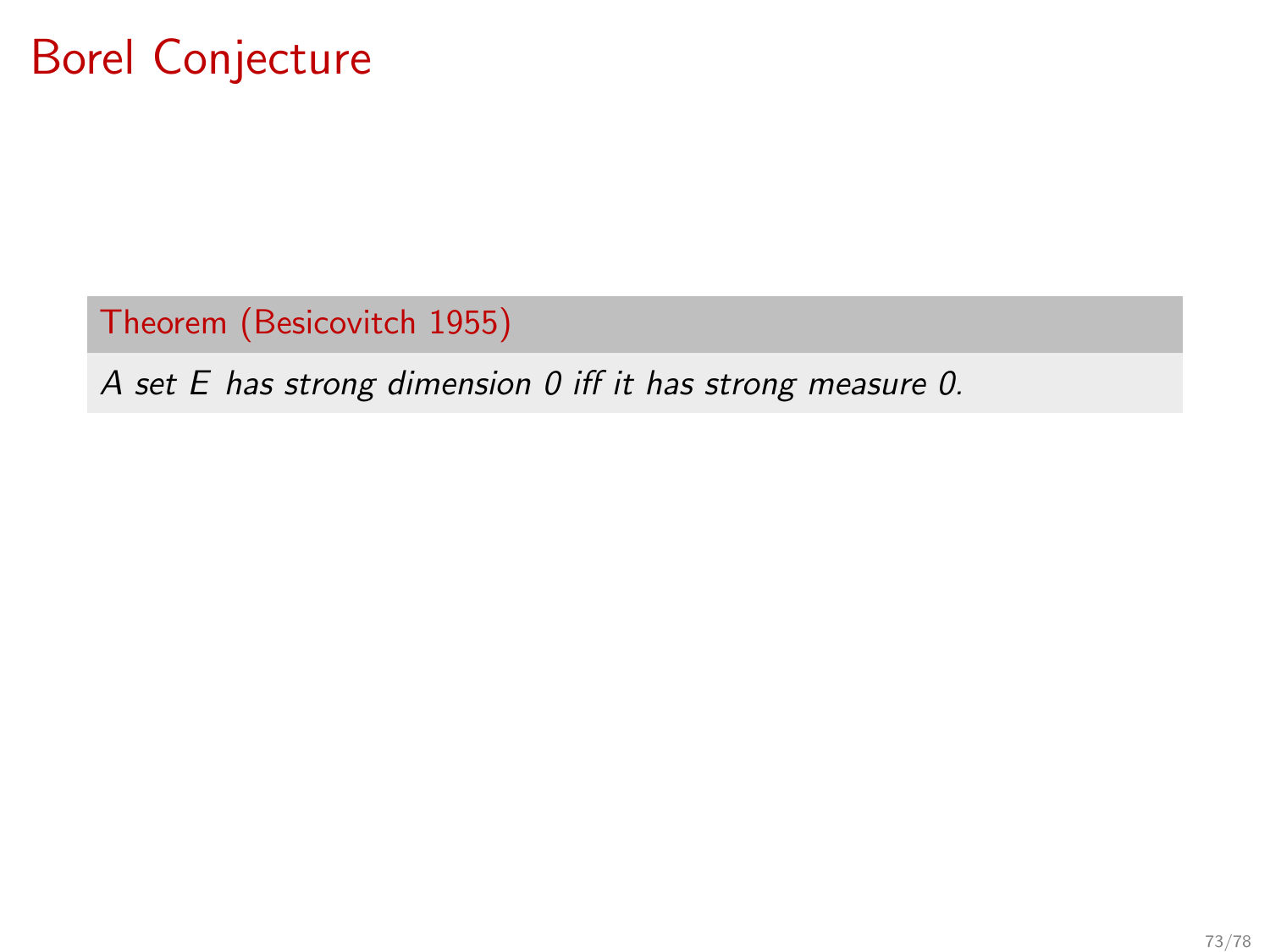Theorem (Besicovitch 1955)

A set E has strong dimension 0 iff it has strong measure 0.

### Theorem (Another variation on Besicovitch 1963)

 $\neg BC$  implies that there is a subset of  $\mathbb{R}^2$  which has strong linear dimension and which is non-σ-finite for linear measure.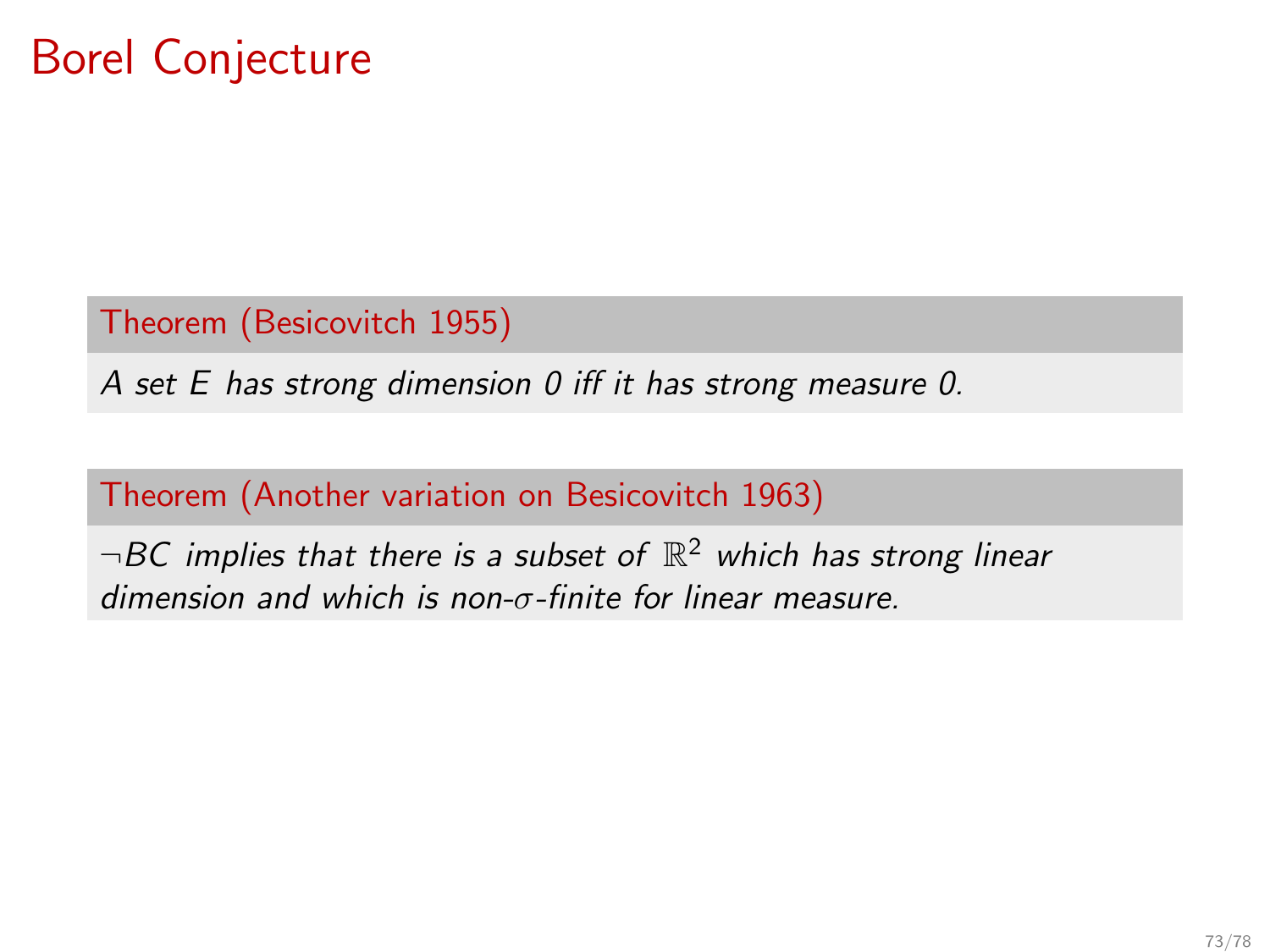### A Challenge

### Question

Does the Borel Conjecture imply that there do not exist h and A such that A has strong dimension h and A is not  $\sigma$ -finite for H<sup>h</sup>?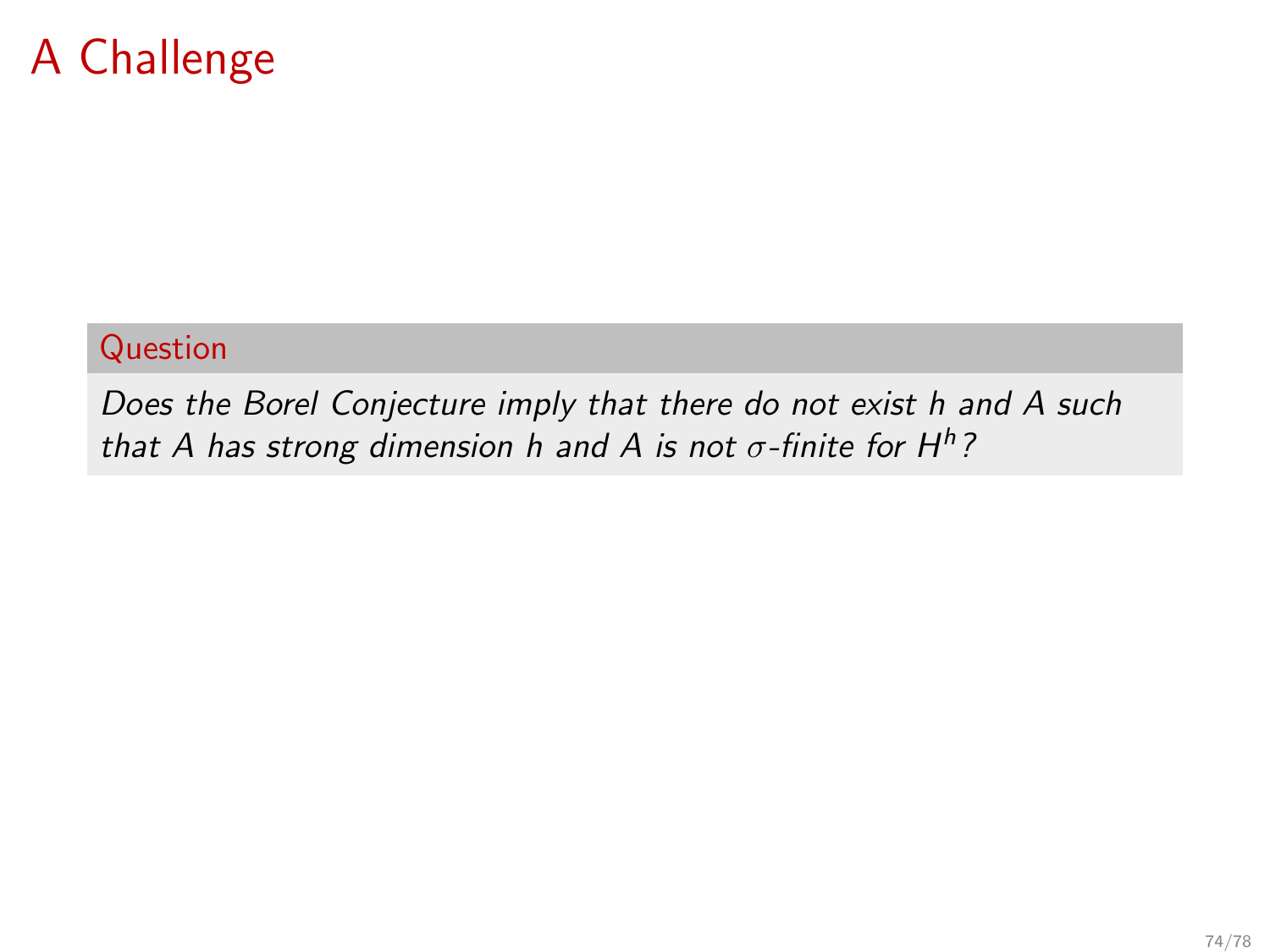### A Challenge

#### Question

Does the Borel Conjecture imply that there do not exist h and A such that A has strong dimension h and A is not  $\sigma$ -finite for H<sup>h</sup>?

The conceptual challenge is to overcome the intractability of the property that  $A$  is non- $\sigma$ -finite for  $H^h.$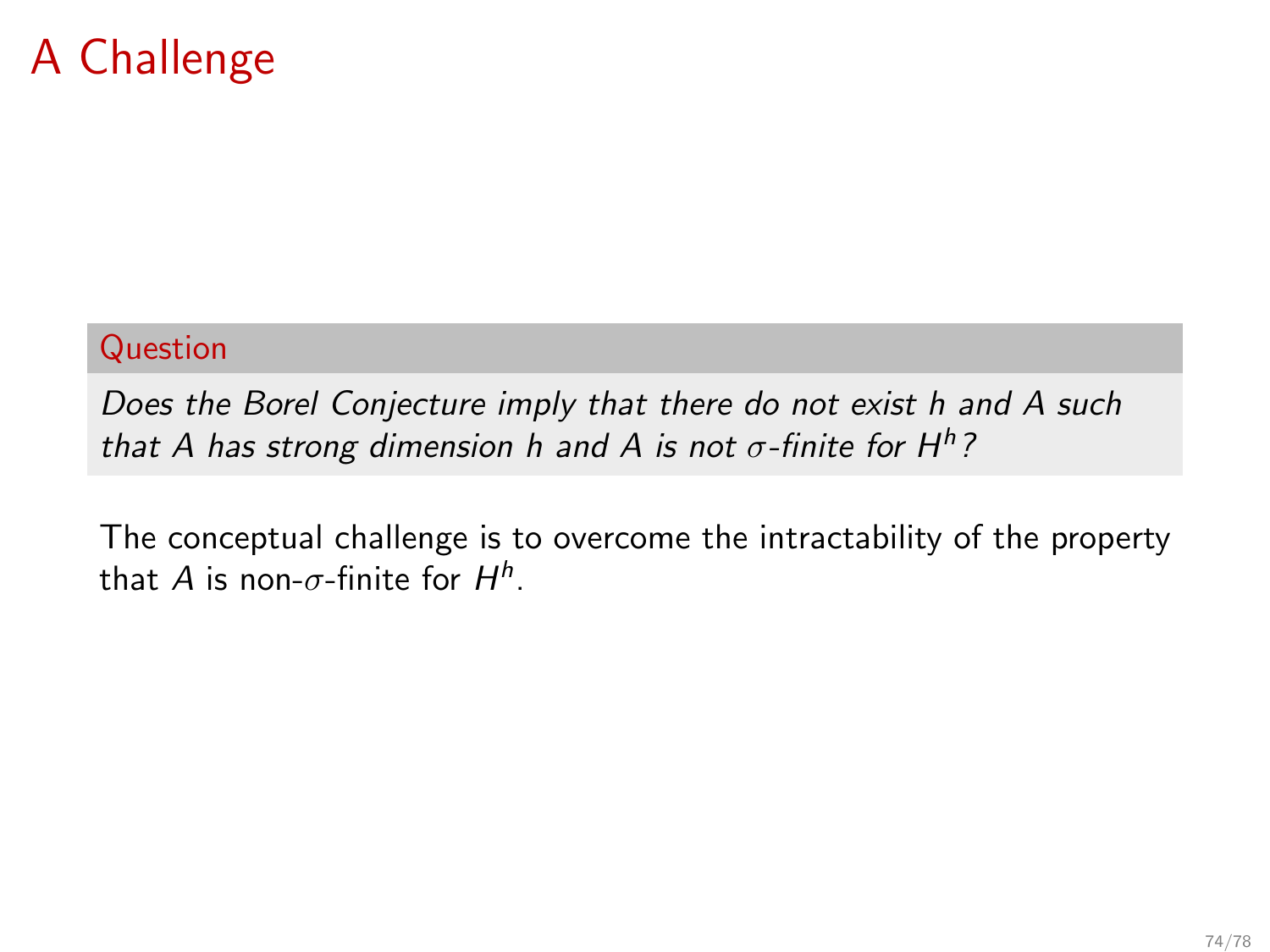A case study

Consider  $\Pi^0_1$  subsets of  $2^\omega \times 2^\omega$  and linear measure  $H^1$ .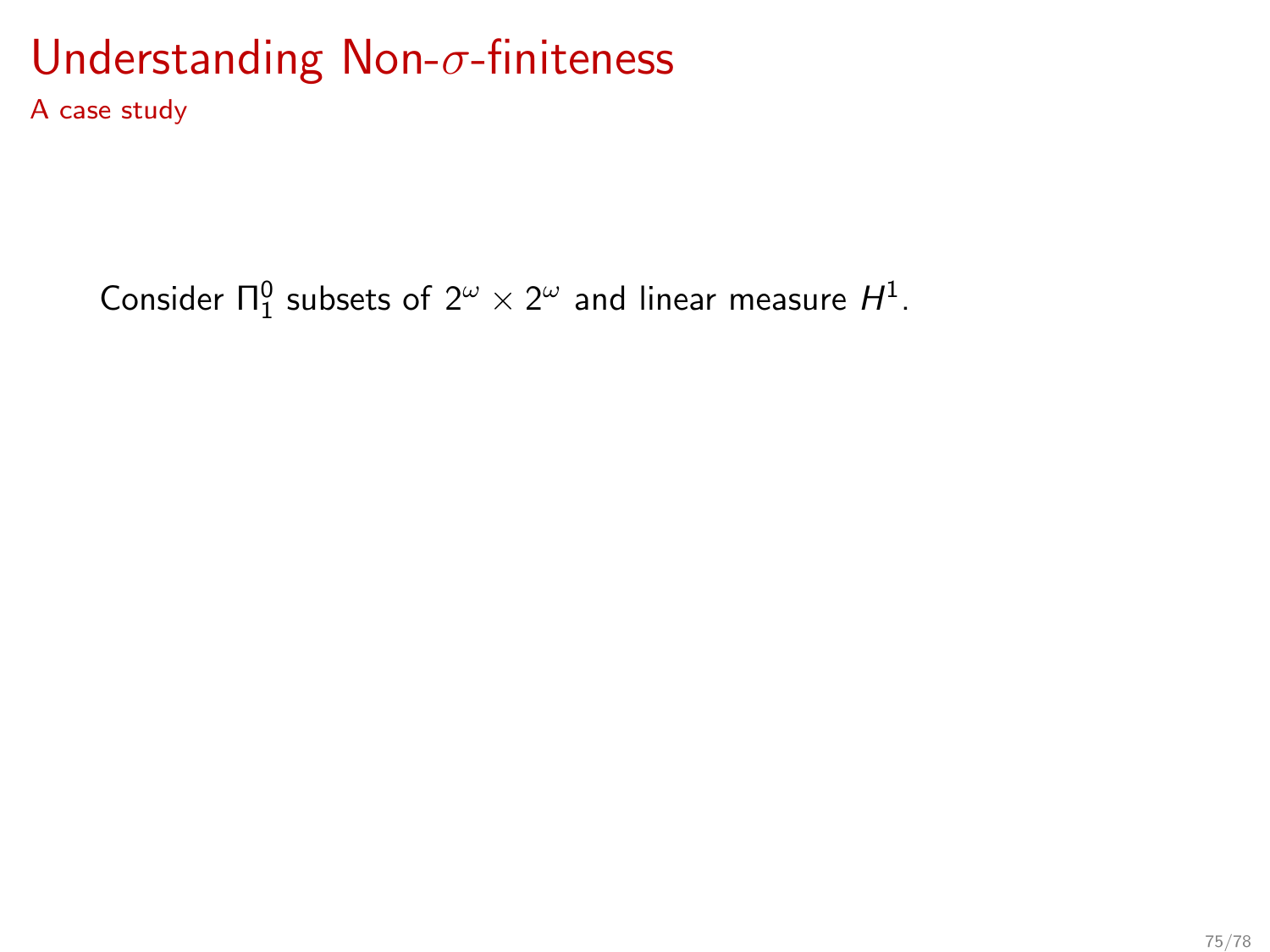A case study

Consider  $\Pi^0_1$  subsets of  $2^\omega \times 2^\omega$  and linear measure  $H^1$ .

#### Exercise

The set of indices for  $\Pi_1^0$  subsets C of  $2^\omega \times 2^\omega$  such that  $H^1(C) \neq 0$  is arithmetic.

By the compactness of  $2^{\omega} \times 2^{\omega}$ , we can assume that all the open covers in the definition of  $H^1(\mathcal{C})$  are finite, which means that the prima facie definition of " $H^1(\mathcal{C})\neq 0$ " can be expressed arithmetically.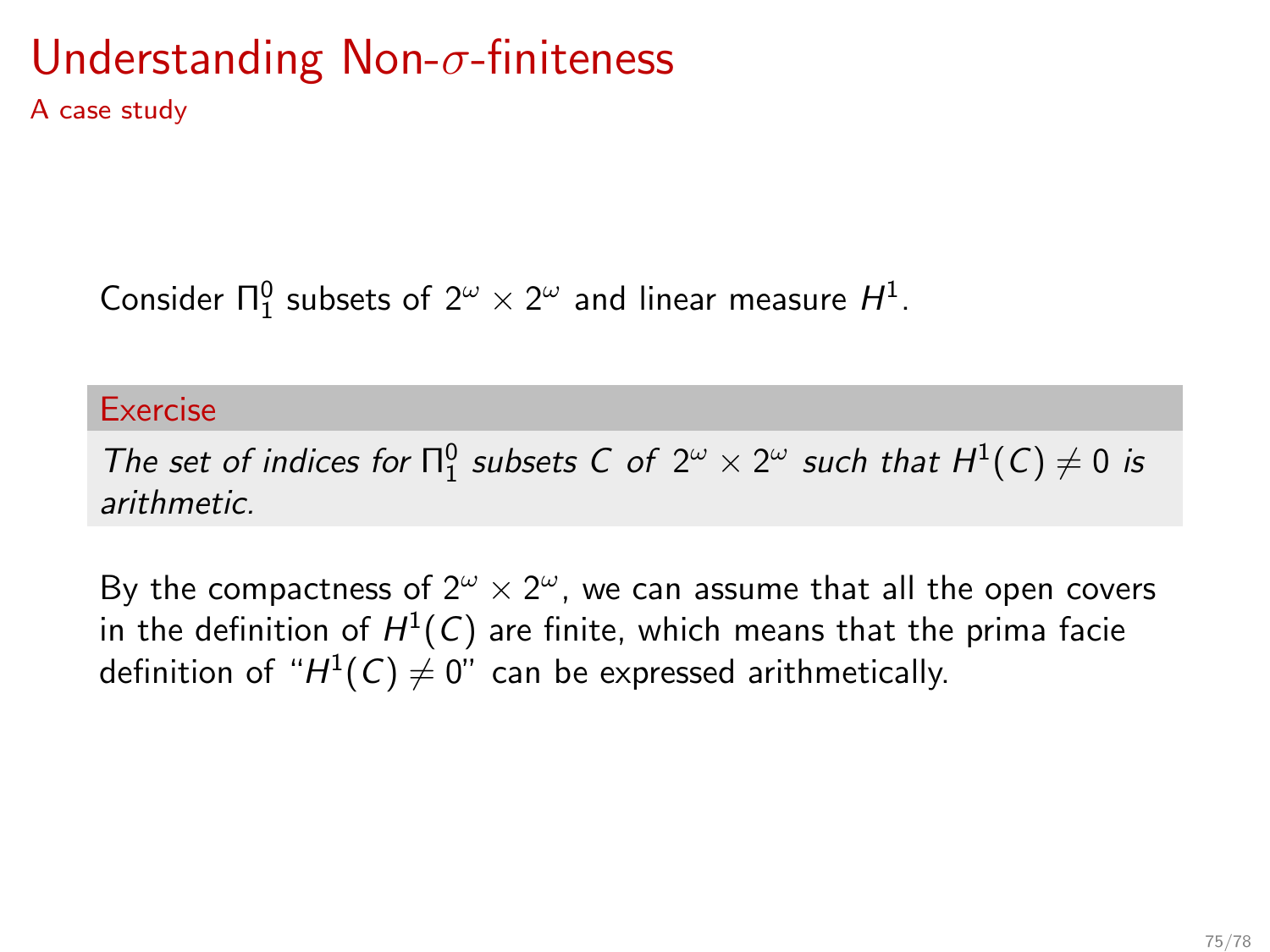# Understanding Non-σ-finiteness

### Definition

Let  $N\sigma$ Finite be the of indices for  $\Pi^0_1$  subsets  $C$  of  $2^\omega \times 2^\omega$  such that  $C$ is non- $\sigma$ -finite for  $H^1$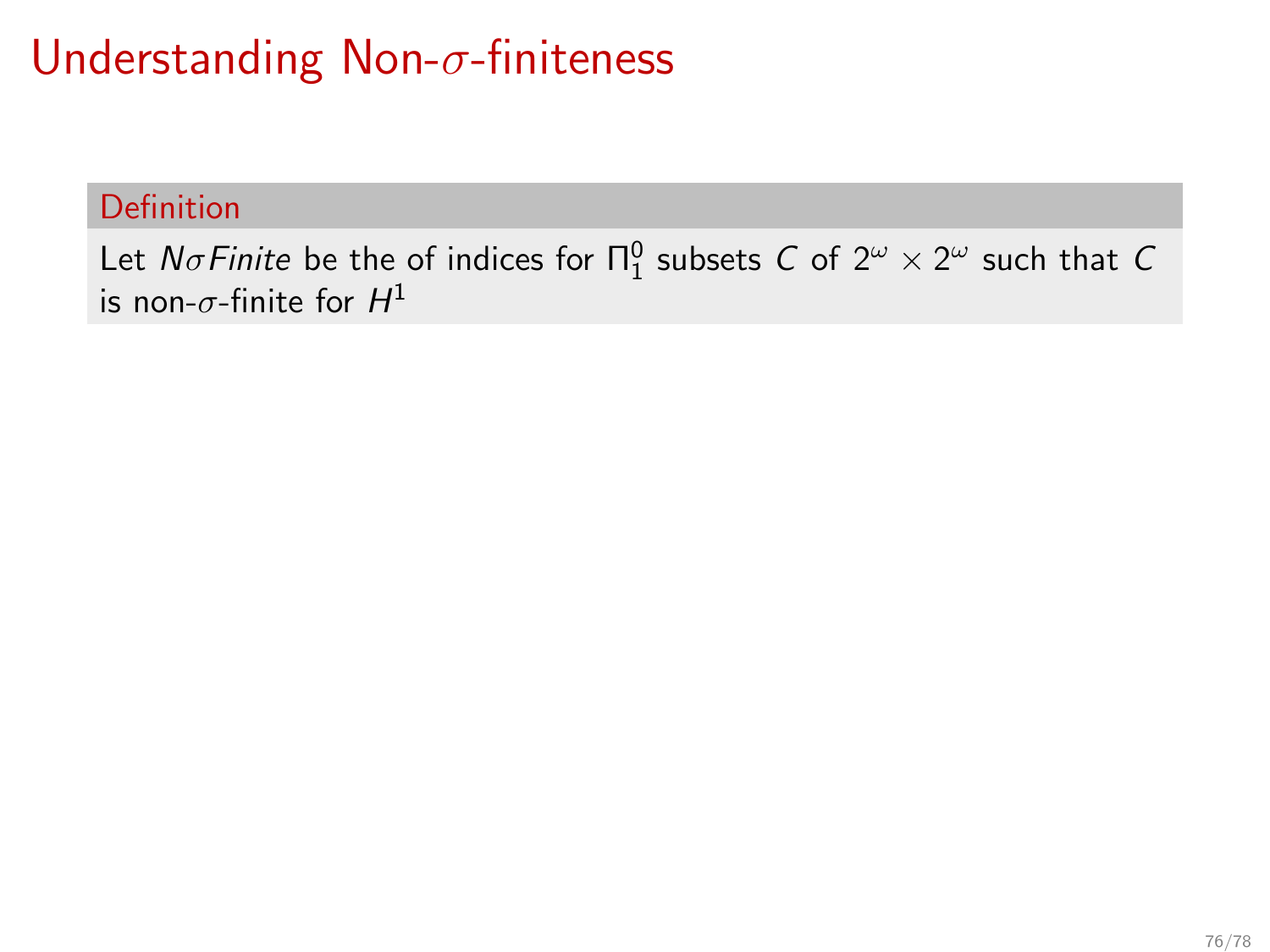### Definition

Let  $N\sigma$ Finite be the of indices for  $\Pi^0_1$  subsets  $C$  of  $2^\omega \times 2^\omega$  such that  $C$ is non- $\sigma$ -finite for  $H^1$ 

Theorem

 $N\sigma$ Finite is  $\Sigma_1^1$ -complete.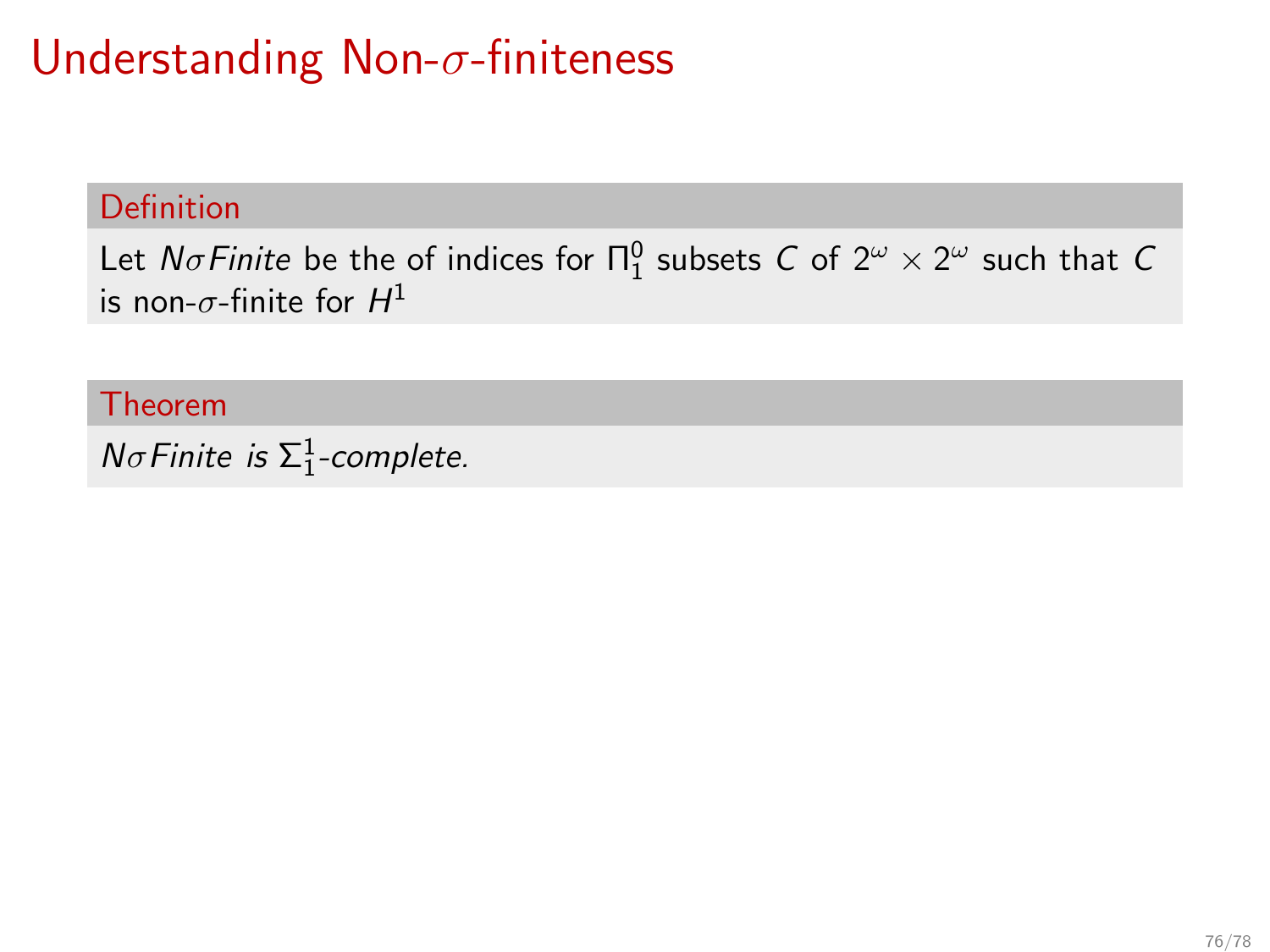#### Definition

Let  $N\sigma$ Finite be the of indices for  $\Pi^0_1$  subsets  $C$  of  $2^\omega \times 2^\omega$  such that  $C$ is non- $\sigma$ -finite for  $H^1$ 

Theorem

 $N\sigma$ Finite is  $\Sigma_1^1$ -complete.

Here is a more familiar situation which is analogous.

#### Exercise

The set of indices for  $\Pi_1^0$  subsets C of  $2^\omega$  such that C is uncountable  $\Sigma^1_1$ -complete.

Use Cantor's theorem: C is uncountable iff C has a perfect subset.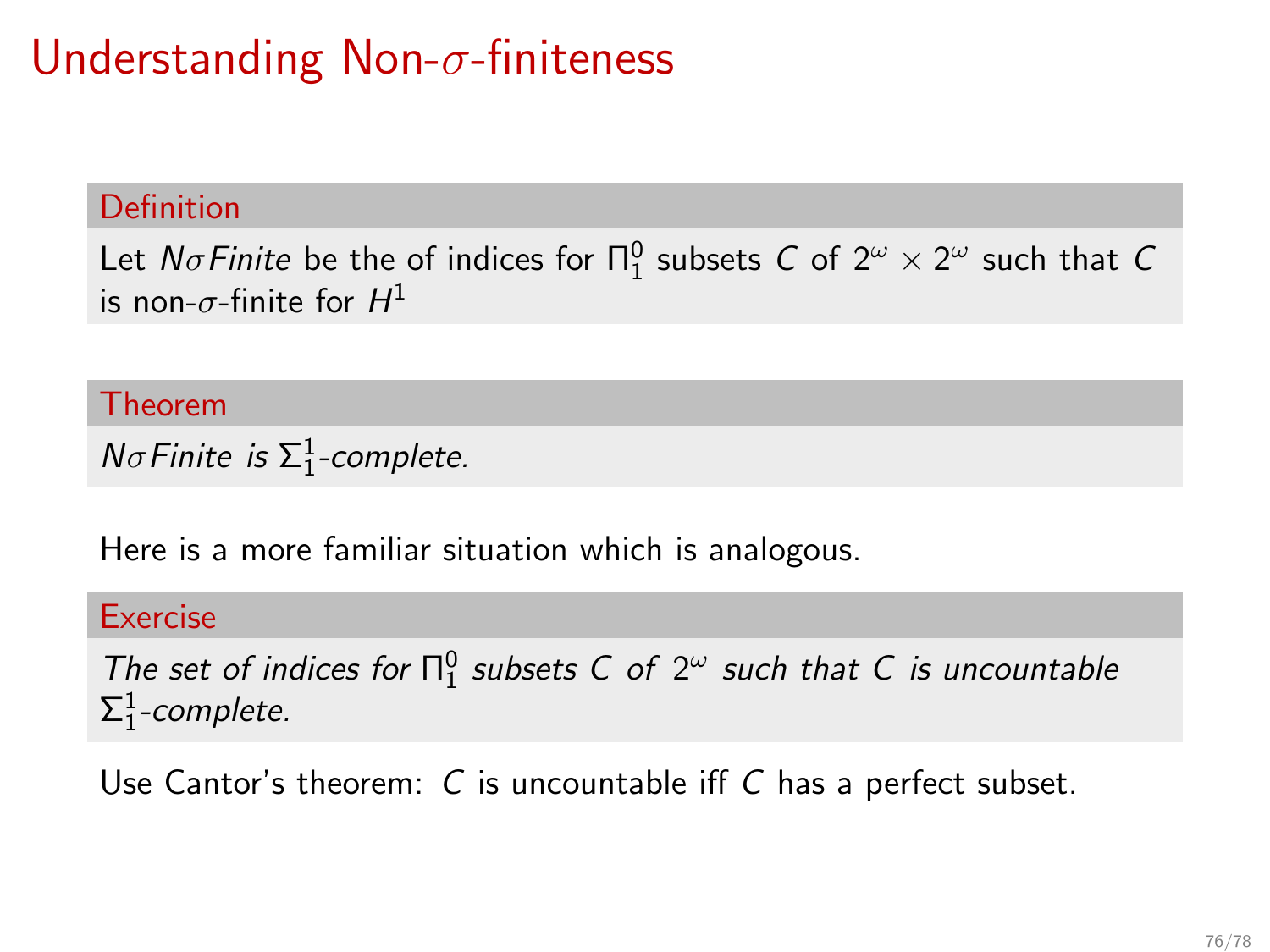$N\sigma$ Finite is  $\Sigma_1^1$ 

The ingredients in the proof of Davies's (1956) theorem about capacitability of non- $\sigma$ -finiteness entail the following:

C is non- $\sigma$ -finite for  $H^1$  iff there is perfect tree of closed sets such that each path corresponds to a closed set of  $H^1$ -positive measure.

It follows that  $N\sigma$ Finite is a  $\Sigma_1^1$  set.

Show that  $N\sigma$  Finite is  $\Sigma_1^1$ -hard by direct construction, analogous to the analysis of Cantor's theorem.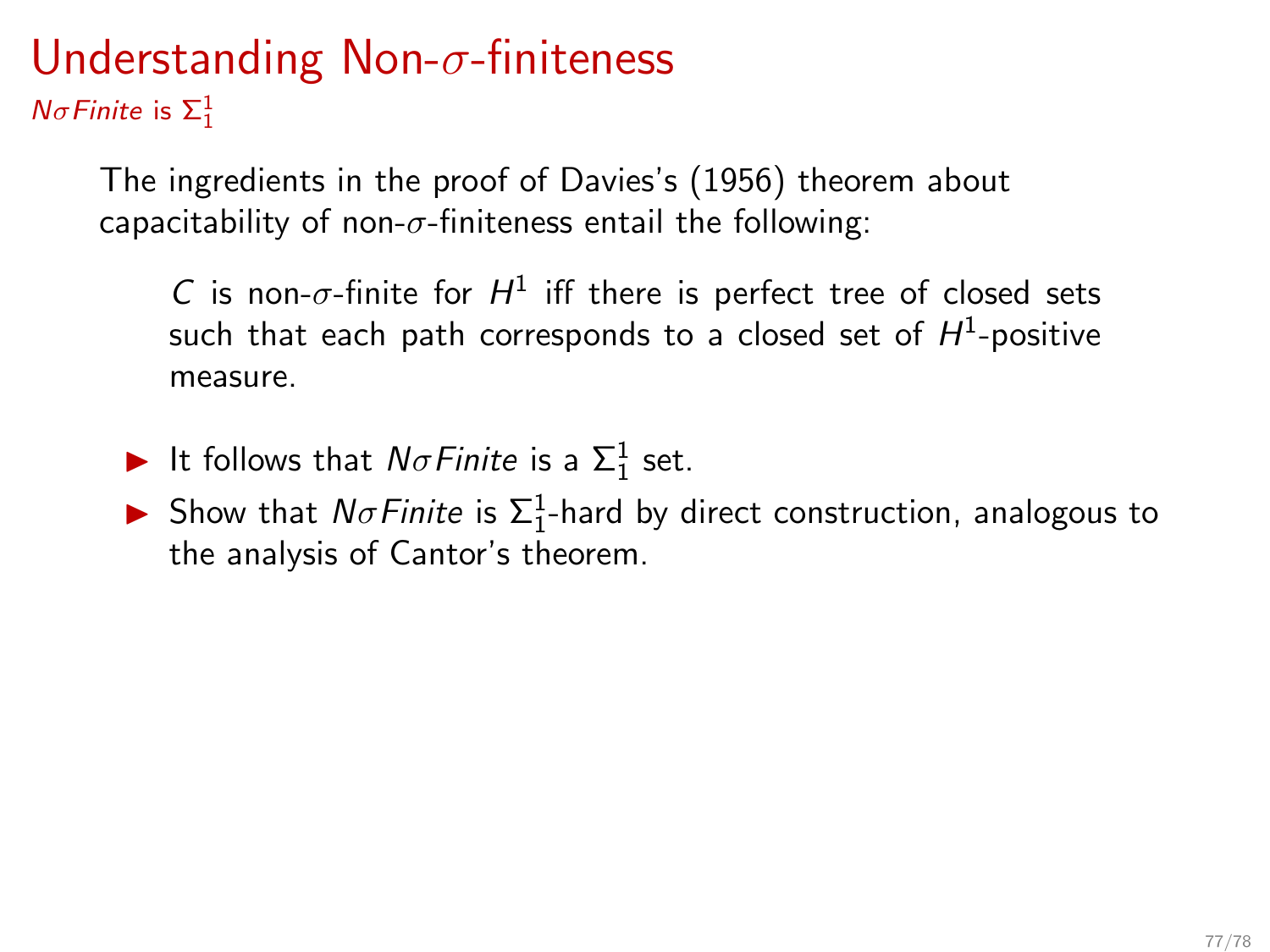$N\sigma$ Finite is  $\Sigma_1^1$ 

The ingredients in the proof of Davies's (1956) theorem about capacitability of non- $\sigma$ -finiteness entail the following:

C is non- $\sigma$ -finite for  $H^1$  iff there is perfect tree of closed sets such that each path corresponds to a closed set of  $H^1$ -positive measure.

- It follows that  $N\sigma$ Finite is a  $\Sigma_1^1$  set.
- Show that  $N\sigma$  Finite is  $\Sigma_1^1$ -hard by direct construction, analogous to the analysis of Cantor's theorem.

### Remark

We also exhibit a perfect tree of pairwise-disjoint closed subsets of positive measure in the examples that  $D_d^{\text{\it eff}}$  is non- $\sigma$ -finite for  $\mathsf{H}^d$  and the set of Liouville numbers is non- $\sigma$ -finite for H<sup>h</sup> whenever h is  $\prec$ -below all the power functions  $t \mapsto t^s$ .